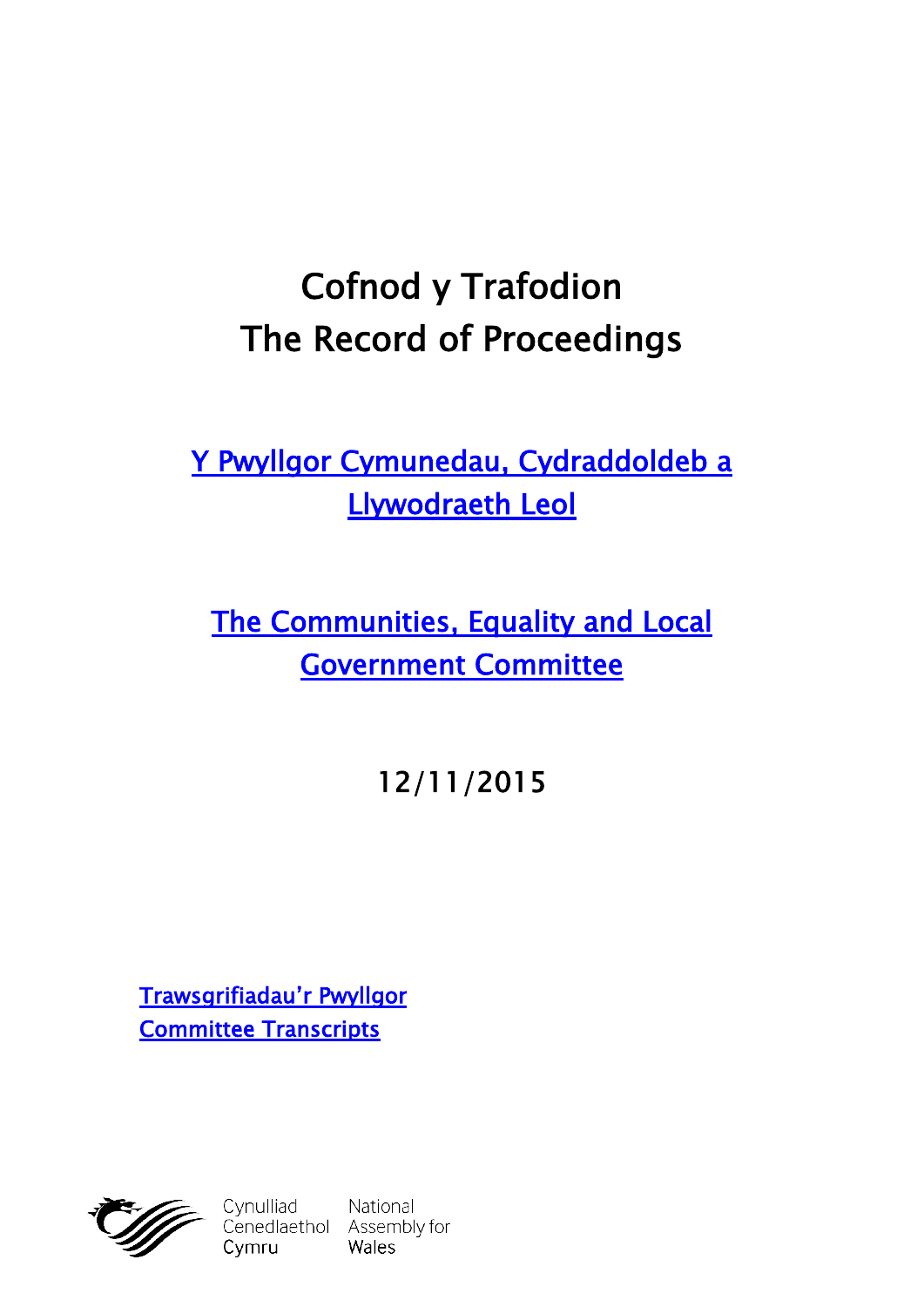# **Cynnwys Contents**

- [4](#page-3-0) C[yflwyniad](#page-3-0), [Ymddiheuriadau,](#page-3-0) Dirprwyon a Datganiadau o Fuddiant [Introductions,](#page-3-0) Apologies, Substitutions and Declarations
- [4](#page-3-1) [Ymchwiliad](#page-3-1) i'r Adolygiad o Siarter y BBC: Sesiwn Dystiolaeth 3— [Ymddiriedolaeth](#page-3-1) y BBC Inquiry into the BBC Charter Review: [Evidence](#page-3-1) Session 3—BBC Trust
- [40](#page-39-0) [Ymchwiliad](#page-39-0) i'r Adolygiad o Siarter y BBC: Sesiwn Dystiolaeth 4—TAC a [PACT](#page-39-0) Inquiry into the BBC Charter Review: [Evidence](#page-39-0) Session 4—TAC and [PACT](#page-39-0)
- [76](#page-75-0) [Papurau](#page-75-0) i'w Nodi [Papers](#page-75-0) to Note
- [77](#page-76-0) Cynnig o dan Reol Sefydlog 17.42 i [Benderfynu](#page-76-0) Gwahardd y Cyhoedd o'r [Cyfarfod](#page-76-0) Motion under [Standing](#page-76-0) Order 17.42 to Resolve to Exclude the Public from the [Meeting](#page-76-0)

Cofnodir y trafodion yn yr iaith y llefarwyd hwy ynddi yn y pwyllgor. Yn ogystal, cynhwysir trawsgrifiad o'r cyfieithu ar y pryd.

The proceedings are reported in the language in which they were spoken in the committee. In addition, a transcription of the simultaneous interpretation is included.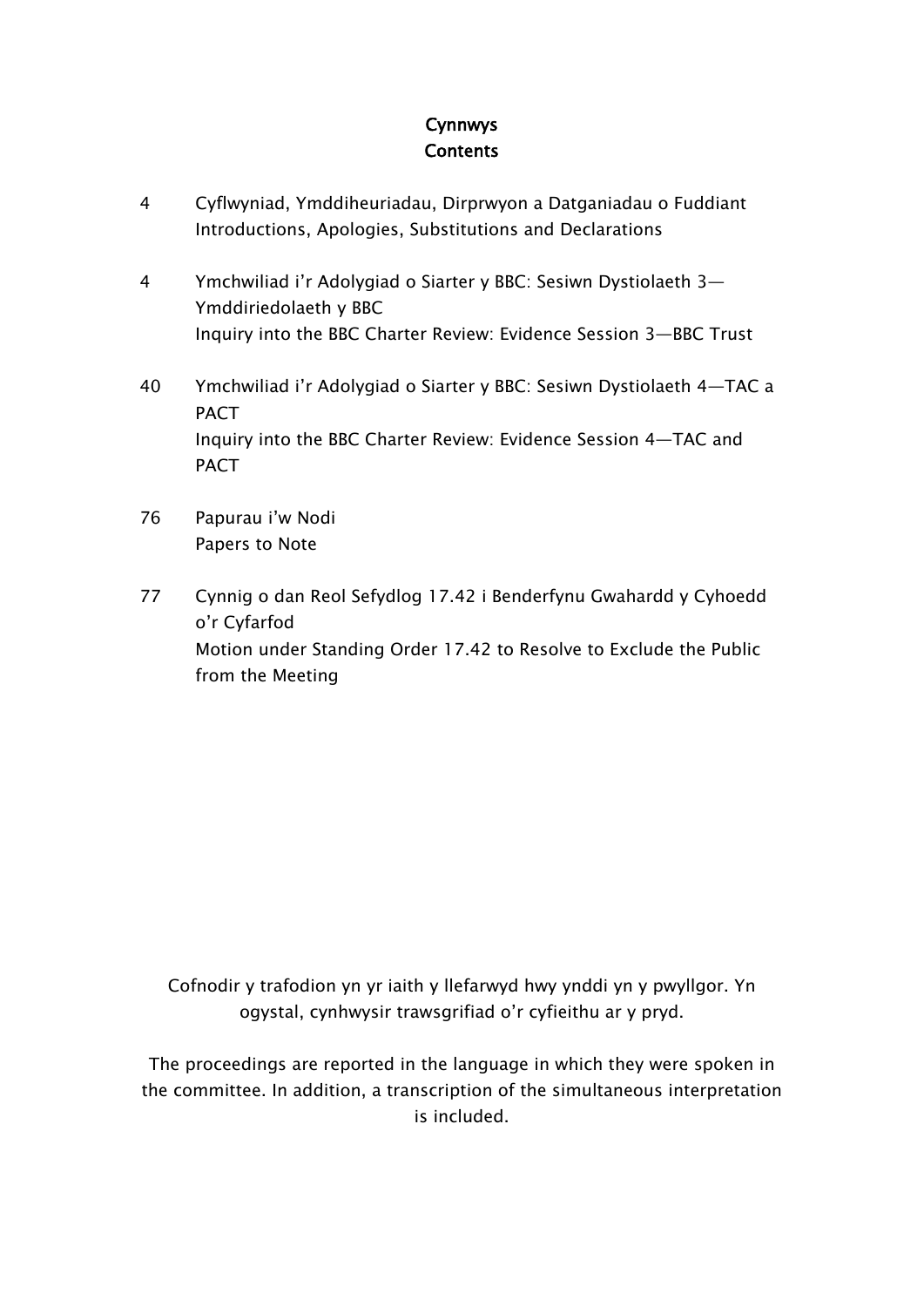# **Aelodau'r pwyllgor yn bresennol Committee members in attendance**

| Peter Black          | Democratiaid Rhyddfrydol Cymru                     |
|----------------------|----------------------------------------------------|
|                      | <b>Welsh Liberal Democrats</b>                     |
| Christine Chapman    | Llafur (Cadeirydd y Pwyllgor)                      |
|                      | Labour (Committee Chair)                           |
| <b>Alun Davies</b>   | Llafur                                             |
|                      | Labour                                             |
| Janet Finch-Saunders | Ceidwadwyr Cymreig                                 |
|                      | <b>Welsh Conservatives</b>                         |
| Mike Hedges          | Llafur                                             |
|                      | Labour                                             |
| Mark Isherwood       | Ceidwadwyr Cymreig                                 |
|                      | <b>Welsh Conservatives</b>                         |
| Bethan Jenkins       | Plaid Cymru (yn dirprwyo ar ran Jocelyn Davies)    |
|                      | The Party of Wales (substitute for Jocelyn Davies) |
| Gwyn R. Price        | Llafur                                             |
|                      | Labour                                             |
| Rhodri Glyn Thomas   | Plaid Cymru                                        |
|                      | The Party of Wales                                 |

# **Eraill yn bresennol Others in attendance**

| Cadeirydd, Ymddiriedolaeth y BBC             |
|----------------------------------------------|
| Chairman, BBC Trust                          |
| Teledwyr Annibynnol Cymru                    |
| Cynghrair y Cynhyrchwyr Sinema a Theledu     |
| Producers Alliance for Cinema and Television |
| Ymddiriedolwr Cenedlaethol Cymru,            |
| Ymddiriedolaeth y BBC                        |
| National Trustee for Wales, BBC Trust        |
| Teledwyr Annibynnol Cymru                    |
|                                              |

# **Swyddogion Cynulliad Cenedlaethol Cymru yn bresennol National Assembly for Wales officials in attendance**

| Rhys lorwerth | Y Gwasanaeth Ymchwil |
|---------------|----------------------|
|               |                      |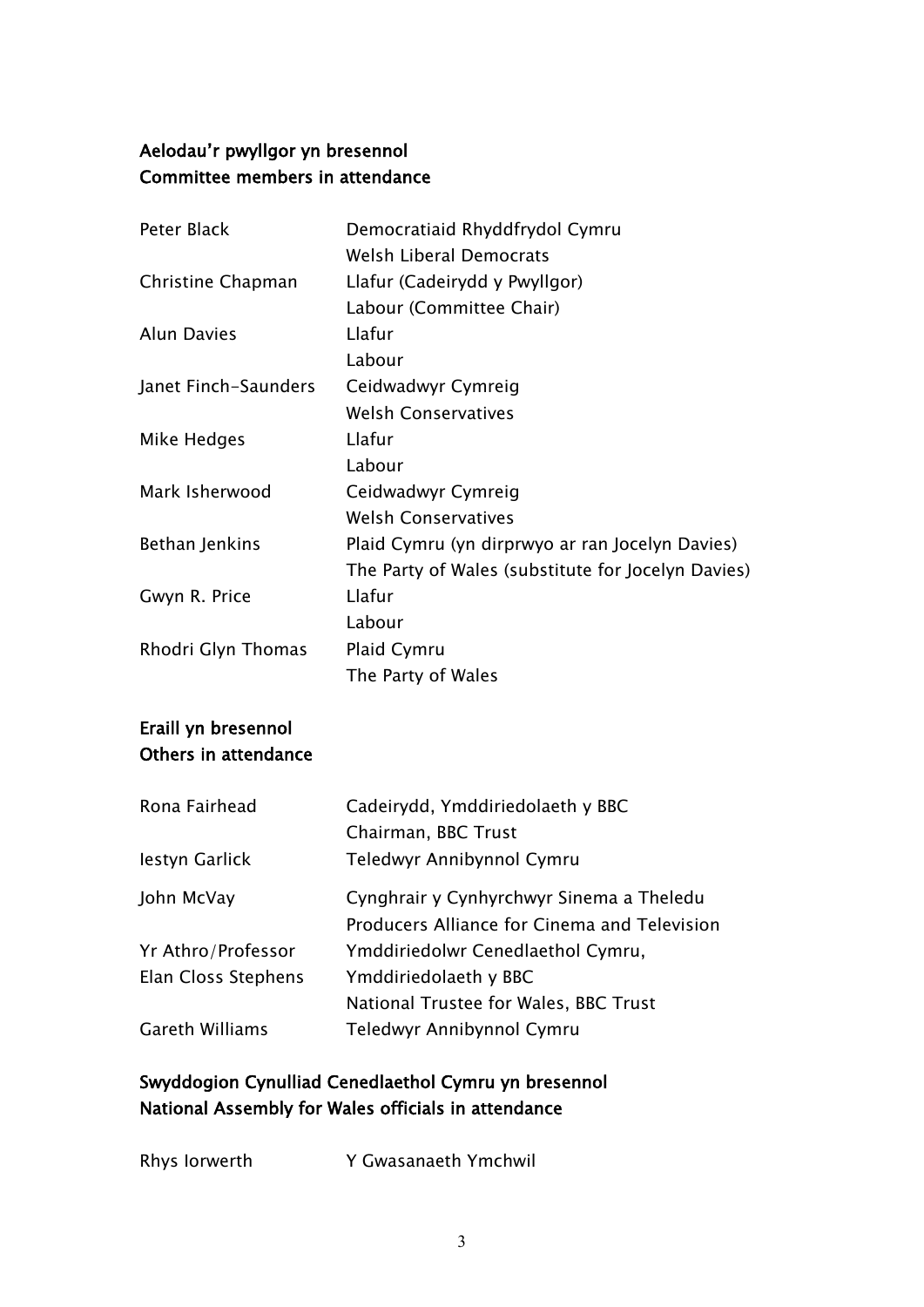Research Service

Claire Morris Clerc

Clerk Sarah Sargent Dirprwy Glerc Deputy Clerk

> *Dechreuodd y cyfarfod am 09:02. The meeting began at 09:02.*

# <span id="page-3-0"></span>**Cyflwyniad, Ymddiheuriadau, Dirprwyon a Datganiadau o Fuddiant Introductions, Apologies, Substitutions and Declarations**

[1] **Christine Chapman:** Good morning, everyone. Welcome to the Communities, Equality and Local Government Committee. We've had apologies this morning from Gwenda Thomas, and also from Jocelyn Davies and Bethan will substitute today. So, Bethan Jenkins, welcome.

# <span id="page-3-1"></span>**Ymchwiliad i'r Adolygiad o Siarter y BBC: Sesiwn Dystiolaeth 3— Ymddiriedolaeth y BBC**

## **Inquiry into the BBC Charter Review: Evidence Session 3—BBC Trust**

[2] **Christine Chapman:** This is the third evidence session as part of our inquiry into the BBC charter review, and I would like to welcome our panel from the BBC Trust. I wonder whether you could introduce yourself for the record, please.

[3] **Ms Fairhead:** Yes. Hello. Good morning. My name is Rona Fairhead. I'm the chairman of the BBC Trust, and I became chairman just over a year ago, last October. And to my right is Elan, who I know is known to many of you, but if you'd like her to introduce herself for the record—it's over to you, Elan.

[4] **Yr Athro Stephens:** Diolch yn **Professor Stephens:** Thank you very fawr iawn. Fy enw i yw Elan Closs much. My name is Elan Closs Stephens. Rwy'n ymddiriedolwraig y Stephens. I am the BBC trustee for BBC yng Nghymru ac yn eistedd ar yr Wales and I am a member of the trust ymddiriedolaeth o gadeiryddiaeth Rona. Ac ar un adeg, was also chair of S4C, and therefore roeddwn i hefyd yn cadeirio S4C, ac I'm very familiar with S4C also.felly yn gyfarwydd iawn â'r sianel hefyd.

dan chaired by Rona. And at one time, I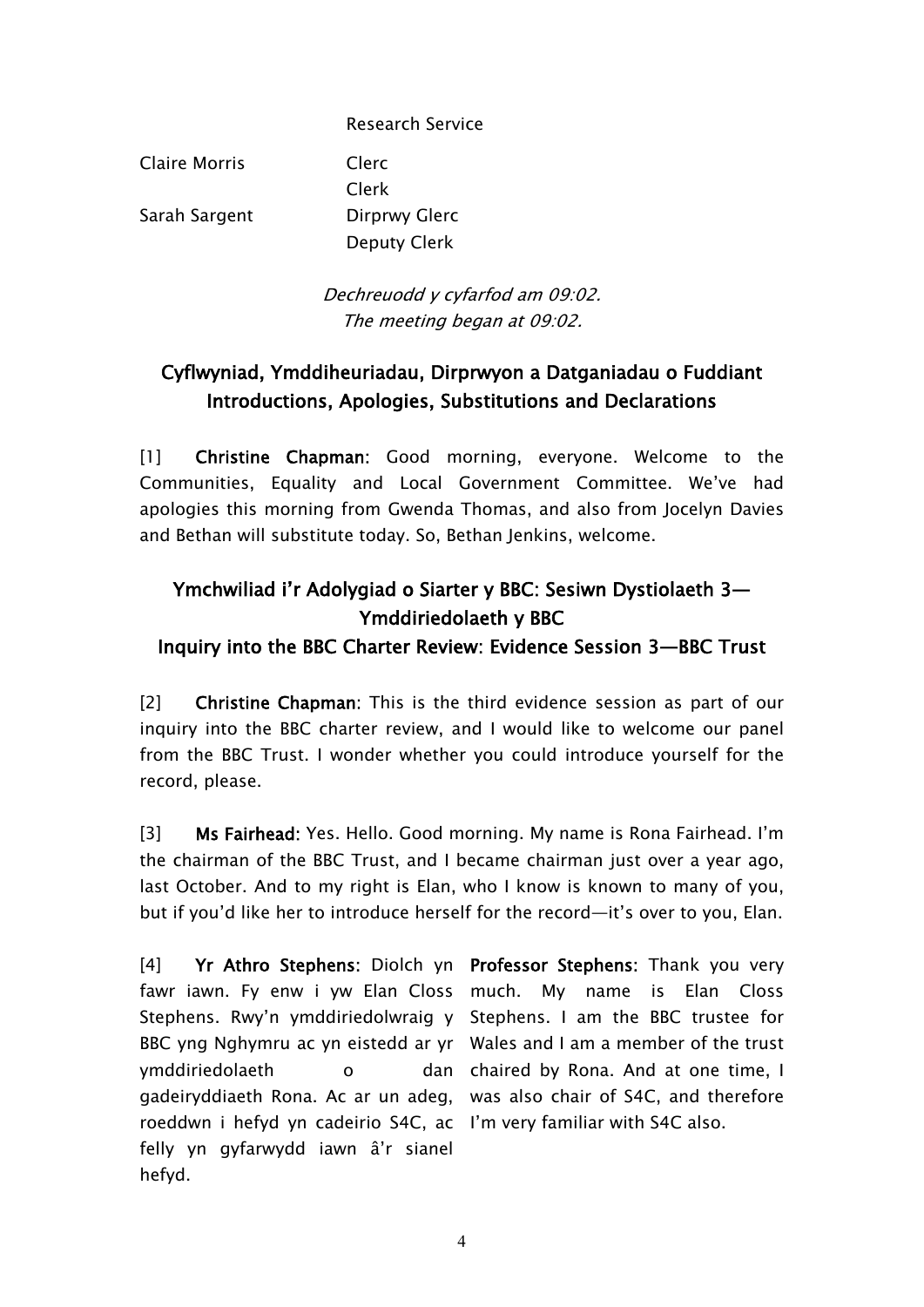[5] **Christine Chapman:** Diolch. Obviously, we've had a paper from you, and obviously Members will have read it so we'll go straight into questions. I just want to start off.The Welsh Government has called for a specific evaluation to be undertaken of what the BBC's obligations should be to Wales, separate to the charter review process. What is the trust's view on this?

[6] **Ms Fairhead:** The trust is trying to welcome as much public voice and as much input to the debate as possible, so, frankly, we welcome any input because we think it produces an informed outcome. And we've been quite clear as the trust that we're there as the representatives of the licence fee payers. We have been reaching out to everybody to ask them to reply to our consultation—over 40,000 have replied to the Department for Culture, Media and Sport—and to submit papers so that their voices are heard, and so we absolutely welcome it.

[7] **Christine Chapman:** Okay. So, you're very open to getting people's views.

[8] **Ms Fairhead:** Absolutely.

[9] **Professor Stephens:** Could I just add as well that yesterday there was a very good summit—I think you, Bethan, were there—done by the Institute of Welsh Affairs, and that involved a substantial audit of content. The BBC's contribution in Wales goes somewhat beyond content—it goes into employment, into the orchestra, into possibly a new broadcasting house, and so on. But, nevertheless, there was an audit done. So, I would imagine that that could also be a good foundation for any paper that was going in as part of this process.

[10] **Christine Chapman:** Yes, and I know that a number of Members and staff were able to get to the summit yesterday, so that was very positive. I just want—

[11] **Ms Fairhead:** And I can say that we've been trying to do seminars around the country; we came to Cardiff a few weeks ago. The IWA paper had just been reported on, so we were able to discuss with members of the public and other stakeholders any concerns they had, and where they would encourage us to focus. And, frankly, I've been really encouraged by both the amount of people wanting to contribute and the quality and sophistication of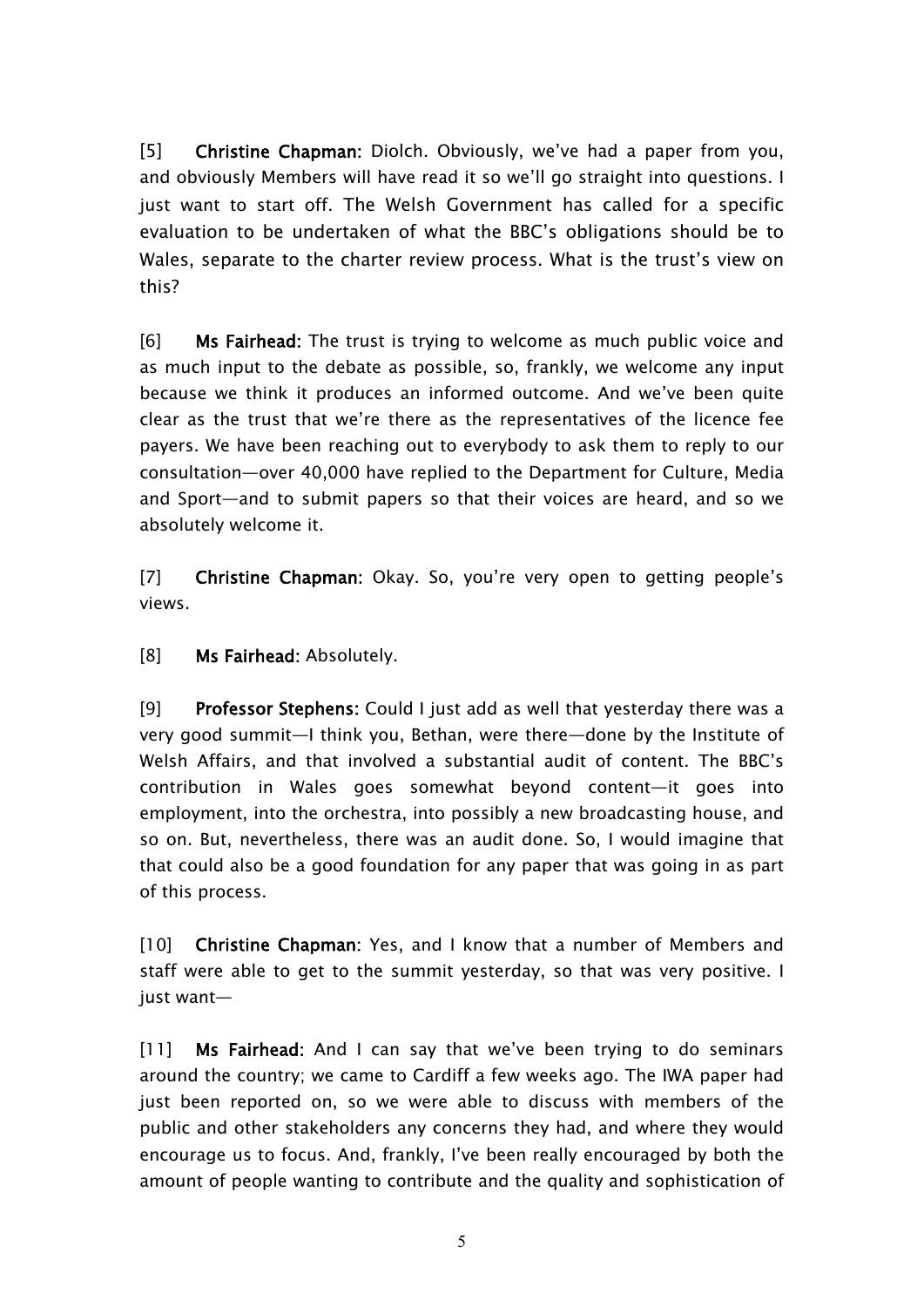the responses.

[12] **Christine Chapman:** Okay. Thank you. You suggested changing the wording of the BBC's public purpose relating to the nations and regions, so that the BBC has to, and I quote,

[13] 'provide content to meet the nations' needs rather than merely representing them'.

[14] Why have you suggested this wording, and what difference do you think it would make for Wales?

[15] **Ms Fairhead:** I'll start and then Elan maybe can add—. Starting right at the top with public purposes, we were trying to make sure that they were meaningful and that you could really measure them, because we think if there's that, then the public can have more confidence that they're getting done.

[16] In terms of the representation and portrayal, when we have gone around the country there has been recognition that the BBC has done more to get production and jobs more out of London—so, more than 50 per cent now out of London. The network supplier review has allowed more production and more jobs and skills to be outside London, and to be broad and more representative of the whole nation. But the role is to serve the whole nation, and the feedback we were getting in Wales, in Scotland, in Northern Ireland too and in some regions was: 'It's fine to create jobs here, but we want to be portrayed; we want to see ourselves.' When we did the public seminar, there was this real sense of an enrichment for the whole country if there was that portrayal. So, our hope would be that it would be not just jobs, which do matter, and production and facilities, but also a recognition that there has to be appropriate portrayal. And I mentioned this in a previous select committee at Westminster that, for example, in Northern Ireland the responsiveness to *The Fall*—I don't know if you saw the programme—was significant, because it was Northern Irish people—. It was a fictional story, but it was set and played out in Northern Ireland, and I think it's that sort of portrayal that we're trying to push the BBC to do and to embed it in the public purposes.

[17] **Christine Chapman:** Okay. Did you want to come in, Elan?

[18] **Yr Athro Stephens:** Dim ond i **Professor Stephens:** Just to add that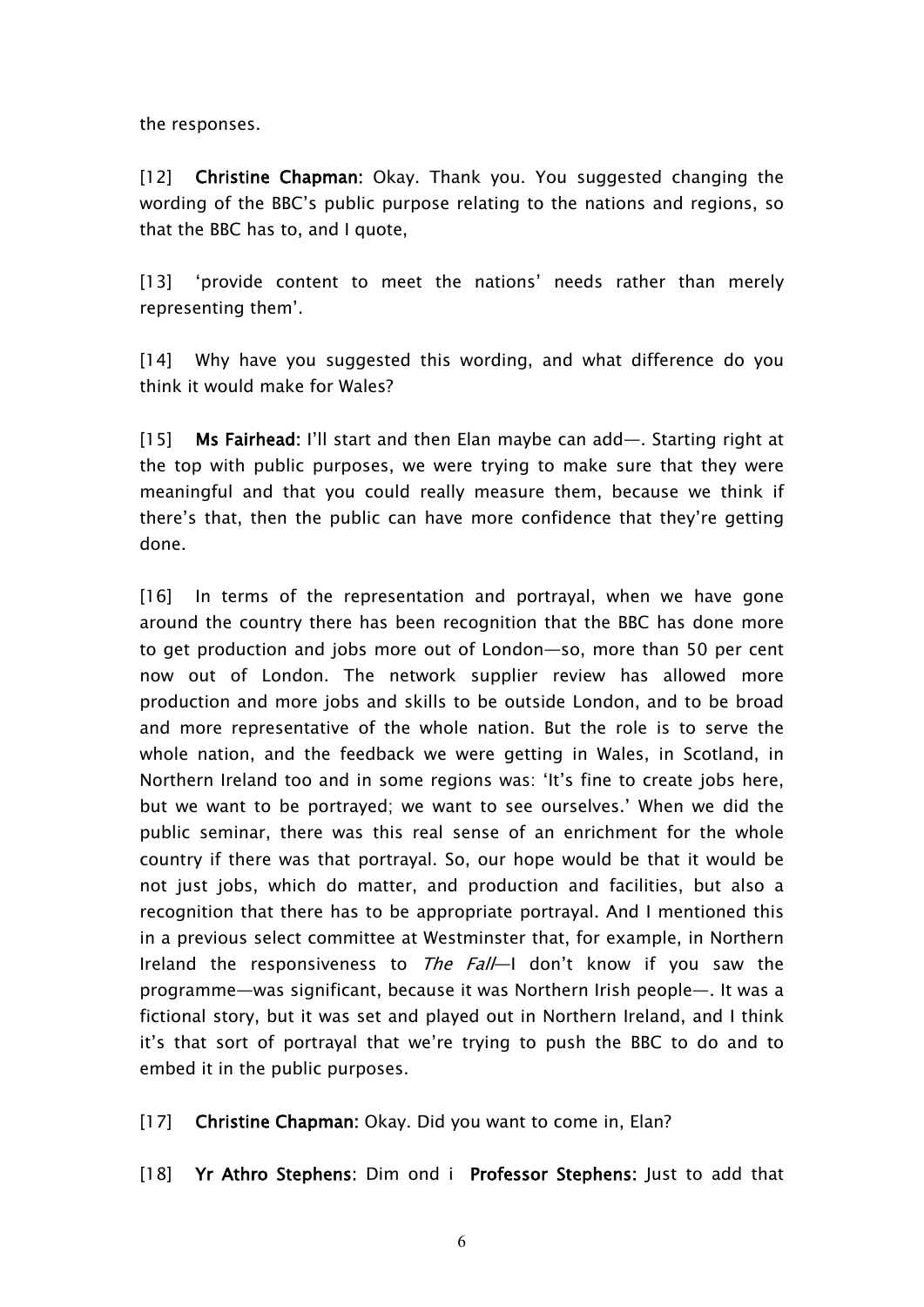ychwanegu bod y BBC yn gwario £56 the BBC does spend £56 million, I miliwn, rwy'n meddwl, yn Roath Lock ar y cynyrchiadau sydd yn dod yma. Felly, fel mae Rona wedi dweud, mae yna gyflogaeth sylweddol yma, ond mae yna hefyd sgiliau yn cael eu datblygu. A nawr ydy'r amser, rwy'n meddwl, i weld y sgiliau hynny yn cael eu cyflogi ar gyfer portread ohonom ni hefyd. Felly, rwy'n meddwl mai dyna'r pwynt amlycaf. Mae yna ddiffyg, rwy'n meddwl, yn cael ei gydnabod ar ochr drama ac ar ochr gomedi yn fwy arbennig, er bod comedi yn faes anodd i bob darlledwr.

believe, in Roath Lock on the productions made there. So, as Rona has already said, there is significant employment here, but there are also skills developed. And now, I think, is the time to see those skills being employed to portray us, too. Therefore, I do think that that is the most prominent point here. There is a deficiency, I think, which has been acknowledged on the side of drama and comedy more particularly, although comedy is a very difficult area for all broadcasters.

[19] **Christine Chapman:** I've got a number of Members who want to come in. Before I do that, I know Rona's talked about meeting the nations' needs and you've given some examples. How difficult is it try to really assess that concept? How will you know when you've been successful at it? It's a bit open-ended in some respects.

[20] **Ms Fairhead:** I think it is genuinely open-ended. I think there was a good start on the network supplier review, which said that, broadly, there should be a similar percentage in terms of the contribution to the network supply from the regions. So, that's a sort of hard measure that's happened, so 6 per cent of network supply comes from Wales, which I think is absolutely appropriate. There has been investment here. Roath Lock is an example and the new centre in Central Square will be another. So, there's been investment, and that's all good.

[21] I think it's a softer thing now; I think it's about representation, portrayal and feeling connected and part—. It was interesting, when we were at this seminar here, as I said, a couple of weeks ago, that the sense really was: 'We've sort of got the foundation now.' The independent sector is building up, which is—a key part of what the BBC can do is build the creative industry. Now, it really is about using that and using it to enrich not just Wales, but the whole of the country, and to flow both ways. So, it's a difficult question to answer, because if I go to Scotland I get the same message, and there's only a certain budget. So, it will always be a struggle to make sure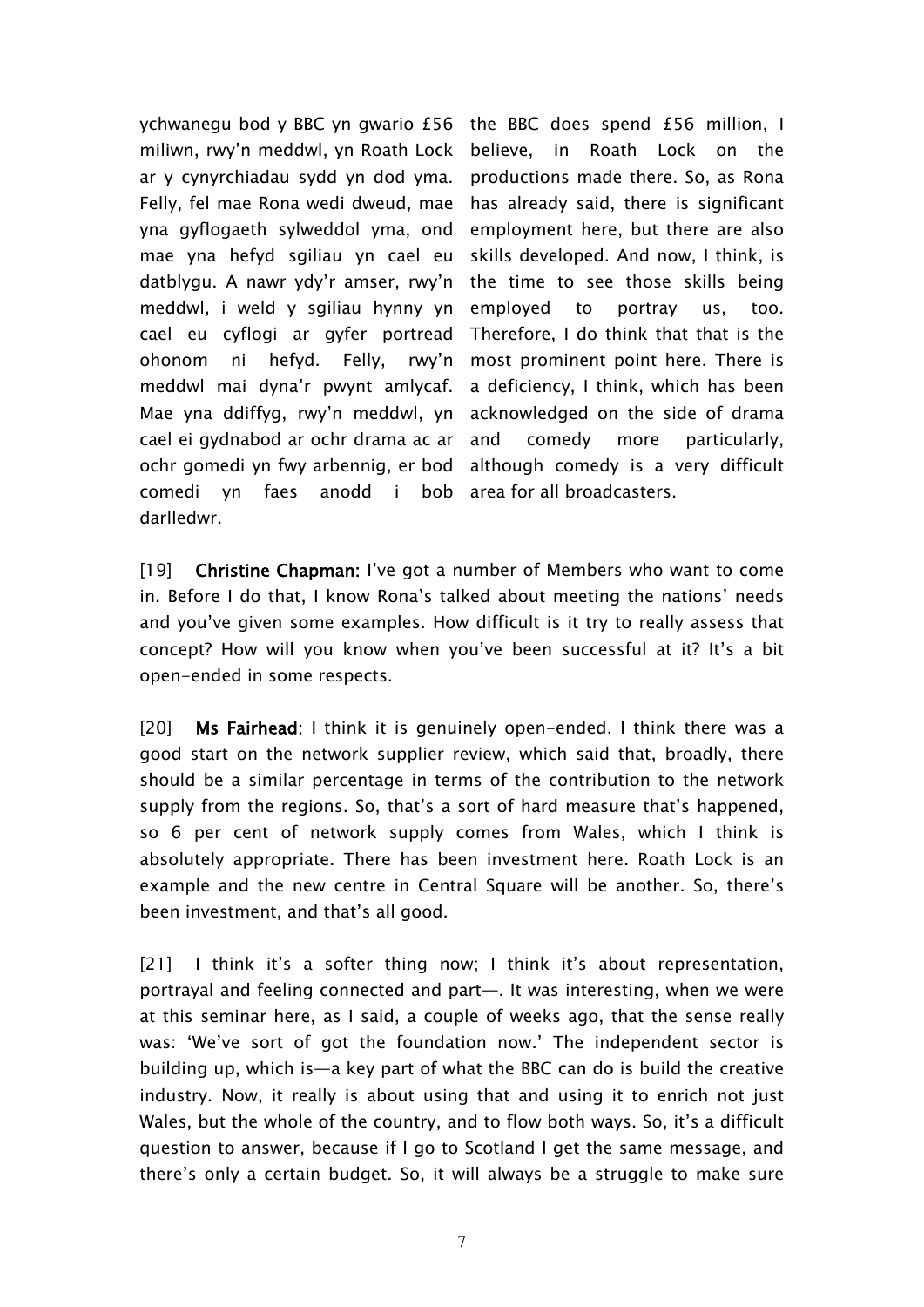you're doing enough. I think what we're trying to do as a trust is make sure that it's not just the hard elements, but that it's the softer portrayal/representation side that is acknowledged just as much. But if you ask me 'What does success look like?', I'm not sure we'll ever get to a stage where every single region and every single nation thinks it's absolutely perfect. I think we've just got to keep—keep challenging us.

[22] **Christine Chapman:** Thank you. Elan.

[23] **Professor Stephens:** I think it might be useful, because we take what we do for granted, almost, just to tell you how we measure at the moment. So, for example, with the public purposes, the trust has a rolling panel, and, I think twice a year, has an audit of whether people are satisfied with how we are fulfilling those public purposes. So, every half-year, we have a wake-up call about, for example, whether we're doing enough on citizenship. So, the question is: 'How important do you think that is?'—and very often it's, you know, nine out of 10—and then 'How well do you think we do it?' We keep track of the gap between the importance and what we fulfil. So, at the moment, that's one of the ways in which we measure. There's also an audience council here that I chair that has an annual report on the services of BBC Wales. I think, as we move forward, and especially with the Sir David Clementi review on governance, this is one area where we will be trying to tease out how best to be more accountable and more visible in the way that we look at Welsh services.

[24] **Ms Fairhead:** I'd just add two things. The good news for Wales is, if you actually look at the feedback that we do get from the audience, that the highest audience appreciation score across the country is in Wales and most viewing hours. So, there's a lot of support and, you know, recognition of what the BBC brings. The one area that keeps coming back is portrayal and representation. So, that's exactly why we've responded to it.

[25] The other thing I would say, in terms of the public purposes, is we've also asked that we start looking at the public purposes in terms of the way that the BBC is run, both as an organisation, but also how you see it as a consumer, which picks up the audience appreciation; what it does for you as a citizen; and also what it does for the economy. So, we're trying to find ways to measure more clearly what it is that the BBC as a public service broadcaster should be doing that is more measurable, because we think that will give a little bit more focus.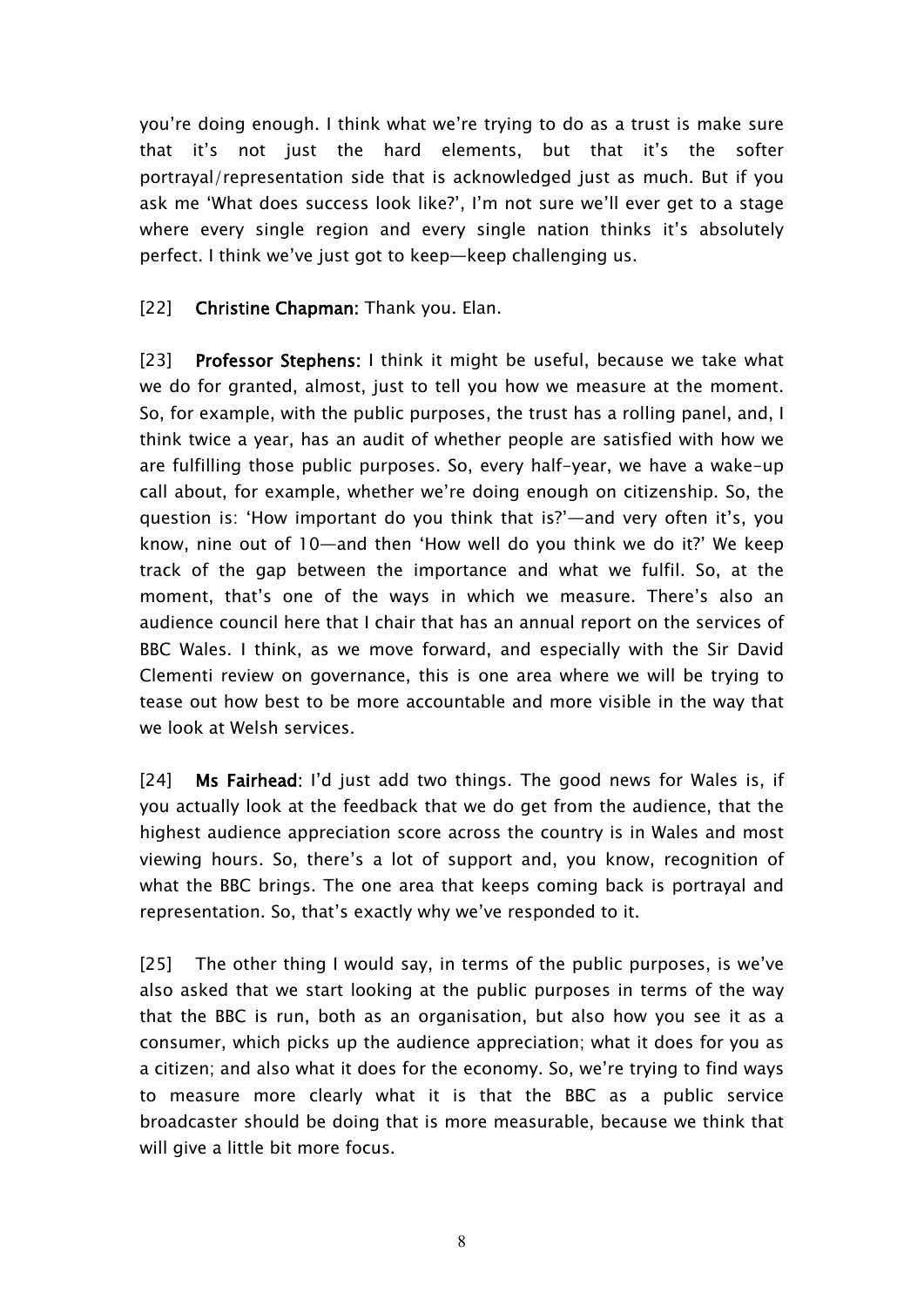[26] **Christine Chapman:** I've got a number of Members who want to come in. I've got Gwyn first, then Bethan, Rhodri and then Alun.

[27] **Gwyn R. Price:** Good morning to you both. The trust says, in its response to the Green Paper, that

[28] 'representation of the devolved nations is a key issue that needs to be resolved as part of Charter Review.'

[29] How exactly does the trust think that this can be addressed?

09:15

[30] **Ms Fairhead:** I think we're doing some of the hard things. So, some of the things that we can do, essentially, as a regulator are to, sort of, set measures and track, and to make sure that areas of concern the highlighted. In terms of representation and portrayal, it really is the executives' role, because it's for them to decide what programmes are produced, how they're produced, how they're commissioned and how they schedule, and, therefore, part of what the challenge is is to make sure that the purposes and requirements that are set by the trust, as the regulating body, are challenging the BBC to manage in a way that meets that. I think this is one of the issues, being that the regulator, when you say, 'How are we going to do it?' the answer is, 'It's not us that has to do it, it's the BBC executive'. What we can do is put in place structures, processes and measures, highlight where it's not being done, and we have to hand it over to the BBC, who we ask to manage this organisation, to manage it in a way that meets those desires and objectives of the public.

[31] **Gwyn R. Price:** Okay. I have a question for Elan. You touched on Roath Lock and the drama there.

## [32] **Professor Stephens:** Yes.

[33] **Gwyn R. Price:** I wonder if you could expand a little bit, because the committee has heard some criticisms that it's the major productions, but it doesn't touch the Welsh side of it.

[34] **Professor Stephens:** Yes. I think that's been the issue that we've tried to address before you. It is a major success as a production unit, but it's a UK production unit; we should be very proud of it. I think it's unfortunate to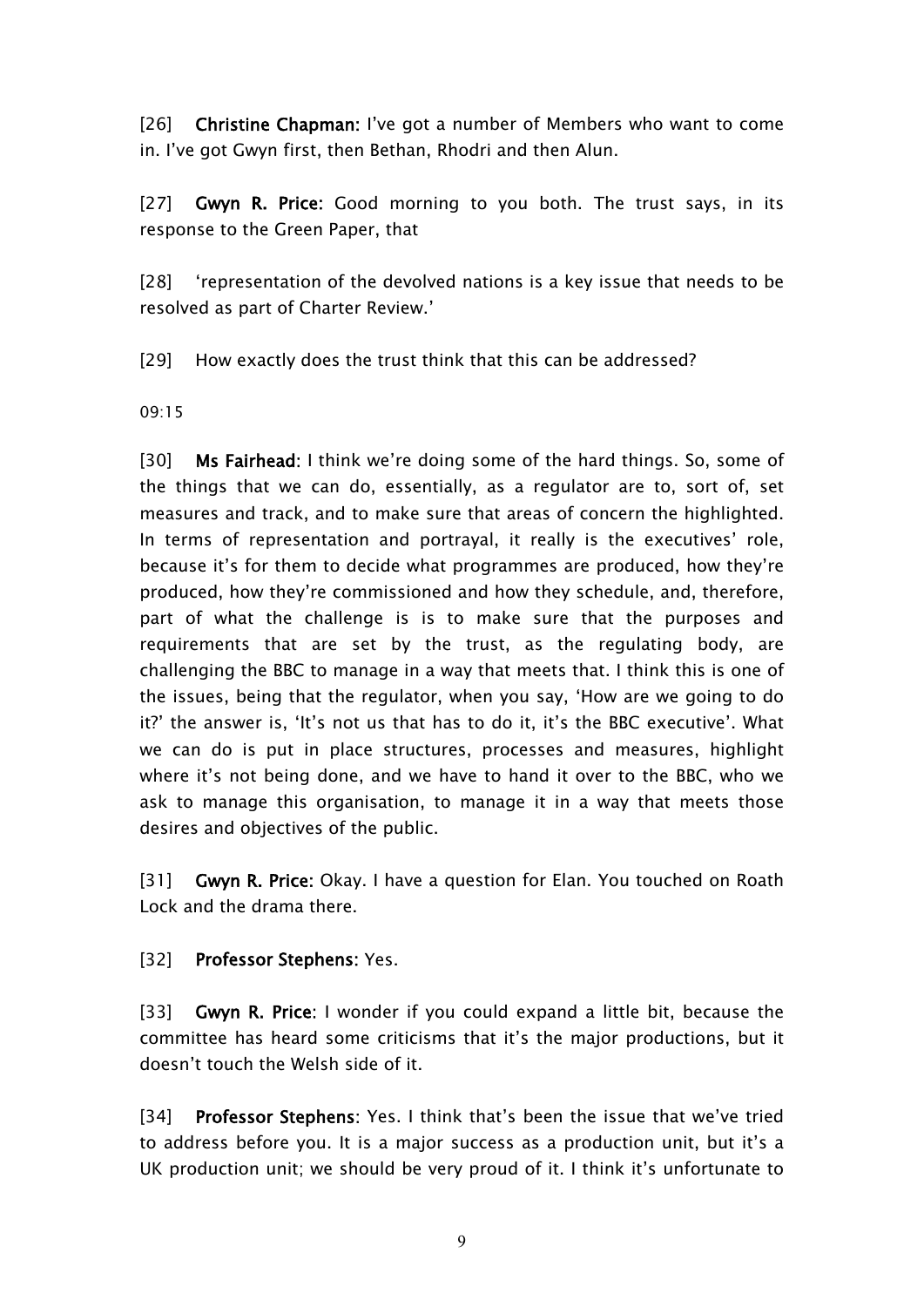have the idea that, somehow, it's a sort of cuckoo in the nest. It's a major employer, and more than that, a major provider of skills and expertise in all sorts of areas, such as costume, make-up, production, sets, et cetera. And, of course, there are also apprenticeships there. What I think is the next step is to ask how much of that production actually shows Cardiff bay, north Wales, mid Wales—the life of Welsh people. Of course, when you look at what does come out of Roath Lock—*Casualty*; *Pobol <sup>y</sup> Cwm*, of course, is a portrayal, but in the Welsh language; then, as part of the whole production unit, you've got *Sherlock* and the famous *Doctor Who*—we just have to make certain that we show Welsh life as well as helping employment.

[35] I would suggest, just in terms of the committee's interest, I don't know whether BBC Wales have given you this invitation, but if they invite you to go to Roath Lock, I strongly urge you to do so, because it's a major, major studio facility, the size of several football pitches, and insulated and soundproofed to a very high standard. So, please take the opportunity. But as I said, and as Rona said, it's the start, not the end.

- [36] **Gwyn R. Price:** Right. So, you've taken it on board.
- [37] **Professor Stephens:** Yes.
- [38] **Gwyn R. Price:** Thank you very much.
- [39] **Christine Chapman:** Thank you. Bethan.

[40] **Bethan Jenkins:** Rwyf i jest **Bethan Jenkins:** I just want to go back eisiau mynd yn ôl yn glou at beth quickly to what you were saying roeddech chi'n ei ddweud ynglŷn â regarding measuring what you do. mesur yr hyn rydych chi'n ei wneud. Over the years that I've been Dros y blynyddoedd o fod yn gyfrifol responsible for this brief for Plaid am y briff yma i Blaid Cymru, rwyf i Cymru, I've heard a number of wedi clywed nifer fawr feirniadaethau o'r ymddiriedolaeth ei that the trust doesn't hold the BBC to hun, sef nad yw'r ymddiriedolaeth yn account robustly enough. I was dwyn y BBC i gyfrif yn ddigon cryf. Fe speaking to somebody who was a wnes i siarad â rhywun sy'n aelod o'r member of the audience council cyngor gwylwyr ddoe a oedd yn yesterday, who said, for example, dweud, er enghraifft, fod Tony Hall that Tony Hall comes and says there yn dod ac yn dweud bod yna are problems, and James Purnell said broblemau, ac roedd James Purnell yesterday that there was a need to

o criticisms of the trust itself, namely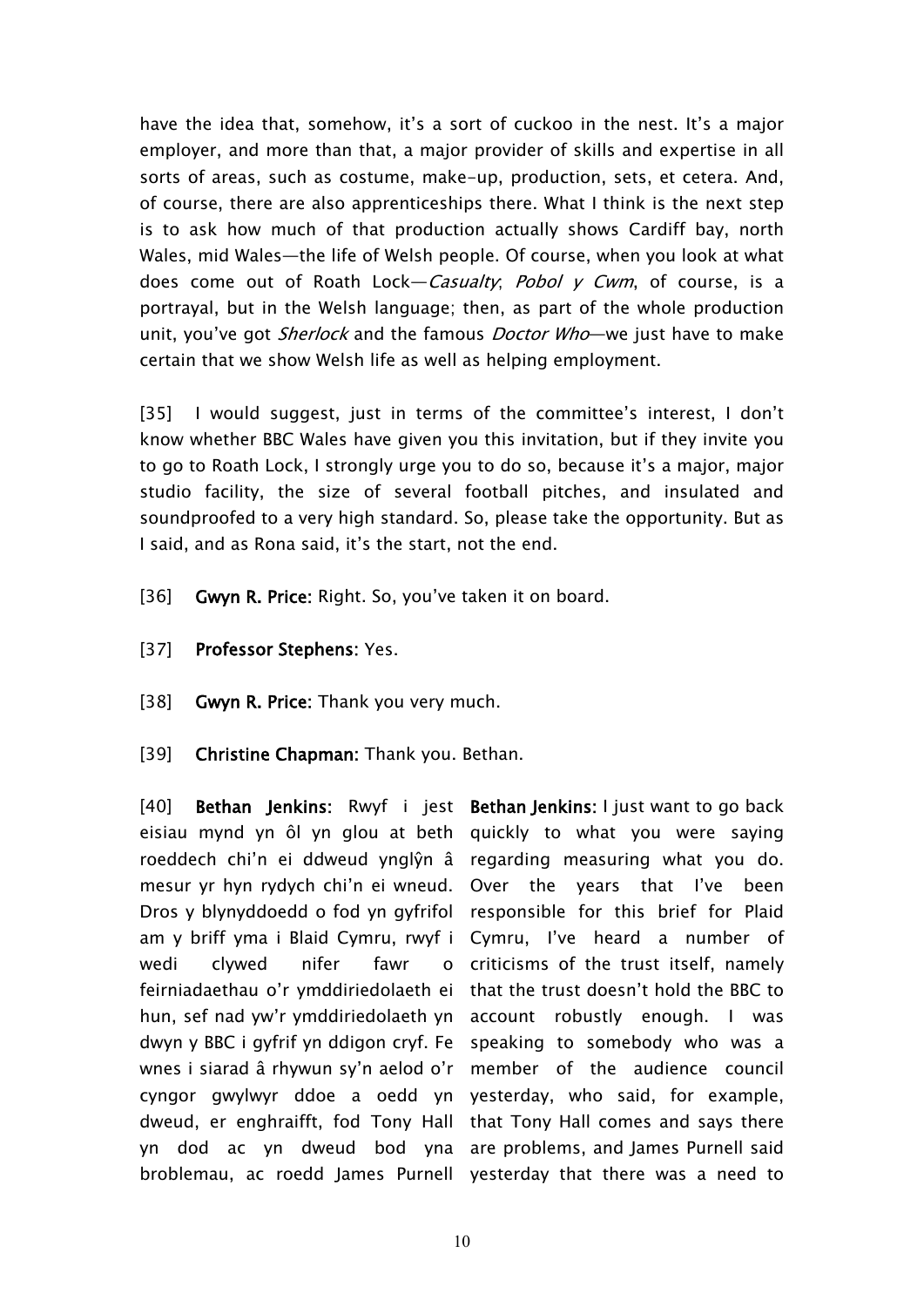wedi dweud ddoe bod portreadu mwy o Gymru. Maen nhw'n Wales and make these speeches, but dod i Gymru a gwneud yr areithiau nothing changes in that sense; hyn, ond nid oes dim byd yn newid certainly it's deteriorating in terms of yn hynny o beth; yn sicr, mae'n content-that-is-portraying-Wales. gwaethygu o ran cynnwys sydd yn portreadu Cymru.

[41] Felly, beth yn gwmws a ydych So, what exactly are you doing as a chi'n ei wneud fel ymddiriedolaeth trust then? If tracking is happening wedyn? Os oes yna dracio sy'n and showing that things are failing, dangos bod pethau'n ffaelu, sut how do you hold them to account to ydych chi'n eu dwyn nhw i gyfrif i ensure, therefore, that viewers have sicrhau, felly, fod gan wylwyr ffydd faith in the trust and the fact that yn yr ymddiriedolaeth a'r ffaith eich you're doing your work effectively? bod chi yn gwneud eich gwaith yn effeithiol? Achos, weithiau, hynny'n cael ei gwestiynu yn y sector people who come to me, as an a gan bobl sy'n dod ataf i, fel Aelod Assembly Member. Cynulliad.

[42] **Yr Athro Stephens:** Wel, rwy'n **Professor Stephens:** Well, I think that credu bod angen pwyllo ychydig bach we need to take a step back in terms ynglŷn â'r portread o'r BBC yn of the portrayal of the BBC in general. gyffredinol. Rwyf i wedi nodi dwy I have noted two areas, namely ardal, sef comedi a drama, lle mae comedy and drama, where there are yna ddiffygion, ond mae'n rhaid i ni weaknesses, but we must also bear in hefyd gofio bod y newyddion mind that the regional news at 6.30  $r$ hanbarthol am  $6.30$  p.m. llwyddiant cryf iawn, ac yn rhaglen gref o ran y gwylwyr. Mae'r math o raglenni ffeithiol sydd wedi dod factual programmes that have been allan—. Pan rwy'n edrych jest yn produced—. If I just look very, very ddiweddar iawn, iawn ar y rhaglen ar Nigel Owens, er enghraifft, a oedd Owens, the referee, which was truly wir yn cyffwrdd rhywun, ac, yn ôl touching, and as far as I understand, beth rydw i'n ei ddeall, mae yna dros 0.5 miliwn nawr wedi'i lawrlwytho neu wedi gwrando dros Brydain i gyd. programme throughout the whole of Felly, mae'n rhaid i ni fod yn ofalus the UK. So, we have to be very careful drwy ddweud bod y portread yma yn in saying that the portrayal is poor

angen portray more of Wales. They come to

sometimes, that is mae questioned in the sector, and by

p.m. is a very great success, and a very strong programme in terms of attracting viewers. The kinds of recently at the programme on Nigel over 0.5 million people have downloaded or have listened to that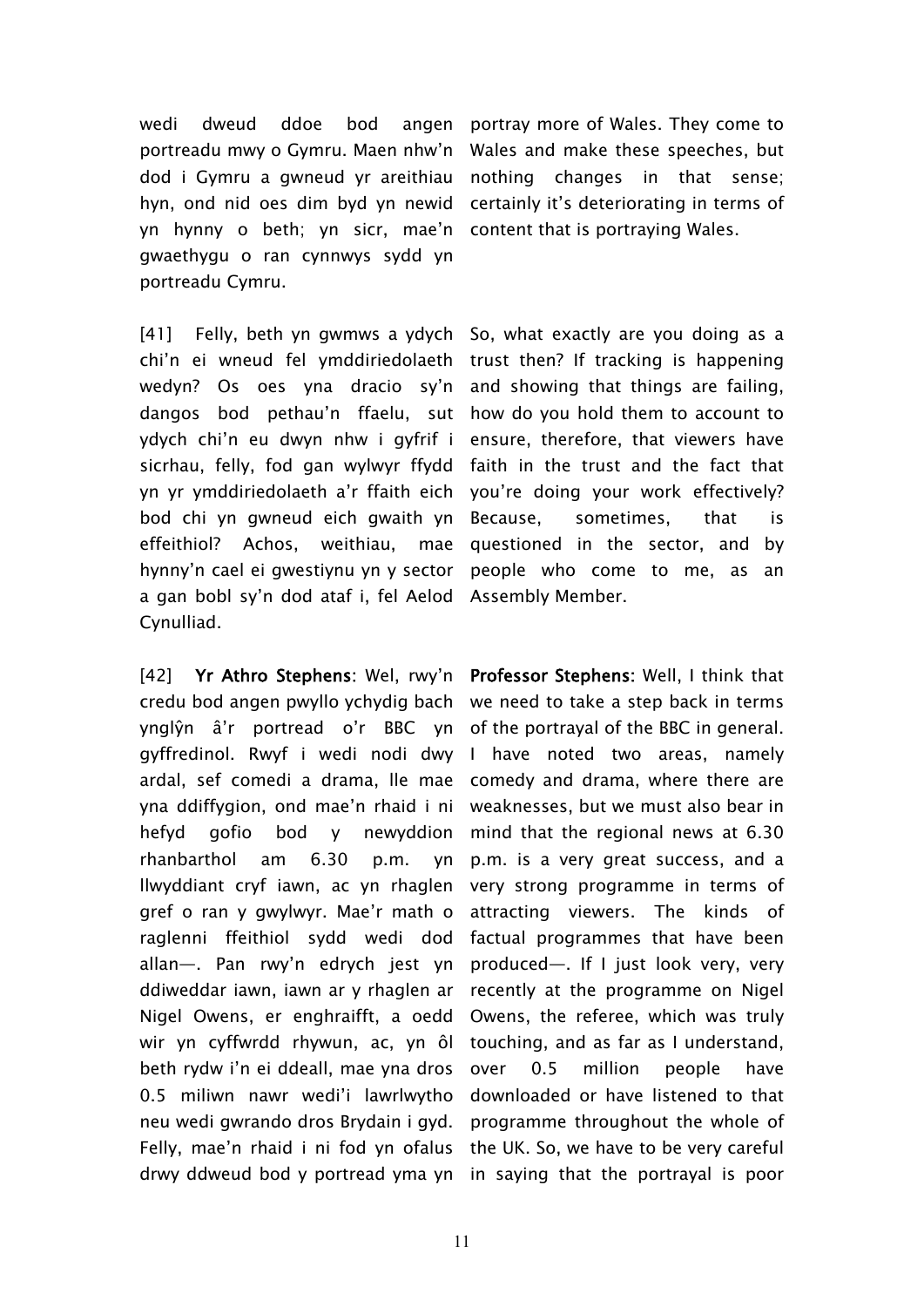gyfan gwbl wael; mae o'n wael mewn across the piece. That isn't the case; mannau.

[43] Mae yna ddau reswm am There are two reasons for that, I hynny, rwy'n meddwl. Mae ddiffyg wedi bod ar yr gomisiynu. Am ryw reswm, nid yw'r reason, the ideas haven't found their syniadau wedi ffeindio eu ffordd way through the system. We must drwodd. Ond, mae'n rhaid i ni hefyd also ask ourselves whether we are ofyn i ni'n hunain a ydym ni'n barod i roi cwotâu ar syniadau, ynteu a fyddai'n well gennym ni adael y creadigrwydd i fod y peth pwysicaf. Yr ail beth ydy, weithiau, mae cyllideb yn broblem. Roedd yna ddrama o'r enw *The Indian Doctor* a oedd yn *Indian Doctor* that was extremely llwyddiannus iawn ac roedd o'n cael successful and it was shown on the ei dangos ar y rhwydwaith yn ystod y dydd. Roeddem ni'n dŵad at gomisiynu, rwy'n creu, y drydedd gyfres ac mi oedd y gyllideb darlledu yn ystod y dydd wedi ei lleihau yn been significantly cut, and it wasn't sylweddol; nid oedd modd cyllido possible to fund daytime drama, so drama yn ystod y dydd rhagor, felly that was cut. I think we do have to mae honno'n syrthio. Felly, mae'n ask the BBC to find consistent ways rhaid i ni, rwy'n meddwl, ofyn i'r BBC of keeping portrayal in mind as they chwilio am ffyrdd cyson o gadw'r commission programming and I portread mewn cof wrth gomisiynu, a think, for me, this is the gap that has dyma, i mi, ydy'r gagendor sydd wedi opened. digwydd.

[44] Nid wyf yn meddwl am eiliad— I don't think for one second—. Sorry, . Sori, jest i ailadrodd, rydw i yn but if I could just reiterate one thing, meddwl bod yna bethau da iawn yn I do think that there are some very cael eu gwneud ac nad ydy'r peth positive things happening and that mor dywyll ag y mae'n cael ei the picture isn't as dark as has been ddangos, ond mae yna ardaloedd suggested, but there are specific penodol lle y mae angen gwneud areas where more does need to be mwy.

it's poor in certain areas.

yna think. There has been a deficiency in ochr terms of commissioning. For some willing or ready to place quotas on ideas, or would we prefer to allow the creative process to come to the fore. The second thing is that, on occasion, budgets are a problem. There was a production called *The* network during the daytime. We were coming to the commissioning, I think, of the third series and the budget for daytime broadcasting had

done.

[45] **Bethan Jenkins:** Diolch. Nid wyf **Bethan Jenkins:** Thank you. I'm not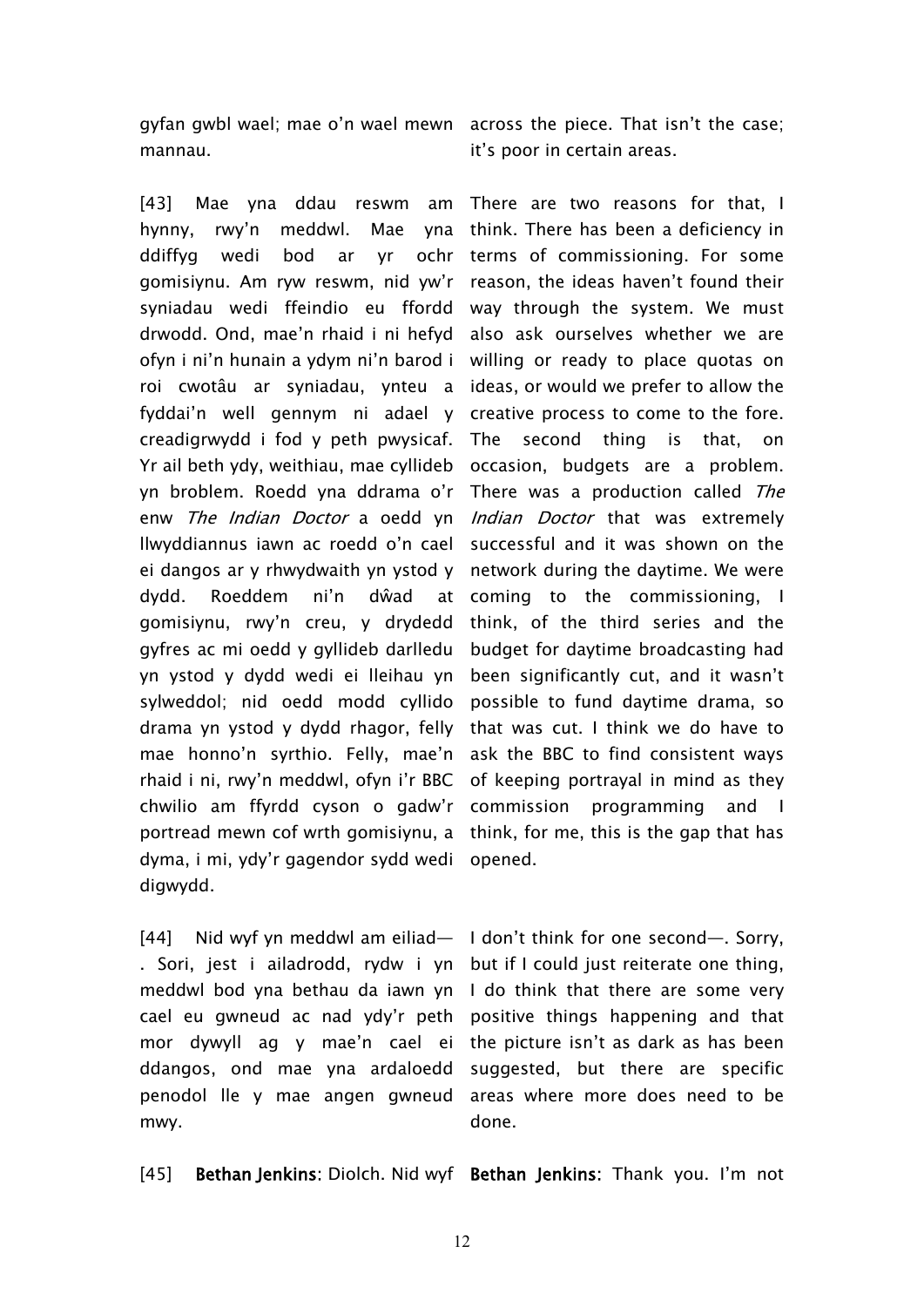yn dweud bod yna ddim byd yn saying that nothing is happening, but digwydd, rwyf jest yn weithiau—. Rŷch chi'n dweud efallai that perhaps money is being cut and bod arian yn cael ei dorri, nid yw pobl yn gallu rhoi rhaglenni ymlaen programmes during the day. So why, yn ystod y dydd. Pam felly wnes i therefore, didn't I hear anything from ddim clywed unrhyw beth gan yr the trust, for example, when there ymddiriedolaeth, er enghraifft, pan was the statement regarding giving roedd y datganiad ynglŷn â rhoi responsibility for pensions over 75 to cyfrifoldeb dros y pensiwn dros 75 i'r the BBC? That has taken away, BBC? Mae hynny wedi tynnu, efallai, i perhaps, from the capacity of the ffwrdd oddi wrth gapasiti'r BBC. Felly, os oes yna broblemau cyllido yna, problems, why isn't the trust more pam ddim gwneud hynny yn rhywbeth mwy *vocal*, fel yr ymddiriedolaeth?

[46] **Yr Athro Stephens:** Rwy'n **Professor Stephens:** I think the chair meddwl y bydd ein cadeirydd ni will want to cover this because I don't eisiau siarad am hyn, achos nid ydw think it's true that we didn't actually i'n meddwl ei fod o'n wir ein bod ni respond, and we actually did make heb ddatgan a bod yna ddiffyg trafod the point that there had been an wedi bod ar y symiau ariannol.

credu I just think sometimes—. You say people can't broadcast So, if there are funding vocal about that?

> absence of debate on those financial issues.

[47] **Ms Fairhead:** I'm happy to.We've made it very clear that we thought the process was a terrible process in terms of that funding agreement that was done in July. The reality is that the trust was involved; it's not true that the trust did not speak out. I was contacted by the Secretary of State shortly before the director general was contacted. The reality of the situation, we discovered, was firstly, at the end of the charter, the BBC loses all rights, all protections. So, you'll have the charter for 10 years in which there are clear protections for the licence-fee payer's money; at the end of the charter, that disappears. What we're saying is that has to change for the next charter. The second thing is, whether we like it or not, the Government does decide what the licence fee level is, and that has always been the case.

[48] So, what was put to us in July, to both the executive and to the trust, was that the Government was going to take this money that had moved from being Department for Work and Pensions funded into licence-fee funded, and then effectively became a subsidy by Government of the over-75s. We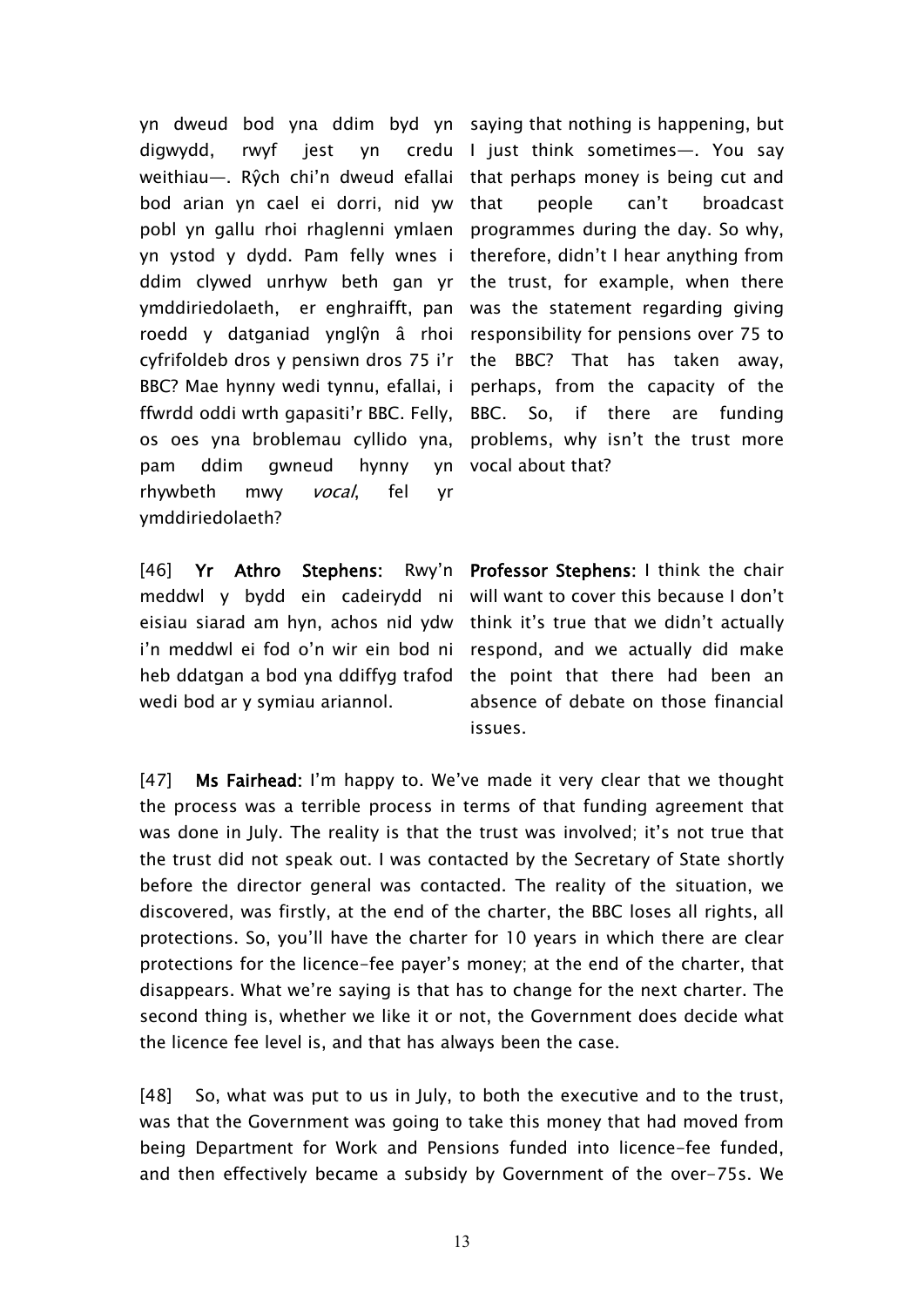were told that decision had been made by Government; it would be done. So, we spent the next few days—we said it was a bad process, it should have been done in public—negotiating on behalf of the licence-fee payer to get the greatest set of mitigations. So, it was phased in over time, the broadband roll-out top-sliced from before is being reduced to zero and also, very importantly, there was an agreement that the licence fee from the next charter would go up with inflation, which is really important.

[49] Now, it still means that there is, at best, a 10 per cent cut over the period in the budget, but because of the investment that the BBC wants to make in partnerships, in these portrayals, and in making sure that it's responding to the needs of the audience, then it's somewhere between 10 and 20 per cent that will need to be cut from the budget. We've been very clear that, as a trust, that will mean some tough choices. The BBC will absolutely encourage, and the BBC executive will do everything they can not to affect service—[*Inaudible*.]—but there is an inevitability that some will be cut and we've been very clear about that.

[50] So, where I come away from it is, yes, the trust did speak out. The situation—[*Inaudible*.]—the next charter, there should be—[*Inaudible*.]—with public—[*Inaudible*.]—process started with—[*Inaudible*.]—out what the scope of the BBC should be, and what we've said is that it should all be open to public consultation. It should be, 'Let's work out what you want from the BBC and then how much that means that you need to fund it'. We think that there need to be more protections at the end of every charter, so that there isn't this cliff, so that you actually have an assumption or a presumption that the charter endures until a new one is put in place, and there has to be some sort of parliamentary scrutiny of those decisions. We don't know exactly how that will be—I think that will be for Government to decide—and there will have to be some sort of public process on the amount of money.

[51] One of our suggestions, which is done in Germany and is done with a number of other institutions around the country, is that there is a commission that makes a recommendation. That could be one way where there's a process with an independent body making a recommendation, because I think the reality is that the Government has always decided eventually what the licence fee agreement would be, but we just want to make sure that the process is right for the future.

[52] **Christine Chapman:** Rhodri Glyn Thomas.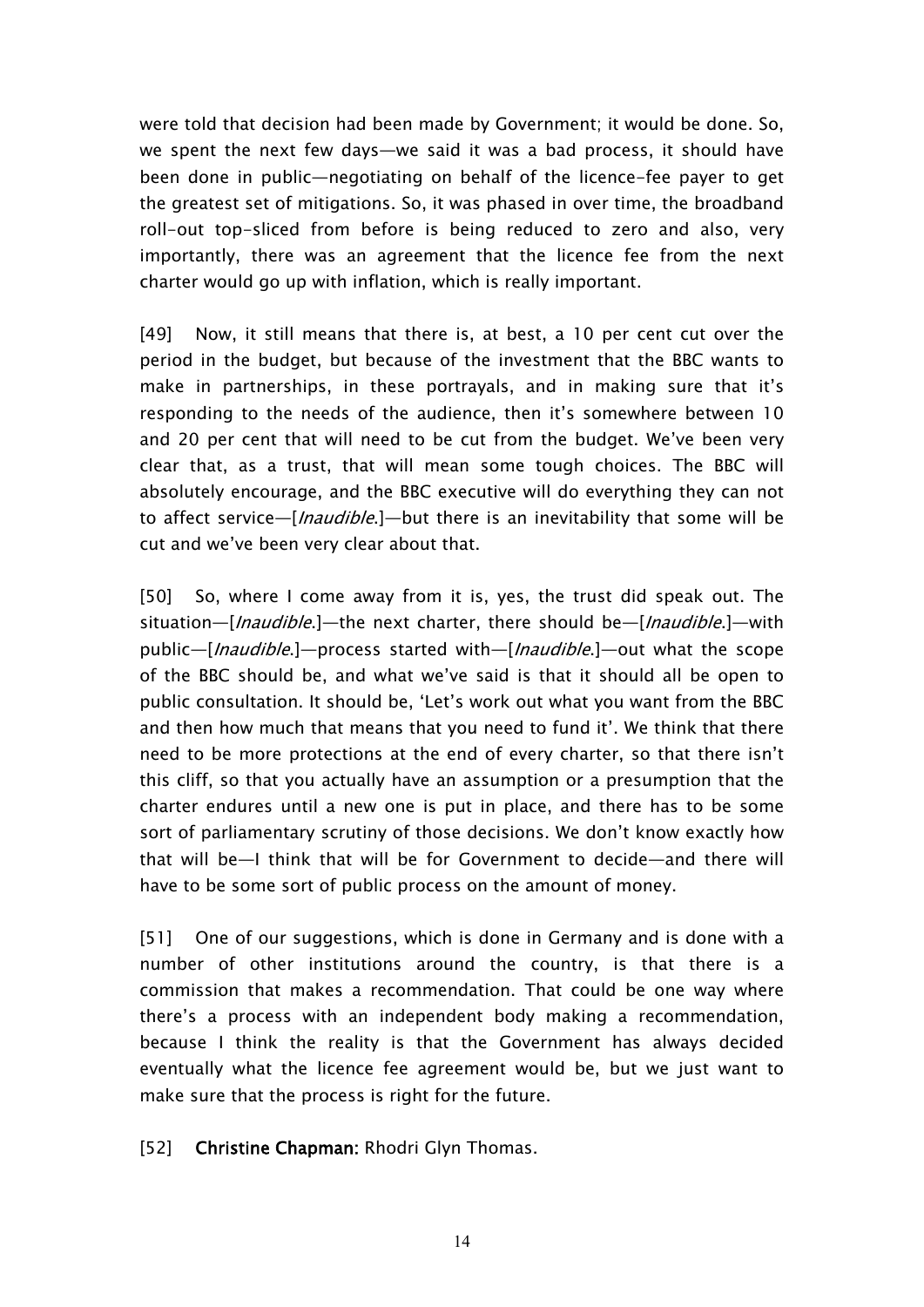[53] **Rhodri Glyn Thomas:** A gaf i **Rhodri Glyn Thomas:** May I go back fynd yn ôl at y portread yma o to this portrayal of Wales? We very Gymru? Rŷm ni'n gwerthfawrogi'n fawr iawn y datblygiadau o ran cynyrchiadau ar gyfer y rhwydwaith yng Nghaerdydd, ac mae'r gwaith sy'n cael ei greu gan hynny a'r sgiliau sy'n cael eu datblygu yn bethau gwerthfawr iawn, iawn, wrth reswm. Ond, am 16 mlynedd fel Aelod Cynulliad, rwyf i wedi clywed pawb yn cydnabod bod y portread o Gymru yn ddiffygiol, yn enwedig y portread o Gymru trwy gyfrwng y Saesneg gan y BBC. Mae'ch cyngor cynulleidfa chi'n situation as one on a cliff edge; disgrifio'r sefyllfa fel un ar y dibyn; ac eithrio'r newyddion, mae'r allbwn ar y dibyn—'*on <sup>a</sup> cliff edge*' oedd y disgrifiad a ddefnyddion nhw. Mae Tony Hall wedi cydnabod bod yna ddirywiad wedi bod ers degawd a mwy. Pam nag oes yna unrhyw un, mewn gwirionedd, yn derbyn cyfrifoldeb am hyn? A ydy e'n dangos, er enghraifft, nad oes gan yr productions? Because the trust has ymddiriedolaeth unrhyw ddylanwad been telling us this. ar gynyrchiadau'r BBC? Oherwydd mae'r ymddiriedolaeth wedi bod yn dweud hyn wrthym ni.

chi'n mynd yn ôl at yr hyn mae to what the director for Wales, Rhodri cyfarwyddwr Cymru, sef Rhodri Talfan Davies, has to do. Within his Talfan Davies, yn gorfod ei wneud. O current budget, he has a choice to fewn ei gyllideb bresennol, mae make in terms of editorial decisions ganddo fo'r dewis i wneud ei and-he-specifically-chose-two-areas benderfyniadau golygyddol ac mi that he would protect on all counts: ddewisodd o, yn benodol, ddau beth one was his sports budget and the yr oedd o'n mynd i'w gwarchod ar second was the news and current bob cyfrif: un oedd ei gyllideb affairs budget. Therefore, news was

much appreciate the developments in terms of productions for the network in Cardiff, and the work that is created as a result of that and the skills that are being developed are very valuable, of course. But, in 16 years as an Assembly Member, I've heard everybody acknowledging that the portrayal of Wales is deficient, and especially that portrayal through the medium of English by the BBC. Your audience council describes the except for news, the output is on a cliff edge—that was the description they used. Tony Hall has acknowledged that there has been a decline for over a decade. Why isn't anyone, in reality, taking responsibility for that? Does it show, for example, that the trust doesn't have any influence on BBC

[54] **Yr Athro Stephens:** Rydych **Professor Stephens:** You're returning chwaraeon, a'r llall, yn bendant, oedd strengthened through the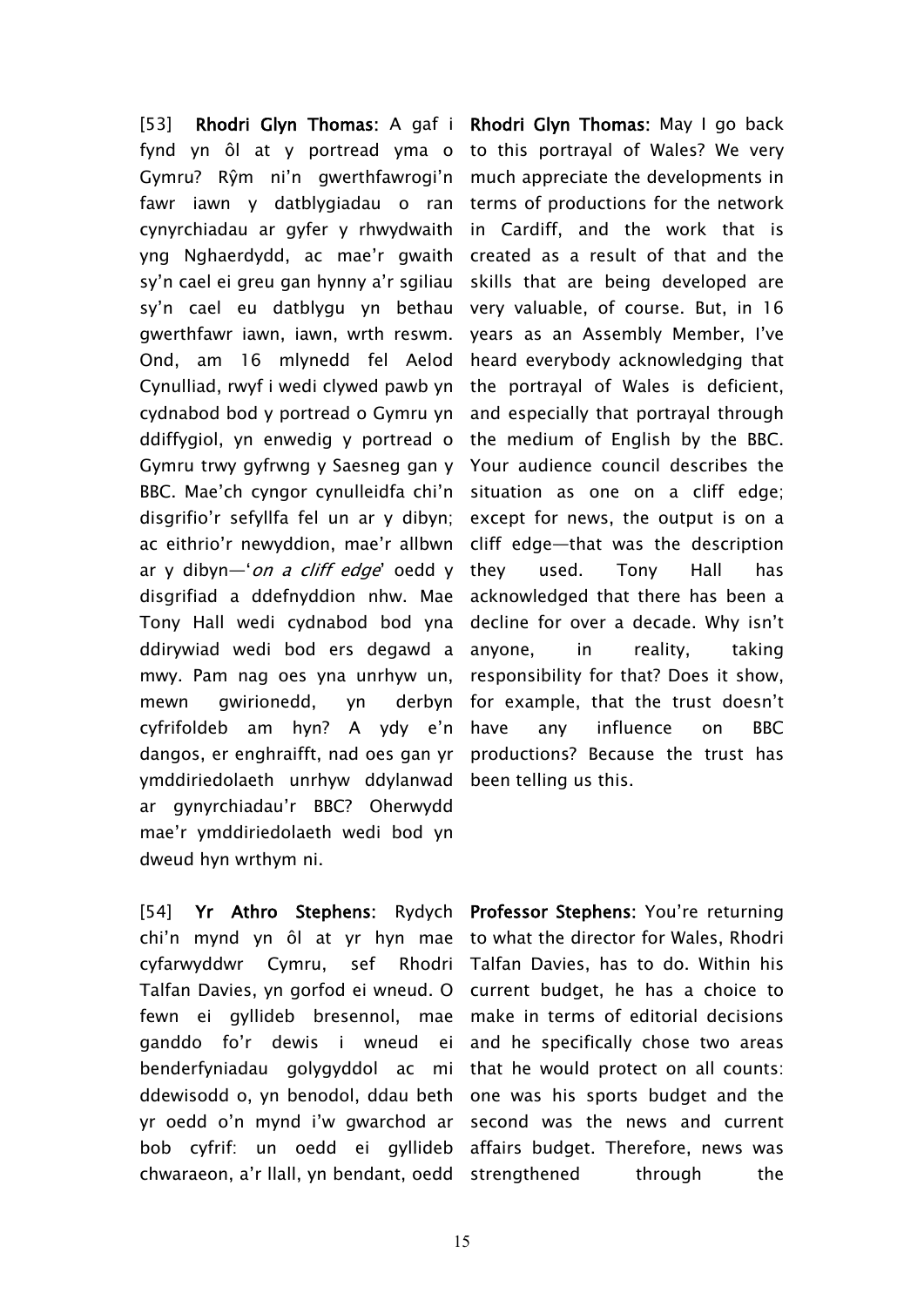ei gyllideb newyddion a materion appointment of a new member of cyfoes. Felly, mi gryfhawyd newyddion gydag aelod staff newydd similar output was also strengthened. ac mi gryfhawyd *The Wales Report* a Now, it's true that that budget is phethau tebyg. Nawr, mae'n wir bod clearly too small to be able to provide y gyllideb yna, yn amlwg, yn rhy fach those additional creative portrayals fedru gwneud y portreadau ychwanegol, creadigol y mae eu hangen.

staff and *The Wales Report* and that are also necessary.

[55] Gadewch i mi ddweud am y Let me just make a point on the past ddegawd ddiwethaf. Mae'n amlwg, o awdit yr IWA ac o bob awdit sydd wedi cael ei wneud, fod dirywiad sylweddol wedi bod yn y nifer o raglenni Saesneg o Gymru. Mae hynny'n rhannol—yn rhannol oherwydd bod y gofyniad ar ITV wedi cael ei godi. Mae eu nifer o oriau wythnosol nhw nawr lawr i chwech. Felly, mae yna fwy o bwysau ar y BBC a disgwyliadau o'r BBC achos ni ydy'r unig gyflenwr o bortread o Gymru mewn unrhyw ffordd heblaw newyddion.

decade. It's clear from the IWA audit, and from all the audits that have been undertaken, that there has been a significant decline in the number of English-language programmes produced from Wales. That is partly partly—because the duties on ITV have been lifted. Their weekly hours are now down to six. So, the expectations of the BBC are greater and the pressures are greater, because we are the only supplier of Welsh output in any way other than news.

#### 09:30

[56] Ar y llaw arall, rwy'n meddwl On the other hand, I think that the bod y deallusion a'r bobl sydd yn ymwneud â'r cyfryngau yng Nghymru wedi bod yn weddol dawel am hyn yn gyffredinol, oherwydd yr holl bryder oedd yna am ddyfodol S4C. Byddwn i'n dweud o tua 2008 ymlaen mai dyna ydy'r un o'r prif bryderon a'r brif ddadl sydd wedi bod. Rwy'n ymfalchïo nawr bod y siarad wedi cyrraedd y man lle rydym ni hefyd yn gwerthfawrogi pwysigrwydd yr ochr Saesneg.

intelligentsia and those involved in the media in Wales have been relatively quiet on this, generally speaking, because of all of those concerns about the future of S4C. I would say that, from around 2008 onwards, that has been one of the major concerns and that has been the main issue of contention. I am pleased now that the discourse has reached a point where we also appreciate the importance of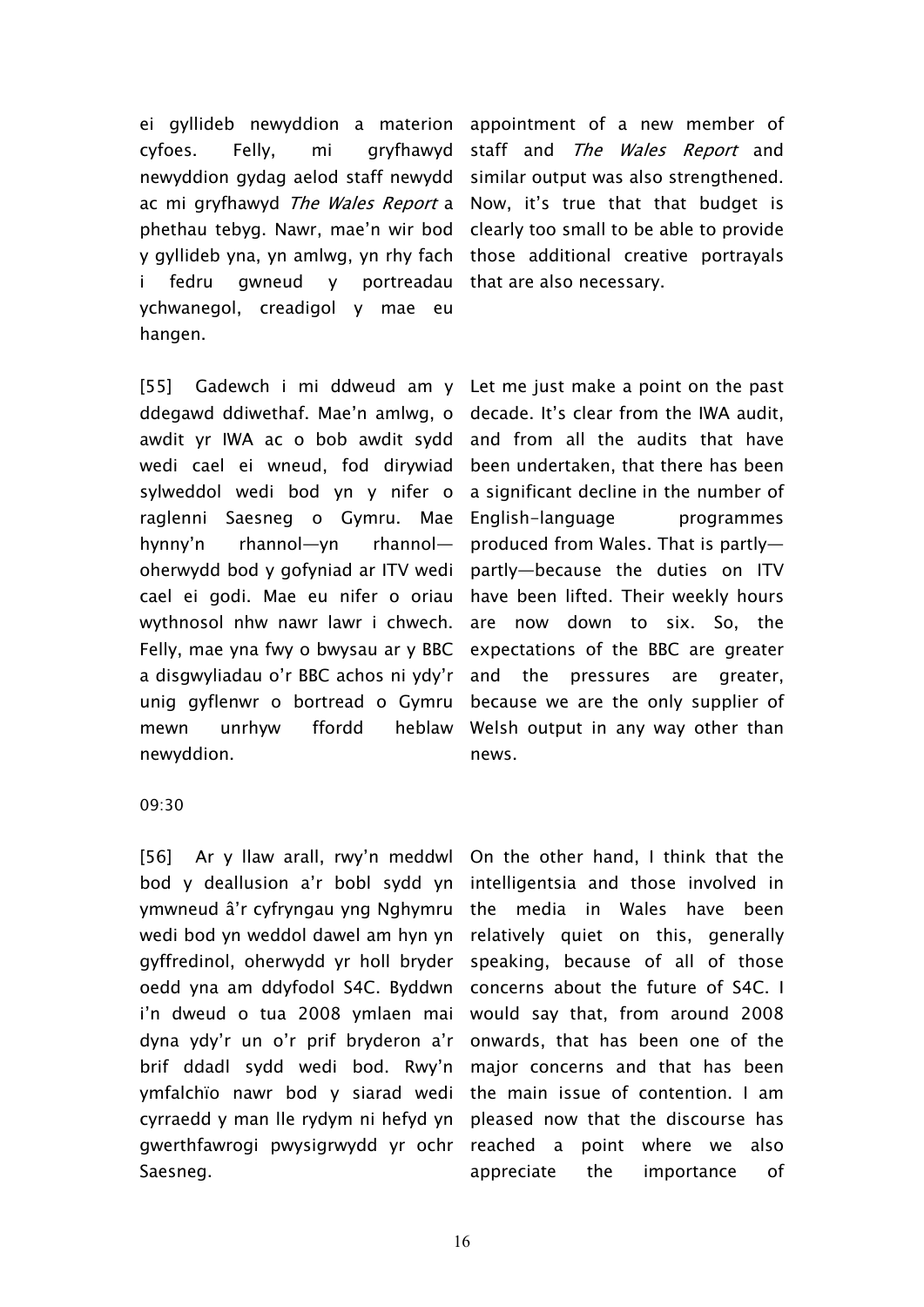#### English-language output.

[57] Rwyf i fel ymddiriedolwraig yn I, as a trustee, can express concerns gallu mynegi pryder ynglŷn â'r portread, ond nid oes gen i hudlath fel rwy'n gallu dweud, 'Dyma gyllideb ychwanegol ichi.' Mae'n wir fod the BBC's budget over the past 10 cyllideb y BBC yn ystod y 10 mlynedd diwethaf wedi mynd lawr yn gyson year. During the past five years, we bob blwyddyn. Yn ystod y pum mlynedd diwethaf, rydym ni wedi cymryd 20 y cant allan. Nawr, yng Nghymru, mae 16 y cant wedi mynd allan, ond mae o'n wir ei fod o wedi mynd—. Mae o wedi yn llai dinistriol nac mewn mannau eraill—*daytime*, er enghraifft, sydd wedi cael cyllideb the fact that you can't do all things drom—ond nid oes modd osgoi na for all people within the budget that allwch chi wneud popeth o fewn yr is available. arian sydd ar gael.

[58] Byddwn i'n eich annog chi i I would encourage you to think about feddwl am yr hyn roedd Rona'n what Rona said a few minutes ago. dweud nawr. Rydym ni yn rhoi'r drol We are putting the cart before the o flaen y ceffyl yn aml iawn yn y horse, very often, in these trafodaethau yma. Rydym ni'n dod i discussions. We come to a conclusion gasgliad ynglŷn â faint ydy trwydded about the cost of the BBC licence fee y BBC ac wedyn yn cael trafodaeth and then have a great debate with fawr gyda'r Ysgrifennydd Gwladol the Secretary of State about what the ynglŷn â beth y dylai'r BBC ei wneud. BBC should do. I would encourage us Rwy'n annog ein bod ni i gyd yn all to be firm that it should be looked gadarn mai ffordd arall rownd y dylai at the other way around: what should hi fod: beth mae'r BBC angen ei the BBC do? wneud?

[59] Maddeuwch i fi wrth ddweud Forgive me for making one further un pwynt arall. Mae'r BBC yn gwneud, point. The BBC makes, I think, if I rwy'n meddwl, os ydw i'n cofio'n remember rightly, 18 different iawn, 18 o raglenni gwahanol am programmes at 6.30 p.m., 6.30 p.m., trwy Brydain. Mae'r math throughout Britain. That kind of thing yna o beth yn cael ei gymryd yn is taken for granted, as though it just

about the portrayal, but I don't have a magic wand so that I can magic up an additional budget. It is true that years has fallen consistently every have seen 20 per cent removed. Now, in Wales, 16 per cent is the figure in terms of decline, but it is true that it's gone—. It has been less damaging than in other areas daytime, for example, which has seen significant cuts—but you can't avoid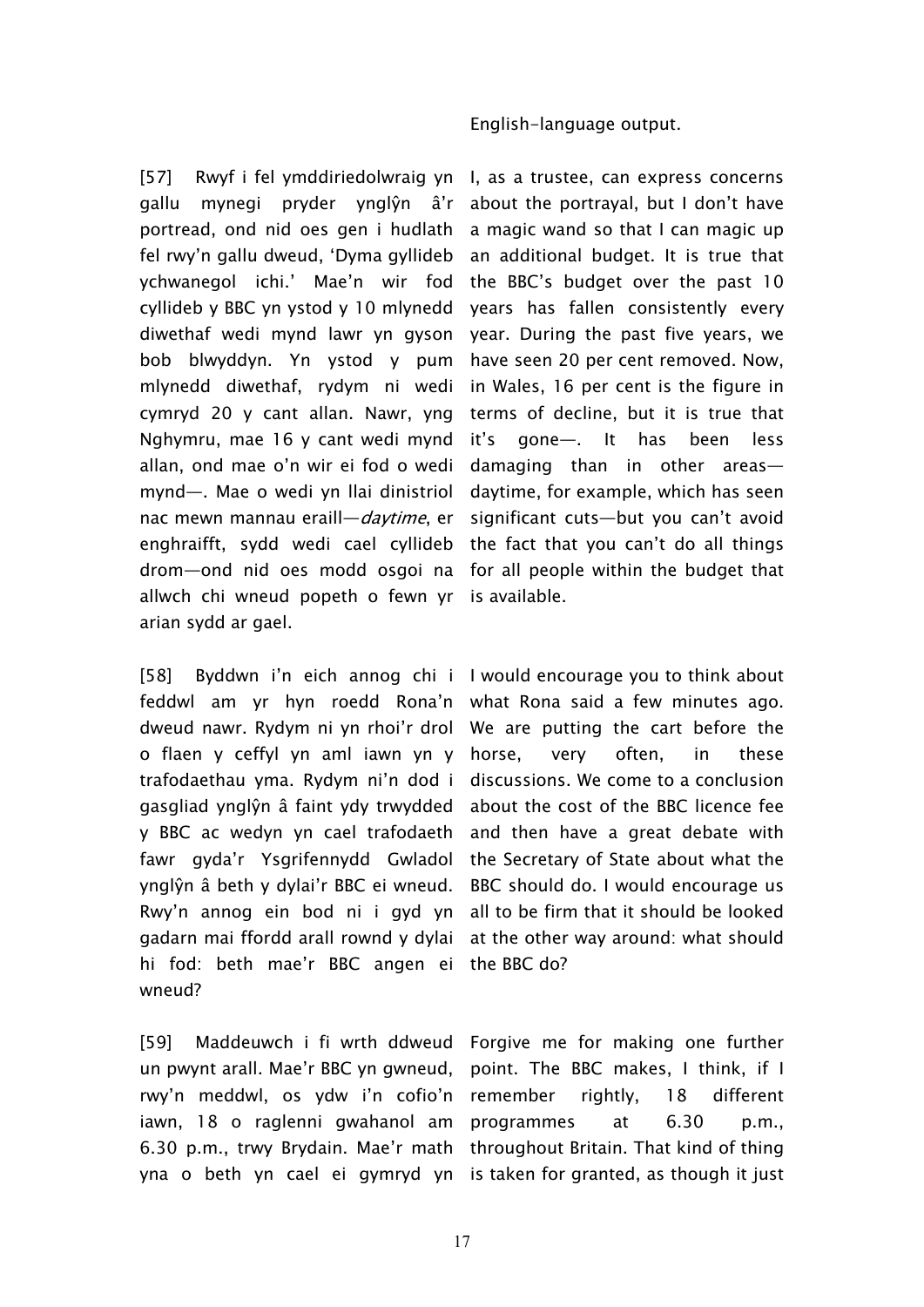ganiataol, fel pe bai o jest yn happens. But it does require a large digwydd. Mae o'n golygu cyllideb budget to provide that sort of gref i fedru gwneud y math yna o diversity. We must realise that every amrywiaethau. Mae angen sylweddoli time the licence fee is set, because hynny bob tro mae'r drwydded yma'n you simply can't do it on thin air. cael ei gosod, achos allwch chi ddim ei wneud o ar friwsion.

[60] **Rhodri Glyn Thomas:** Yr hyn **Rhodri Glyn Thomas:** What you're rŷch chi'n dweud, mewn gwirionedd, ydy, os nad oes yna gynnydd sylweddol yng nghyllideb y BBC yng Nghymru, mae'r sefyllfa bresennol yn mynd i barhau a hyd yn oed gwaethygu, ac nid yw rheolydd y BBC Wales can only defend sport and yng Nghymru yn gallu gwneud dim news. ond amddiffyn newyddion a chwaraeon.

[61] **Yr Athro Stephens:** Rwy'n **Professor Stephens:** I think that there meddwl bod yna ffyrdd eraill hefyd, sef ennill comisiynau rhwydwaith, er enghraifft, fel bod portread o Gymru ar y rhwydwaith, yn rhywbeth on the network, is a necessary step. angenrheidiol. A'r cwestiwn ydy: a oes yna ffyrdd o fedru creu arian means of generating seed-corn *seed-corn* felly—arian fyddai'n hybu hynny fel bod gennych chi *pilots* ac yn y blaen. Nid yw i fi i ddweud wrth y weinyddiaeth sut maen nhw'n mynd o'i chwmpas hi, ond, yn y ffordd yna, mae yna botiau o arian sydd, efallai, ddim yn cael eu defnyddio yng Nghymru cymaint ag y gallen nhw. So, rwy'n cydnabod efo chi fod yna problem; I don't think that it's easily broblem; nid wyf i'n meddwl ei bod hi'n hawdd i'w datrys hi, ond mi addressed in a creative manner. ddylai hi fod yn cael ei datrys yn greadigol.

saying, in reality, is that, if there isn't a significant increase in the BBC's budget in Wales, the current situation is going to continue and even get worse, and the director of the BBC in

are other things that can be done getting network commissions, for instance, so that Wales is portrayed The question is: are there ways and funding—funding that would promote that so you can have those pilots and so on. It's not for me to tell the executive how to go about this, but, in that way, there are pots of funding that perhaps aren't being used in Wales as much they could be. So, I do agree with you that there is a solved, but it should certainly be

[62] **Christine Chapman:** Thank you. I've got Alun Davies and then Peter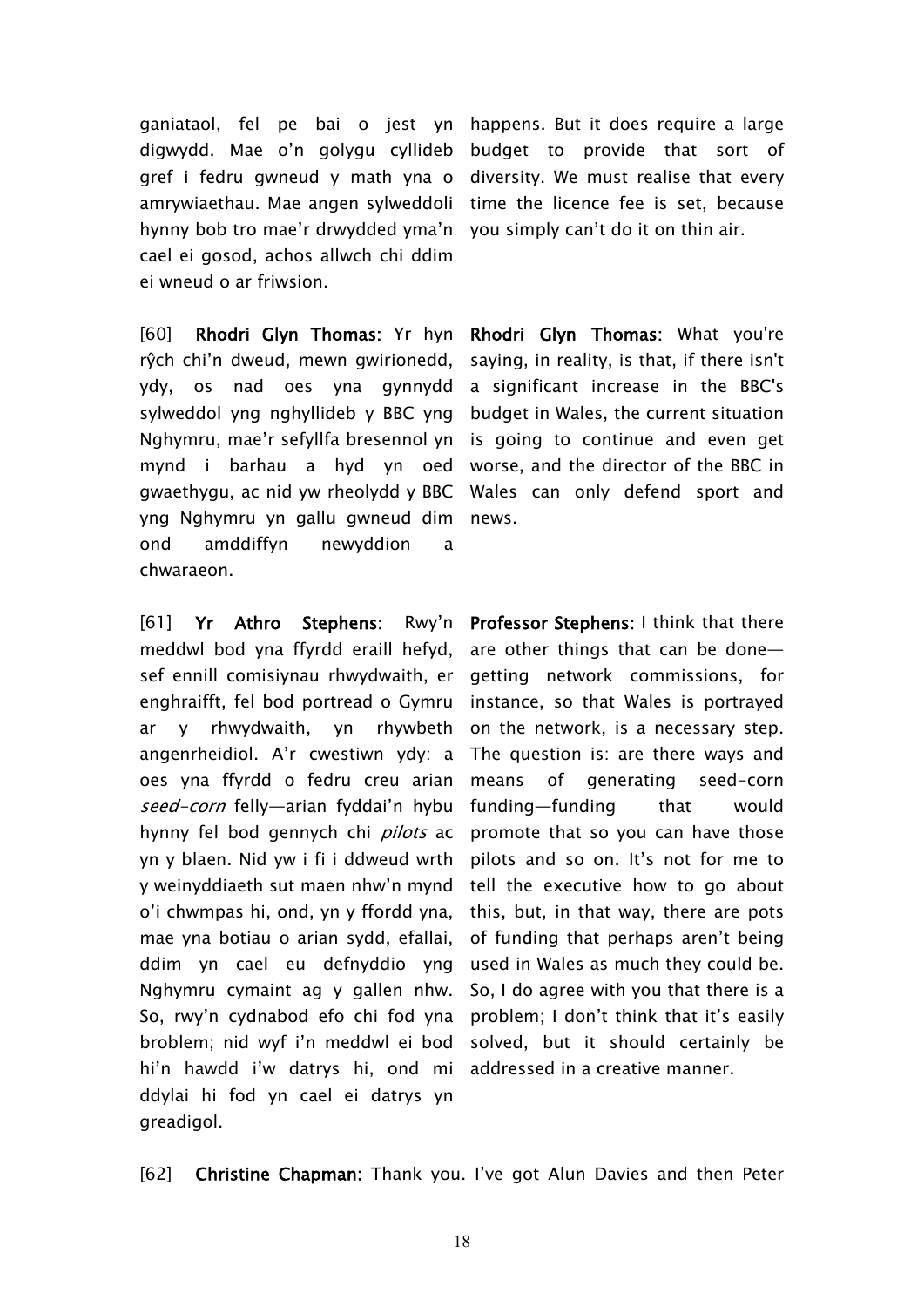Black. Alun.

[63] **Alun Davies:** I'm reading through some of the trust's evidence to us, and I think the committee finds itself in something of a difficult situation because, politically and culturally, we value the BBC, and we find ourselves in a situation whereby we value the BBC more than the BBC values us. In your evidence, Mrs Fairhead, you make the point that there hasn't been a major portrayal on BBC tv of Wales for seven years, since *Torchwood* and *Gavin and Stacey*. Now, that to me is a signal of systemic failure, because, you know, you wouldn't consider a week to go by without a portrayal of England on the BBC. It would be absurd, absolutely absurd, but you can allow seven years to go past where one of the UK countries is not represented in a major drama. Now, that, surely, is a signal of systemic failure.

[64] **Ms Fairhead:** Which is exactly why we think—. At the moment, the public purposes and what we regulate are more talking about—. The focus has more been on skills, jobs and activity in particular areas. I think, on that, there has been real progress. I don't think you could say the investment in Roath Lock or in the city centre is negligible. It's very significant—1,300 people now work in Wales. The portrayal point is very real. I think that it is something that has to be achieved within a budget, which, as we've all said, has been set. It has to be within that budget. The challenge, and it's the challenge that we lay down to the management, because it will have to be the management that fix this, will be: how do you so organise to make sure that that portrayal happens? That's why, if we put it in as a public purpose, then it can get clearly measured. On all these things, it's the same old truism, that what gets measured, gets done, which is why our recommendation—it's our recommendation; it hasn't been picked up formally in the charter, but that's why we've put it there.

[65] I know that, when Tony Hall first came here, he mentioned that it takes time to commission, particularly drama, but I think it is something that we will carry on speaking on behalf of—as we hear from the Audience Council Wales, because the message is very, very clear. That is why we've put in the public purposes. So, it's one of the levers that we do have and one of the measures that we can put in, but we can't go out there and make the productions.

[66] The other thing that I think we are encouraged by is that, if you look at the executive's proposal on being more open, more partnerships, I think, when you actually look at how the BBC will carry on being able to deliver to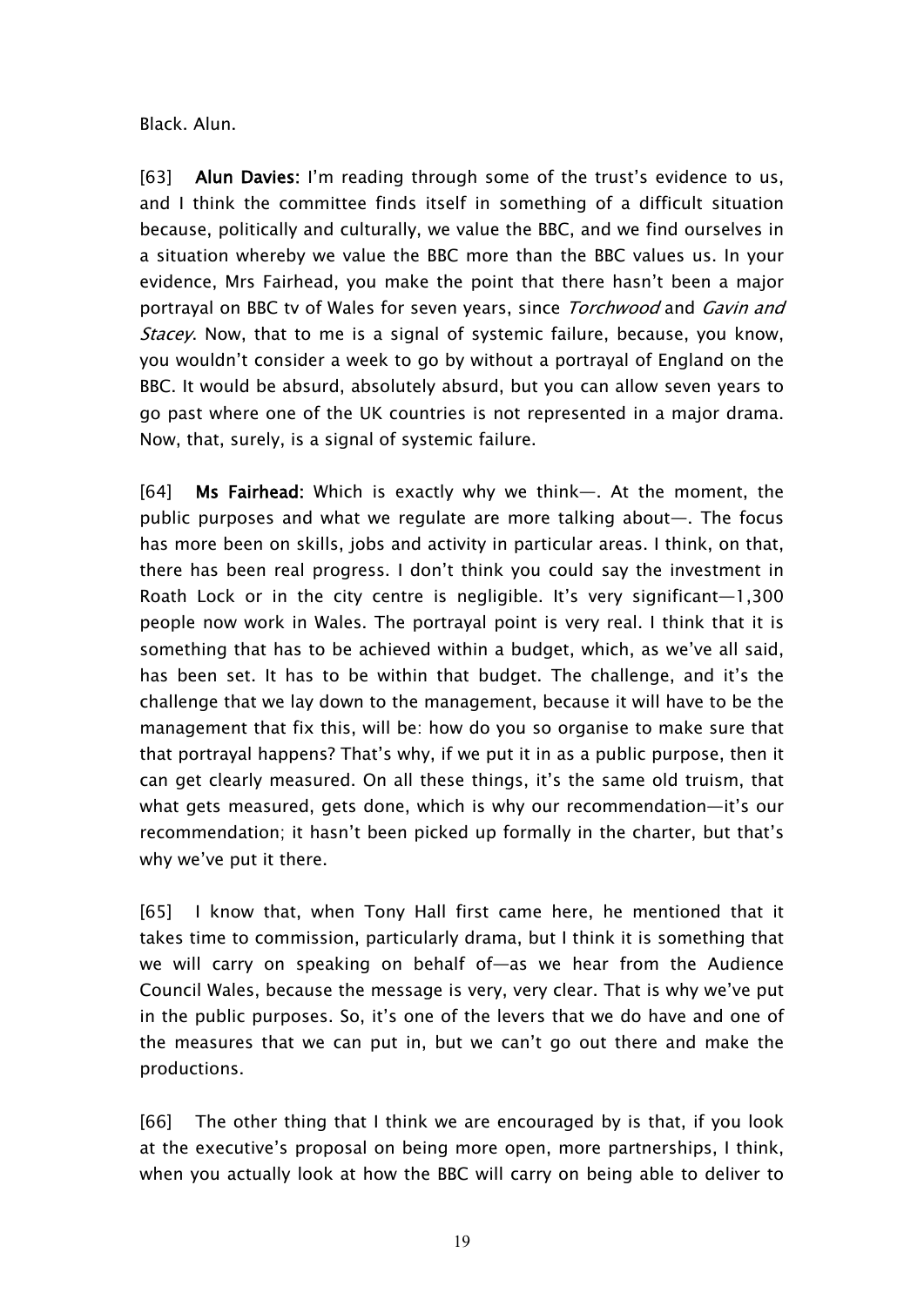the public what the public wants within this budget, it will be through partnerships too, and that openness is something we encourage. And I think that's something that the BBC has done well in other parts—in other nations of the world, with Northern Ireland Screen, for example. It's something that we are, again, encouraging the BBC to do—that openness and partnerships in a way that addresses the budgetary constraints but also addresses some of these portrayals. But I can't disagree with you that it's unacceptable. The portrayal has to improve.

[67] **Alun Davies:** I accept that, and I'm grateful to you for that, but, like Rhodri, I feel frustrated that we've had these sessions over a number of years. The trust does feel like something of a toothless tiger at the moment: it can make statements and say things, but nothing really changes. I don't want to be churlish about the Roath Lock development, because I think it is a fantastic thing, but I would point out to you that the 1,300 figure you referenced is less than half the number of people employed by one of the smallest borough councils in Wales. It is not a significant, major national institution, as we would probably anticipate and expect.

[68] On the Roath Lock issue, you describe it in your evidence as a 'spectacular success'—the 6.5 per cent figure. Now, 6.5 per cent is around where it should be. So, I wouldn't say it was a spectacular success—it's doing what the BBC is funded and told to do by law. Now, my question to you is: is there a problem with the trust in terms of its powers, because you don't seem to have the powers to pull the levers, and its culture, in that you're too easily satisfied by the BBC doing what I pay it to do, and you don't actually task and stretch the BBC in a way that we would expect and anticipate you to do?

[69] **Ms Fairhead:** I think that the trust is a governing body and is a regulator. I think the trust has used its powers where it can to sort of stop things happening where they don't think they should be happening. I think, in something like the network supply, it was the trust that was driving that. It was the trust that commissioned the research that showed that news and current affairs wasn't properly reflecting, and wasn't actually relevant any more as more powers became devolved and the Welsh Assembly was created—the BBC was behind. We commissioned that research. We commissioned, then, the King report, and actions have been taken as a result. So, I wouldn't agree that there are no powers.

[70] **Alun Davies:** Do you think so?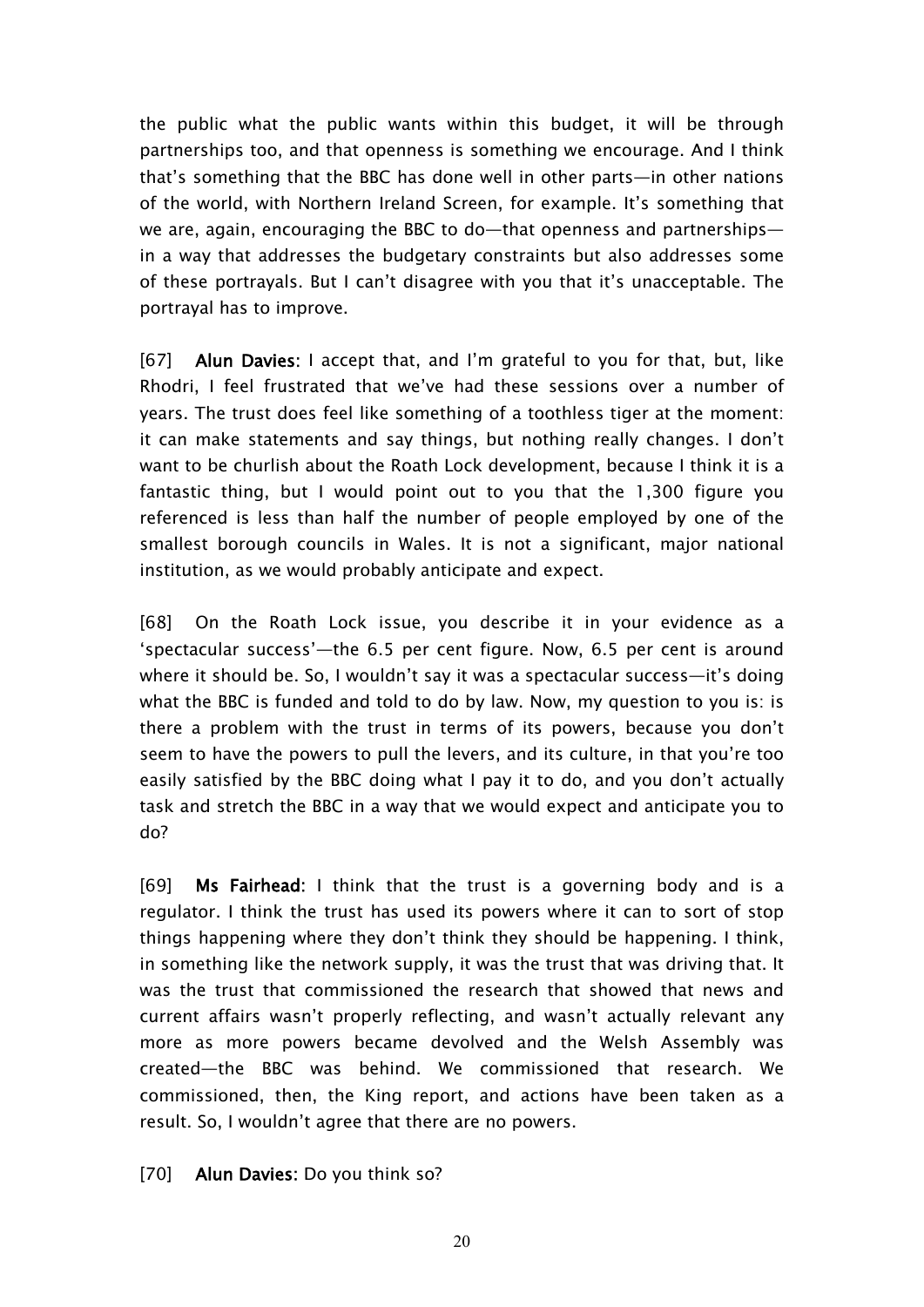[71] **Ms Fairhead:** I wouldn't agree that there are no powers. I think portrayal is just a more difficult one because it's not as hard. When we were here for the public seminar, there were independent producers there, and, actually, their message was much more encouraging than where I hear you're coming from. Before, there wasn't even a base. Now, there is a base. There's a production facility, and, with that production facility, as we've seen in Salford and everywhere, and specifically in Glasgow, you have that centre and then you start building skills around it, and then independent production companies start being built, and then you start having a vibrant creative sector. One of the indies—one of the chief executive officers of one of the indies—was saying, 'Actually, you have to walk before you can run'. Now we have the base, now we have the foundation, and it really is for us to take it up. So, that will be what the trust, or whatever organisation it is in the new charter, will be focusing on: how you can take that foundation and make sure that you are addressing the needs in a tight budget—in a tight budget, but the portrayal one is a softer issue, as I said earlier, but it's one that will have to be taken on. That's why we've put it in the measures.

### [72] **Professor Stephens:** Could I just—?

[73] **Christine Chapman:** Sorry, can I just—? Perhaps you can add to this as well, Elan. Are you content with the sort of pace of change, or are you saying it should be quicker, or is it about—? How do you assess that?

[74] **Ms Fairhead:** I think you can make change more quickly in some genres than others. I'm not a broadcaster, so I'm not an expert here. But, in terms of the news and current affairs, you can see how you can do that. With long commission dramas it takes longer. So, there is a time factor. So, you can't say, 'We'll just wake up tomorrow and we'll do those commission changes'. But I would agree with you. The director general came here over a year ago and said that it was an issue. There are budget constraints, but I think we're trying to be very clear—that's why we've put it in the public purpose—that it's not just the network supply. It has to be about portrayal and representation, and it has to be measured and tracked. And if that doesn't happen, then there have to be ways to make it happen.

[75] **Rhodri Glyn Thomas:** But this has been said time and time again over the last decade, and nothing changes. Is there anything happening now to change that situation?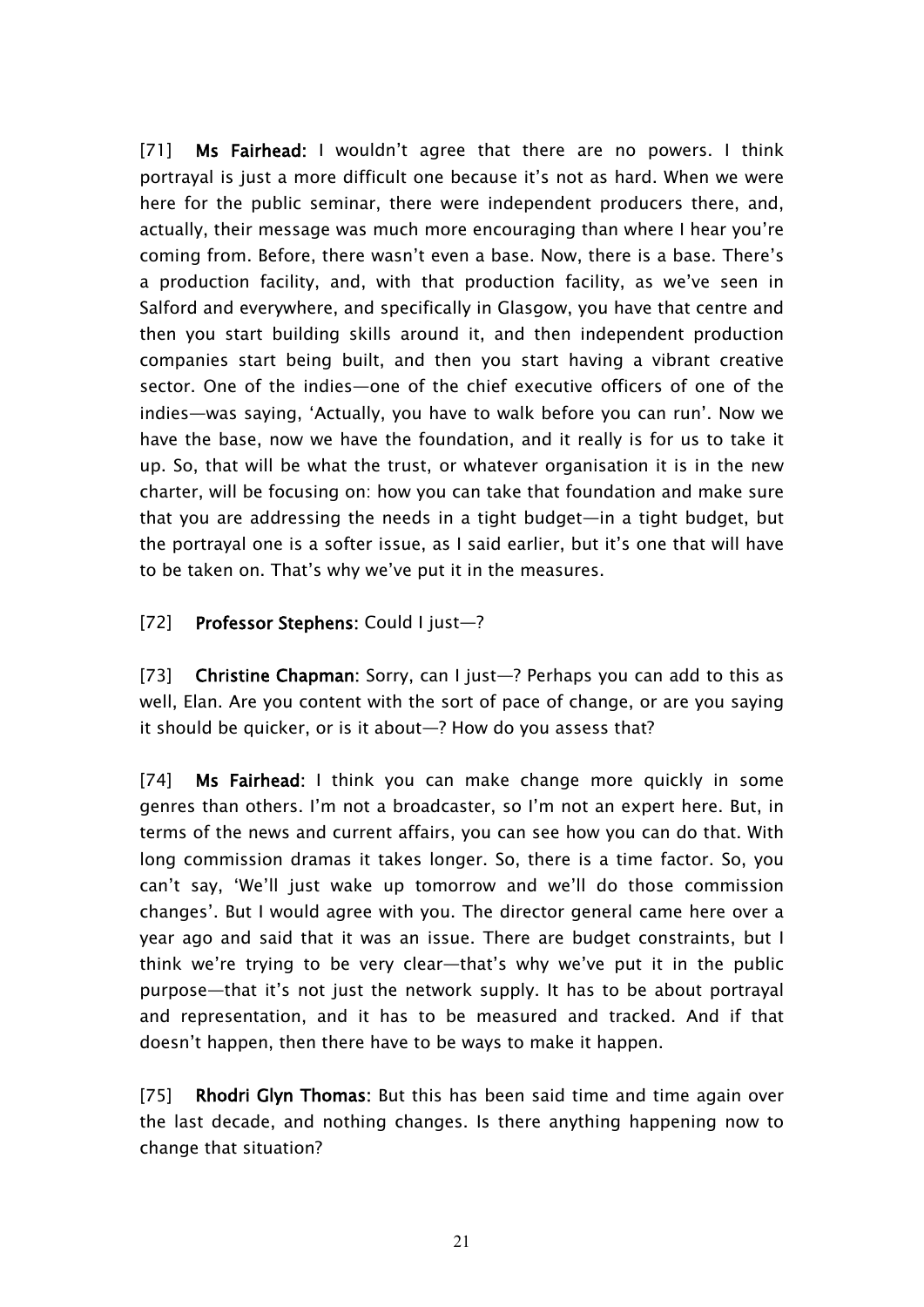[76] **Ms Fairhead:** I think news and current affairs have changed.

[77] **Rhodri Glyn Thomas:** Yes, well, we're talking about the portrayal of Wales through the BBC, especially in English. Is there anything at the moment happening to address that issue?

[78] **Christine Chapman:** Okay, I'll bring Elan in, and then, obviously, Alun. And then Peter's been waiting very patiently.

[79] **Professor Stephens:** Two points to Alun and Rhodri: Alun, it's not a legal obligation to do the 17 per cent. It's actually a BBC-devised obligation to the nations. So, there is a legal obligation of 25 per cent from independents, but there is no such—. The 17 per cent in production was devised by the previous director general and is roughly equivalent to the size of the population. So, it's a voluntary thing rather than a legal, and I think that has to be noted as a positive.

#### 09:45

[80] I share the—you know, your thing about the 10 years. When you say you've heard all this for 10 years, I don't think we have. I think we have been very quiet—and I'm talking now as a Welsh person—about English-language portrayal in Wales, and we've been having this sense of frustration and passion on its behalf increasingly over the last two or three years, and I think it's bubbled up to the surface as a real issue. But I would take issue with you on whether it's been there consistently over 10 years. You ask whether anything has been done: although *Hinterland* didn't originate with the BBC, it is the BBC that now co-commissions it, with a substantial figure. So, there is money flowing in to a certain sort of portrayal, even if we don't recognise it as a complete BBC production. In future, I'm sure there will be many more co-productions with various people that can make the money go further.

[81] **Christine Chapman:** Okay. Alun, if you can be fairly brief, because there are other Members who want to come in—Peter, then. So, Alun.

[82] **Alun Davies:** I can see that time is moving on. Just two very, very quick questions, then. I don't accept your proposition that Wales was a production desert prior to the Roath Lock development.

[83] **Ms Fairhead:** I didn't mean that. I meant it was a big amount of investment that was new. Sorry.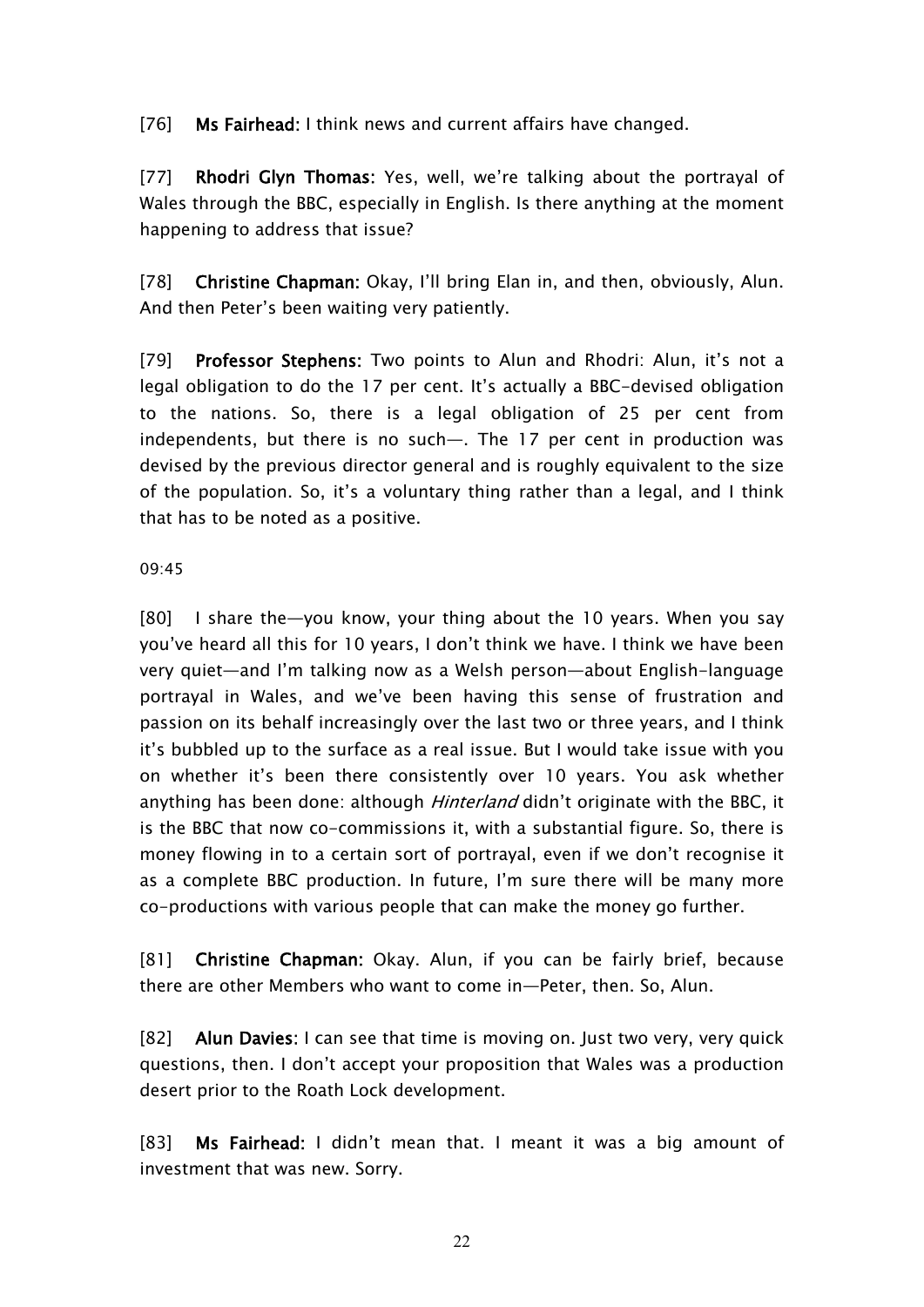[84] **Alun Davies:** And, as I said, we don't want to be churlish about that, because it's a valued investment and part of the community in Wales. However, we know the big sea change, or step change, if you like, in Welsh production was the creation of S4C in 1982. So, this has been in place for a number of years and my question to you is: is there a structural and cultural failure in the BBC? Because seven years without any major drama from Wales, to me, is completely unacceptable, and you've accepted that. My question to you is: that can't be a consequence simply of an oversight, so therefore it has to be a structural and cultural failure, and I'd be interested to know how you believe that could be addressed.

[85] A second question, if I could, because time is moving on: you mentioned news and current affairs, and I have to say I wholly disagree with your assumption that Wales is adequately covered in BBC news and current affairs—and I'm talking about network programming as well as domestic programming. The original King report—and I know he's reported back since then—painted a dismal picture, and I think a King report today in 2015-16 would paint a very similar picture. The insertion of two words, 'in England', following a news story does not reflect the devolved settlement and the reality of lives for people in the United Kingdom today.

[86] **Christine Chapman:** There were two questions there.

[87] **Ms Fairhead:** Okay, so two points. Is there a structural issue? I suppose it goes to—. The heads of each of the nations for the BBC are given their budgets to spend where they think the public wants them. As Elan has said, Rhodri has kept sport, which has been important—

[88] **Alun Davies:** I was talking about UK coverage as well, not just domestic Welsh production.

[89] **Ms Fairhead:** No, no; that is exactly why we are putting it in the public purposes. That is exactly why. So, within Wales itself, Rhodri has a particular budget. He has made sure that rugby is properly represented, and sport is properly represented; that's what the public is saying really matters to him. So, there is a budget issue in terms of what's to go around. Your point about the broader network, I think, is a valid one. I've acknowledged it to you and that's why I think we've put it in the purposes, because I think that needs to be recognised just as much as other roles.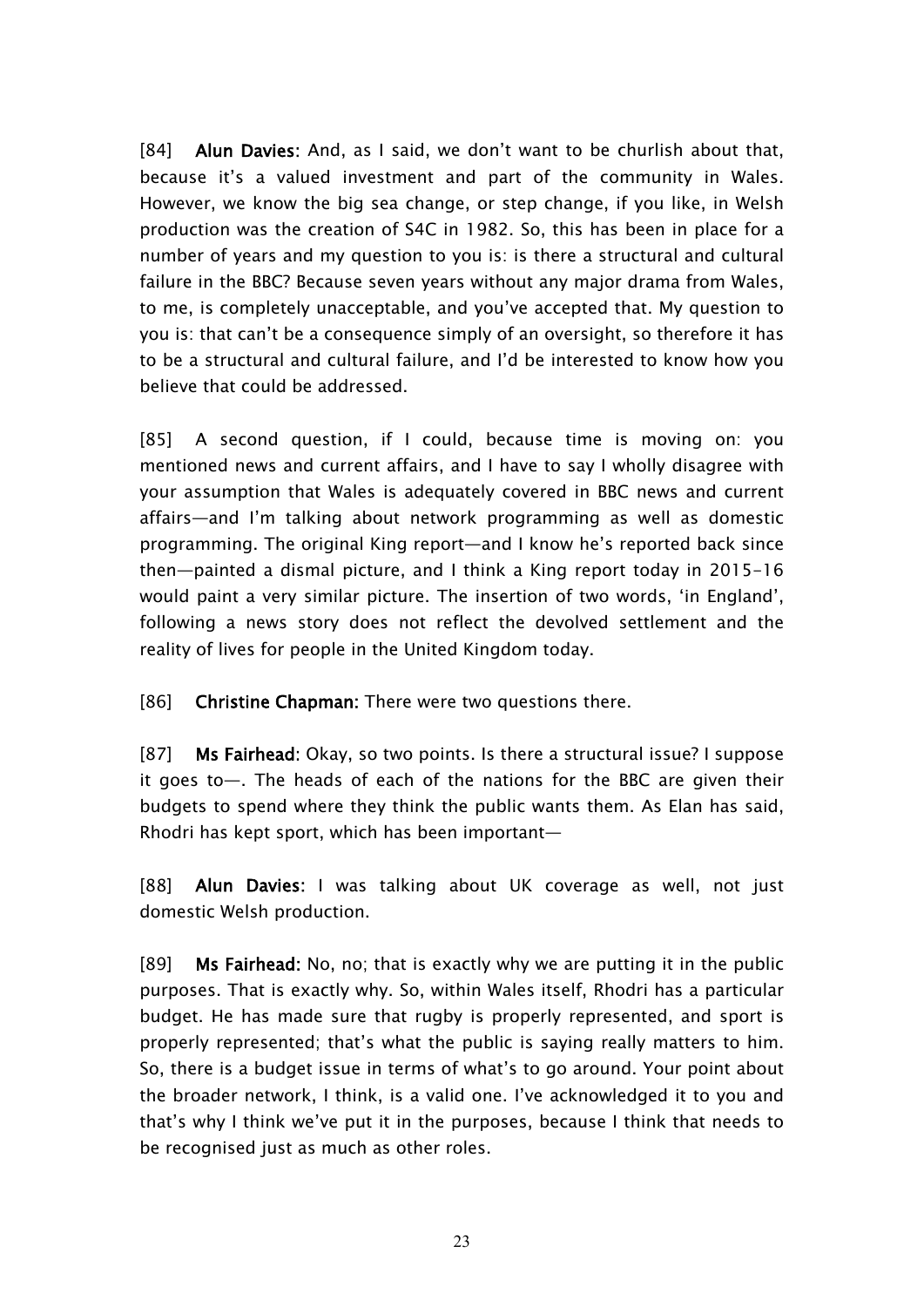[90] In terms of news and current affairs, I wasn't implying that everything was perfect. I was saying that there had been material strides from where it was before. As more powers get devolved, it becomes a greater and greater challenge. The BBC has said that, in its budget going forward, it will try to protect the nations as much as possible and it also recognises, and we've recognised, that it has to get better at news and current affairs that are relevant to the nations and regions in which they operate. And it's not just about labelling; I get your point, but what I wasn't saying was that everything's perfect. I was saying that material improvements have happened, but, as powers devolve, there is more to do. There is more to do.

[91] **Professor Stephens:** On King, as Rona said, there have been strides in labelling. I understand the frustration that just hearing something like 'the NHS in England' is not enough without the comparators. On the other hand, I think that the experience of the past few years has shown that things are improving steadily. I think the organ donation that the Assembly championed was given a very fair hearing. Some of the work that the Nuffield Foundation has done on the NHS was, I thought, given a fair hearing. And, recently, the plastic bags did kick off by saying that England was finally catching up with the rest of the nations of the UK. So, there's progress.

[92] When Alun said that, if there was a King report now—well, of course, we didn't just accept the King report, which was a trust initiative, and then just leave it on the shelf and not go back to it. It's been gone back to constantly on a monitoring basis, and some of the research and the monitoring has been done by Cardiff University here. So, there is a monitoring system on King, and much progress has yet to be done, but I would say that we are not in failure mode on King.

[93] **Ms Fairhead:** And just to make a point, we're doing a further news and current affairs service review, right as we speak, for the nations of the United Kingdom, and I think some of the feedback we've had in terms of this charter review is that, as more powers get devolved around the country, there is more desire for proper news and current affairs reflecting each nation. And I think that will form part of some revisions in the charter, because I think it's not the same across the nations; I think there are different desires in terms of what that should be. But I think that's part of why we're doing these consultations, and, to the Chairman's earlier point, why we need more voices to make sure that it's really informed, because what people want in different parts of the country is different in that coverage, and that has to be reflected too.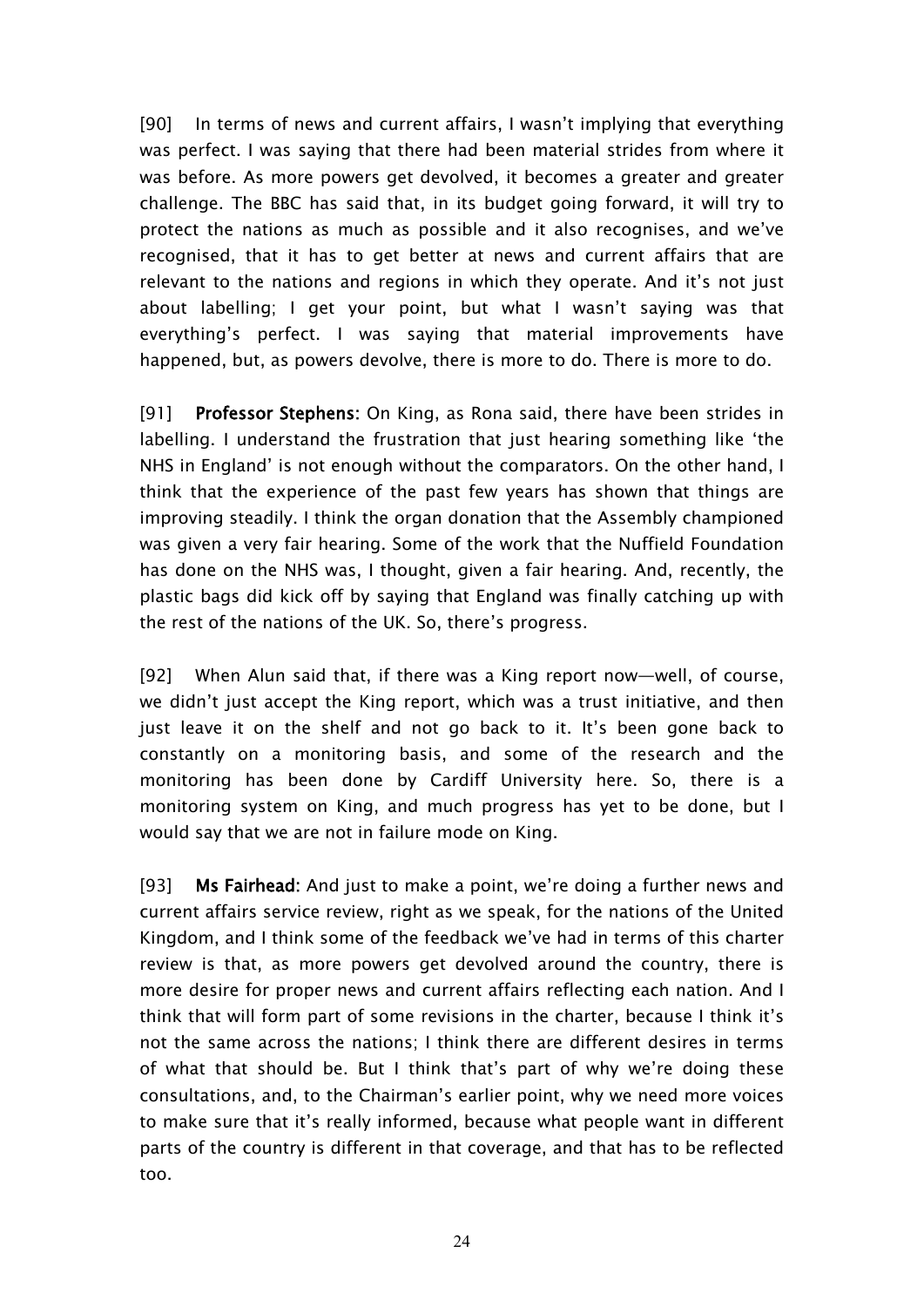[94] **Alun Davies:** Could we ask for a copy of those monitoring reports, because it would be useful to actually see some of those?

[95] **Professor Stephens:** I'll have to see whether that—

[96] **Ms Fairhead:** The service reviews are always—

[97] **Alun Davies:** The monitoring reports which Professor Stephens referred to would be useful to see, or a précis possibly, if we can't see the reports.

[98] **Christine Chapman:** That would be useful, if you could. Now, obviously time is going on. Peter Black will come in now, and then Mike, and then I want to make sure that all Members have the opportunity. If there are any other questions, we'll try to get those in as well. So, Peter first.

[99] **Peter Black:** I just want to follow up from the last two questions that Alun Davies just asked in terms of the way that Wales is portrayed in English media through non-news and current affairs. It seems to me, listening to you for the last 20 minutes or so, that you're looking at Wales as an add-on, if you like. You're talking about budget constraints; you're talking about the budget that Rhodri Talfan Davies holds in Cardiff, but isn't it the case that the big problem is that, when it comes to commissioning this drama, it's an over-centralised process, that actors who want to take part in productions produced in Roath Lock have to go to England to audition for that? Do the people who commission drama—how many of them actually come to Wales and understand what Wales is about? Wouldn't it better to address this by decentralising the process for commissioning, so that people who are commissioning drama understand that, not just Wales, but the other regions and nations of the UK—the north is quite well represented, actually, in my view, in drama, but the other nations of the UK—should be fairly reflected in the commissioning process?

[100] **Ms Fairhead:** I don't accept your sort of definition of Wales as some sort of add-on.

[101] **Peter Black:** That's the way it's been coming across. You talk about budget restraints and 'we have to find more money for this.' You've got a budget; why isn't the budget being spent in Wales?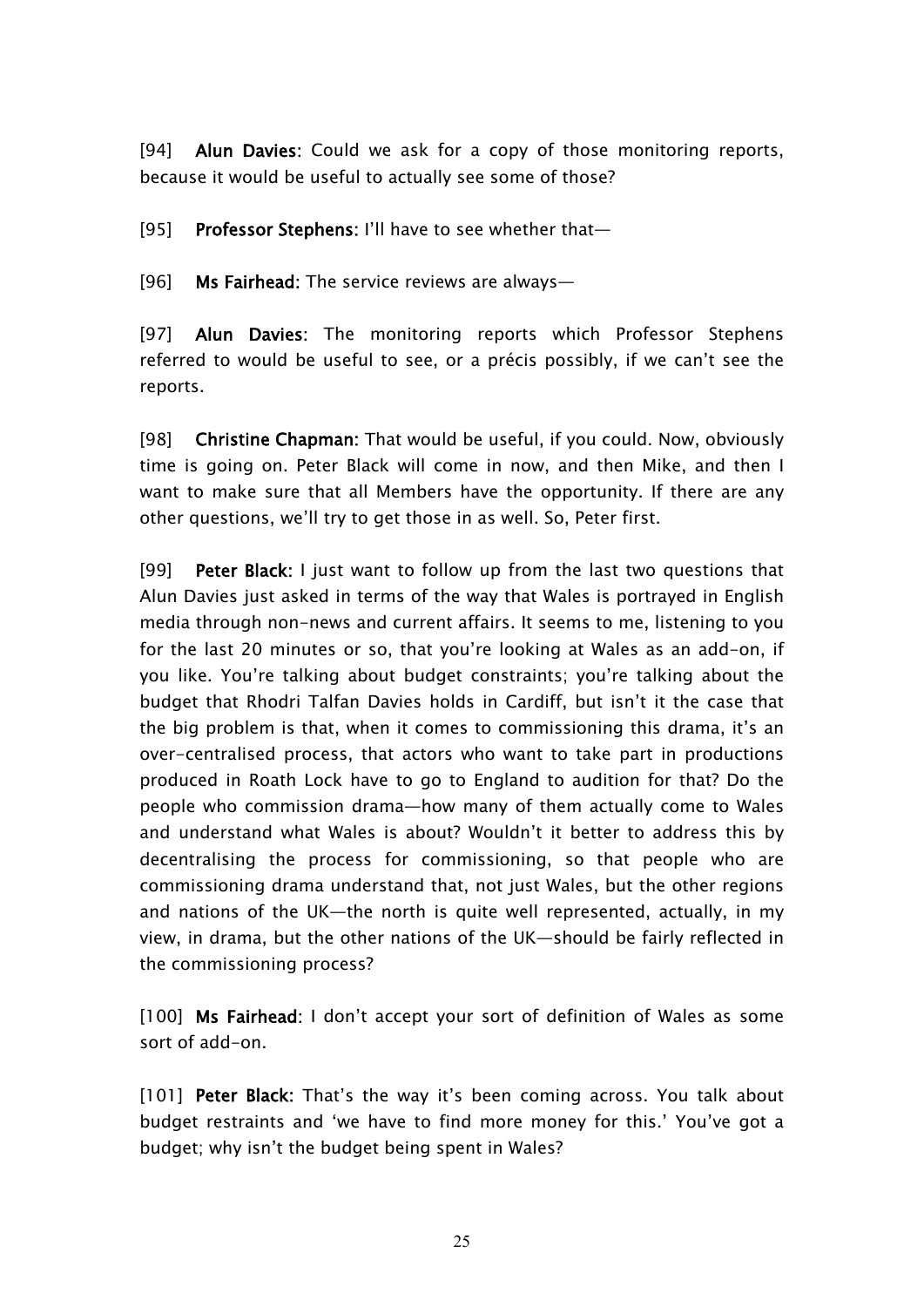[102] **Ms Fairhead:** No, no; what I'm saying is that Rhodri has his own particular budget, and that's where he has to find it. But there is a broader budget, which I completely understand, which is—I keep coming back to it why we've said that the portrayal has to improve and it's out of that budget, because that's where it will come from because, as you know, it's a much bigger budget.

[103] In terms of how commissioning is managed, I think what we have to do—. We have an executive who are there and who are paid to manage the organisation, and they have to manage it, to their mind, to the best creative output and do it as efficiently as possible. I think it is for them to decide how to manage it, but I do take your point. I've been in creative organisations and, when people are in the place, there's just a different mood that comes out because it's a greater, richer understanding of the issues and receptivity. So, I don't think it's our job, frankly, as a trust, to tell Tony Hall how to manage commissioning. But the challenge that we can make, and you clearly will make in your submission, is that that challenge has to be met, and that however they manage commissioning has to result in better portrayal of Wales and has to enrich both ways, which was the point that came out in the seminar. It's not about Wales getting something just for Wales, it's about Wales being able to enrich the whole of the UK, and that's the right way to do it.

[104] **Peter Black:** But isn't it your job to say to Tony Hall, 'The way you are managing commissioning is not working, because you're not portraying Wales in that commissioning process. The commissioners don't seem to understand Wales. They don't seem to understand what's needed for Wales. You need to look at it again.' Isn't that your job?

[105] **Ms Fairhead:** We can challenge them on the outcome. We can also suggest ways. However, it is for the management to decide how they will organise. So, I think it's just a—. He ultimately has to manage the organisation.

[106] **Peter Black:** How many times have you challenged him on that outcome?

[107] **Ms Fairhead:** We have regular discussions about how you can both be efficient and make sure that these issues on portrayal are addressed and there is constant discussion in terms of how to do that within the BBC.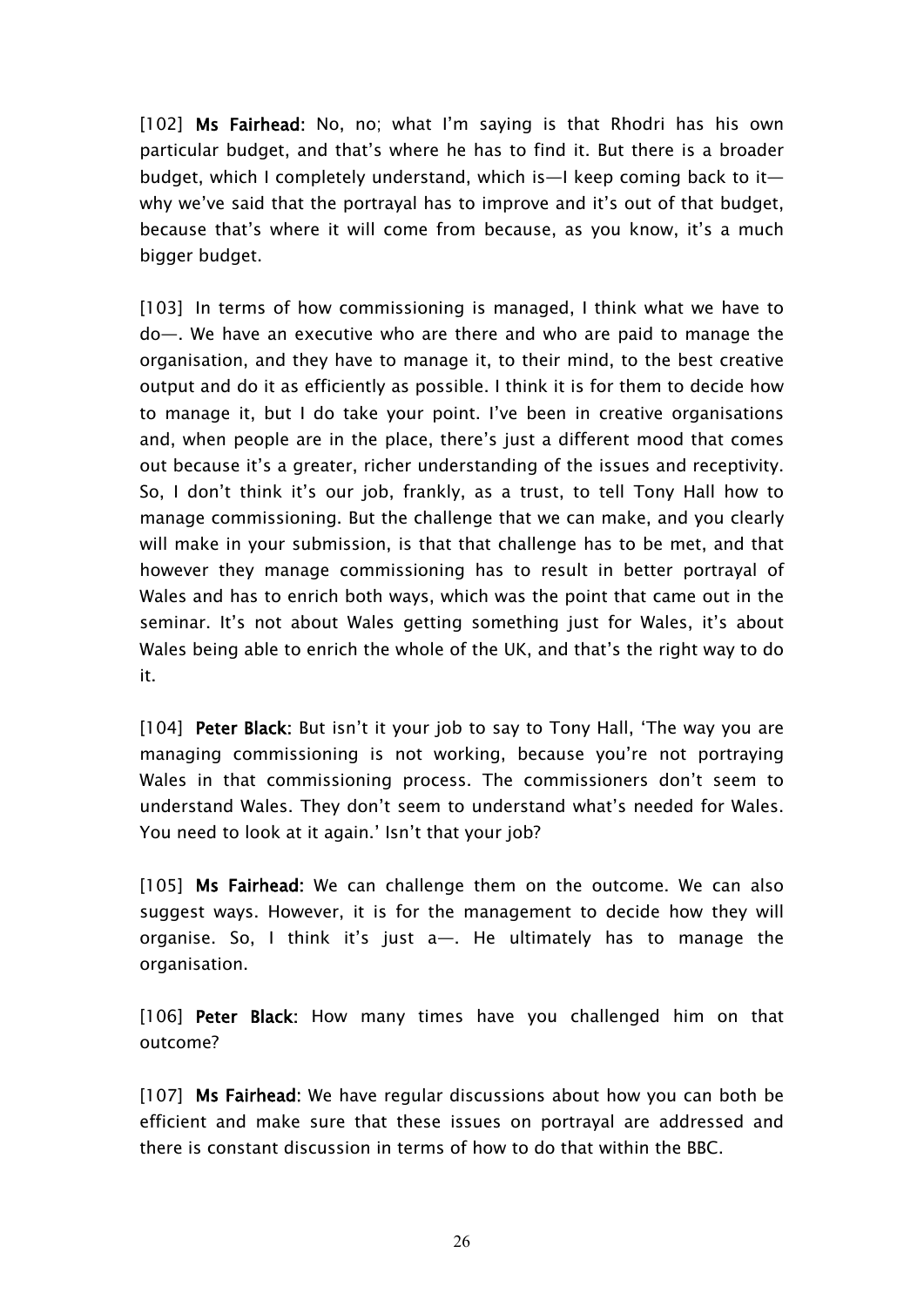[108] **Peter Black:** But do you accept that there is a problem in terms of the over-centralised commissioning and the over-centralised casting, which, actually, is leaving Wales on the sidelines?

[109] **Professor Stephens:** I think you had better address this to the management in terms of casting. I think things have moved on from the early years of Roath Lock, and, when we talk about a lack of understanding of Wales or of Roath Lock in the commissioning process, I think it would be fair to say that the current head of drama in Wales was one of the people spoken about as the BBC's overall head of drama, when the vacancy arose just recently. So, obviously, there is respect for the people who are working there.

[110] Can I just differentiate once again between these two aspects of the work of the BBC in Wales? When you talk about the wider budget—and not just Rhodri's budget—the wider budget is the budget that is going to pay for the new broadcasting house. The wider budget is the one that keeps the only national orchestra going. It is the wider budget that actually does the iPlayer and iPlayer Radio, and it is the wider budget that looks at co-commissioning *Hinterland*. There are failures that we have acknowledged openly on drama and comedy commissioning, but I would urge you to keep these in some sort of moderation in terms of the way in which they are seen side-by-side with a very substantial financial investment that has come from the BBC centrally.

[111] **Peter Black:** I think the issue is that, if I'm switching on my television outside of Cardiff, anywhere in the UK, that isn't reflected in what I watch on the television or listen to on the radio.

[112] **Professor Stephens:** Yes, I've taken the point—you've made the point very well and we accept the point. All I'm saying is that there are other heads of expenditure and they are being spent in Wales.

[113] **Peter Black:** I understand that, but what I want to hear from you is how you're going to address the point—how you're going to actually change things. I haven't really heard that. You're taking the point on board—you haven't actually said, 'How are we going to change things? What are we going to do differently that's going to make this better?'

10:00

[114] **Professor Stephens:** Well, I think you heard in the Institute of Welsh Affairs yesterday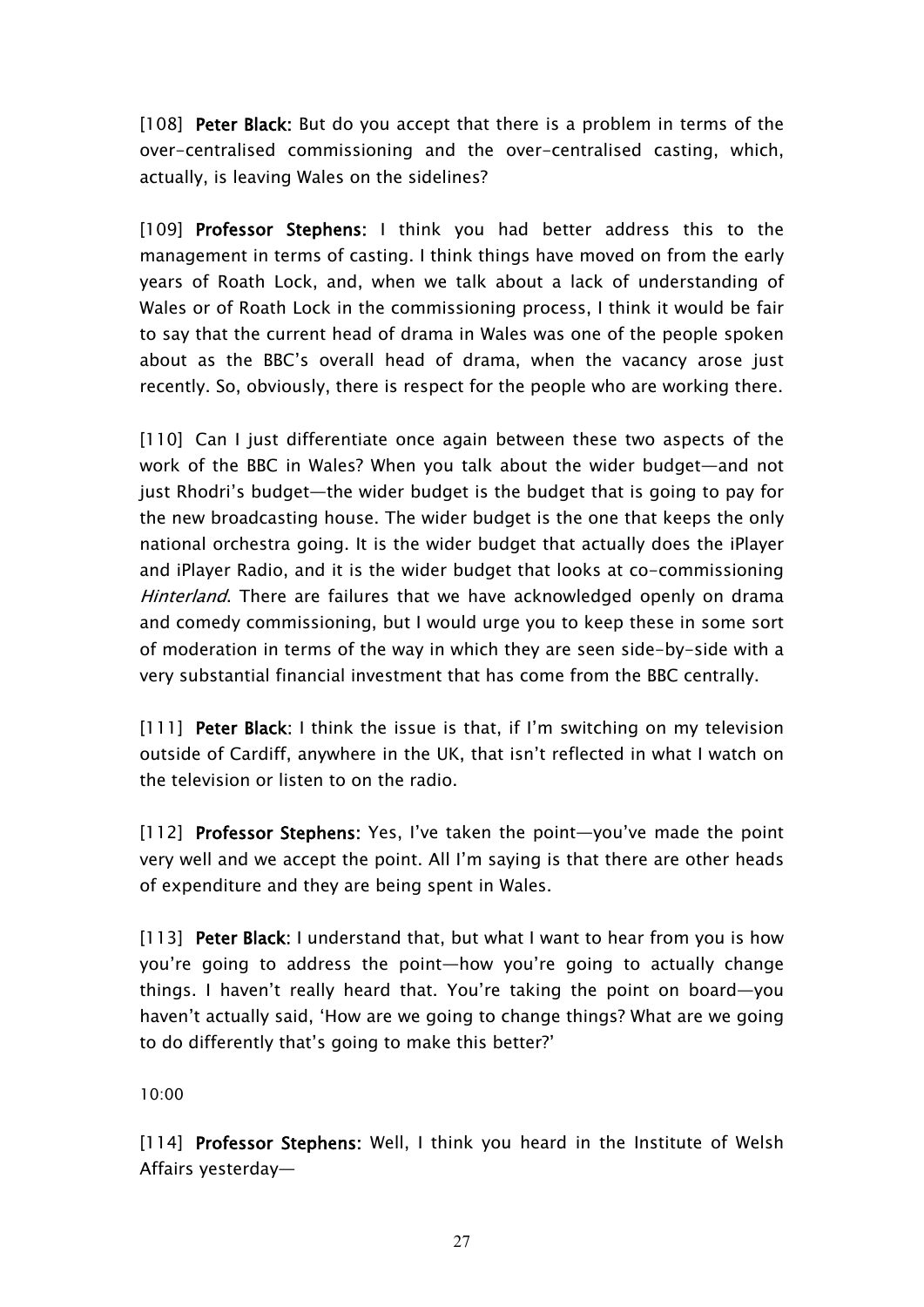[115] **Peter Black:** Well, I wasn't at the IWA yesterday; I'm here in this committee now. What are you going to do better?

[116] **Professor Stephens:** I think when James Purnell spoke and gave his understanding that there were going to be as many creative solutions as was humanly possible from all the budgets, including drama and comedy, that that was the—. That is the only answer we can give you: that the management has to be more aligned with its public purposes in its commissioning, and we will ensure that that will happen.

[117] **Peter Black:** This is the second or third of these inquiries I've sat through and BBC executives have said exactly the same thing to all of them, and nothing has changed.

[118] **Ms Fairhead:** Which is why we're suggesting it's formally inside the public purpose and then measured against. We're not avoiding the question, it's just that it's the management that will determine how they construct and organise the BBC to get those results. What we have to do is make sure that the measures are in place and we're challenging them to be as creative—as Elan said—as possible, to put in place the changes in the way they approach it, to make sure that portrayal happens.

[119] **Peter Black:** Okay. Very briefly on the King report, I get the impression that things have stood still since the changes in the King report. That's the impression we get looking at it. I'll give you an example. The biggest radio audience in Wales is Radio 2, and, if you listen to Radio 2 in mid Wales, Cardiff, Swansea, you wouldn't believe you were in Wales—there isn't any Wales in the news or the current affairs on that. Have you thought, for example, in terms of those big audiences, of maybe having a Wales opt-out in the news or something like that, so someone listening to something like Radio 2 can actually hear that they're in Wales?

[120] **Professor Stephens:** This is precisely why the BBC has started to look at how it could enable opt-outs on Radio 2. Where we've reached, I think, from the enquiries I've made, is that there are quite substantial distribution problems, in terms of the way the transmitters work, in opt-out. We all know how oddly the transmitters in Wales work, and how some of them go over to Shropshire or Hereford and some of the—. You know, the regions of Wales are not covered geographically in what would appear a rational manner. It's more to do with hills and valleys than with reason. But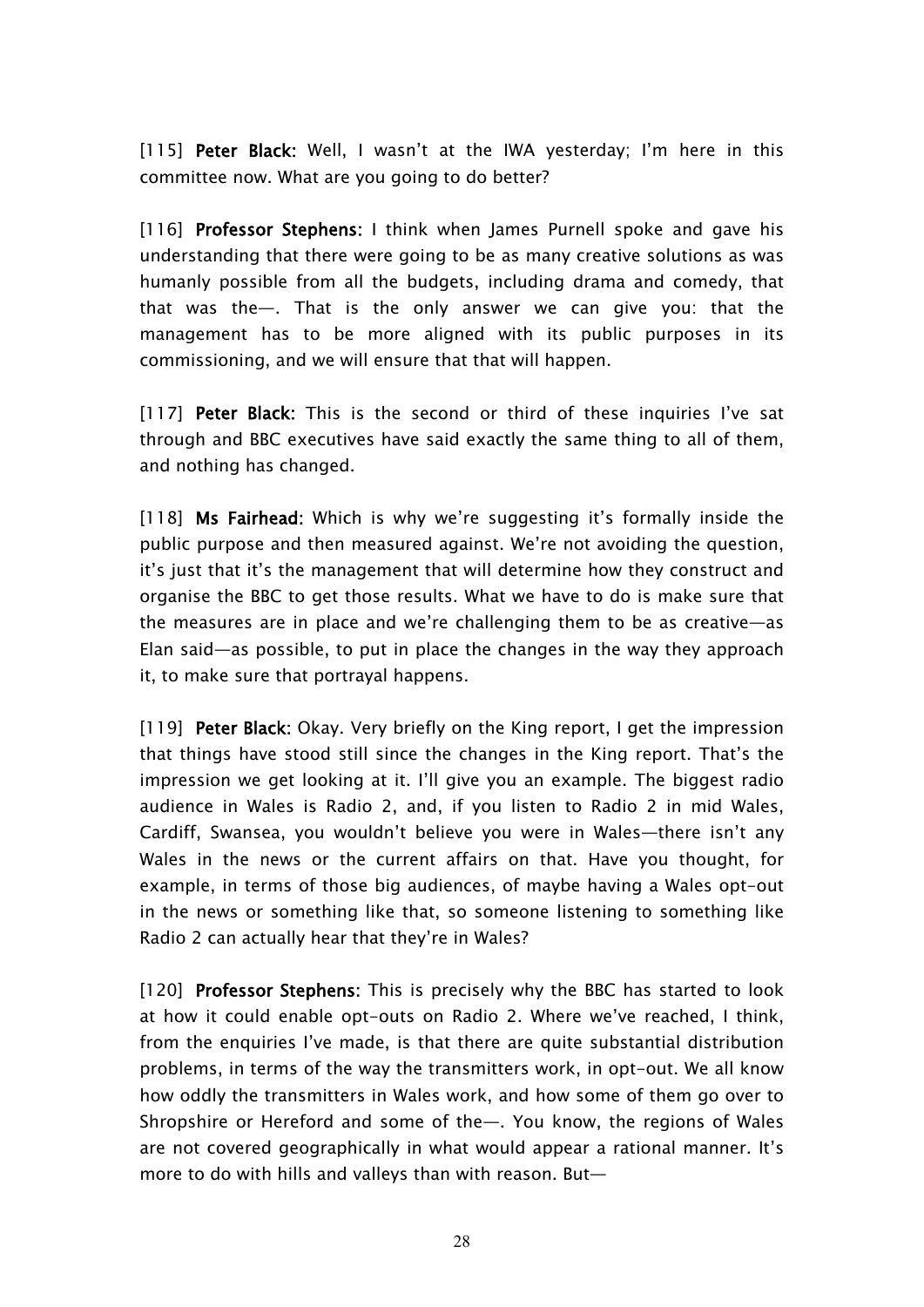[121] **Peter Black:** All right. I understand there are technical problems.

[122] **Professor Stephens:** But technical things are there to challenge us and there to be overcome. As we move forward into a more internet-connected and into a more DAB future, then the issue of being able to personalise your radio offering to particular regions would become much easier, just as the iPlayer will be able to personalise according to your interests. Therefore, as we progress into, possibly, a non-transmitter future, I think all of these things will open up avenues that are slightly closed to us at the moment.

[123] **Ms Fairhead:** I think in its own submission the executive said that it would look at what it could do more online for the nations, and also what more could and should be done within television and radio. So, they are in the process of consulting on those right now, so it's a point well made.

[124] **Christine Chapman:** Now, I know a few other Members want to come in and time is moving on. Mike first and then Janet.

[125] **Mike Hedges:** Can I start off with a positive? I think that BBC news is very trusted and BBC Wales news is very good, and BBC *Sunday Politics* from Wales is also a very good and very watched programme according to my constituents. Can I then say that I live in Swansea and I represent Swansea East, and the biggest complaint I get about the BBC is all about *Match of the Day*, and it's about the fact that we expect Swansea to be the last game on *Match of the Day* each week? In fact, somebody put it on Facebook and said, 'I've got bad news for the fans of seven teams—you're now going to be the last game on *Match of the Day* because you're playing Swansea City'. There is concern that, despite being a mid-table team in the premiership, Swansea's position on the games coming out on *Match of the Day* is consistently last and last but one. That is a matter that concerns my constituents greatly and it's probably the matter I've had raised with me most about the BBC—more than everything else combined.

#### [126] **Alun Davies:** Answer that, Elan. [*Laughter.*]

[127] **Professor Stephens:** I'm sorry to sound as if I'm repeating myself, but this is something to be raised with Tony Hall and with Rhodri. It isn't really a matter for the trust. It is an editorial decision, but I'm sure that, when they do come to give evidence to you, that this should be top of the list, and you should kick off with this first. And it leads into portrayal more widely so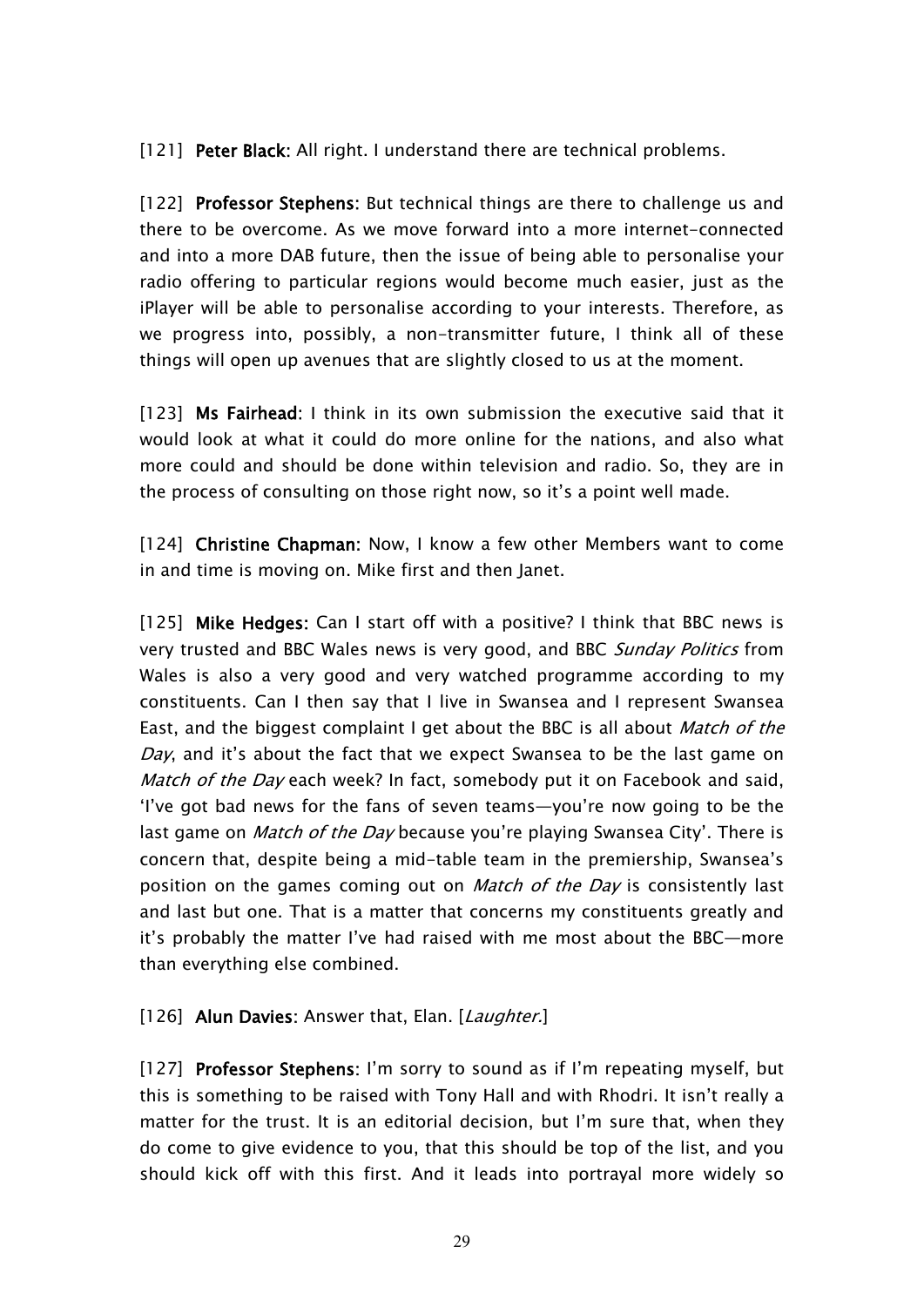you'll be well covered.

[128] **Mike Hedges:** But it is a matter, coming to Swansea, that is of great concern, and you are the people here now I can talk to. If Tony Hall was here, I'd be raising exactly the same with him or anybody else from the BBC.

[129] **Professor Stephens:** Yes. I think, on the slightly wider issue of how the trust works and how it doesn't, when Rona came into post at first, she was the first to say that there are weaknesses in the structure. And I think you're identifying some of what we've been quite open about, that a move, as we've suggested, to a stronger unitary board on the BBC, with a regulator that is able to stand apart and demand answers in a more monitoring way, is probably the way to go, and the way that we've suggested very openly. So, you know, we are aware, and we would recognise, that some of the levers we have we would like to strengthen, and I would hope that, in your submission—I'm sure you are going to submit something to Sir David Clementi on governance—you say that, actually strengthening those regulatory levers and differentiating more clearly between executive and regulator is probably one of the things that we would endorse, and want to proceed.

[130] **Bethan Jenkins:** I just wanted to ask quickly whether that would mean we would have a unitary board for Wales or specific representation for Wales, because, at the Institute of Welsh Affairs summit yesterday, that was a discussion. Would we have a specific Wales representation, then, or would it just be one person? Because I don't think that would be sufficient, really, personally—for a nation just to have one person on that board.

[131] **Professor Stephens:** I think this is absolutely wide open, because what we've said in our submission to the Green Paper—and I think what the executive has also said in its recent submission—which has been opened for consultation, is that we haven't come to conclusions about how the nations are going to be represented for one clear reason: there needs to be a discussion, a wider discussion than just the trust coming to a conclusion. You have a memorandum of understanding with the Department for Culture, Media and Sport and the BBC about a look at the final draft charter, and I think it's of vital importance that—. As Rona said right at the beginning, the more voices we hear within this consultation period, and especially within the Clementi review, the more we will have ideas on structures and models for a future governance model.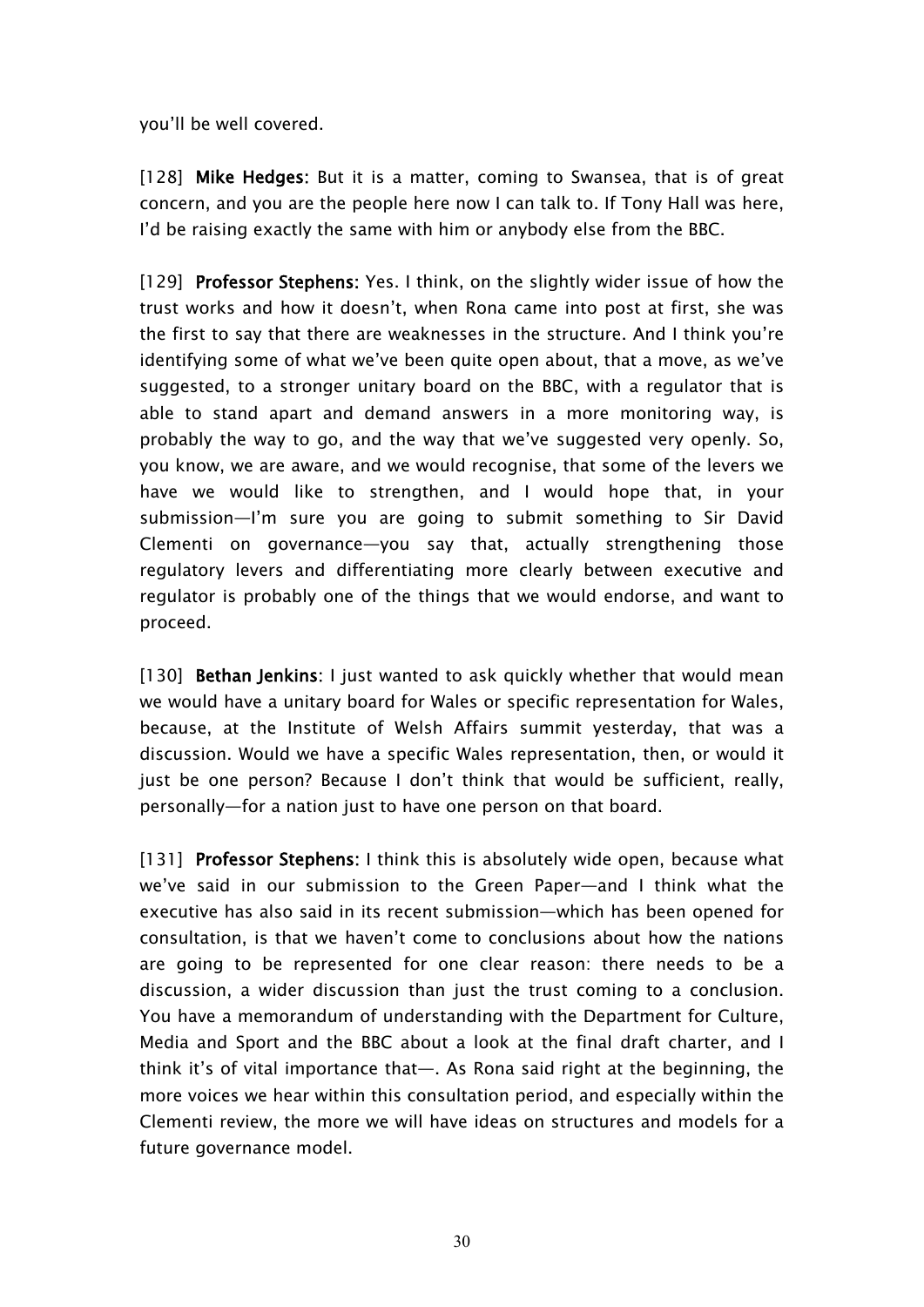[132] Now, my personal view is that the structure in Wales as it pertains to the Audience Council could be strengthened and that greater accountability to bodies such as yourself on an annual basis would form part of that strengthening. I think we've been quite open about that as well. So, 'yes' is the answer—better governance, stronger governance, both on the UK level and within Wales, are on the table, and I think we need to have the voices to push for them.

[133] **Ms Fairhead:** And I would think, frankly, clearer accountabilities because, when I came into the trust—. It's both an overseer, a representative and a regulator. On some of the areas today where we're talking about things that are more what a unitary board might decide, we have to say, 'Actually, we have to step back because we're the trust and it's the management'. So, we've been very clear from the beginning that we would say that the front runner is a unitary board, with proper representation fed in as effectively as possible from the various nations and regions, and a regulator. Frankly, a lot of people will say, 'What has the trust done?' The trust has improved a lot more accountability, it has introduced service licences; there are a whole bunch of things that I don't think you would want to throw out in any future charter. You want to keep those, but possibly put them into a clearer regulator with a clearer unitary board. In terms of how the representation happens of the nations and regions of the United Kingdom, I think David Clementi has been tasked with pulling together, understanding exactly how it works now, where the issues are, and creating a recommendation of how it should look in the future. So, we're working with him, giving him all the information that we can, and we'd really encourage you to do exactly the same.

[134] **Christine Chapman:** Okay. Now, we've got about 15 minutes left and we must cover the S4C issue as well. Janet, did you have a question? Then Alun.

[135] **Janet Finch-Saunders:** Yes, I suppose, really, just listening to the evidence alone this morning—and this is the second inquiry that I've been involved in—I think I feel more frustrated than ever. Alun did a really good job of teasing out some of the failings. Peter touched on issues of your wider budget. For me, I've just got this impression now that the BBC is more about grandstanding and building its own corporation up with iconic buildings. On your wider budget, you say what it's responsible for. The point that Peter made: when people watch a programme, they're not really too interested in what the building looks like or where it is even situated. Now, we must never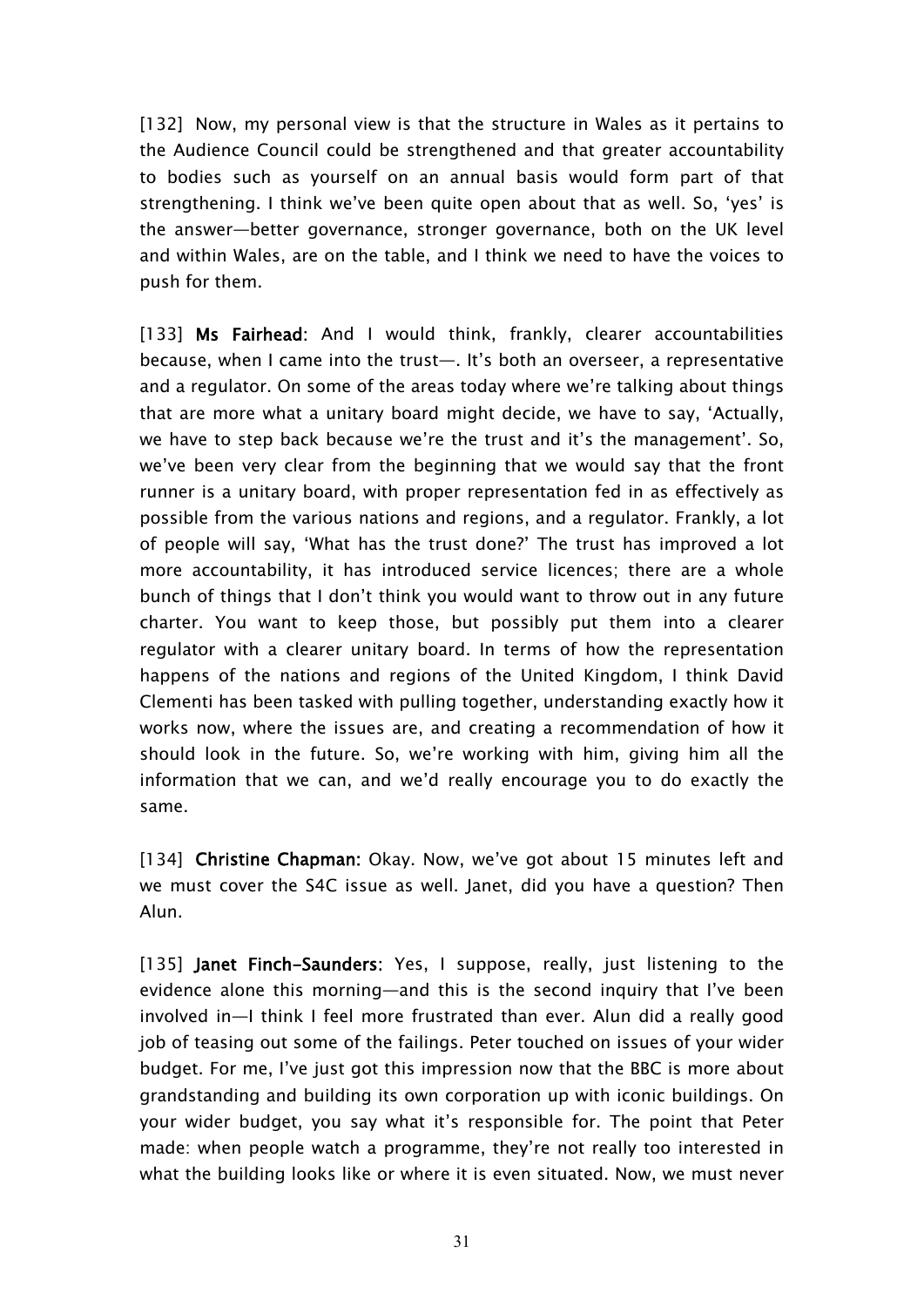forget in all these discussions that this is Welsh taxpayers' money. It's not the BBC's money. But I get the impression that you're not too clear of your own role in how you can regulate, or terms of governance. There seems to be a whole lot now hinging on this new report and the consultation that's going on, but I feel as Assembly Members we're quite powerless to be able to influence either now or in the future. So, how can we actually become more part of the integral process of being able to scrutinise and challenge and hold the BBC to account in how they are using taxpayers' money, or whether in fact they are actually fulfilling any of the purposes? You mentioned about—

[136] **Ms Fairhead:** I think they are. I think the less we get dragged totally into portrayal, because if you actually say, 'Do the people of Wales support the BBC? Do they value the BBC?'—

[137] **Janet Finch-Saunders:** Well, it's iconic.

[138] **Ms Fairhead:** It is not just that it's iconic; it's about the fact that there are programmes and services that the people of Wales love to watch, love to listen to, and love to use online. So, I would hate to leave today with the fact that the people of Wales are badly served by the BBC because the evidence would show that it's the highest appreciation of any nation in the country.

[139] **Janet Finch-Saunders:** But there are a lot of failings.

[140] **Ms Fairhead:** But there are failings. That's exactly—

[141] **Janet Finch-Saunders:** But that's exactly what I identified in the last inquiry but nothing has happened.

[142] **Ms Fairhead:** I think the inquiry was—. You're right. Some of them have been addressed, or are being addressed; some of them still need to be addressed, which is what we are agreeing with you today. In terms of the investment in the areas, the investment in the centre of Cardiff, I think there are wider things that the BBC can bring. It also is a more efficient site, so it's actually better value for money for the taxpayers, and I think there is a benefit that the BBC can bring in terms of creating vibrancy in the way that Salford has created real vibrancy, Roath Lock and a new building in the city centre will. That's not to say that the core job of making great programmes that portray Wales is being done at the moment to your satisfaction, and that's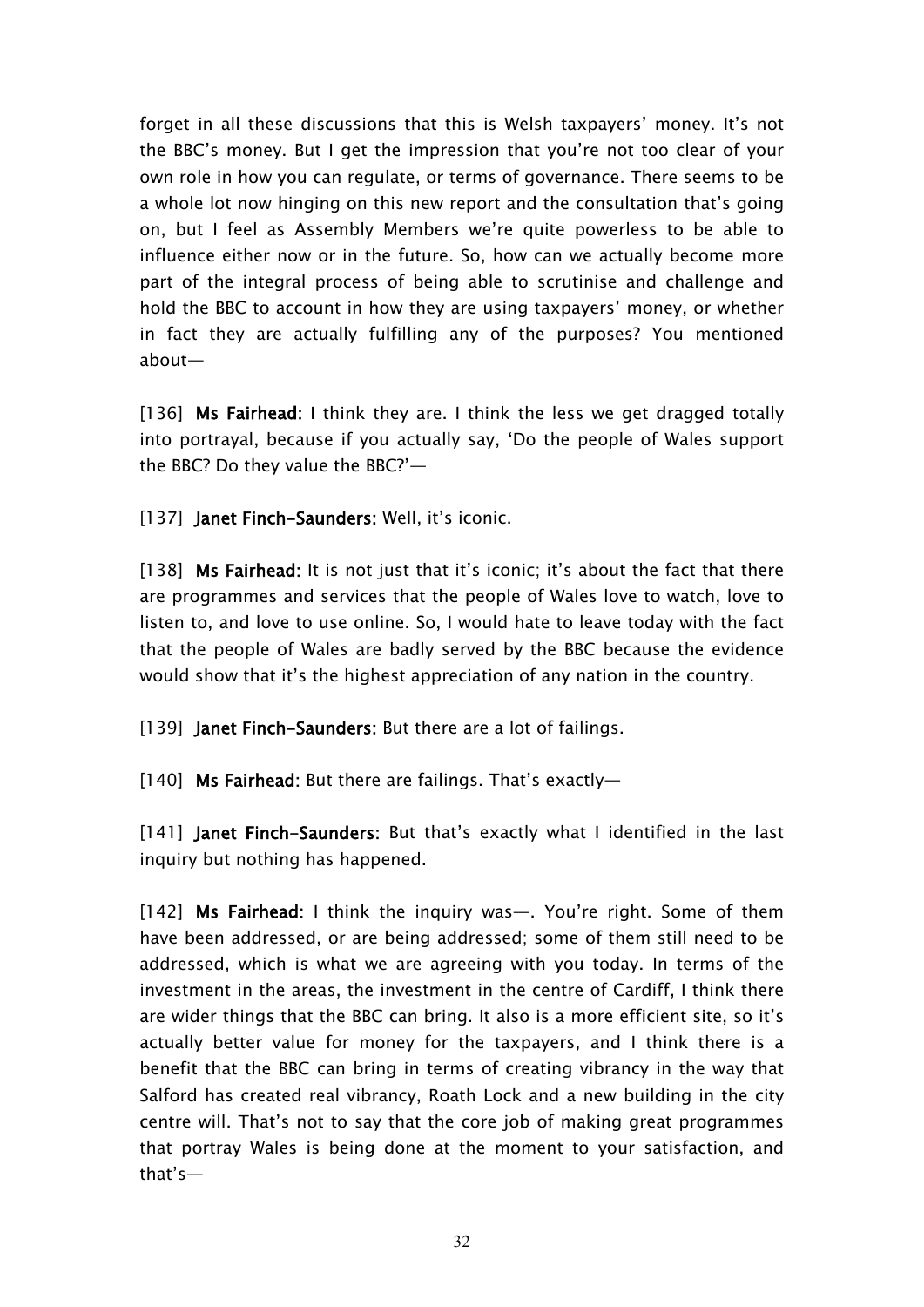[143] **Janet Finch-Saunders:** I don't think it's to anybody's.

[144] **Ms Fairhead:** But that's why I think we are saying, for the next charter, it has to be in these purposes. Those purposes have to be measured, and there has to be a way for those to be tracked and then held to account. That's what it's about.

#### 10:15

[145] **Professor Stephens:** Could I also add, on the building, just briefly—? I wouldn't like you to go away from here thinking that the BBC's looking after its own corporate health and building a building in order to shine in the middle of Cardiff. If you go to Llandaff regularly, you will know that the building is an old building; it has quite severe problems of leaking roofs and dampness and it also has a really bad infrastructure in terms of new technology and new fast connections. So, the question that the finance committee of the BBC and the value-for-money committee of the BBC, on which I sat for four years, had to come up with was: is it better to move to a new building and build a new building, or, how do you operate the BBC Wales operation, including its news and current affairs, on a daily basis, when you're also hacking the infrastructure of the building to bits? These are considerations about value for money for the taxpayer of moving to a place that will make the provision of news and current affairs a much more efficient and modernised procedure. That's the basic reason for it.

[146] **Janet Finch-Saunders:** I look forward to that evolving, then, and we'll see if that stands the test of time.

[147] **Christine Chapman:** We do need to get on to the issue of S4C and I know that we are tight for time, because you've got to catch a train, I think. So, we need to do that. Bethan, do you want to ask your questions—I know other Members will come in, as well—on the S4C issue?

[148] **Bethan Jenkins:** Y cwestiwn **Bethan Jenkins:** The most obvious mwyaf amlwg i ofyn yw: beth yw'ch question to ask you is: what are your barn chi ynglŷn â'r ffaith bod y Llywodraeth wedi dweud y byddai'n Government has said that it will be a rheidrwydd ar S4C i edrych ar yr un necessity on S4C to look at the same lefel o doriadau â'r BBC, pan fo extent of cuts as the BBC, when cuts

toriadau ar y gweill? A ydych chi'n are introduced? Do you think this ison the fact that the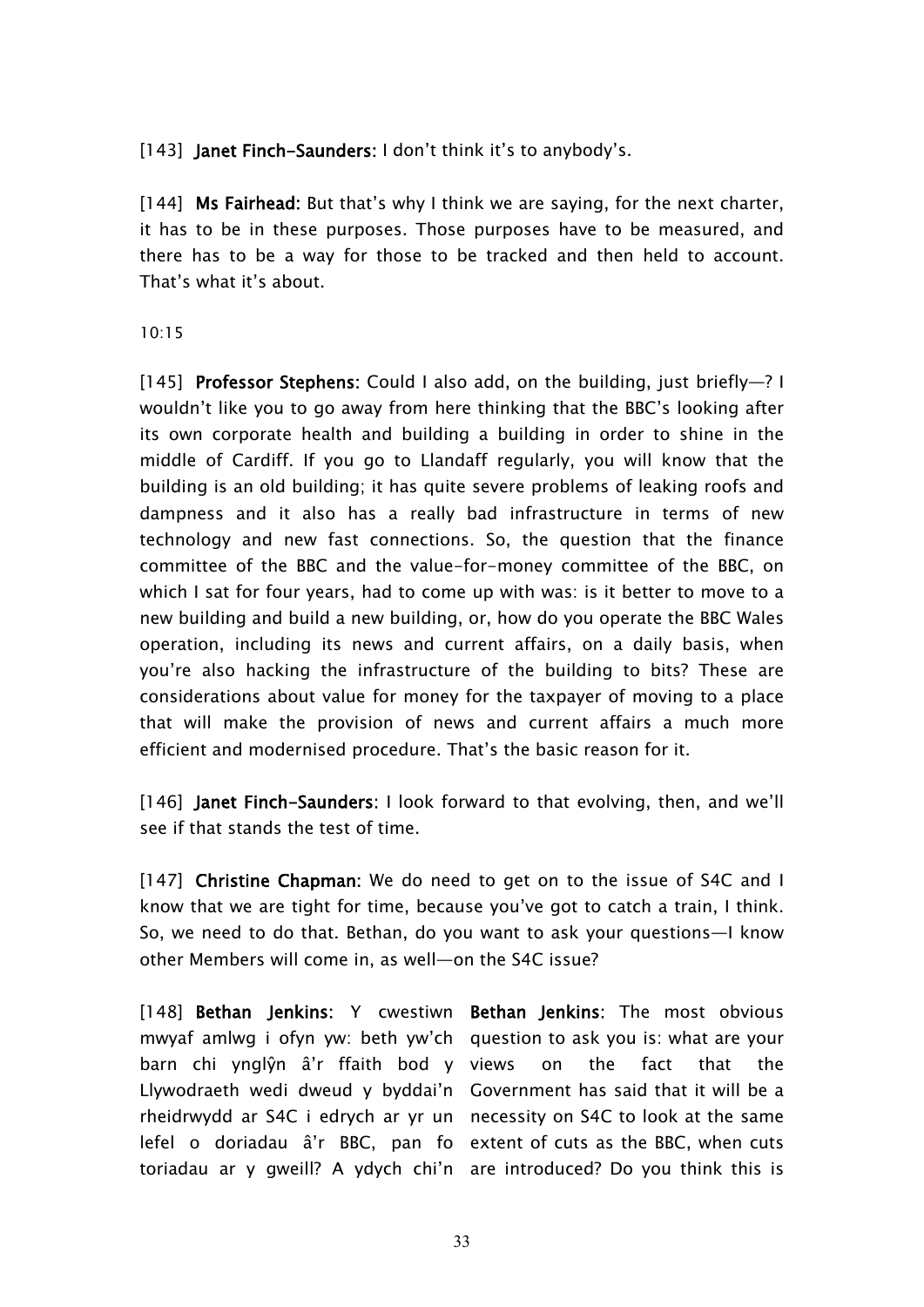credu bod hyn yn dderbyniol? Yn acceptable? Clearly, S4C has come to amlwg, mae S4C wedi dod atom ni fel us as a committee and said that this pwyllgor a dweud y gallai hyn could lead to S4C coming to an end. ddiweddu lan gydag S4C yn dod i What sort of representations have ben. Pa fath o gynrychiolaeth ydych you made to the BBC and to the chi wedi'i rhoi i'r BBC ac i'r Government in terms of the future of Llywodraeth ynglŷn â dyfodol S4C yn S4C in that sense? hynny o beth?

[149] **Yr Athro Stephens:** meddwl ei bod hi wedi bod yn a principle of ours that we don't egwyddor gennym ni nad ydym yn interfere with the arguments that S4C ymyrryd yn y dadleuon y mae S4C yn presents to Government. S4C is an eu rhoi gerbron y Llywodraeth. Mae independent body. We are all S4C yn gorff annibynnol. Rydym ni i strongly in favour of retaining that gyd yn gryf o blaid iddo barhau fel corff annibynnol. Mae ganddo ei route to the Secretary of State and lwybr ei hun tuag at yr Ysgrifennydd the Chancellor and—I speak as a Gwladol ac at y Canghellor a—rwy'n member of the authority here—that is siarad fel aelod o'r awdurdod—dyna'r the way that they should make their ffordd iddyn nhw wneud cynrychiolaeth. Nid wyf yn meddwl y BBC should be saying whether it is dylai'r BBC fod yn dweud a ydy o'n sufficient or otherwise, because it is ddigon neu ddim yn ddigon, achos a matter for the Government. S4C mater i'r Llywodraeth ydy o. Mae yna does have ways and means of ffyrdd gan S4C o fedru cynnal y presenting those arguments to dadleuon hynny.

[150] Y peth mae'n rhaid i ni ei What we must do, as a trust, is wneud, fel ymddiriedolaeth, ydy gwneud yn siŵr y byddai unrhyw recommendation that the ddatrysiad neu argymhelliad y mae'r Government in Westminster were to Llywodraeth yn San Steffan yn ei make is carried through in a fair, wneud yn cael ei gario allan mewn open and transparent manner in dull cwbl deg, agored a thryloyw o terms of the way the funding flows ran y modd y mae'r cyllid yn llifo o from one organisation to another. un corff i'r llall.

[151] **Bethan Jenkins:** Diolch am **Bethan Jenkins:** Thank you for that. hynny. Efallai ei fod yn dod fel bach o Perhaps it comes as a bit of surprise syrpréis imi nad ydych yn mynd i gael to me that you don't have any view,

**Professor Stephens:** I think it's been independent status. It has its own representations. I don't think that the Government.

that any solution or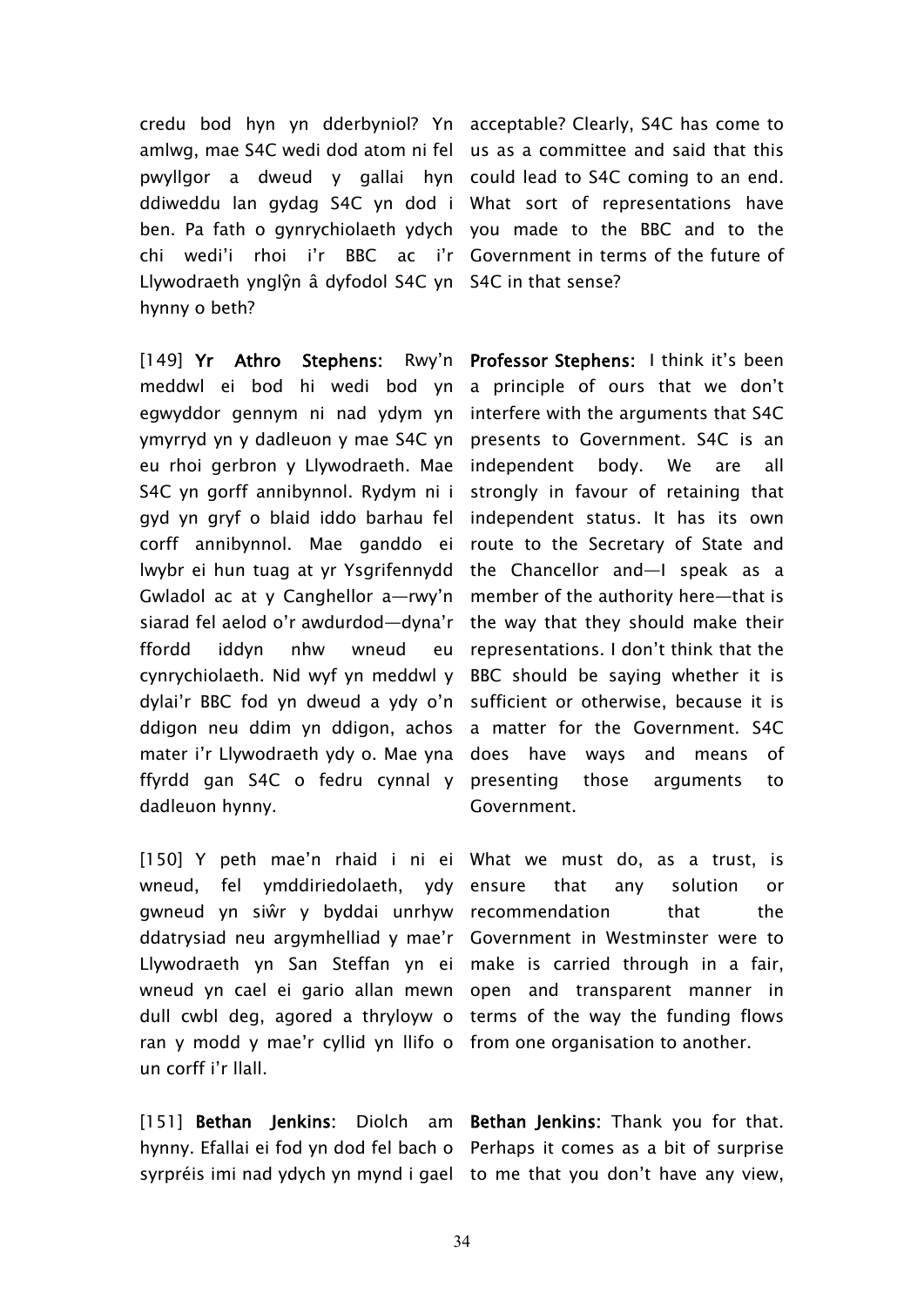unrhyw fath o farn, oherwydd y ffaith because of the fact that S4C is part of bod S4C yn rhan o'r cytundeb gyda'r the agreement with the BBC. That BBC. Wrth gwrs, roedd hynny'n benderfyniad gan y Llywodraeth, ond y realiti yw bod y BBC ac S4C yn gweithio'n gyson gyda'ch gilydd, fel rydych chi wedi dweud yn barod, ar raglenni fel *<sup>Y</sup> Gwyll*, a bod hynny'n digwydd nawr. Felly, ar ba bwynt y gwnaethoch chi benderfynu, felly, i beidio â gwneud sylw ar yr hyn sy'n—

[152] **Yr Athro Stephens:** Nid wyf yn **Professor Stephens:** I don't think that meddwl bod hwn yn fater dadleuol. Mae'r bartneriaeth rhyngom ni'n partnership-between-us-does-work. gweithio. Rydym ni wedi dweud yn gyhoeddus bod y bartneriaeth yn un ardderchog, sy'n dod â budd i'r ddwy ochr—budd creadigol a budd o ran rhannu'r *playout* yn y ganolfan newydd, ac yn y blaen. Felly, mae yna fuddiannau yn y bartneriaeth. Mae iPlayer, er enghraifft, yn cario S4C yn llwyddiannus iawn. Felly, rydym ni wedi gweithredu ein cyfeillgarwch. Beth roeddwn i'n ei ddweud ydy eu bod nhw'n gorff annibynnol, ac nid wyf yn meddwl y dylem ni fod yn gwneud sylw cyhoeddus ynglŷn â'r ffordd y mae'r Llywodraeth yn mynd i'w hariannu nhw neu beidio. Mae yna ddwy ffrwd, fel rydych yn gwybod. Mae yna un ymhen pythefnos efo'r CSR, sy'n dod ag arian DCMS, ac nid yw hynny, yn sicr, yn ddim byd i certainly has nothing whatsoever to wneud â'r BBC; nid oes gennym do with the BBC; we have no voice in unrhyw lais yn hynny. Ni fydd the CSR process. Nor will we have a gennym lais ychwaith yn y datrysiad voice in the financial decisions taken ariannol fydd yn dŵad i S4C. Ffi'r on S4C. It will be the licence fee that drwydded fydd yn ei gynnal, ond nid maintains it, but we will not decide ni fydd yn ei benderfynu.

was a decision by the Government, but the reality is that the BBC and S4C do work together, as you have said already, on programmes such as *<sup>Y</sup> Gwyll*—*Hinterland*—and that that is happening now. So, at what point did you decide, therefore, not to make a comment on—

this is a contentious issue. The We have stated publicly that the partnership is excellent, and it brings benefits to both sides—creative benefits and benefits in terms of sharing playout in the new centre and so on. So, there are benefits to the partnership. The iPlayer, for example, does now carry S4C productions very successfully indeed. So, we have acted on that partnership. What I was saying is that they are an independent organisation and I don't think that we should be commenting publicly on the way in which the Government will fund them, or not. There are two streams, as you will know. There is one in two weeks' time, the CSR, which will bring funding through DCMS, and that upon it.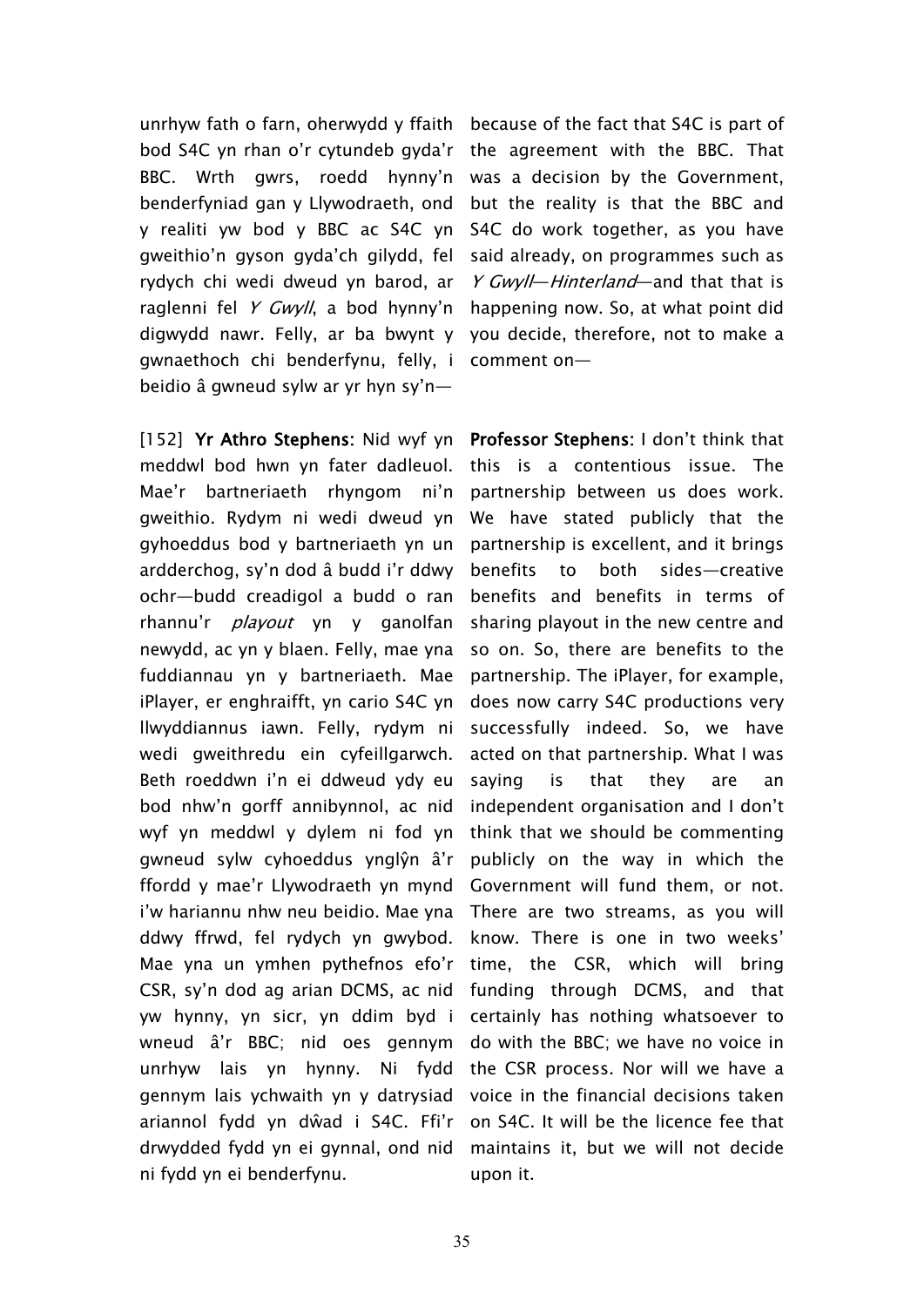[153] **Bethan Jenkins:** Rwy'n deall **Bethan Jenkins:** I understand that, hynny, ond, er enghraifft, mae'r but, for example, the news is funded newyddion yn cael ei ariannu gan y by the BBC, there are other pots of BBC, mae yna botiau eraill o arian money being funded by the BBC for sy'n cael eu hariannu gan y BBC ar S4C, so it is clear that the audience gyfer S4C, felly mae'n amlwg y then would also have a view on that. byddai'r gynulleidfa wedyn hefyd â barn ar hynny.

[154] **Yr Athro Stephens:** Efallai y **Professor Stephens:** Perhaps I should dylwn i jest ailadrodd er mwyn bod just reiterate one thing, just for the yn hollol glir: rydym wedi dweud yn sake of clarity: we have consistently gyson bod y bartneriaeth gweithio. Rydym wedi dweud yn We have consistently said that we gyson y byddwn yn licio bartneriaeth barhau. Rydym wedi We've consistently said that the 10 dweud yn gyson bod y 10 awr yn hours is something that the BBC is rhywbeth y mae'r BBC yn browd very proud of and keen to continue. ohono fe ac yn falch o'i barhau. Nawr, dyna i mi ydy'r conglfeini o'r cornerstones of the partnership. bartneriaeth. Yr hyn nad ydym yn ei What we are not saying is what the ddweud yw beth y dylai'r Llywodraeth government should do in terms of ei wneud efo S4C, achos nid oes hawl S4C, because it's not within our remit gennym ni i ddweud beth ddylai'r to say what the Government should Llywodraeth ei wneud gydag S4C. Felly, rwyf eisiau jest gwahanu ein cyfeillgarwch a'n cefnogaeth oddi wrth y syniad ein bod ni'n gallu could bring influence to bear on the dylanwadu ar y Llywodraeth mewn Government in any way whatsoever unrhyw ffordd efo S4C achos, yn y on S4C, because, ultimately, they do pen draw, mae'n rhaid iddyn nhw fod yn gorff annibynnol. Rwy'n gwarchod eu hannibyniaeth nhw i fynd at approach the UK Government. Lywodraeth y Deyrnas Unedig.

yn said that the partnership is working. i'r want that partnership to continue. Now, for me, those are the do in terms of S4C. So, I just want to separate our partnership and our support from the concept that we have to retain their independence. I am protecting their independence to

[155] **Ms Fairhead:** I've met on a number of occasions with the chairman of S4C, and when that agreement was made on the budget in July, I explicitly agreed with S4C that they're an independent body and we shouldn't negotiate on their behalf. It's for them to negotiate on their behalf. Actually, in the letter, it says that there will be an assumption of read-across to S4C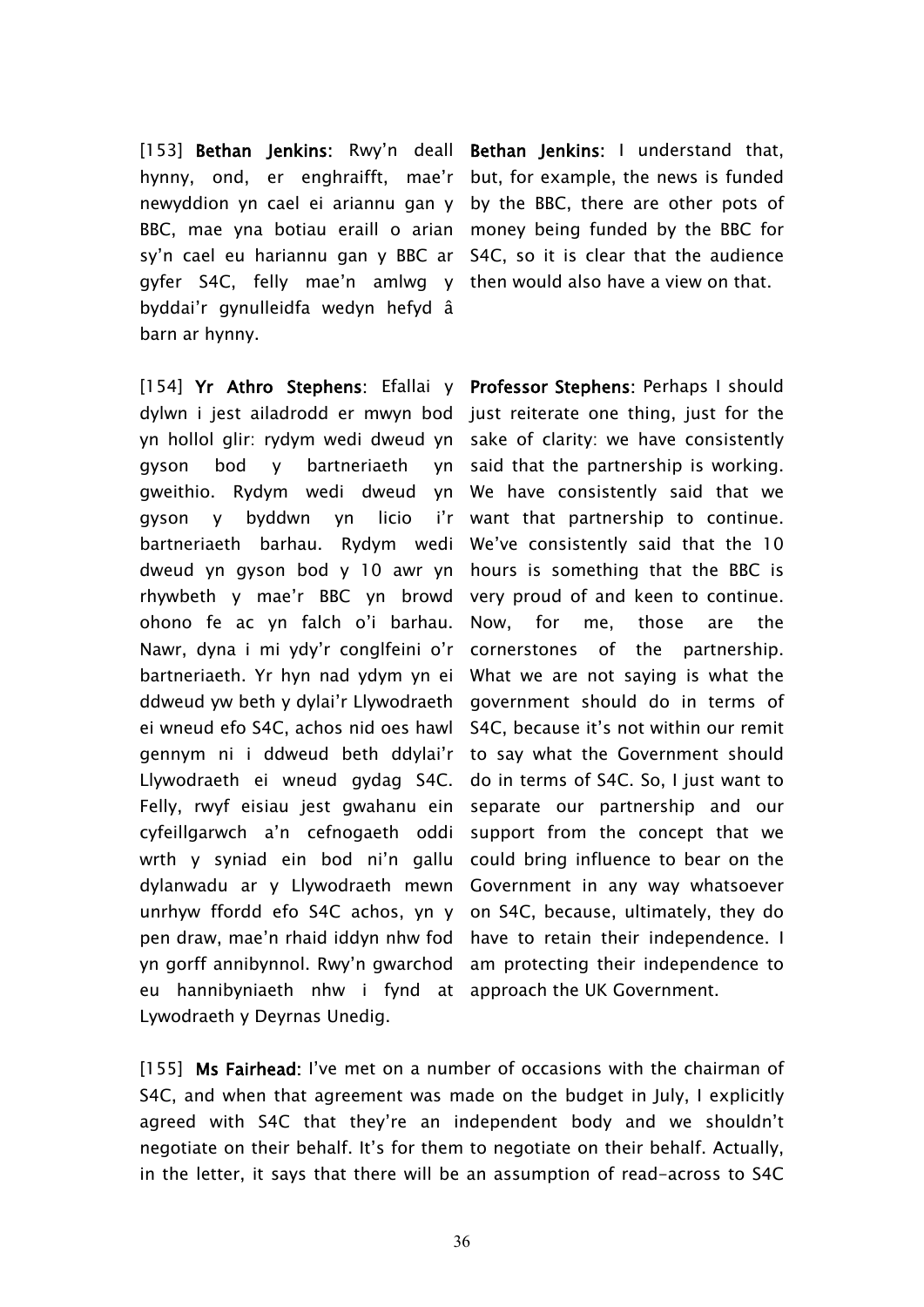but that any funding decisions will be made directly between S4C and Government, which I think is the right place. What Elan was saying was, in terms of how that read-across happens, that that sets the framework and then S4C is an independent body and therefore will negotiate on its own behalf. What we have said as a trust that we will do is make sure that the read-across is fair so that, if there are any increases or reductions as a result of that agreement, then that read-across is fair and we can make sure that S4C is treated fairly.

[156] On the working relationship, I think the provision of programming and the news that S4C takes up works incredibly well. I think the co-production is working incredibly well, and that will carry on. But in terms of—

[157] **Bethan Jenkins:** That can only carry on, though, if it's not cut more—. If their budget is cut so much that they can't exist anymore, there will be no more co-commissioning.

[158] **Ms Fairhead:** Which is why it's important that there is a fair readacross, which is what we've committed to doing, as the trust in the middle. S4C have the ability—and, actually, that's their legitimate right as an independent body—to negotiate separately with the Government, which is what I've agreed with Huw is the right thing to happen.

[159] **Christine Chapman:** Thank you. We've got about four minutes, because I know you've got to catch a train, so I will be closing the meeting at 10.28 a.m. to make sure that you have enough time for that. Alun, you had a question.

[160] **Alun Davies:** A gaf i jest gofyn **Alun Davies:** May I just ask two dau gwestiwn? Yn gyntaf, tra eich question? First, while you are in post, bod chi yn y swydd, Elan, nid oes gan Elan, nobody has any doubts about neb amheuon am sicrwydd the independence of S4C, because annibyniaeth S4C, achos bod pawb everybody knows your personal yn gwybod am dy ymrwymiad commitment to that and people personol di ar hynny ac mae pobl yn understand the situation and the deall y sefyllfa a'r cyfeillgarwch partnership that you have described, rydych chi wedi ei ddisgrifio, ond a but do you appreciate that, at some ydych chi'n gwerthfawrogi y dylid, point, there should be a structure rhyw ben, cael strwythur yn y BBC i within the BBC to provide assurances sicrhau annibyniaeth S4C a chyllideb about the independence of S4C and S4C? Rwy'n gyfforddus gydag arian y S4C's budget? As it happens, I'm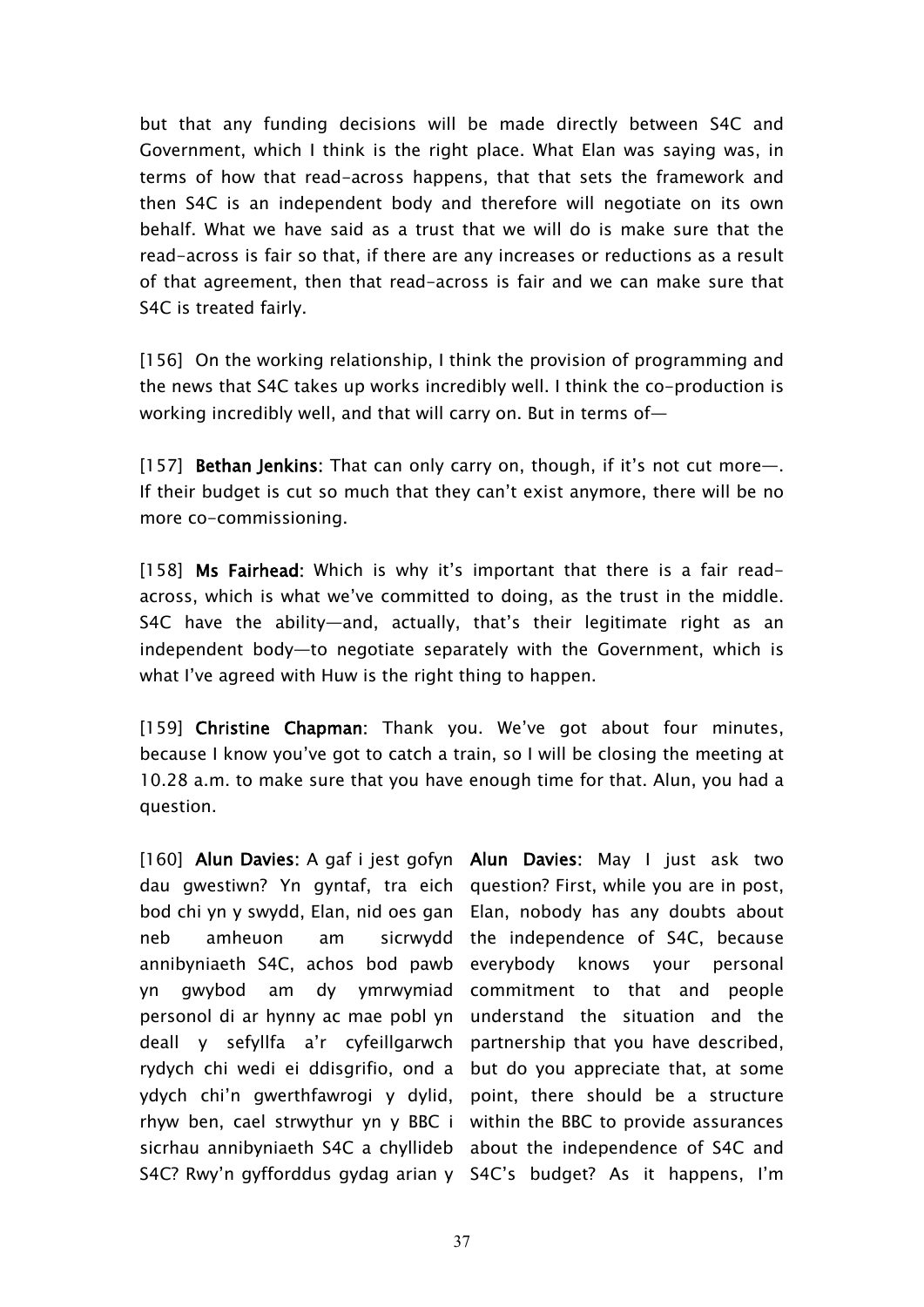drwydded, fel mae'n digwydd, yn comfortable with the licence fee ariannu S4C; nid oes gennyf broblem funding S4C; I don't have a problem egwyddorol gyda hynny, ond mae'n in principle with that, but that needs rhaid bod hynny yn cael ei weld fel to be seen as public money funding arian cyhoeddus sy'n mynd i ariannu S4C and not as the BBC's money S4C ac nid fel arian y BBC sy'n mynd going to fund S4C. So, how do we at ariannu S4C. Felly, sut ydyn ni'n create a structure that will continue creu strwythur fydd yn parhau i to give that assurance? sicrhau hynny?

[161] Yn ail, wedyn, sut ydym ni'n Secondly, how do we create a creu strwythur a fydd yn sicrhau structure that will ensure the editorial annibyniaeth olygyddol S4C ar gyfer independence of S4C for the future? y dyfodol?

[162] **Yr Athro Stephens:** Wel, dau **Professor Stephens:** Well, two very ateb cyflym iawn. Y rheswm am annibyniaeth ydy'r union reswm pam the very reason why I didn't respond nad oeddwn i'n ymwneud efo Bethan to Bethan by saying exactly what drwy ddweud beth ddylai ddigwydd i should happen to S4C, because it's S4C, achos mae'n hollbwysig, yn fy crucially important, in my view, that marn i, ei fod yn gorff ar wahân. Yn there should be that independence. 2012, mi ddaeth memorandwm o ddealltwriaeth rhwng y BBC ac S4C, ac rwy'n cymryd y bydd yna rywbeth tebyg eto—hynny ydy, yn gosod seiliau'r bartneriaeth, yn gosod modd ymarferol o weithredu ac yn gosod canllawiau ariannol. Felly, buaswn i'n disgwyl, gydag unrhyw ariannu, y byddai yna lythyr o ddealltwriaeth yn So, I would expect, with any funding gorfod digwydd. Unwaith eto, rwy'n meddwl, drwy eich ymwneud efo some sort of memorandum of S4C, bydd angen ichi wneud hyn yn glir i Mr John Whittingdale fel your involvement with S4C, you will Ysgrifennydd Gwladol. Ond, fel mae need to make this clear to Mr John Rona'n dweud, rwy'n meddwl mai Wittingdale as the relevant Secretary swyddogaeth y *trust* ar hyn o bryd of State here. But, as Rona says, I ydy gwneud yn saff bod y llythyr yna think the trust's function is to ensure o ddealltwriaeth yn cael ei weithredu yn gyfiawn ac yn dryloyw. Buaswn i'n understanding is implemented

brief responses. The independence is In 2012, there was a memorandum of understanding signed between the BBC and S4C, and I assume that something similar will happen again, putting in place the foundations for the partnership, setting out the practical modus operandi and also putting financial guidelines in place. agreement, that there should be understanding. Once again, through that memorandum of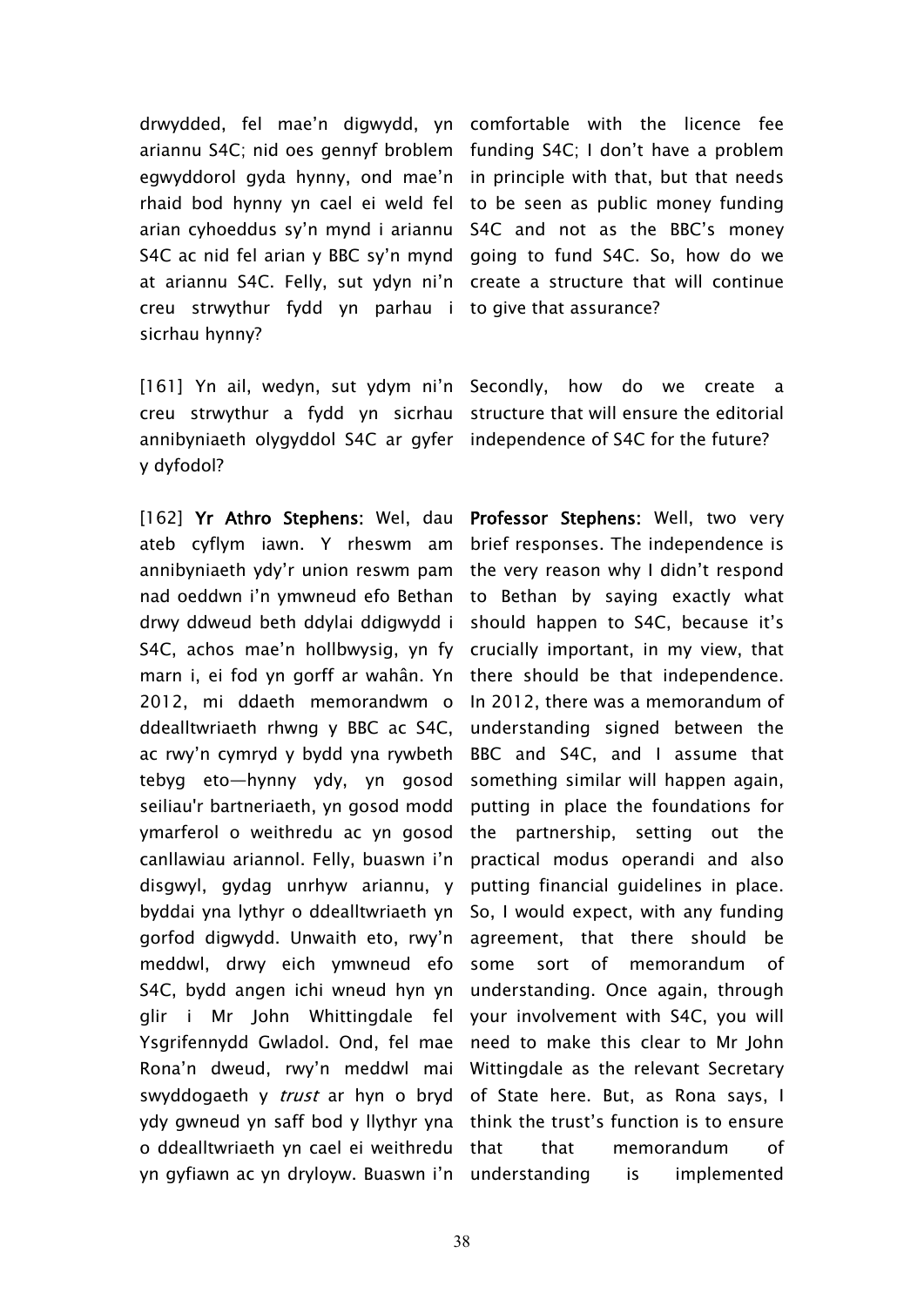gobeithio y byddai unrhyw system properly and transparently. I would newydd a fydd yn dod, a fydd yn hope that any new system that may cymryd lle y *trust—*y bydd yr un math emerge to replace the trust—that o ddealltwriaeth a thegwch yn cael ei that same understanding would exist wneud yn y corff hwnnw. Efallai y and that same fairness would be byddai hwn yn rhywbeth y byddech provided. Perhaps this would be chi eisiau ei sicrhau.

something that you would want to ensure.

[163] **Christine Chapman:** Thank you. I've got one very brief question from Rhodri Glyn—if you're very brief—.

[164] **Rhodri Glyn Thomas:** Yn sydyn **Rhodri Glyn Thomas:** Very briefly, iawn, a ydy hi'n eich poeni chi nad does it concern you that there is nooes yna neb o Gymru ar y panel one from Wales on the advisory panel ymgynghori y mae'r Ysgrifennydd that the Secretary of State has Gwladol wedi ei sefydlu i'w gynghori established to advise him during yn ystod y trafodaethau ar y siarter?

[165] **Yr Athro Stephens:** Rwy'n **Professor Stephens:** Well, I think it meddwl y byddai wedi bod yn would have been desirable to have ddymunol i gael rhywun a fyddai yn someone representing not just Wales cynrychioli nid jest Cymru ond y but the nations. cenhedloedd.

discussions on the charter?

[166] **Rhodri Glyn Thomas:** ddymunol neu'n hanfodol? **Rhodri Glyn Thomas:** Desirable or essential?

[167] **Yr Athro Stephens:** hanfodol, ie. A bod yn onest ynglŷn be honest, I think there is overâ'r mater, rwy'n meddwl fod yna representation of the commercial orgynrychiolaeth o'r sector fasnachol sector on that panel too. ar y panel hefyd. **Professor Stephens:** Essential, yes. To

[168] **Rhodri Glyn Thomas:** Diolch. **Rhodri Glyn Thomas:** Thank you.

[169] **Christine Chapman:** Okay. Thank you. Well, on that point, I would now like to draw this part of the meeting to a close. Can I thank both Rona and Elan for attending? I think we've had a very good airing of this subject and it will continue. We will send you a transcript of the meeting so that you can check to see if there are any inaccuracies. So, thank you very much for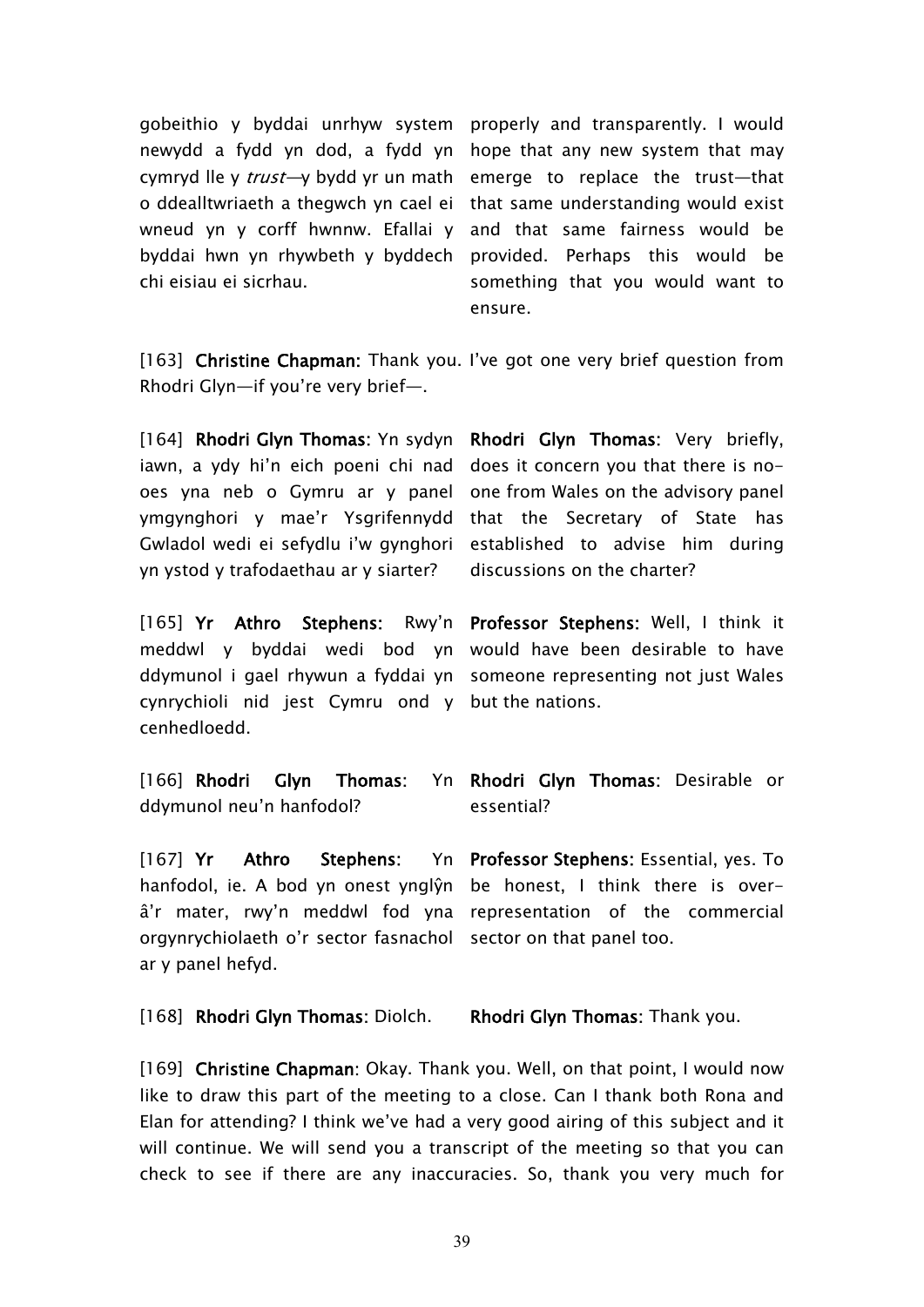coming in today. I'm now going to close the committee for a short break until 10.45. Thank you.

> *Gohiriwyd y cyfarfod rhwng 10:28 <sup>a</sup> 10:44. The meeting adjourned between 10:28 and 10:44.*

# **Ymchwiliad i'r Adolygiad o Siarter y BBC: Sesiwn Dystiolaeth 4—TAC a PACT Inquiry into the BBC Charter Review: Evidence Session 4—TAC and PACT**

[170] **Christine Chapman:** This next item is the fourth evidence session as part of our inquiry into the BBC charter review. I would like to give a very warm welcome to our panel. I wonder whether you could introduce yourselves and your organisation for the record. John.

[171] **Mr McVay:** Yes. Thank you very much—pleasure to be here. My name's John McVay. I'm the chief executive of PACT, which is the producers' trade association for the UK.

[172] **Mr Garlick:** Fy enw i ydy Iestyn **Mr Garlick:** My name is Iestyn Garlick, Garlick, ac rwy'n gadeirydd TAC— and I am chair of TAC. I will continue Teledwyr Annibynnol Cymru. Rwy'n speaking, or there won't be anything mynd i gario ymlaen i siarad, neu ni to translate. I am the chair of TAC, fydd yna unrhyw beth i'w gyfieithu. which is the corresponding body to Rwy'n gadeirydd TAC, sef y corff PACT in Wales, and through the cyfatebol i PACT yng Nghymru, ac yn medium of Welsh. Gymraeg.

[173] **Mr Williams:** Fi yw Gareth **Mr Williams:** I am Gareth Williams. I'm Williams. Rwyf hefyd yn eistedd ar also a member of the TAC board. I fwrdd TAC. Rwy'n brif weithredwr am the chief executive of a company cwmni o'r enw Rondo Media, sydd â called Rondo Media, which has swyddfeydd parhaol yng Nghaerdydd, permanent premises in Cardiff, yng Nghaernarfon ac Mhorthaethwy hefyd. Mae Rondo is also a member of PACT, as it hefyd yn aelod o PACT, fel mae'n happens. digwydd.

Caernarfon and Menai Bridge. Rondo

10:45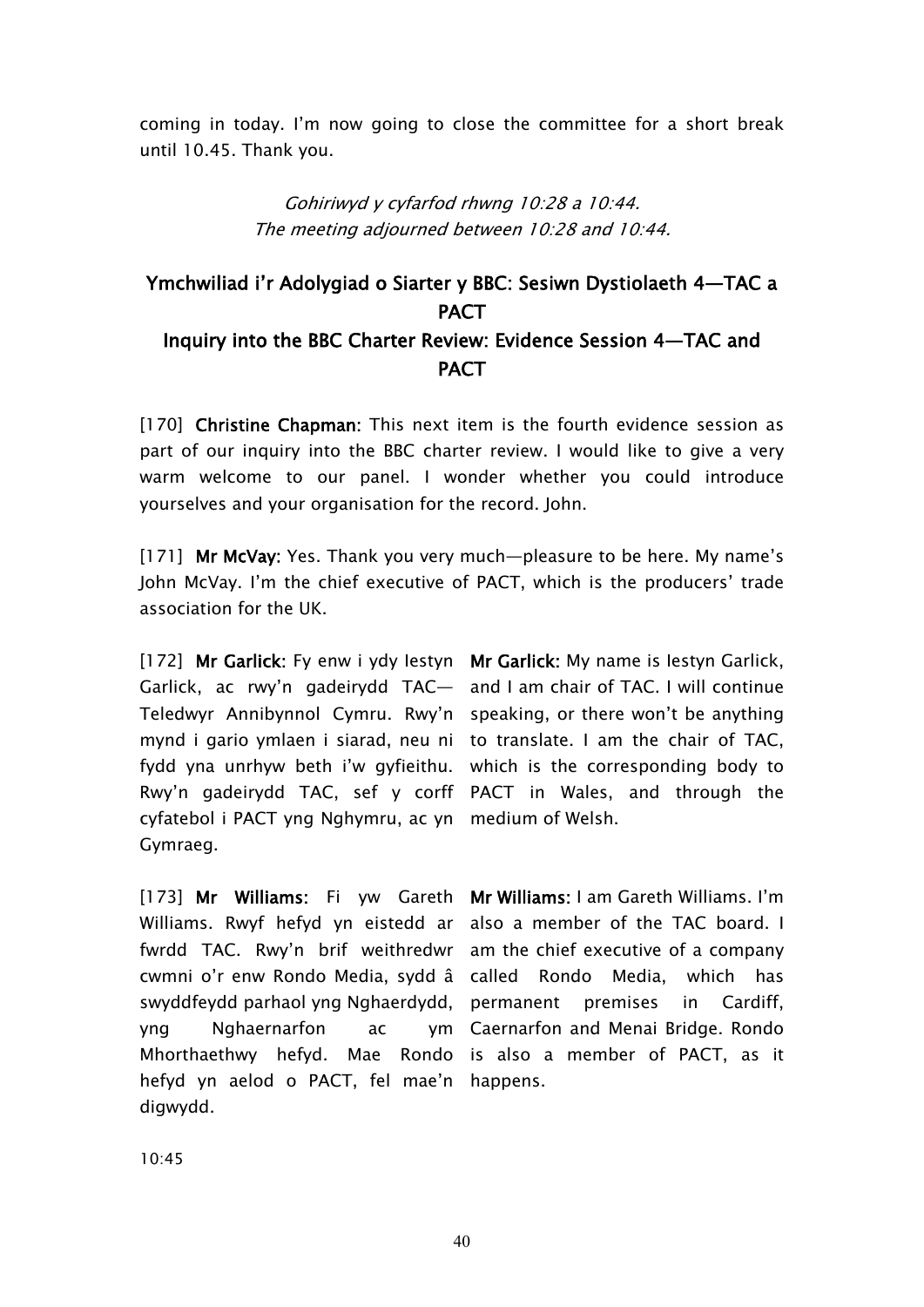[174] **Christine Chapman:** Thank you very much. Well, obviously, the written evidence—the Members will have read that, so, you know, we've got a number of questions and we've got a certain amount of time as well. I just want to start off: what should the BBC's remit and public purposes be in respect of Wales, and how do you think they should be addressed under the next charter? Who'd like to start? John.

[175] **Mr McVay:** Clearly, the BBC as a national broadcaster, funded by everyone across the UK, should seek, as I just heard from your previous session, to make sure that everyone across the UK feels that the BBC not only invests in the local economies, but also portrays those cultures and economies to the rest of the people of the UK. I was reflecting on your various comments to Rona and Elan, just in the previous session, that I hear the same sort of comments coming from Scotland and Northern Ireland as well. So, I think this is clearly a significant challenge for the BBC. I appreciate that maybe the BBC is not going as fast as you would like as Members of the Assembly, or as Members of the Scottish Government or the Northern Irish Assembly would like, but clearly not as fast as my members would like in Wales, who are not getting enough commissioning to produce programming that could portray Wales to the UK network. I think that a key part of the BBC's public purposes is to make sure that the investments it makes are not only about spending money in Roath Lock, but actually developing the creative talents, so that product, ideas and creativity from across the nations of the UK are represented to everyone else across the UK.

[176] **Mr Garlick:** A allaf i ddweud o'r **Mr Garlick:** May I just say from the cychwyn nad oes unrhyw fwriad gan beginning that TAC has no intention TAC i ymosod ar y BBC? Rydym ni'n of attacking the BBC? We are gefnogol i'r BBC. Mae yna feiau, yn supportive of the BBC. There are naturiol, yn y BBC a beth mae pobl yn faults in the BBC, naturally, and what tueddu i golli golwg ohono fe ydy people tend to lose sight of is that bod gennym ni wasanaethau yn Radio we have services in Radio Cymru and Cymru ac yn Radio Wales sydd yn in Radio Wales that serve Wales and gwasanaethu Cymru, ac gwasanaethu Cymru yn dda iawn, os receive the signal. If you're travelling ydych chi'n gallu derbyn y signal. Os down from Caernarfon to Cardiff on ydych chi'n trafaelio lawr Gaernarfon i Gaerdydd ar hyd yr A470, mae'n rhaid imi gyfaddef, yn Porthmadog, I don't receive it. It is a fy nghar i, erbyn cyrraedd question of whether they're spending Porthmadog, nad wyf i'n ei gael o. the money in the right places, but

yn serve Wales very well, if you can o the  $A470$ , I must admit that, in my by the time I've reached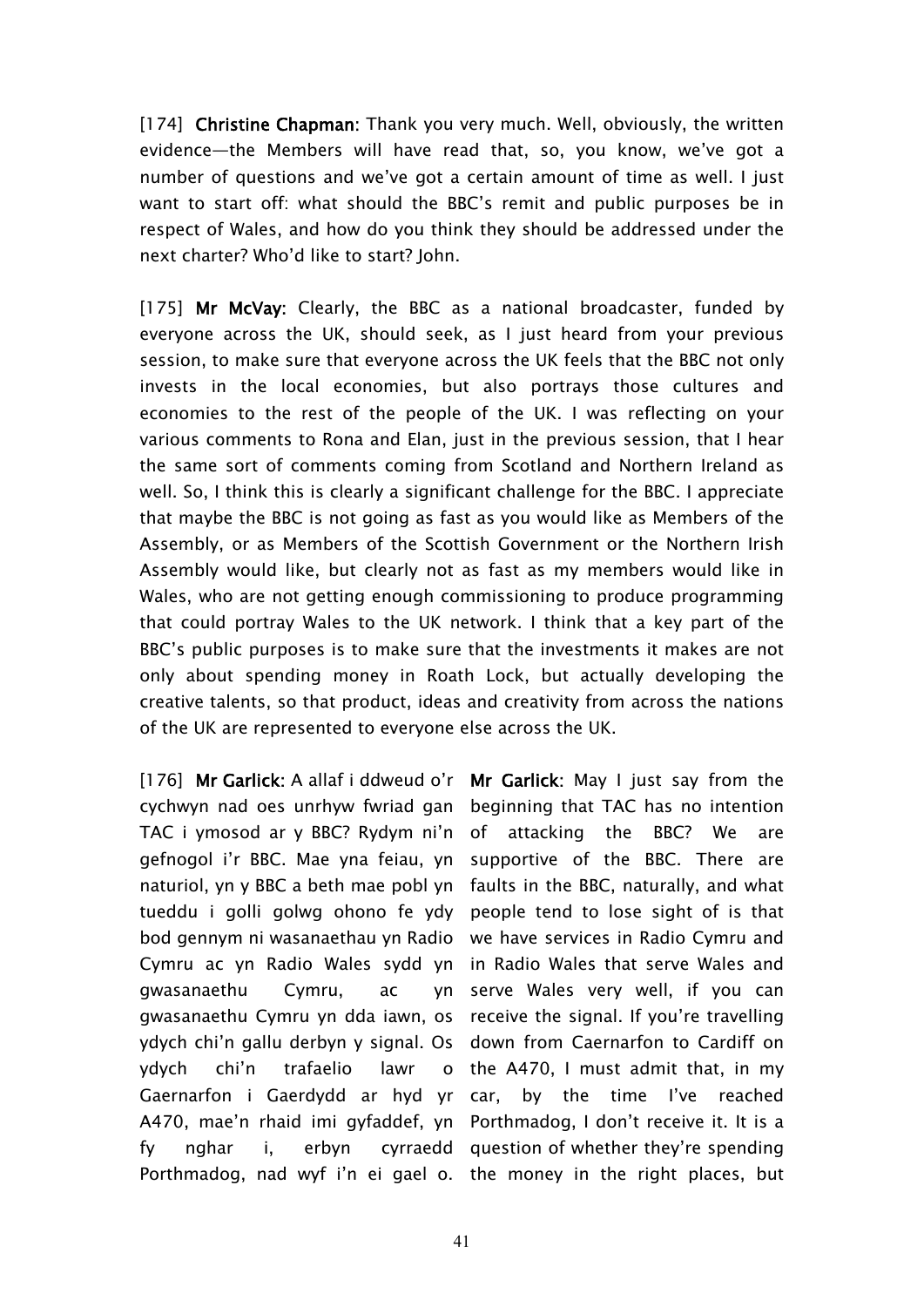Mae o'n gwestiwn a ydyn nhw'n that is something else. gwario'r arian yn y llefydd cywir, ond rhywbeth arall yw hynny.

[177] Ond mae'r cwestiwn, wrth But the question, of course, stands: gwrs, yn sefyll: a ydyn nhw'n are they using the service to sell defnyddio'r gwasanaeth i werthu Wales, to portray Wales and to Cymru, i arddangos Cymru ac i educate people across Offa's Dyke addysgu pobl y tu hwnt i Glawdd Offa about Wales? There are major am Gymru? Mae yna wendidau mawr weaknesses there and, certainly, as yn y fan yna, ac, yn sicr, fel yr oedd John was saying, there is a need for John yn dweud, mae angen iddyn them to share the money with the nhw fod yn rhannu'r arian gyda'r independent sector. That doesn't sector annibynnol. Nid yw hynny i'w seem to be happening sufficiently. weld yn digwydd yn ddigonol.

[178] **Mr Williams:** I ychwanegu at **Mr Williams:** Just to add to that, and hynny, a gobeithio hefyd i fod mewn hopefully also we'll be in a situation sefyllfa lle gallwch chi gael atebion fymryn yn fwy cadarnhaol na'r rhai a responses than you did in the gawsoch chi yn y sesiwn diwethaf, rŷm ninnau hefyd wedi clywed Tony Hall's response when he was ymateb Tony Hall pan fuodd e i lawr down in the Pierhead here last year, yn adeilad y Pierhead fan hyn y acknowledging what he admitted flwyddyn ddiwethaf yn sôn am beth were weaknesses in particular areas oedd e'n cydnabod oedd yn ddiffyg, mewn gwirionedd, mewn meysydd Wales and how many productions penodol yr oedd y BBC wedi bod yn appeared on the network. Angela buddsoddi ynddyn nhw yng Nghymru, a faint o gynyrchiadau a shouldn't feel guilty, and for that oedd yn ymddangos ar rhwydweithiau. Mae geirau Angela Wales, to be spent in other parts of Graham yn canu yn fy mhen i—ni the network. It's part of the BBC's ddylem ni deimlo'n euog, a bod yr remit to make sure that the nations arian yna, yn lle cael ei wario yng do receive funding—that a priority is Nghymru, yn cael ei wario ar given to the nations, if truth be told. agweddau eraill o rhwydwaith. Mae e'n un o *remits* y certainly needs to be given more BBC i wneud yn siŵr bod y coverage on the media in general.cenhedloedd yn cael arian—bod yna flaenoriaeth, bron, yn cael ei rhoi i'r

where you'll get some more positive previous session, we too have heard in which the BBC had invested in Graham's words come to me—we money, rather than being spent in gynyrchiadau The wide range of diverse voices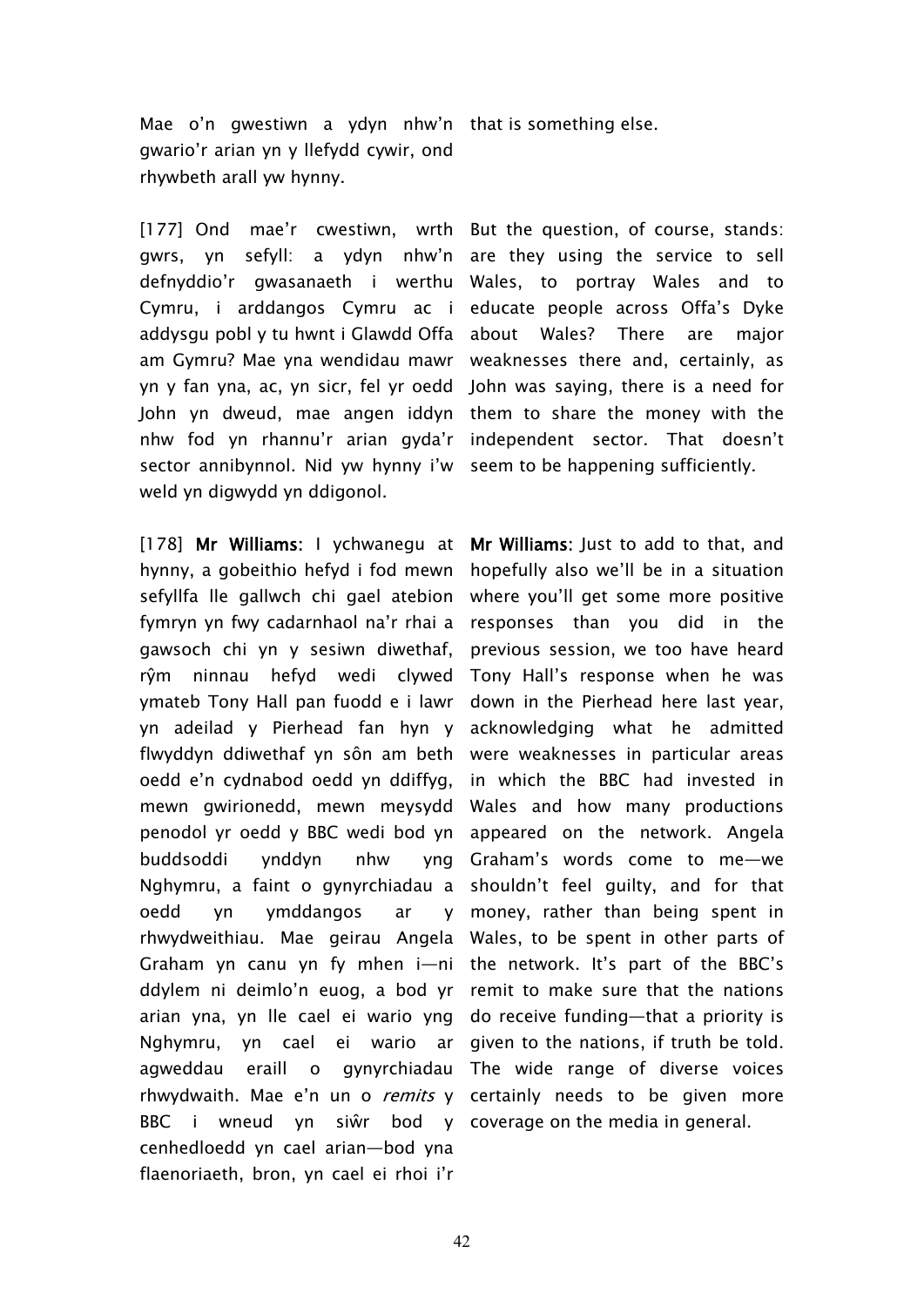cenhedloedd. Mae eisiau i'r ystod eang o leisiau gwahanol yn sicr gael mwy o sylw ar y cyfryngau yn gyffredinol.

[179] Roedd yna sylw eithaf diddorol There was quite an interesting gan Blair Jenkins a oedd yn y comment by Blair Jenkins, who was at gynhadledd ddoe. Rwy'n gwybod eich the conference yesterday. I know that bod chi wedi bod yn trafod cynhadledd yr IWA. Y sylw a wnaeth e conference. What also struck me sy'n canu yn fy mhen i hefyd oedd ei from what he said was that when he fod e'n dod i Gymru, ei fod e'n came-to-Wales, he-sensed-that-there synhwyro bod mwy a mwy o bethau'n digwydd yng Nghymru, ond bod llai a happening here, but that less and llai o rannu hynny y tu fas i Gymru, a less of that was covered outwith rheini'n cael eu gweld ar rhwydweithiau ehangach. Felly, rwy'n wider networks. So, I do think that we credu bod gennym ni sefyllfa sydd are in a position where improvements angen ei gwella.

[180] Mae hynny hefyd yn dod yn That also comes about as a result of sgil dirywiad hirdymor. Mae pobl a long-term decline. People have wedi bod yn cyfeirio mewn sesiynau referred in sessions here to things fan hyn at rywbeth yn dechrau pydru starting to deteriorate in 2010 when yn 2010 pan welom ni newidiadau sylweddol yn y ffyrdd darlledwyr yn cael eu hariannu, ond back further than that. If you look at mae'n mynd nôl yn bellach na hynny. the Ofcom analysis, the investment in Os edrychwch chi ar ddadansoddi English-language programming from Ofcom, mae'r buddsoddi mewn Wales about Wales and beyond Wales rhaglenni Saesneg o Gymru am has been going down and down for a Gymru a thu hwnt i Gymru wedi bod decade and more. yn mynd i lawr a lawr a lawr ers degawd a mwy bellach.

[181] Felly, rwy'n credu ei bod yn So, I do think it's time for us to have amser inni gael y math yma o this kind of debate and to try to find drafodaethau a cheisio atebion. Os yw'r gynulleidfa yng if there is a very high appreciation of Nghymru—os oes werthfawrogiad uchel iawn

have discussed the IWA more and more things Wales, and less of it was seen on the are needed.

we saw significant changes in the roedd funding of broadcasters, but it goes

ffeindio solutions. If the audiences in Walesthe BBC's output, well that's the perfect reason for actually investing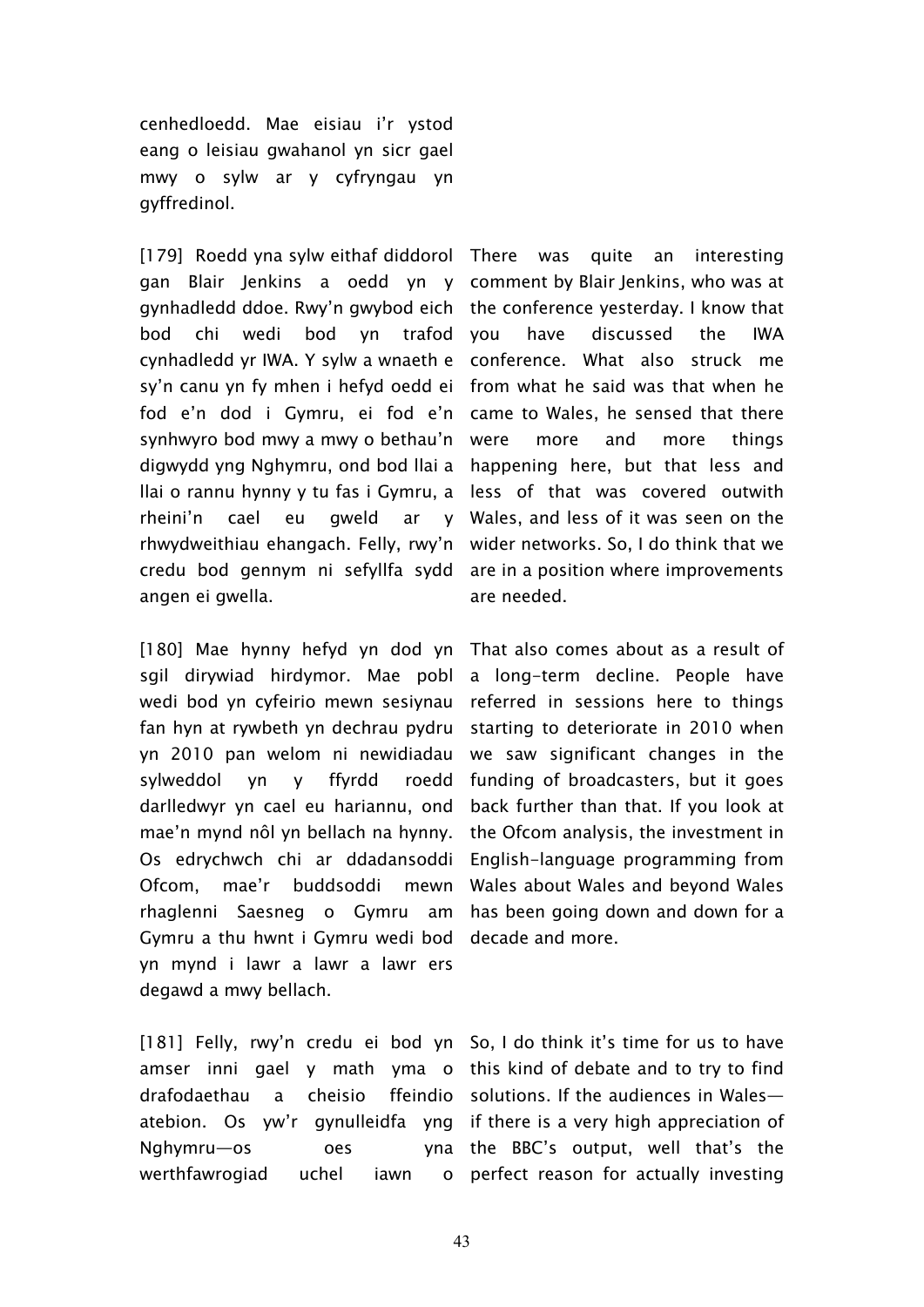wasanaethau'r BBC, wel dyna'r esgus more, in my opinion, because it's perffaith dros fuddsoddi mwy, yn fy clear that the demand is there and marn i, achos mae'n amlwg bod y that the programmes, when they galw yna a bod y rhaglenni, pan appear, are appreciated and attract fyddant yn ymddangos, yn cael eu good audiences. gwerthfawrogi ac yn cael niferoedd da.

[182] Un nodyn olaf—o ran Radio One last point—in terms of Radio Cymru a Radio Wales, mae'r diffyg a'r golled yn y niferoedd gwrando reductions in the listenership there diweddar fanna yn profi beth sy'n does prove what happens when digwydd pan fydd cyllidebau'n torri. budgets are cut. It's more difficult to Mae e'n anoddach marchnata'r market the output, it's more difficult cynnwys yna, ac mae e'n anoddach to work on a wide range of outputs gweithio ar ystod eang o gynnwys ar and that is happening as a result of gyfer y gorsafoedd hynny, ac mae significant cuts that happened to hynny'n digwydd yn sgil toriadau those services at the time of eithaf sylweddol a ddigwyddodd i'r Delivering Quality First, when the gwasanaethau hynny adeg *Delivering* budgets of Radio Cymru and Radio *Quality First*, pan oedd cyllidebau Wales were cut by the BBC but there Radio Cymru a Radio Wales yn cael eu was hardly any change in the funding torri gan y BBC ond o ran Radio 4— of Radio 4, for example. nid oedd yna fawr ddim newid yng nghyllido'r orsaf honno.

and Radio Wales, the

[183] **Christine Chapman:** Thank you. I've got Gwyn on a specific point, then I'll bring Rhodri in.

[184] **Gwyn R. Price:** Thank you, Chair, and good morning. Just to touch on funding, what kind of funding model would TAC and PACT propose for the future of the BBC?

[185] **Christine Chapman:** John.

[186] **Mr McVay:** I think the licence fee is the best way to fund the BBC. We are staunch defenders of the BBC's licence fee, and in fact I'm on Westminster's parliamentary record as also calling for an increase in the licence fee linked to inflation over the period of the next charter. My members have experienced—as I'm sure my friends at TAC's members have experienced—cuts to programme budgets over the past 10 years, an overall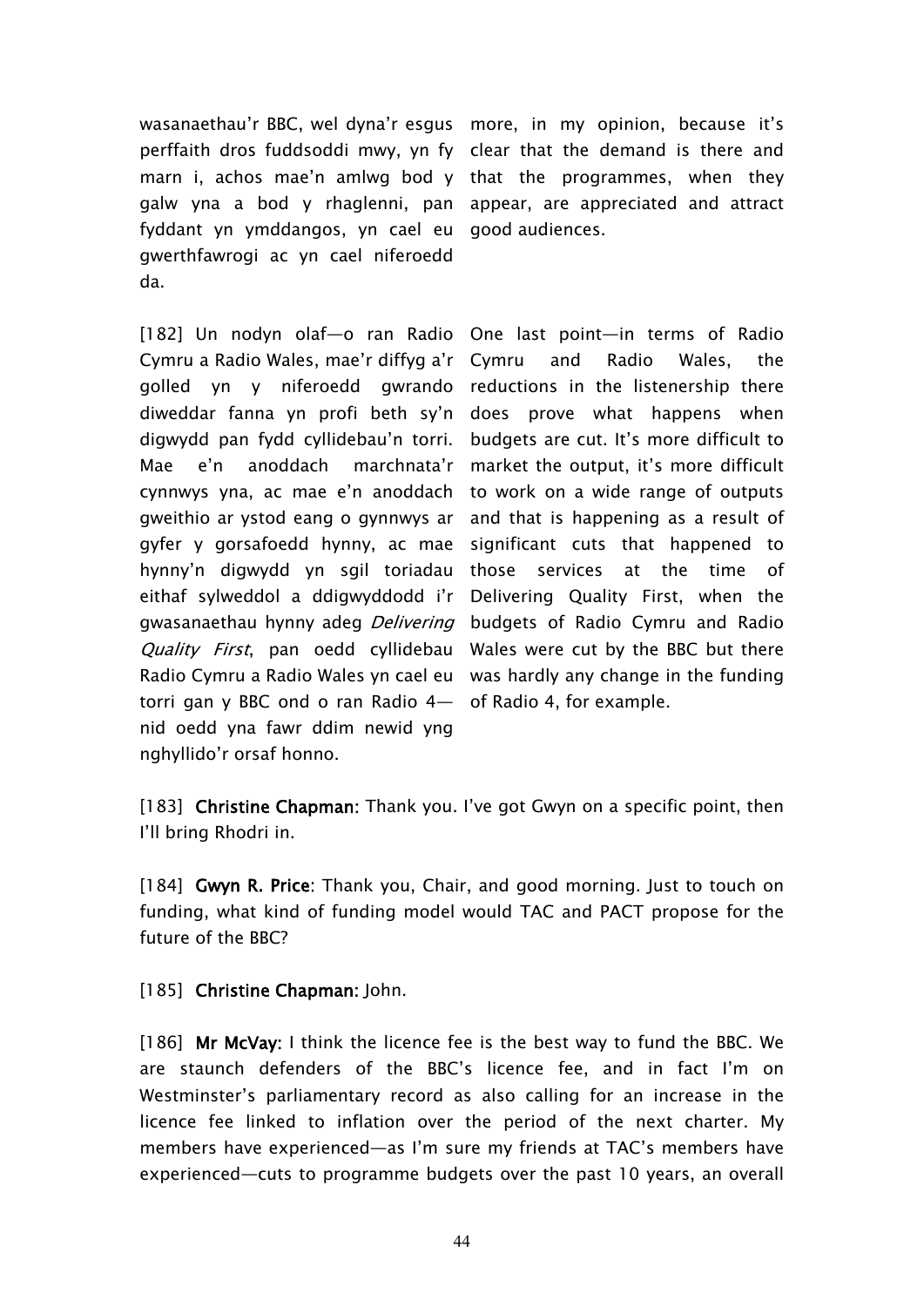decline in programming investment, and I think if you're going to have any sensible discussion about increasing services, programming and content for across the UK, but in this context for Wales, then you have to find a way to restore the licence fee back up to the levels that will give the BBC, as you heard from Elan, the funding to invest in the ambitions that we face in the family of nations that is now the UK. So, we are very staunch defenders of the BBC licence fee; I have to also put on the record that I'm not necessarily a staunch defender for the people who spend the licence fee. [*Laughter.*]

[187] **Mr Garlick:** Byddwn i hefyd yn **Mr Garlick:** I would also agree with cytuno â'r hyn y mae John yn ei what John has said. TAC would be ddweud, rwy'n credu y byddai TAC yn quite content to continue with the ddigon hapus i barhau gyda status status quo of the licence fee, but also quo ffi'r drwydded, ond hefyd mae eisiau ystyried sut mae talu am pay for things such as iPlayer and so bethau fel yr iPlayer a phethau, a sut forth, and how getting these things mae cael pethau ar y platfformau ychwanegol yma. Ar hyn o bryd, wrth gwrs, nid ydy S4C wedi cael ei chreu S4C hasn't been created for that, so ar gyfer hynny. Mae angen edrych ar there is a need to look at how they sut maen nhw'n gallu creu ychydig can create a little bit of money, bach o arian, o bosib o fynd ar y we. perhaps by going on the internet. But Ond nid ydy'r we yn ddiwedd y byd— the internet isn't the end of the y peth pwysig ydy bod gennym ni world—the most important thing is ddarlledwr go iawn yn S4C. Dyna sy'n that we have a real broadcaster in bwysig.

there is a need to consider how to on these additional platforms is achieved. At the moment, of course, S4C. That is what's important.

### [188] **Christine Chapman:** Okay. Gareth.

[189] **Mr Williams:** Rwy'n meddwl o **Mr Williams:** I think in terms of the ran y buddsoddiadau sydd yn investment taking place, we do take digwydd, rŷm ni'n ymfalchïo yn y pride in the investments made by the buddsoddiadau sydd wedi digwydd, BBC in drama, for example, but, for gan y BBC, mewn dramâu er me, that picture is incomplete. You enghraifft, ond, i fi, nid yw'r darlun are investing extensively in a new hwnnw'n gyflawn. Rŷch buddsoddi'n helaeth iawn mewn adeilad newydd ac adnodd newydd productions—very popular, quality sydd yn creu nifer o gynyrchiadau productions that are sold on a global rhwydwaith poblogaidd, safonol sydd level—but every time there's a yn y gwerthu'n fyd-eang, ond bob tro justification for expenditure. As a

chi'n building and a new resource that a number of network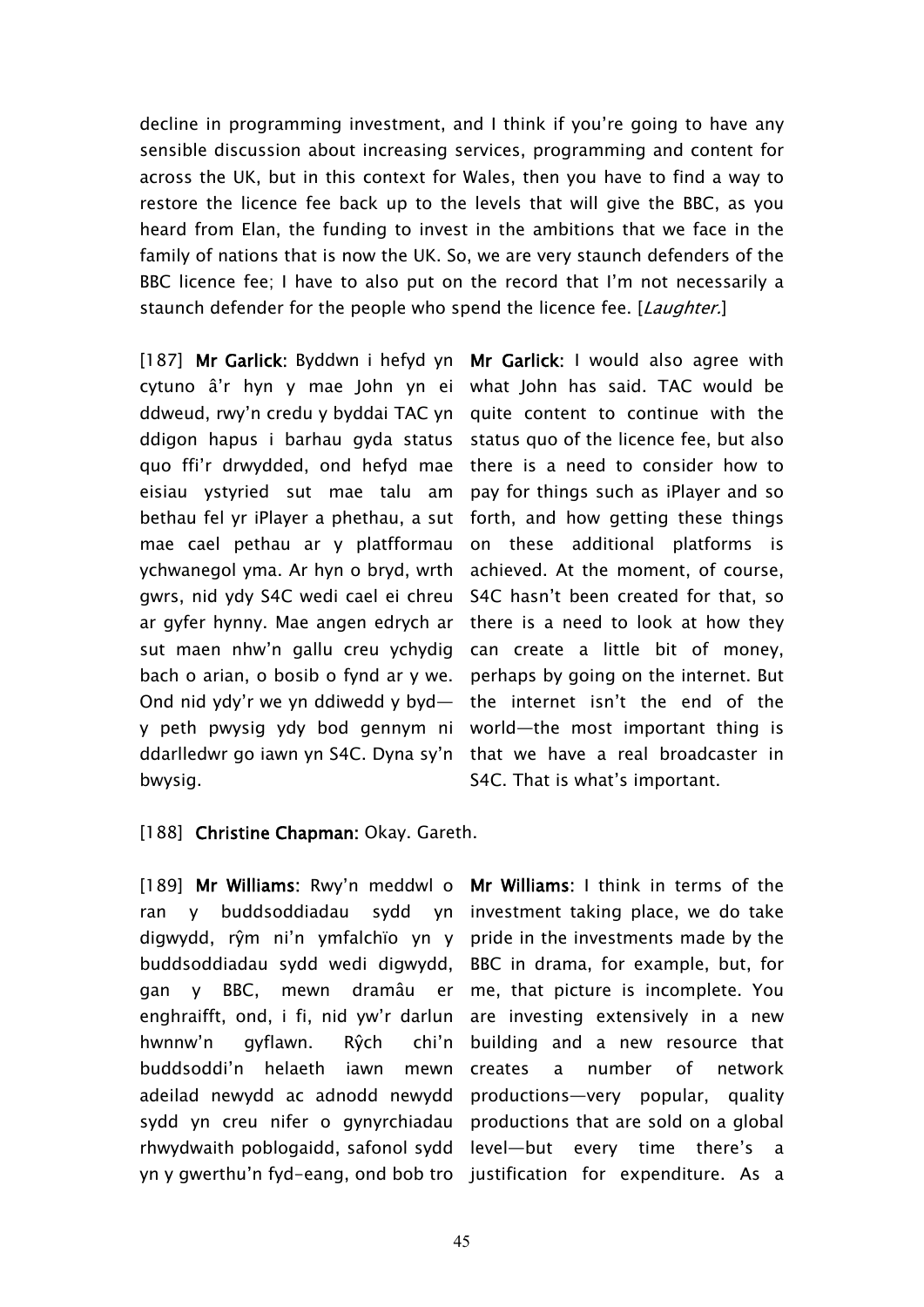mae yna ryw fath o gyfiawnhad dros producer, what's most important is wariant, dros agweddau ariannol. Fel rhywun sydd yn cynhyrchu, beth sydd the decisions, those people who fwyaf defnyddiol i gynhyrchydd yw cael agosatrwydd at bobl sydd yn decide on production expenditure. gallu gwneud penderfyniadau, pobl sydd yn gallu comisiynu, a'r bobl sydd yn gallu penderfynu ar gyfer y gwariant ar gynyrchiadau.

yna, y grym yna, yn bodoli yn BBC power, doesn't exist within BBC Cymru. Nid yw'r gallu ganddyn nhw i Wales. They don't have the ability to gomisiynu'n uniongyrchol ar gyfer y commission directly for the network. rhwydwaith. Rwy'n meddwl bod I think that's something that needs to hynny'n rhywbeth sydd angen i ni edrych arno fe, os ydym ni'n dechrau ailedrych ar beth yw—. Eto, gan session and comments by James gyfeirio yn ôl at y sesiwn ddoe ac at y Purnell and Elan Closs Stephens when sylwadau gan James Purnell ac Elan they talked about a service licence for yn sôn am *service licence* i Gymru yn hytrach na bod y rhain i gyd yn patchy, that there are parts here ddarniog, bod yna rannau bach fan talking about budgets for radio and hyn yn sôn am gyllideb ar radio a opt-outs and TV budgets and ontheledu ac *opt-outs* ac ar-lein, ond nad oes unrhyw beth yn clymu'r rhain tying all of those things together that at ei gilydd sydd yn ateb y gofyn ynglŷn â beth sydd ei angen ar Gymru a beth wnaiff helpu Cymru i gynhyrchu mwy y tu hwnt. Darlun o'r more. The BBC is a microcosm of that byd drama yna yw'r BBC, wrth gwrs. Mae Llywodraeth Cymru wedi bod yn Government has invested in studios buddsoddi mewn cynyrchiadau mawr gyda stiwdios ac mae ddatblygiadau eithriadol o gyffrous yn dod â mwy a mwy o waith i mewn need—as the PACT evidence i Gymru. Ond rwy'n credu bod demonstrates most strongly—to angen—fel y mae tystiolaeth PACT yn ei ddweud yn gryf iawn—gwneud yn companies can benefit from the siŵr bod cwmnïau cynhenid Cymreig existence of something like Roath yn gallu elwa o fodolaeth rhywbeth Lock, and can invest and develop

to be close to the people who make commission, and those people who

[190] Hyd y gwelaf i, nid yw'r gallu As far as I can see, that ability, that be addressed, if we start to review—. Again, referring back to yesterday's Wales—rather than it all being line, but that there is nothing actually would actually meet the requirement in terms of what Wales needs and what will help Wales to produce drama world, of course. The Welsh and there are very exciting productions bringing more and more work into Wales. But I think there is a indigenously Welsh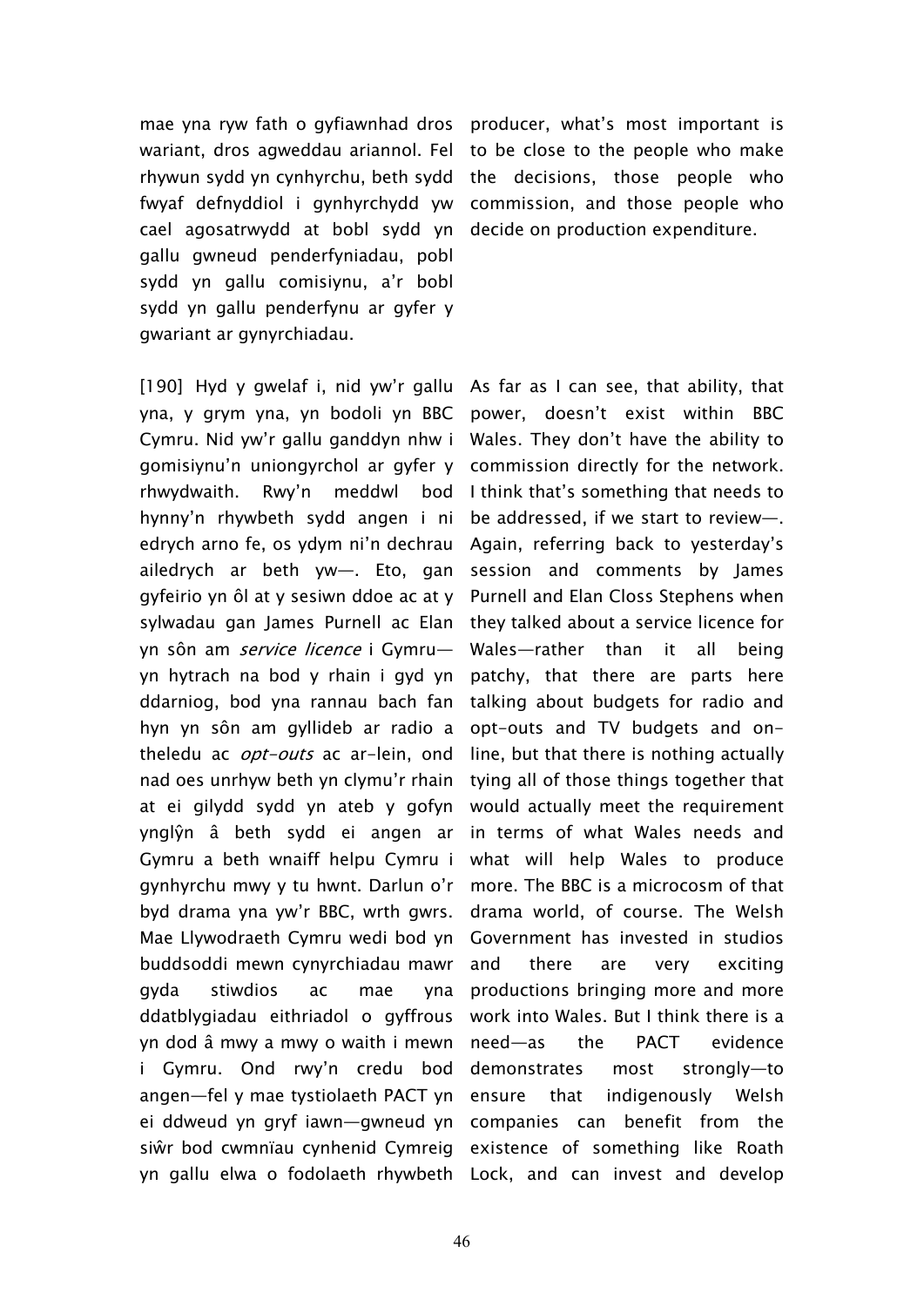fel Roath Lock, a buddsoddi a dramas that will, hopefully, get to datblygu dramâu a wnaiff, gobeithio, those wider networks. gyrraedd y rhwydweithiau ehangach.

[191] Yn bersonol—un nodyn olaf— Personally—a final note—I don't think nid ydw i'n credu y dylai'r BBC ymddiheuro am gomisiynu a darlledu cyfres ddrama Saesneg i wylwyr yng Nghymru, er enghraifft. Maen nhw wedi ffeindio eu hunain mewn sefyllfa, bron, lle nad ydyn nhw'n gallu fforddio gwneud hynny, achos maen nhw'n rhan-ariannu cyfresi sydd yn ymddangos ar rwydweithiau eraill—nid bod dim byd yn bod ar y model hwnnw, ond mae rhywun rhywle yn edrych ar bris ddrama yr awr sy'n cael ei chynhyrchu yng Nghymru ac yn gweld bod yna ffyrdd tsiepach o'i chael na buddsoddi'n fully in drama—and I'm sure that an llawn mewn drama—ac rwy'n siŵr y English-language drama in Wales byddai drama Saesneg yng Nghymru would be very popular with viewers in yn boblogaidd iawn gyda gwylwyr Wales. yng Nghymru.

[192] **Mr Garlick:** A gaf i wneud un pwynt sydyn? A derbyn bod y ffi drwydded yn dderbyniol ac yn gweithio, dro ar ôl tro, rydym yn clywed Rona Fairhead yn dweud bod gan Rhodri yn BBC Cymru ei gyllideb, wel mae'n amlwg felly nad yw'r gyllideb mae o'n ei chael yng Nghymru yn ddigonol. Mae angen have additional funding so that he iddo fe gael arian ychwanegol fel ei can commission dramas for the fod e yn gallu comisiynu dramâu ar gyfer y rhwydwaith; nid ei fod yn hand up the M4 to London to ask, gorfod mynd efo'i gap i fyny'r lôn, i 'Please, may I have some money to fyny'r M4 i Lundain, a gofyn, 'Plîs, a do something here?', and possibly, gaf fi arian i wneud rhywbeth yn fan then, that that money would be hyn?', ac o bosib, wedyn, byddai'r transferred to the independent

the BBC should apologise for commissioning and broadcasting an English-language drama series for viewers in Wales. They've found themselves almost in a position where they can't afford to do that, because they part-fund series that appear on other networks—not that there is anything wrong with that model, but someone somewhere is looking at the price per hour of drama being produced in Wales and seeing that there are cheaper ways of achieving that rather than investing

**Mr Garlick:** May I make another quick point? Accepting that the licence fee is acceptable and working, time after time, we hear Rona Fairhead say that Rhodri in BBC Wales has his budget, well, it's obvious, therefore, that the budget that he receives in Wales isn't sufficient. There is a need for him to network, and not have to go cap in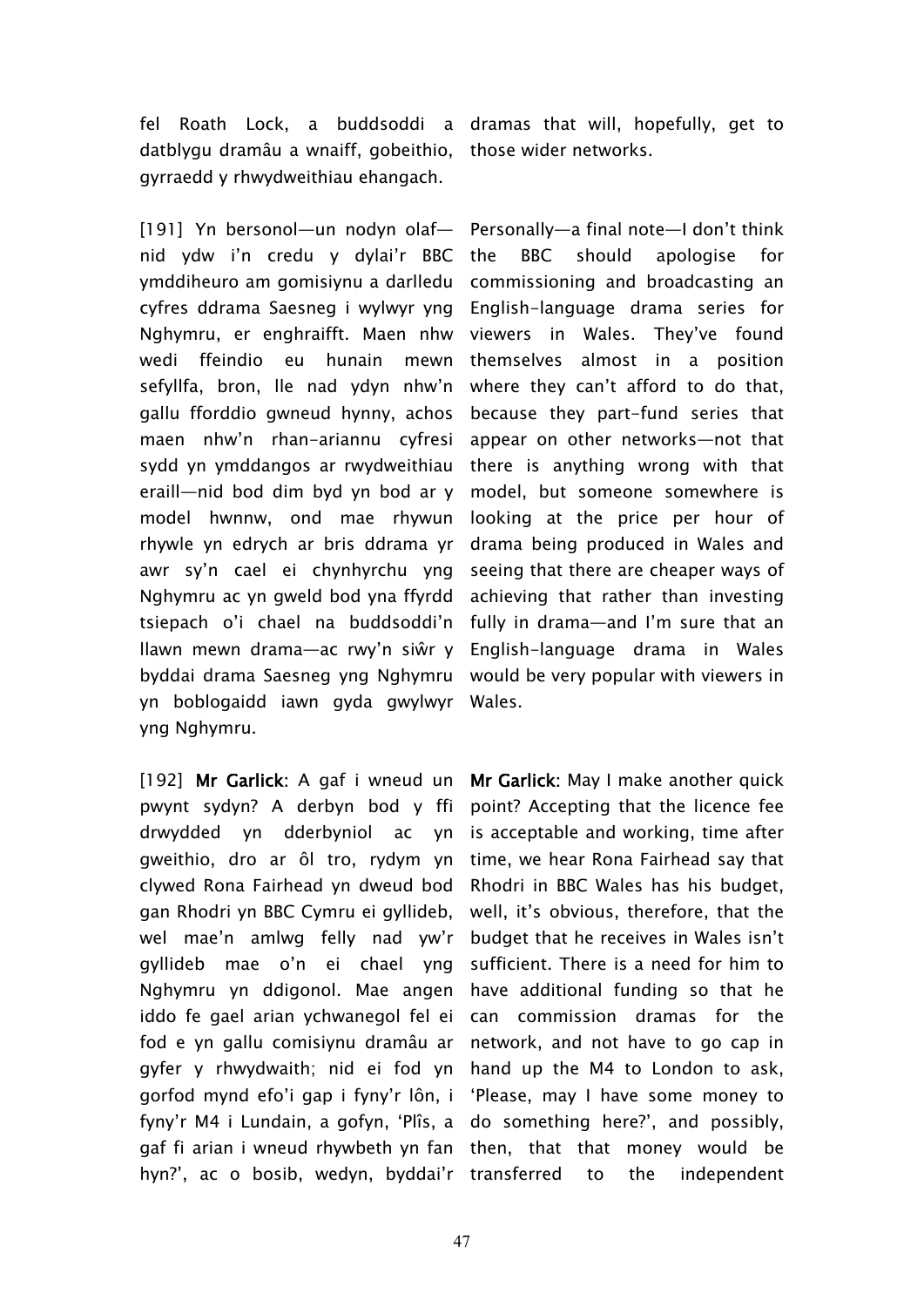arian yna yn cael ei drosglwyddo i'r sector, which is vital to us on this sector annibynnol, sydd hollbwysig i ni ar ochr yma'r bwrdd, you. wrth gwrs. Diolch. yn side of the table, of course. Thank

## [193] **Christine Chapman:** John.

[194] **Mr McVay:** Yes, thank you very much. Just as a corollary to the previous comment, PACT was instrumental in getting the BBC to instigate the network supply review, which is 50 per cent of all its network spend, to be spent outside of London. We spent several years lobbying for that and then we spent several years making sure the BBC would actually do it, which is always a challenge. But, I have to say—and this is one of the issues I face across the country—everyone wants more money, but you're robbing Peter to pay Paul, or Jock, or whoever. The 6 per cent that Wales gets is 6 per cent of network. I think the bigger debate you should have is: is that 6 per cent of network production originating in Wales, from Wales to the network, or is it 6 per cent of programming that's been moved to Wales to qualify? That's the distinction. The 6 per cent is a huge amount of money; it's £56 million, of which only £2 million is actually being spent in your independent production sector. That's the challenge that we think the BBC faces.

[195] Phase one of out of London, the network supply review, was what we called 'lift and shift'—they lifted production from out of London to break the metropolitan hold on those productions and moved them to the nations and regions of the UK. That was phase one. The thing that causes me a lot of work and a lot of debate with the BBC is phase two, which is how you build capacity across the nations and regions to create ambitious, creative, successful network programming, because if you don't do that, you do not get the global economic benefits back into your local economy. Yes, you'll get spend at Roath Lock, you'll have skills, but you're not getting intellectual property, you're not getting the distribution revenues that build businesses.

[196] In fact, I was listening to the Under-Secretary of State from the Wales Office yesterday extolling the virtues of a successful Welsh independent sector. Now, reflect on the fact that, as a Conservative, his own Secretary of State, John Whittingdale, has currently instructed Ofcom to produce a report into the terms of trade, which is the legislation that underpins the success of Welsh independent producers, allowing them to own their intellectual property rights. I would urge this committee to make representations to the Under-Secretary of State to safeguard the interests of Welsh independent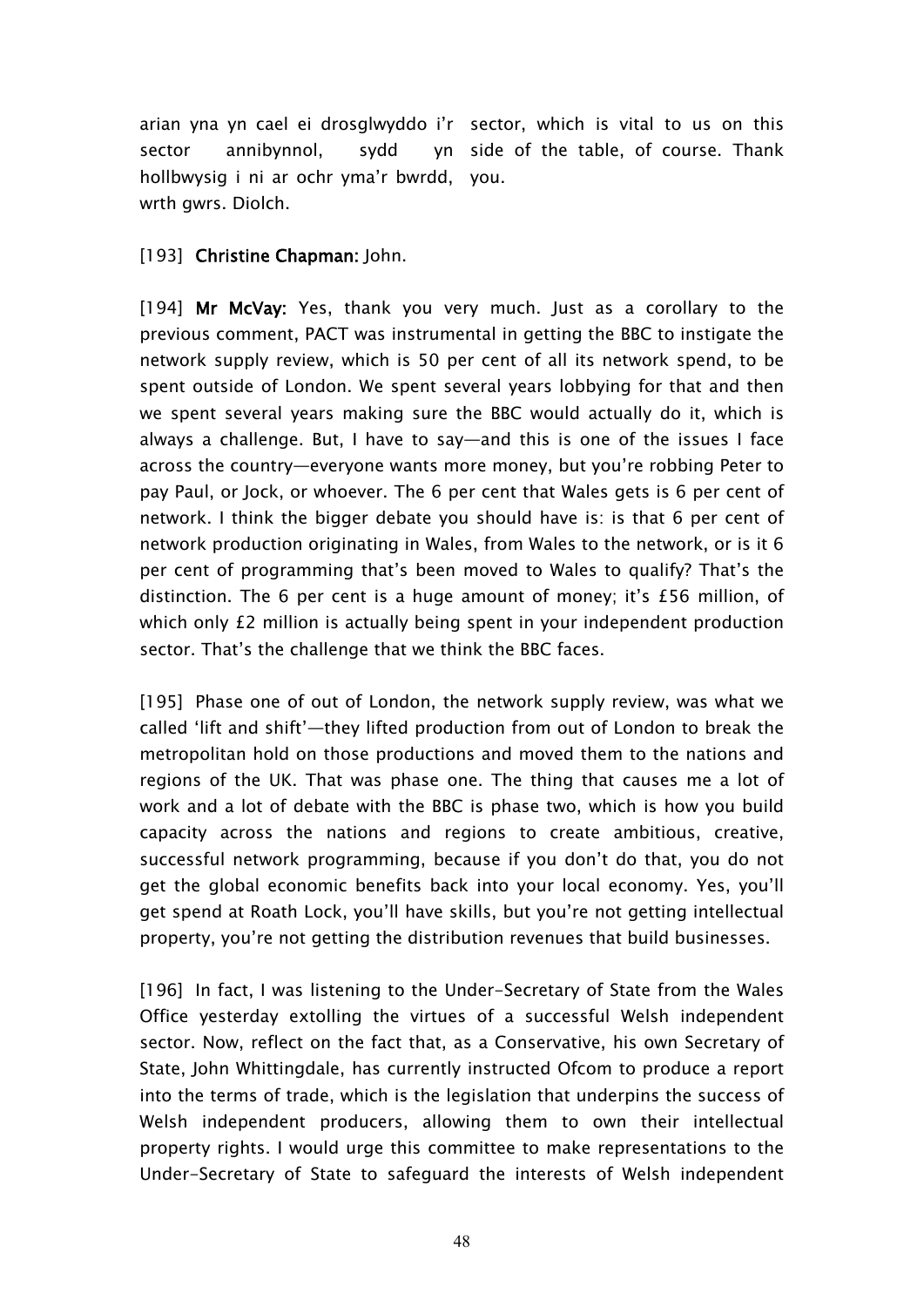producers, including Welsh language producers, who are subject to the same legislation, so that John Whittingdale does not change the legislation, which would remove their right to own the IP. Otherwise, we are having a very pointless discussion about the future, because the independent production sector in Wales would not own anything to get the benefits. So, I think those two things need to be carefully considered as well.

[197] **Christine Chapman:** Okay. Thank you, John. Now, I've got Rhodri Glyn and Bethan who wanted to come in.

[198] **Rhodri Glyn Thomas:** A gaf i **Rhodri Glyn Thomas:** May I just pick jest bigo lan ar y pwynt a wnaeth up on the point that John McVay John McVay yn awr? Wrth gwrs, rydym made now? Of course, we appreciate ni'n gwerthfawrogi'r ffaith bod y cynyrchiadau rhwydwaith yma sy'n productions that are produced in cael eu cynhyrchu yng Nghymru yn Wales create jobs and develop skills, creu swyddi a sgiliau, ond fe gawson but they were moved to Wales and nhw eu symud i Gymru ac nid oes dim byd i atal y BBC ar ryw adeg i'w symud nhw o Gymru. Ni fydd yna Wales. There will be no legacy as a waddol ar ôl o'r rheini, oherwydd eu result of those, because they are bod nhw'n bethau sydd wedi dod i things that been brought in, and mewn, a phan fyddant yn mynd allan, os ânt allan, ni fydd dim byd ar ôl. there will be nothing left. But, in Ond, o ran cynyrchiadau o Gymru, am Gymru, sy'n portreadu Cymru—ac mae Iestyn wedi ateb y cwestiwn yma, i raddau—a oes rhaid inni gydnabod mai mater o gyllideb y BBC yw hyn, mewn gwirionedd, yn hytrach matter relating to the BBC's budget, na pholisi, neu a oes yna lawer iawn y in reality, rather than policy, or is gellir ei wneud hyd yn oed o fewn y there much that can be done even cyfyngiadau cyllidol sy'n bodoli ar within the funding restrictions that hyn o bryd?

fact that these network there is nothing to stop the BBC, at any time, from moving them from when they go out, if they do go out, terms of productions from Wales, about Wales, which portray Wales and Iestyn has answered this question, to some extent—do we have to acknowledge that this is a exist at the moment?

11:00

[199] **Mr Garlick:** Rwy'n credu, i **Mr Garlick:** I think, to a certain raddau, fod gan y BBC yn dal y extent, that the BBC still has a broblem gydag acenion Cymreig problem-with-Welsh-accents-in-Welsh

mewn dramâu Cymreig. Mae o'n wir, dramas. I think it's true that a drama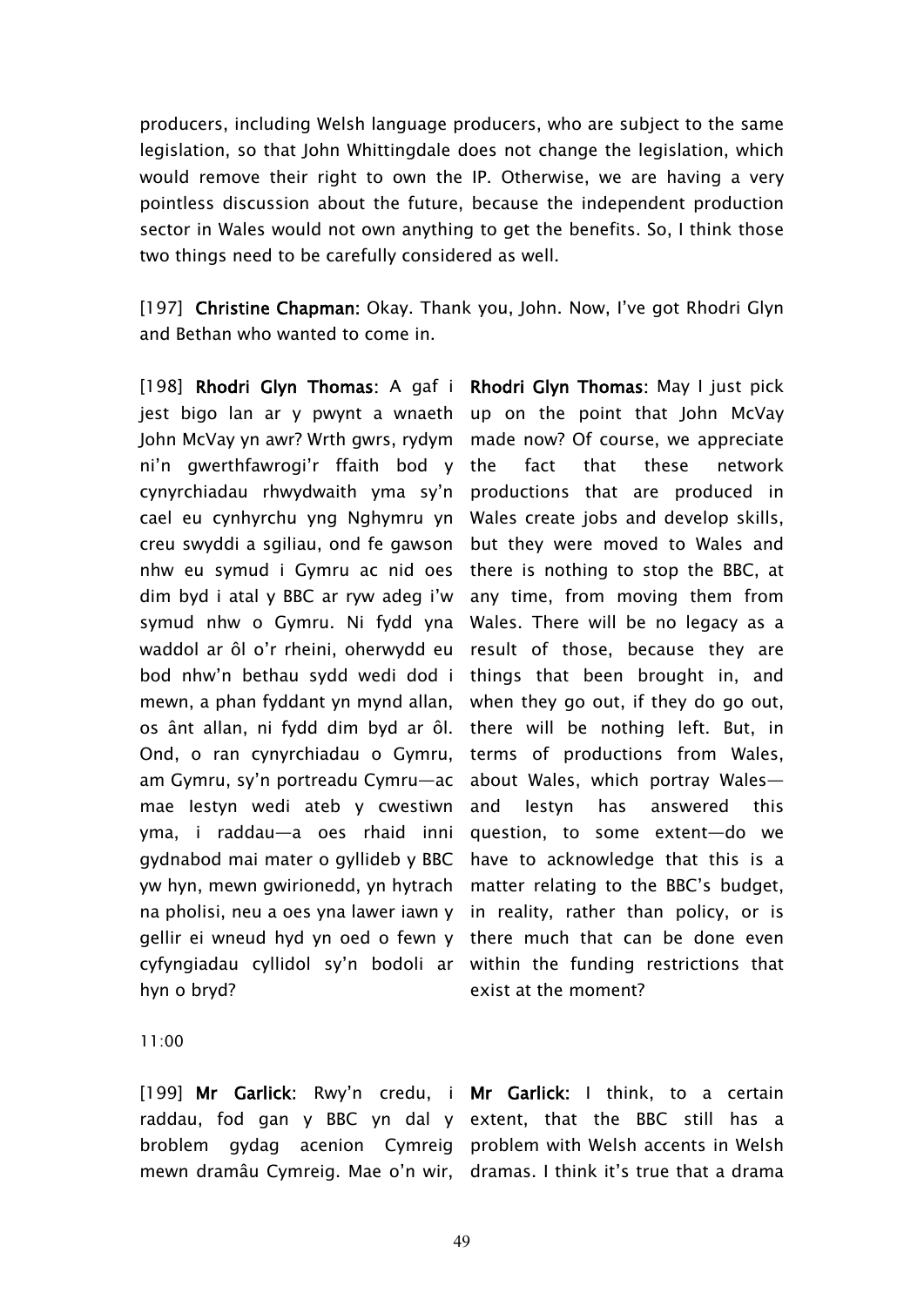mae'n debyg, fod drama wedi cael ei was commissioned many years ago, chomisiynu flynyddoedd lawer yn ôl, and the funding was made available cafwyd yr arian ac fel roedd y person and as this individual left the room, yma yn gadael yr ystafell fe wnaethon they were told, 'Don't make it too nhw ddweud, '*Don't make it too* Welsh'. That's that the attitude, and I Welsh'. Dyna'r agwedd, ac rwy'n think that this attitude persists; we credu bod yr agwedd yna yn bodoli o have to address that. hyd; mae'n rhaid i ni edrych ar hynny.

[200] Ond, nid yw'n hollol wir, But, it's not entirely true to say, Rhodri, na fydd yna ddim gwaddol. Rhodri, that there will be no legacy. Mae yna gynhyrchwyr a thechnegwyr There are producers and technicians yn cael eu hyfforddi yn Roath Lock, who are being trained in Roath Lock, ac mae nifer ohonyn nhw wedi symud  $\,$  and  $\,$  many  $\,$  of them  $\,$  have  $\,$  progressed  $\,$ ymlaen o fod yn gwneud *Pobol <sup>y</sup>* from working on *Pobol <sup>y</sup> Cwm* to *Cwm* yn fanna i fod yn gwneud working on network output and then pethau rhwydwaith—rwy'n sôn yn move on to working on programmes benodol am *Broadchurch* yn y fan such as *Broadchurch*, for example, hyn—sydd wedi dod trwy'r system and they've come through that yna. Felly, mae yna rywfaint o waddol, ond ni fydd cymaint o not as much perhaps as one would waddol ag y byddai rhywun yn like to have seen. And also, on the dymuno ei gael. Ac hefyd, ar y llaw other hand, it is true to say that arall, mae'n wir i ddweud bod something like Roath Lock does rhywbeth fel Roath Lock yn codi actually increase the cost of costau pobl llawrydd i ni fel sector freelancers for us in the independent annibynnol, achos nid ydym yn gallu sector, because we can't compete cystadlu gyda chyllidebau y BBC. Os with the BBC's budgets. If I want to wyf i eisiau gwneud drama ym produce a drama in Penarth and I Mhenarth ac rwyf eisiau dyn sain, ac want a sound man, and the sound mae gan y dyn sain gynnig i fynd i man's been given an offer to work at weithio yn Roath Lock neu ddod ataf i Roath Lock or to work with me in ym Mhenarth, rwy'n gwybod lle Penarth, I know where he'll go. mae'n mynd i fynd.

[201] **Mr Williams:** Efallai ei fod wedi amlygu rhyw wahaniaeth. Er ei fod yn highlighted some difference. cyfrannu'n enfawr at ddatblygiad sgiliau—ac rwy'n cytuno bod yn rhaid enormously towards skills

system. So, there is some legacy, but

sicrhau'r gwaddol yna—dyna pam development—and I agree that we**Mr Williams:** Perhaps it has it's contributing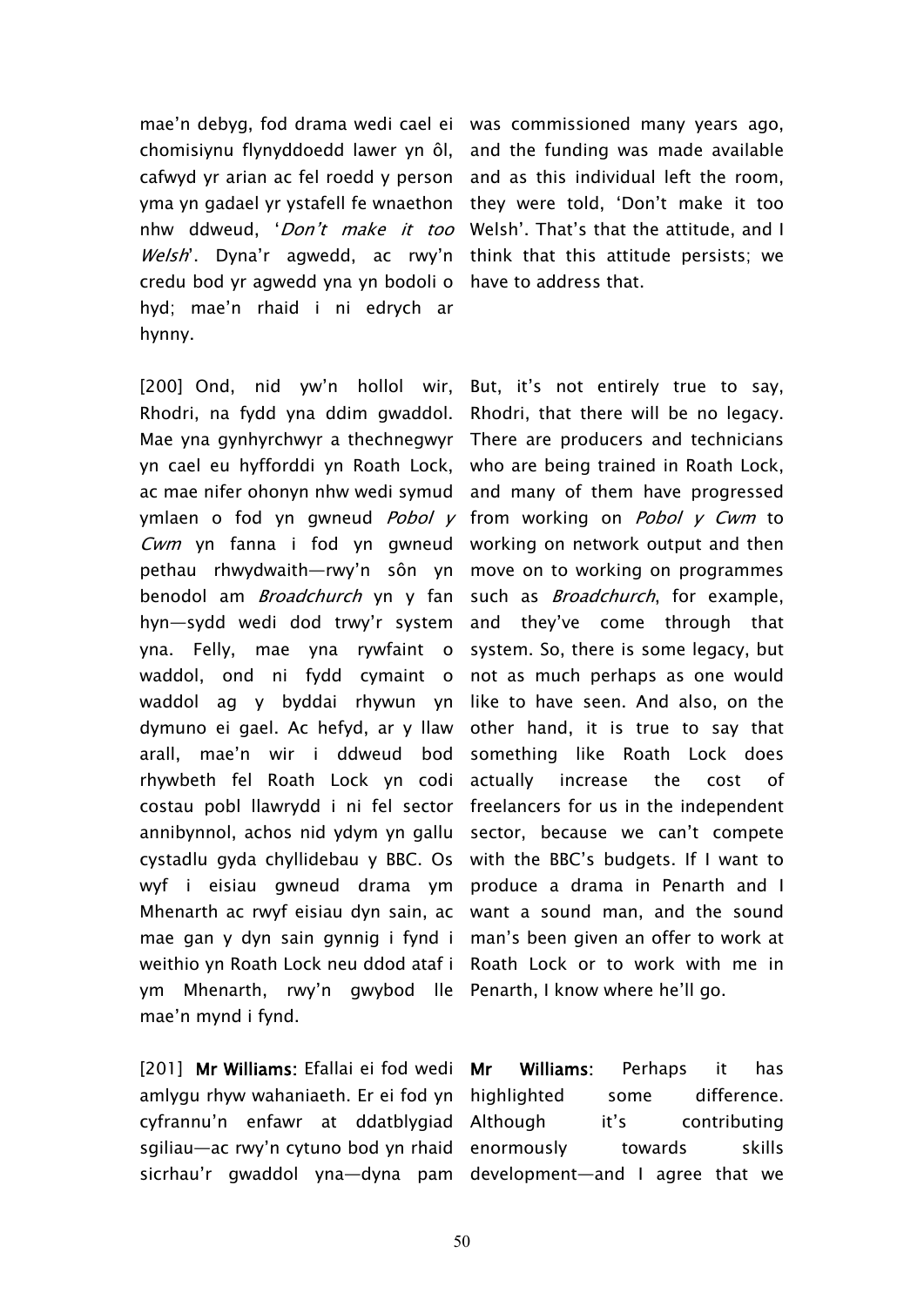rwy'n credu bod buddsoddi mewn have to ensure that legacy—that is gwahanol fathau o ddrama yn why investing in different types of bwysicach, yn hytrach na'i fod jest yn dod yn rhyw fath o siop ffenest ar gyfer cynyrchiadau drudfawr iawn. Achos rydych chi'n sôn am gyddestun hefyd o sector annibynnol, er enghraifft, sydd yn cynhyrchu nifer o ddramâu i S4C, ond mae cost drama yr awr ar S4C wedi mynd lawr o agos at £200,000 yn 2010 i dan £140,000 nawr. Mae hwnnw'n wahaniaeth sylweddol iawn gyda dramâu sydd yn ceisio bod yn uchelgeisiol ac yn safonol ar y sgrin. Felly, mae yna amlygu yn digwydd yn fanna, rwy'n credu, rhwng y gwahanol fathau o ddramâu, ac o bosib rhyw *gap* yn y perhaps some sort of gap in the canol.

[202] Ac eto, rwy'n credu bod yna Again, I think there are series that gyfresi dychwelyd—mae John eto are-returning—John-again-made-the wedi gwneud y pwynt ynglŷn â diffyg point about a lack of returning series cyfresi dychwelyd o Gymru sydd yn from Wales that build momentum, adeiladu momentwm, sydd adeiladu swmp o waith, ac wedyn yn independent companies to develop galluogi cwmnïau annibynnol i and train. It's happening at the ddatblygu ac i hyfforddi. Mae'n moment to a degree with Channel 4, digwydd i raddau ar hyn o bryd gyda for example, which has seen that Channel 4, er enghraifft, sydd wedi there's a lack of commissioning from gweld bod yna ddiffyg comisiynu o Wales on their service, and they've Gymru wedi bod ar eu gwasanaeth nhw, ac maen nhw wedi bod yn commissioning a volume of work comisiynu *bulk*—comisiynu *volume* o from independent companies that waith gan gwmni annibynnol sydd can then invest and develop staff and wedyn yn gallu buddsoddi, sydd yn provide experiences to staff of gallu datblygu staff ac sydd yn gallu working on network productions. rhoi profiadau i staff o ran gweithio That is a much better scenario than ar gynyrchiadau rhwydwaith. Llawer where you have a commissioner, gwell hynny na senario lle mae yna perhaps in London, saying, 'No, you gomisiynydd, o bosib yn Llundain, yn have to use this producer, this

drama is more important, rather than it just being a shop window for expensive productions. Because you're also talking about the context an independent sector, for example, that's producing a number of dramas for S4C, but the cost per hour on S4C has gone down from about £200,000 in 2010 to under £140,000 now. That is a significant difference in terms of dramas that are trying to be ambitious and of quality on the screen. So, there is differentiation there between the different kinds of dramas, and centre.

yn that build a body of work and enable been bulk commissioning—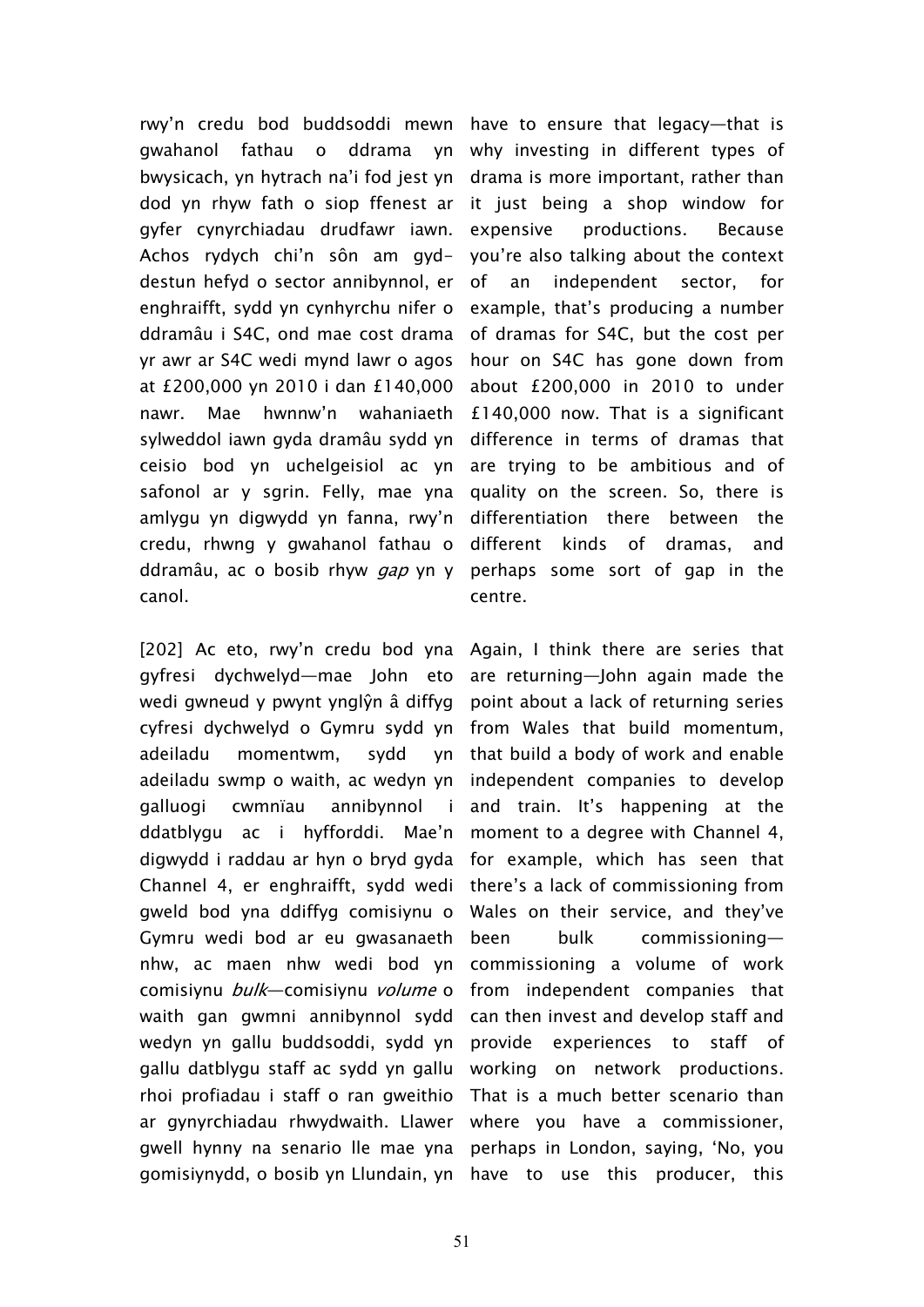dweud, 'O, na, mae'n rhaid i chi director, this editor' and that that is ddefnyddio'r cynhyrchydd yma a'r managed from there and then, in all cyfarwyddwr yma a'r golygydd yma', a'i fod yn cael ei reoli, ac mewn gwirionedd wedyn ni fyddai Cymru yn elwa'n ddigonol o ddatblygu staff. Mae hynny, yn fy mhrofiad i, yn dechrau gwella nawr. Ond, yn sicr, fe ddylai fod yn fuddsoddiad tymor hir, pellgyrhaeddol, nid yn rhywbeth sydd jest yn ateb gofynion *in-house* y BBC.

[203] **Rhodri Glyn Thomas:** Y rheswm roeddwn i'n codi'r cwestiwn yma ynglŷn â'r gyllideb sydd ar gael i'r BBC yng Nghymru ar hyn o bryd present is the frustration that we feel. ydy oherwydd y rhwystredigaeth I didn't agree with Elan Closs rydym ni'n ei theimlo. Nid oeddwn yn Stephens' comment that it's only cytuno â'r hyn roedd Elan Closs recently that this debate has arisen— Stephens yn ei ddweud mai dim ond this has been going on for over a yn ddiweddar mae'r drafodaeth yma decade in Wales in terms of the way wedi codi—mae'r drafodaeth yma that Wales is portrayed by the BBC. I wedi bodoli ers dros ddegawd yng think before then it was true to say Nghymru ynglŷn â'r ffordd mae Cymru yn cael ei phortreadu gan y concentrating on S4C and hadn't BBC. Rwy'n credu cyn hynny ei fod yn been muddying the waters because wir fod llawer iawn ohonom ni wedi of that. But, over the past decade, bod yn canolbwyntio ar S4C, a this debate has gathered momentum, pheidio â chynhyrfu'r dyfroedd oherwydd hynny. Ond, ddegawd ddiwethaf, mae'r drafodaeth yma wedi datblygu, ond that a policy issue or an issue of nid oes dim byd wedi newid yn mindset as Iestyn suggested? Is it sylfaenol o ran y ffordd mae Cymru that, or is it a fundamental problem yn cael ei phortreadu ar y cyfryngau. that the BBC simply doesn't have the Hynny yw, ai mater polisi yw hynny? money available to do it? Ai mater meddylfryd yw e, fel roedd Iestyn yn awgrymu? Ai dyna yw e, neu jest problem sylfaenol nad yw'r arian gan y BBC yng Nghymru i'w wneud e?

honesty, Wales wouldn't benefit sufficiently from the development of staff. That, in my experience, is starting to improve. But, certainly, it should be a long-term, far-reaching investment that doesn't just answer the in-house requirements of the BBC.

**Rhodri Glyn Thomas:** The reason I raised this question on the budget available to the BBC in Wales at many of us had been but nothing has really changed dros y fundamentally in terms of the way Wales is portrayed in the media. Is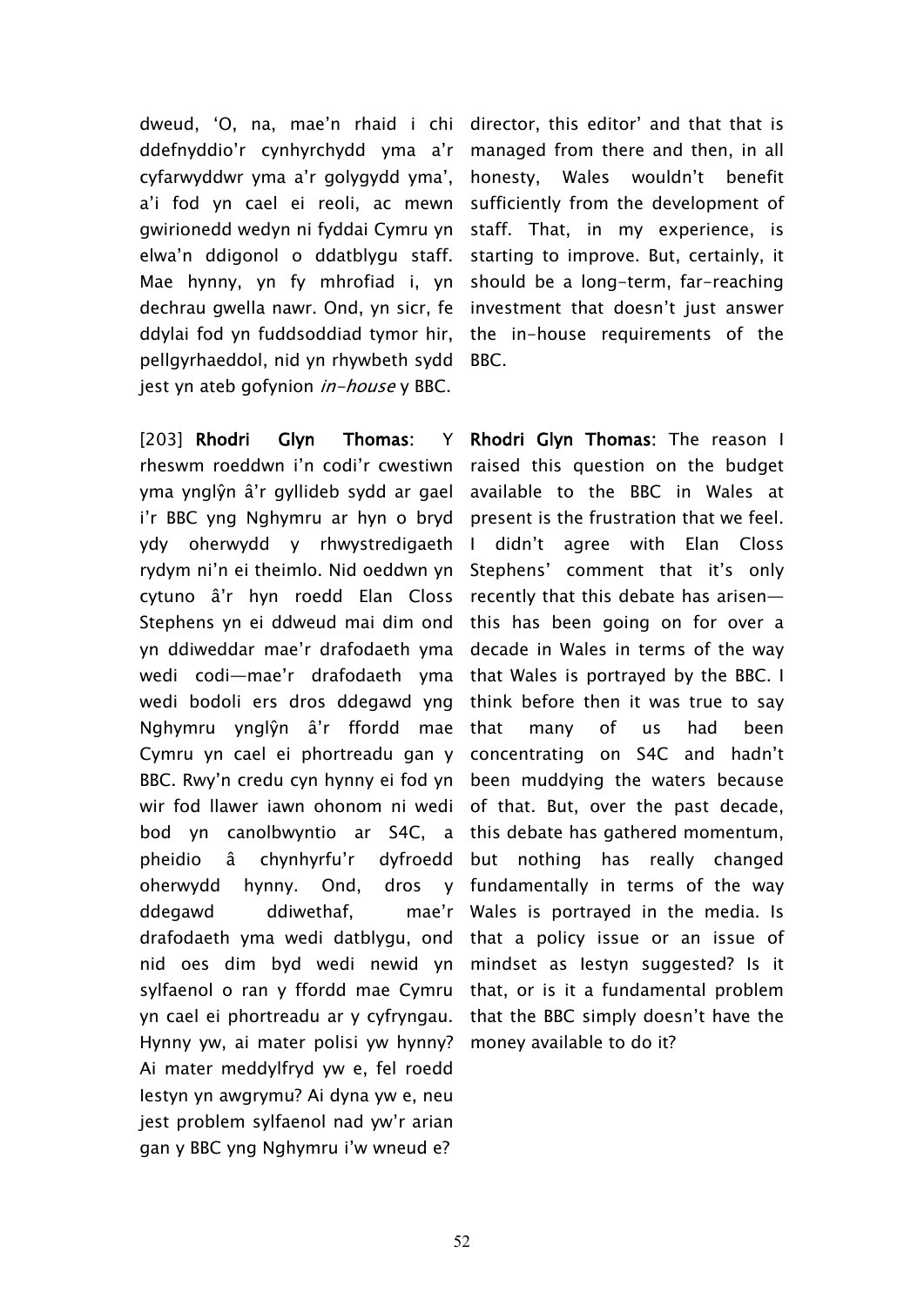## [204] **Christine Chapman:** John, would you like to come in on this?

[205] **Mr McVay:** Yes, and I'm sure Iestyn will add more to this.I would just reflect on your comment about 'don't make it too Welsh'. Obviously, you can tell from my accent that I'm from another part of the country. It's interesting when you think about all the continuity announcers on all the major networks—they're all from Manchester, Newcastle, Wales, Glasgow, so I don't understand—. I don't think the British public actually have a problem with things that are too anything; I think we are in a very diverse country. I think our different accents and cultures are our strength, and indeed are used to help commercial channels advertise their programmes. So, I think that it may be a problem amongst a certain group of commissioners where they think that. I don't really think the British public think that, because they have friends and relatives living in all parts of the country. So, hopefully, that's something that's going to change, but it does go to a point that I think is important as well, which is the diversity of our industry. It needs to be more diverse, so that these comments are a thing of the past, and I think that's important.

[206] In terms of what you can do more with the money you have locally and this is something I said at the IWA conference yesterday, and something we've been asking the BBC to engage with—the nations have dedicated optout budgets, so there's a spend for Wales, and there's a spend for Scotland and there's a spend for Northern Ireland to make programming just for those communities. If you live in England, you don't get that. All my members in England can only make network programming; they can't make English optout, or network. So, it's a strength; it's an economic two-market system. What we've long argued is that that money should be better used to develop local companies to be ambitious for network. So, instead of it being, 'You're sitting over here and that's Wales', it should be, 'This is an incubator for talent to help develop programmes for portrayal from Wales to the rest of the network', because that's a lot of money that you could use to help develop that talent. And, indeed, that's what's happened with some companies in Scotland: a comedy company in particular, that changed their business, and they become a network comedy supplier from making local Scottish comedy. Most of the time, I'm sure they were told, 'Don't make it too Glaswegian.' So, I think you've got to start looking at the money and cleverer ways to spend it and align it to the opportunities. We know there's not going to be more money, but I think it's about how you spend it and the balance between wanting something that's specifically about Wales or Scotland, but can you use that talent, and help develop that talent, to make things for the rest of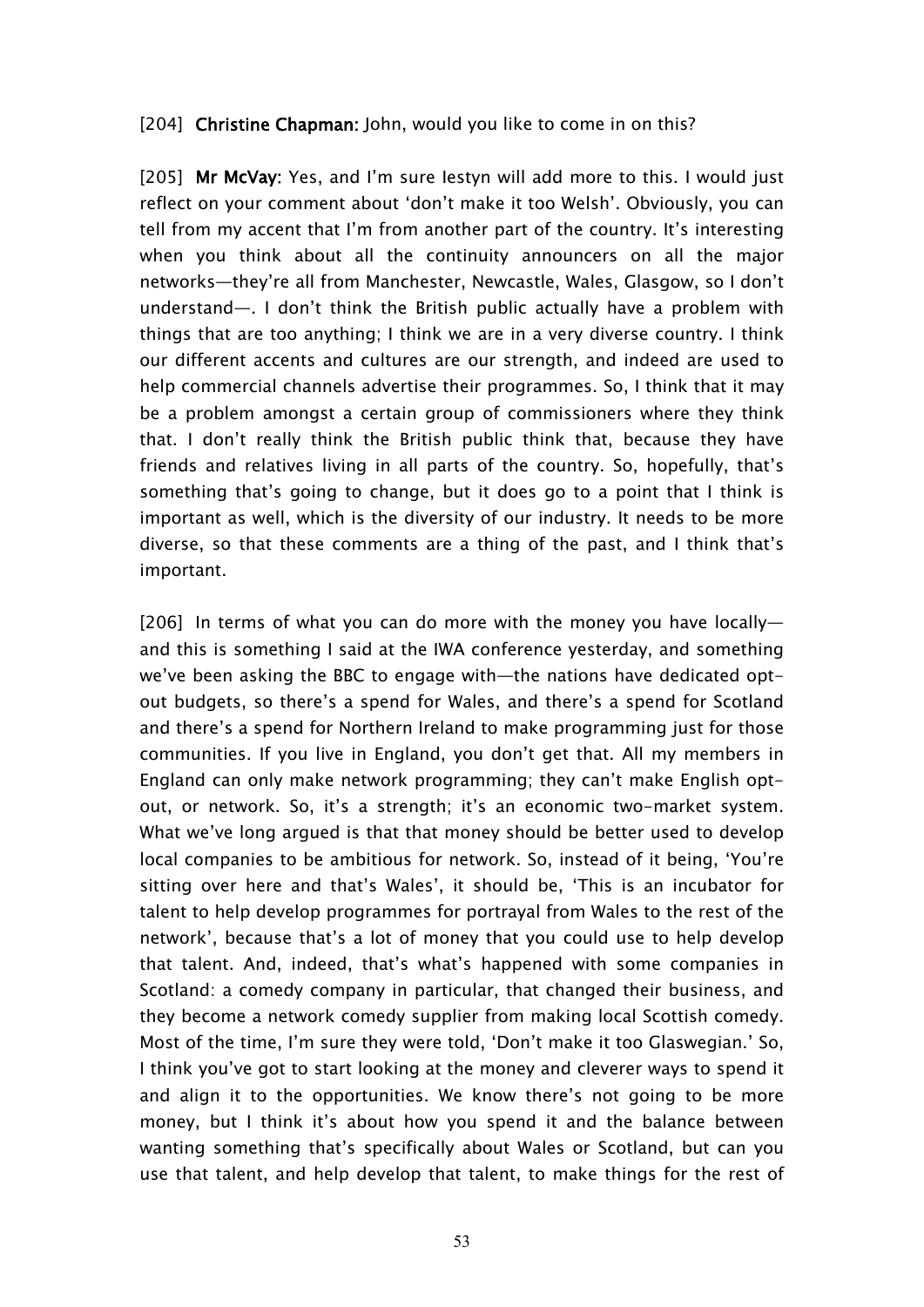### the country?

### [207] **Christine Chapman:** Okay. Gareth.

[208] **Mr Williams:** Rwy'n credu bod **Mr Williams:** I think that the mindset y feddylfryd yn dechrau gwella, ond is starting to change, but there is a mae lot mwy o le i fynd, ac un ffordd long way to go, and one effective way dda i'w gwella eto fyth yw peidio gor-ganoli'r penderfyniadau o ran cynnwys ac elfennau golygyddol a chyllidol mewn un lle. Mae'n rhaid i'r rheini, yn fy marn i, gael eu symud yn decach ac yn fwy cytbwys ar draws y fairly and in a more balanced fashion Deyrnas Unedig, os yw'r BBC o ddifri ynglŷn â beth maen nhw'n ysgrifennu mewn datganiad ac adroddiadau ynglŷn â gwneud yn siŵr bod y that the nations and regions are cenhedloedd a'r rhanbarthau yn cael properly seen and heard, and treated eu gweld a'u clywed, a'u trin yn deg fairly and in a balanced way. And that ac yn gytbwys. Ac mae hynny yn cyd-is in line with policies on diversity fynd â pholisïau ynglŷn ag amrywiad and differences in terms of portrayal a gwahaniaeth o ran portread a and things like that. They are phethau fel hynny. Maen nhw'n dod becoming more and more important yn fwy ac yn fwy ddarlledwyr, ac nid jest y BBC.

of changing it is not to overcentralise the decisions on content, and editorial and funding issues in one place. Those decisions, in my opinion, have to be devolved more across the UK, if the BBC is serious about what they put in their statements and reports on ensuring pwysig i for broadcasters, not only the BBC.

### [209] **Christine Chapman:** Iestyn.

[210] **Mr Garlick:** Nid wyf yn credu ei **Mr Garlick:** I don't think it's a matter fod e'n fater o bolisi—rwy'n credu y of policy—I think it would be unfair byddai'n annheg i ddweud hynny— to say that—and I don't think either ac nid wyf chwaith yn credu ei bod that it's a matter of the budget, hi'n fater o'r gyllideb, achos nid wyf because I don't think for one second yn credu am un eiliad fod y BBC wedi  $\,$  that the BBC has moved from London symud o Lundain i Gaerdydd, neu i to Cardiff, or to Salford, because it Salford, achos ei fod e'n costio'r un costs the same. It is cheaper in faint. Mae e'n rhatach Nghaerdydd; mae e'n rhatach yn therefore, it follows that creating Salford; felly, mae e'n dilyn y byddai drama about Wales, in Wales, would creu dramâu am Gymru, Nghymru, yn rhatach na'r dramâu producing in London. So, I don't

Cardiff; it's cheaper in Salford; be cheaper than the dramas they are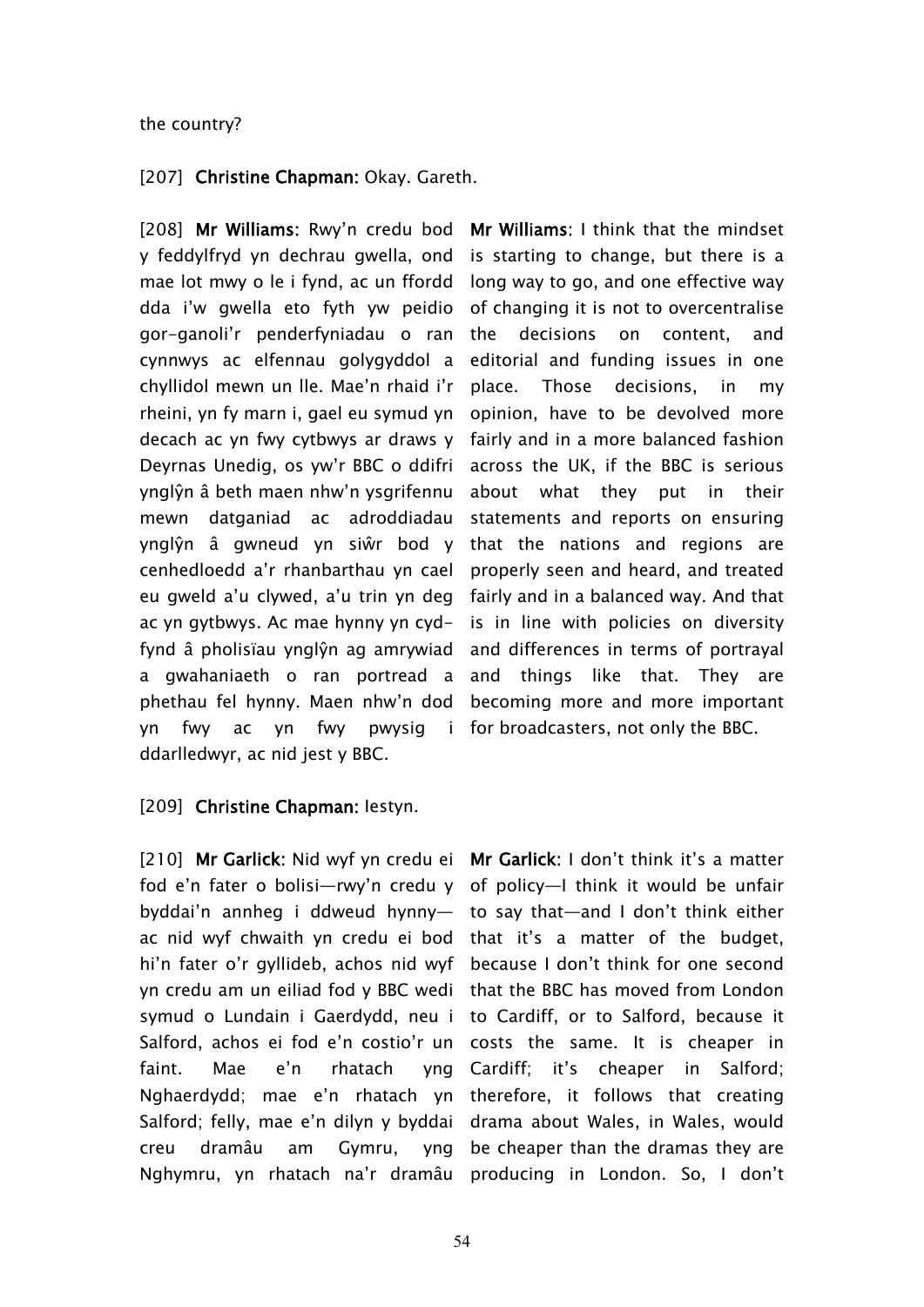maen nhw'n gwneud yn Llundain. know what it is; I apologise that I Felly, nid wyf yn gwybod beth yw e; haven't answered the question, but I mae'n ddrwg gennyf nad wyf wedi don't think that it's policy, and I ateb y cwestiwn, ond nid wyf yn don't think that it's the budget credu ei fod yn bolisi, ac nid wyf either: there is some sort of problem. chwaith yn credu mai'r gyllideb yw e: mae yna ryw broblem.

[211] **Mr Willliams:** Ni chlywais unrhyw un yn dweud nad oedden nhw wedi mwynhau *The Fall*—a ydych chi'n cofio'r gyfres arbennig yna gyda wonderful series with Gillian Gillian Anderson a Jamie Dornan achos bod e'n rhy Wyddelig. Mi oedd hi'n ddrama ardderchog a oedd yn excellent drama that was enjoyed by cael ei mwynhau gan wylwyr ym viewers everywhere. And, to be mhobman. Ac, i ddweud y gwir, mae'r rhai sydd yn llwyddo fwy yn to audiences beyond Wales and apelio i gynulleidfaoedd y tu hwnt i Gymru, y tu hwnt i Brydain. Rwy'n meddwl bod 80 miliwn o bobl Tsieineaidd wedi gwylio *Sherlock*, felly mae'r dramâu safonol sydd yn exported, and we must find more boblogaidd iawn yn mynd i deithio, yn mynd i gael eu hallforio, ac mae happen, and that the independent eisiau ffeindio mwy o ffyrdd i hynny production sector is a key part of ddigwydd, ac i'r sector gynhyrchu that. annibynnol fod yn rhan allweddol o hynny.

**Mr Williams:** I haven't heard anyone saying that they didn't enjoy *The Fall*—do you remember that Anderson and Jamie Dornan because it was too Irish. It was an honest, those that do succeed appeal beyond the UK. I think 80 million Chinese people watched *Sherlock*, so the quality output that is very popular will travel, and will be ways of ensuring that that does

### [212] **Rhodri Glyn Thomas:** Diolch. **Rhodri Glyn Thomas:** Thank you.

#### [213] **Christine Chapman:** Okay; thanks. Bethan, then Alun.

[214] **Bethan Jenkins:** Just to come back on your comment. In a recent survey, I think it was the south-west, the Swansea area, that people said, across the UK, was the most popular accent. So, I think we need to have more representation on network just by virtue of the dulcet tones of our area. Anyway, I digress. The question I wanted to ask was with regard to the issue on the licence fee. Specifically, from yesterday, the suggestion that we could have a situation where it would be specifically devolved in a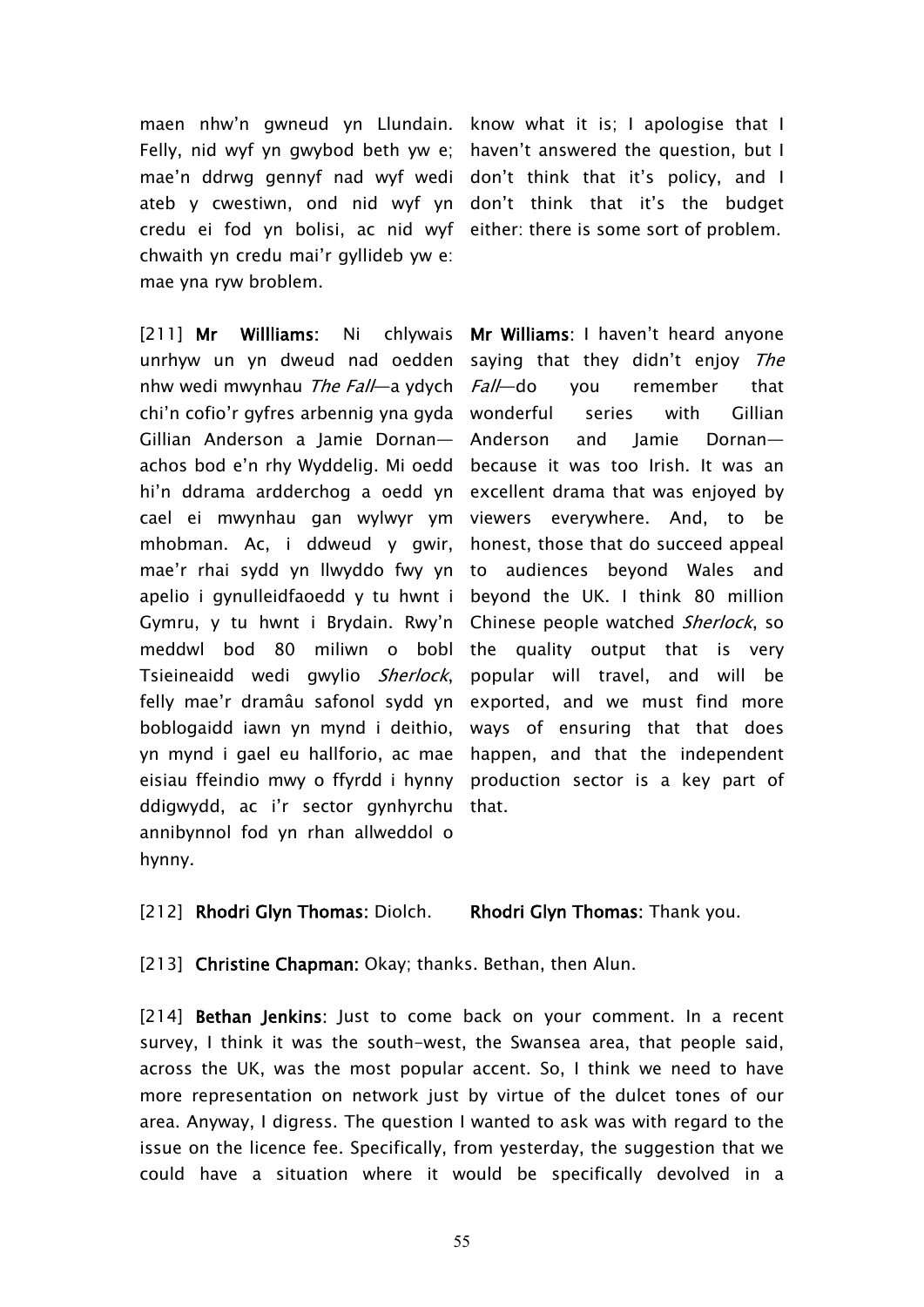roundabout way to Wales, so that the Rhodri Talfan Davies's of this world would have more flexibility with that system. Obviously, the BBC didn't say that they were supportive or not yesterday, but I wondered about your views.

[215] And, the second question, just because I think it would help me understand is: because you're not getting work from portraying Wales in Wales or on the network, are you then having to seek work outside of Wales? Can you give us an idea then—for example, on commissioning—what the percentages are of you going out and seeking work that you could be doing in Wales but you can't because of the funding structures that the BBC has, which don't allow for you to do that? I think that would help the committee understand what you're doing that is outside of the remit, then, of the BBC, even though that's such a big player.

[216] **Mr Williams:** Rwy'n credu bod **Mr Williams:** I think that the y cynhyrchwyr yn wastad yn mynd i producers are always going to be fod yn edrych am gyfleoedd, ac maen seeking opportunities, and they're nhw'n edrych am gyfleoedd i gwrdd ag unigolion sydd yn gallu gwneud penderfyniadau comisiynu. Os yw'r commissioning decisions. If the BBC BBC wedi ceisio rhoi rhyw strwythur has tried to put a structure in place yn ei le sydd i fod i fod yn hyrwyddo that's supposed to promote nationscynyrchiadau y maen nhw'n eu galw'n *nations to network* cynyrchiadau o Gymru sy'n ymddangos ar y rhwydweithiau—nid that is being communicated clearly wyf yn siŵr bod hynny'n cael ei enough by those that are supposed gyfathrebu yn ddigon clir gan y rhai hynny sydd i fod yn ei weithredu a nad yw'n cael ei ddeall yn ddigonol that is seeking those opportunities. gan y sector sydd yn chwilio am y So, there is some disconnect there; it cyfleoedd hynny. Felly, mae rhywbeth doesn't seem to be bringing forth a yn hynny nad yw'n gweithio i fi; nid huge range of productions that are yw i'w weld yn esgor ar nifer eang o first seen on BBC Wales and then gynyrchiadau sydd yn cael eu gweld moved on to the network. There is yn gyntaf ar BBC Cymru ac wedyn yn something missing in the way that symud i'r rhwydweithiau. Mae yna that's being done at present.rywbeth ar goll yn y ffordd y mae hynny'n cael ei weithredu ar hyn o bryd.

seeking opportunities to meet individuals who can make productionsproductions from Wales that appear on the network—then I don't think to be communicating it and isn't sufficiently understood by the sector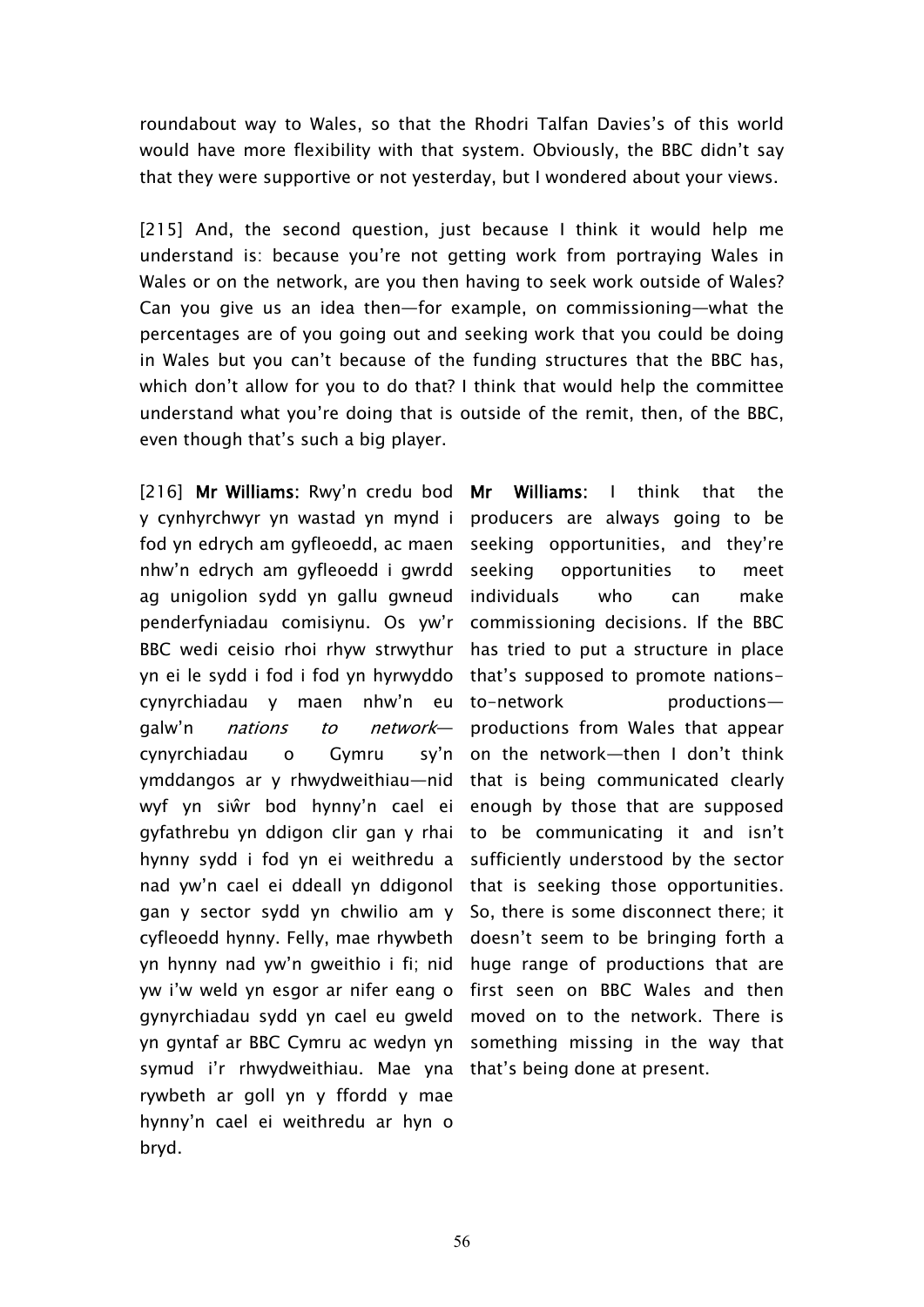[217] Yn llawer doethach, rwy'n It would be far wiser, in my view, for meddwl, ydy i'r comisiynwyr sydd yn the commissioners that commission comisiynu yn uniongyrchol ar gyfer y directly for the various genres and gwahanol *genres* ac ar gwahanol wasanaethau i gomisiynu yn uniongyrchol gan y cynhyrchwyr. Mae trio creu rhyw strwythur—. Mae'r BBC yn eithaf da am ddod lan gyda good at coming up with structures. strwythurau. Mae'r ddelwedd yma o fersiwn y BBC o *musical chairs*—pan fo'r gerddoriaeth yn stopio, maen nhw'n ychwanegu cadair. Weithiau, maen nhw'n creu rhyw strwythur sydd i fod i fod yn llawn pwrpas da i helpu achos rhywbeth, ond sydd yn gallu ei gloffi fe, yn llawer rhy aml. Felly, rwy'n credu bod eisiau ffeindio ffordd fwy uniongyrchol o gael comisiynwyr yma yng Nghymru. Un mater yw cael rhywun yma yn barhaol; mater arall yw eu bod nhw jest yn ymweld yn fwy aml â Chymru.

[218] Un newid mawr, o'i gymharu Channel 4, eto, oedd y newid wrth inni gael ychydig o gyfresi a rhaglenni gyda nhw yn ddiweddar; roedd y comisiynwyr nid yn unig yn dod i weld y cynhyrchwyr yn ein the producers in our offices here in swyddfeydd ni yng Nghymru, ond roedden nhw'n dod ac yn gwylio rhaglenni ac yn gwylio'r fersiynau gorffenedig wedi'u golygu yma yng Nghymru. Mae hynny, i fi, yn newid There's a change of attitude, to sylfaenol. Mae yna newid agwedd, i return to Rhodri's comments on the ddod yn ôl at beth oedd Rhodri yn attitude towards what Wales can do. dweud ynglŷn ag agwedd tuag at A commissioner has a far better idea beth mae Cymru yn gallu ei wneud. of what the business plans of a Mae llawer gwell syniad gomisiynydd beth yw datblygiad rather than getting a DVD or a file on cynlluniau busnes cwmni wrth fod e-mail and watching it on their

gyfer the various services to commission directly from the producers themselves. Trying to create some sort of structure—. The BBC is quite There's this image of the BBC's version of musical chairs—when the music stops, they add a chair. Sometimes, they create a structure that is supposed to be well intentioned and is supposed to help with a case, but it can hamstring it, on far too many occasions. Therefore, I think we need to find a far more direct way of getting commissioners here in Wales. It's one thing to get someone here permanently; it's another that they should just visit Wales more often.

One major change, if we look at Channel 4 again, was the change when we had a few series and programmes with them recently; the commissioners not only came to see Wales, but came and watched the programmes and watched the finished edited products here in Wales. For me, that is a step change. gan company are through visiting them,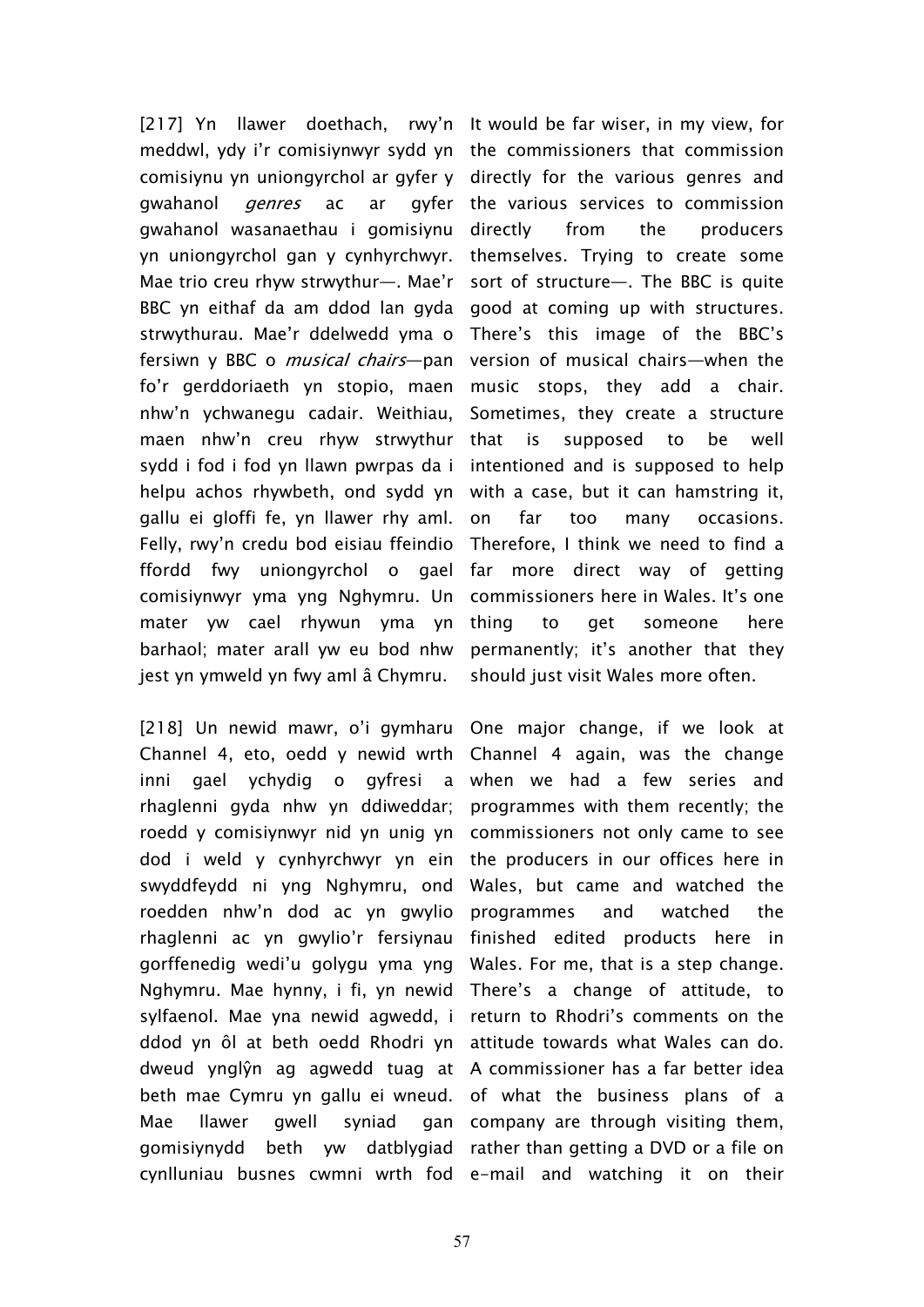yna'n ymweld â nhw yn hytrach na laptop when they have time at the chael DVD neu ffeil dros e–bost iddyn  $\;$  end of the day. So, that's a change of nhw ei wylio ar *laptop* pan fo amser mindset. So, I think producers are gyda nhw ar ddiwedd y dydd. Mae always looking for opportunities, and hynny'n newid meddylfryd. Felly, there is a golden opportunity here for rwy'n credu bod cynhyrchwyr yn the BBC, in my view, to be doing far, wastad yn chwilio am gyfleoedd, ac far more for the nations, and far mae yna gyfle euraidd yn y fan hyn, yn fy marn i, i'r BBC fod yn gwneud llawer, llawer mwy dros y cenhedloedd, a llawer mwy dros Gymru.

[219] **Mr Garlick:** Rydym ni, fel **Mr Garlick:** As a sector, certainly in sector, yn sicr yng Nghymru, wedi Wales, we have been accused over cael ein cyhuddo dros y blynyddoedd the years of being too associated o fod yn llawer iawn yn rhy ynghlwm with S4C and too dependent on S4C. efo S4C, yn rhy ddibynnol ar S4C. I think 'apron strings' was the phrase Rwy'n credu mai 'apron strings' oedd that was used. That isn't true, yn cael ei ddefnyddio. Nid yw because most of the companies that I hynny'n wir, achos, mae'r rhan fwyaf know of, if they're not making o'r cwmnïau rwy'n gwybod amdanyn programmes for Channel 4, Channel nhw, maen nhw i gyd os nad yn 5 and the BBC, they're certainly trying gwneud rhaglenni i Channel 4, to make programmes for them, and Channel 5 a'r BBC, yn sicr yn trio they're offering ideas here and there. gwneud rhaglenni iddyn nhw ac yn cynnig syniadau fan hyn a fan draw.

[220] Byddwn i'n gwneud un pwynt I would make one additional point: bach ychwanegol: heb y sector without the independent sector in annibynnol yng Nghymru a thu hwnt Wales and beyond that produces sydd yn gwneud rhaglenni yn yr iaith programmes in the Welsh language, Gymraeg, beth fyddai S4C yn ei what would S4C be broadcasting? ddangos? Pwy sy'n ddibynnol ar bwy Who is dependent on whom here? I yn y fan hyn? Byddwn i'n dweud bod would say that S4C is dependent on S4C yn ddibynnol ar y sector, nid ein the sector, not us dependent on S4C. bod ni yn ddibynnol ar S4C. Rydym We work together; that is what's ni'n gweithio efo'n gilydd; dyna sy'n important. bwysig.

more for Wales.

[221] **Mr Williams:** Rwy'n mynd yn ôl, **Mr Williams:** I'd return, in a way, to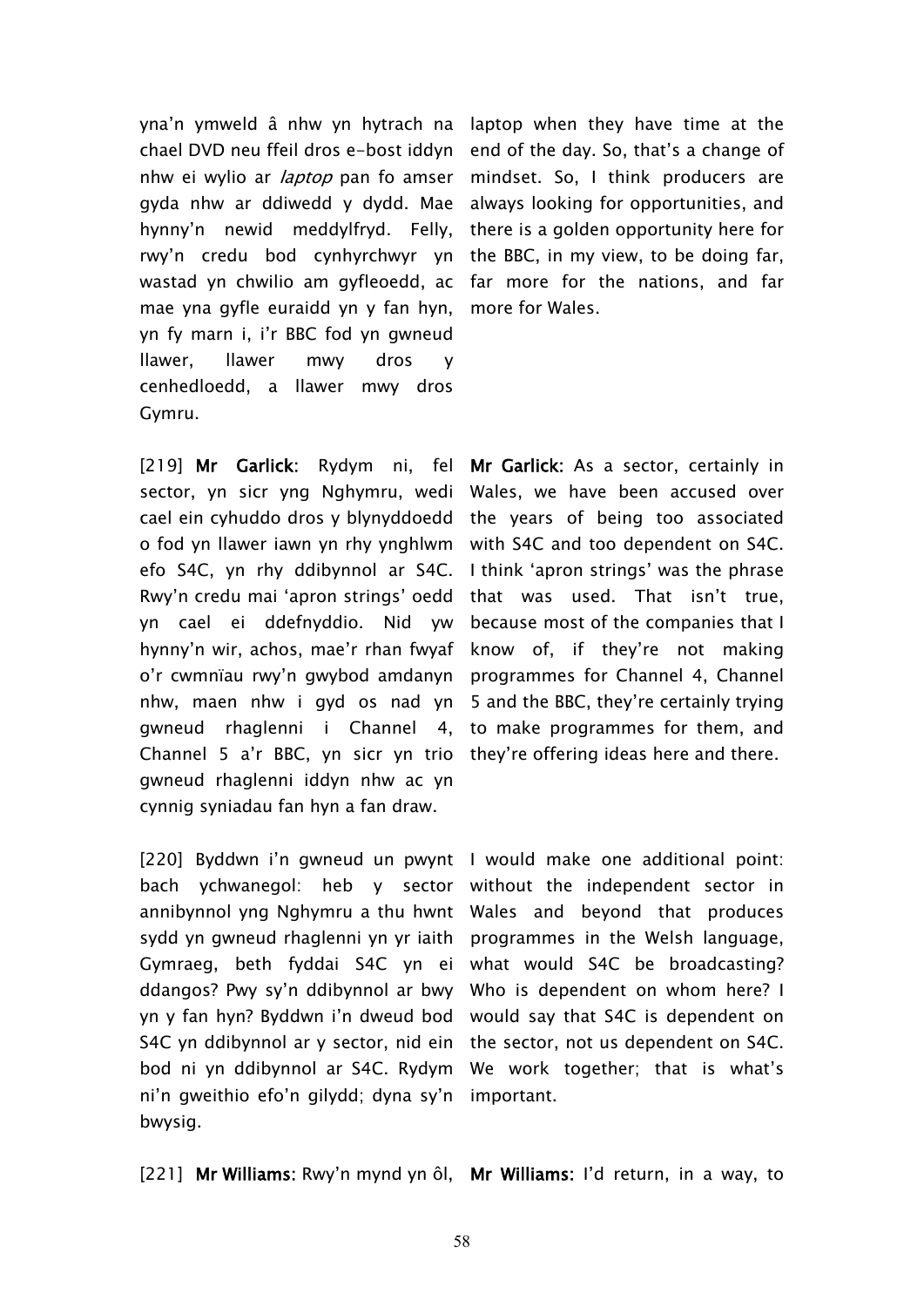mewn ffordd, i'r pwynt a gododd the point raised by Tony Hall when Tony Hall pan fuodd yn gwneud ei he made his speech here on the araith, ynglŷn â diffyg yr oedd ef deficiencies that he'd identified. Well, wedi'i adnabod. Wel, mae yna amser there's been time to address that, wedi bod i wneud rhywbeth am y and there is nothing precluding the diffyg hwnnw, ac nid oes dim byd yn BBC from taking action—telling the rhwystro'r BBC rhag rhywbeth yn sgîl hynny—dweud wrth y sector, 'Mae yna gyfleoedd comisiynu fan hyn; dewch â syniadau atom ni, ac, os ydyn nhw'n syniadau will work with you to develop them da, sy'n mynd i fod yn apelgar ac yn gweithio efo'r cynulleidfaoedd, fe wnawn ni weithio gyda chi i'w datblygu nhw a, gobeithio, eu comisiynu nhw'.

[222] **Bethan Jenkins**: Roedd Elan **Bethan Jenkins**: Elan Closs Stephens Closs Stephens yn dweud nad oedd said that it can't happen overnight, yn gallu digwydd dros nos, ond but you say that they haven't rydych chi'n dweud nad ydyn nhw responded swiftly enough to wedi ymateb yn ddigon cyflym i—

[223] **Mr Williams:** Nid yw'n gallu **Mr Williams:** No, it can't happen digwydd dros nos, ond mae'n gallu overnight, but it can happen over a digwydd dros gyfnod. Erbyn iddo period of time. By the time he comes ddod nesaf, yn awr, fis Tachwedd, again, in November, it will be bydd yn ddifyr gweld a oes yna interesting to see whether there will dystiolaeth ganddo i weld bod yna have been developments in these ddatblygiadau wedi bod yn y meysydd hynny, neu byddwn ni'n again in five or 10 years' time and rhoi tystiolaeth eto mewn pump neu the problems will still exist and there 10 mlynedd a bydd y diffyg yn dal will have been further shrinkage. So, yna a bydd y crebachu wedi mynd yn there has been adequate time for waeth. Felly, mae yna amser digonol wedi bod iddyn nhw feddwl ynglŷn â arrangements for commissioning and threfn ar gomisiynu ac ar adnabod cyfleoedd comisiynu.

awneud sector, 'There are commissioning opportunities here; bring your ideas to us, and, if they are good ideas that will appeal to an audience, then we hopefully, they will be commissioned'.

y areas, or we'll be giving evidence to think about the commissioning opportunities.

11:15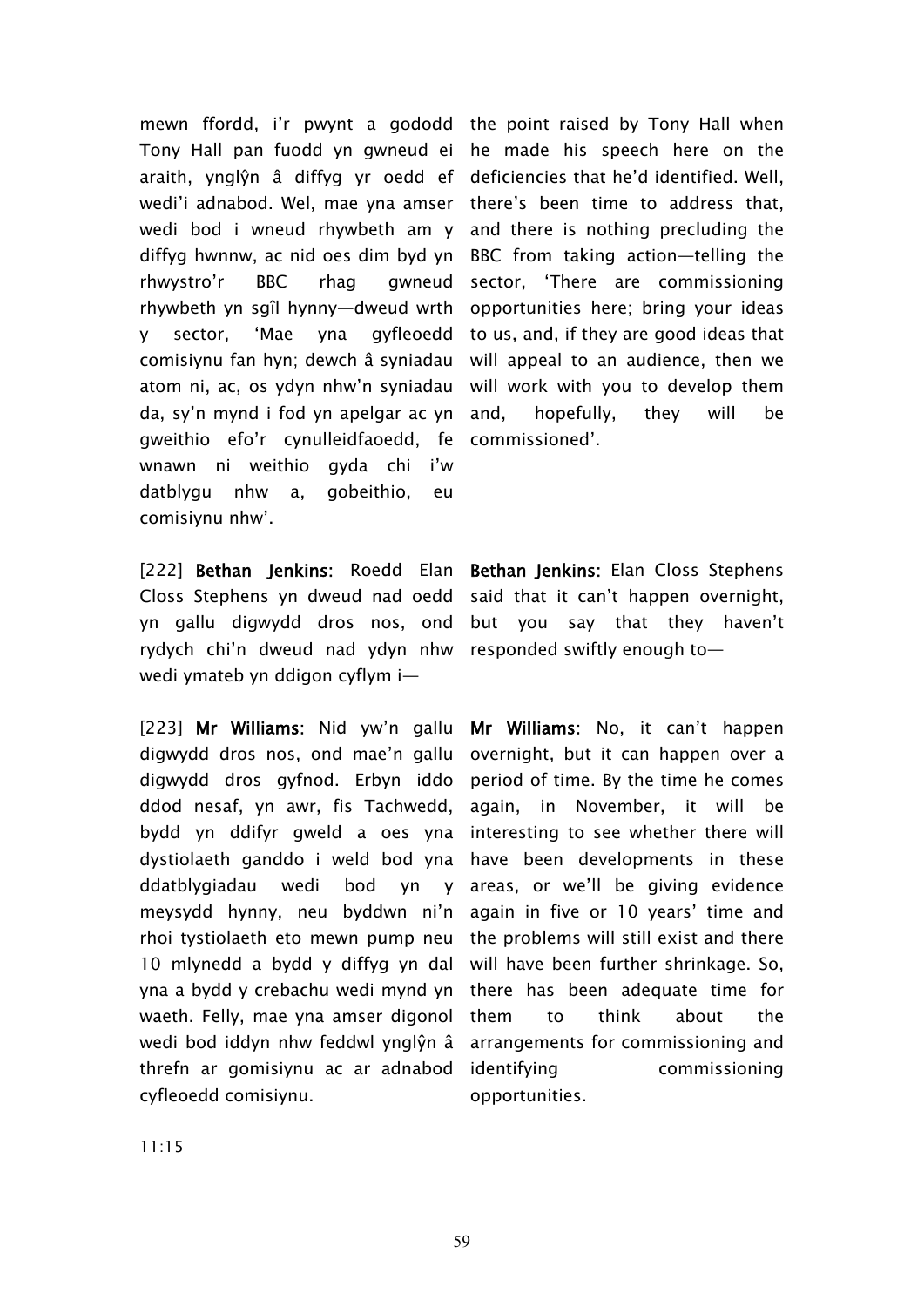[224] **Mr Garlick:** Mae blwyddyn yn **Mr Garlick:** A year is a very long noson hir iawn, onid ydy? Mae'n night, isn't it? You say 'overnight' but dweud 'dros nos' ond nid yw dros it is not overnight. We're talking nos. Rydym yn siarad am flwyddyn pan oedd ef fan hyn yn dweud ei fod saying that he was going to do it. He yn mynd i'w wneud ef. Wnaeth e ddim. Bydd ef yma cyn bo hir yn dweud eto; wedyn beth sy'n mynd i ddigwydd? Hefyd, mae rhywun yn the question, 'What powers do you gorfod gofyn y cwestiwn, 'Pa bwerau have to compel him to do something? sydd gennych chi i'w orfodi ef i We have to work together for these wneud rhywbeth?' Mae'n rhaid inni things to happen. Sorry, John. weithio gyda'n gilydd i'r pethau hyn ddigwydd. Sori, John.

about a year when he was here didn't. He will be here again soon saying it; then what is going to happen? Also, somebody has to ask

[225] **Christine Chapman:** John, you wanted to come in. I need to bring in Alun then, so—.

[226] **Mr McVay:** Yes, I'll be very brief. I can imagine there'll be a few people around this table who will be asking Tony that question—someone on my left, I imagine, anyway. [*Laughter.*] I think the challenge is how you rebalance the 6 per cent network spend away from purely in-house and lift and shift into indigenous or, if you want, local production. I think that's the big challenge, and indeed it's the big challenge that the BBC faces in Scotland and Northern Ireland.

[227] To your point about what our independent producers are doing, the UK independent production sector—and you have a very strong cluster of very strong businesses: Boomerang, Tinopolis and others—is the world's most successful independent sector. We sometimes forget just what a gem we have sitting in the midst of our broadcasting ecology. I agree with the previous comment that the broadcasters rely on the creativity, hard work, blood, sweat and tears of producers, because they are the ones who will spend a lot more money developing ideas that never get made. It's a one in 10 business. The independent production sector, including Welsh companies, is a global business. Members from Wales and all across the country work in America. They sell their programmes around the world. Their formats are remade in 200 countries. The UK independent sector is a success story. It's a £3 billion business, delivering jobs, high-value vocations, across the UK. I'd go back to my earlier point: all of that is now threatened by John Whittingdale in London, who is considering removing the interventions that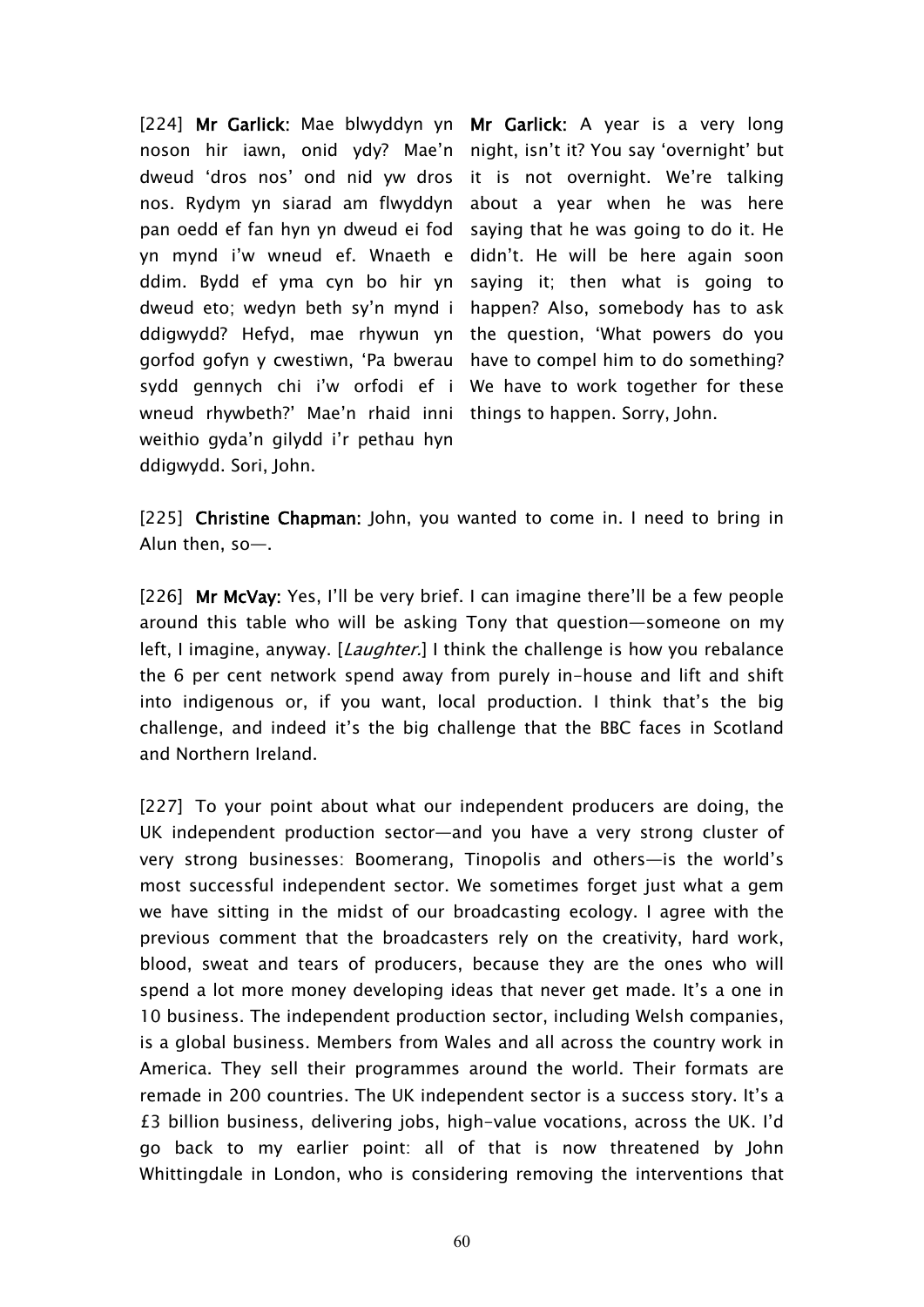underpin that success. I'm urging all Assemblies and Governments to make sure that you represent your concerns about your local businesses to the Secretary of State, because, if we lose our right to own the copyright on the works we've produced, then we go back to being a fee-based business, costplus, where we can't raise investment, we can't sell around the world, and we can't take our formats and remake them for buyers in other countries. I think that you would lose the entrepreneurship that Welsh companies have displayed admirably over the past decade.

[228] **Mr Williams:** Os caf jest **Mr Williams:** If I could just add to ychwanegu at hynny, mae'r busnesau o Gymry, fel yr ydych chi'n ei ddweud, yn edrych ar y cyfleoedd opportunities with broadcasters in yma gyda darlledwyr ym Mhrydain, Britain, but also increasingly outwith ond hefyd fwyfwy y tu fas i Brydain. Yn nhermau S4C hefyd, mae yna fwy has been more and more coa mwy o gydgynhyrchu wedi digwydd production recently in terms of yn ddiweddar ar gyfer darlledwyr yn broadcasters in South Korea, for Ne Korea, er enghraifft. Mae yna example. There have been joint fentrau wedi bod ar y cyd gyda ventures with the JTV production chwmni cynhyrchu JTV. Nawr, mae company. Now, some of those rhai o'r cynhyrchiadau hynny yn productions reach audiences of some cyrraedd cynulleidfaoedd o ryw 5 miliwn yn Ne Korea. Felly, mae gives you some sort of context in hynny'n rhoi rhywfath o gyd-destun i terms of what Welsh investment and chi o ran beth y mae buddsoddiad o Gymru a buddsoddiad gan ddarlledwr language broadcaster can do in Cymraeg yn gallu ei wneud o ran terms of promoting output and hyrwyddo'r cynnyrch cynulleidfa fyd-eang ar ei gyfer.

that, businesses from Wales, as you say, are looking at these Britain. Also, in terms of S4C, there 5 million in South Korea. So, that investment from a Welsha chael getting a global audience for it.

[229] **Christine Chapman:** Okay. Thanks. We've got less than half an hour, but I know that other Members want to come in on some other aspects of this. I've got Alun and then Peter.

[230] **Alun Davies:** Thank you very much. I do agree with the point you made, Mr McVay, about the dangers posed by the policy approach of the current UK Government. I think many of us would agree with you over that. But I think we need to go further than simply criticise what Whittingdale and others are proposing because, in answer to a question, I think, from Rhodri, you said that you didn't have any knowledge of a British audience having any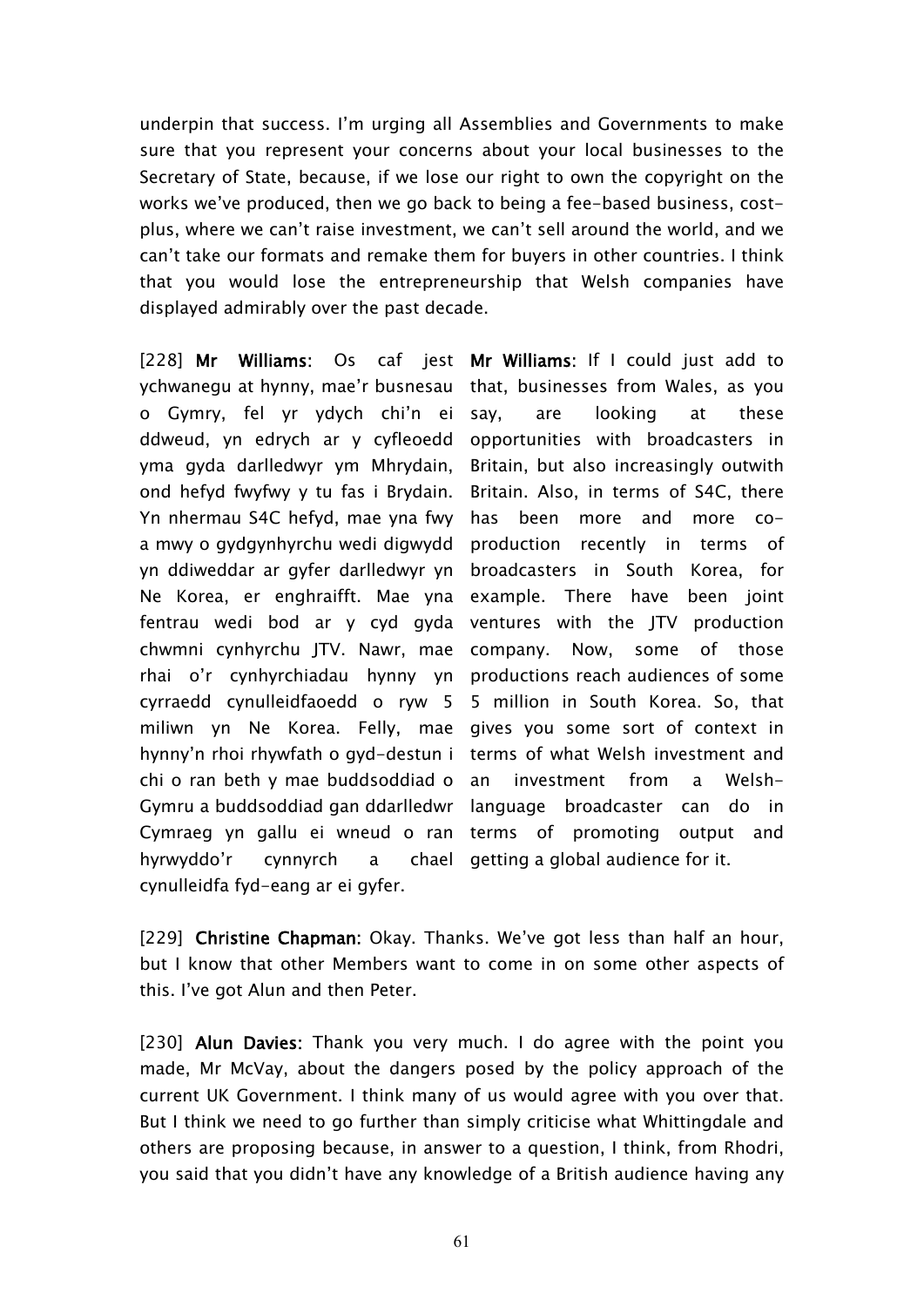difficulties with drama, for example, made in any part of the United Kingdom and, you know, elsewhere in Europe as well. I agree with that. I agree with that. The problem is, of course, that the commissioners tend not to be very British. They tend to be very English and very London. That's the reality we're talking about the BBC here rather than other broadcasters. Is it not the case, therefore, that, unless we have a structural and cultural change within the BBC, the BBC will always be that London-centric organisation, looking towards WC1 and not looking towards SA1 or NP22? And unless you change that structurally, you won't change the culture of that and, therefore, we will continue to have these conversations for another decade, and BBC executives will continue to promise to change things, put different structures in place, and all will fail, because, fundamentally, we have a broadcast structure and culture that is based in a London metropolitan culture.

[231] **Mr McVay:** I take your point, as it's been something that's challenged me throughout my whole career. I'm a working-class Scotsman. I think Samir Shah from Juniper productions did a very cutting critique of this about seven or eight years ago, when he was at an event with Lenny Henry, talking about diversity. He said, 'Look, it's not about ethnicity, it's not about race, it's actually about Oxbridge and the fact that senior people in the BBC tend to recruit in their own image, and that tends to be a certain type of person who gets into Oxbridge and who is then recruited by the Oxbridge to run the British industry, and particularly the BBC.' That's why I mentioned the point early on about diversity. I am the chair of the Creative Diversity Network, the industry's body to promote diversity in all aspects—social inclusion.

[232] I think that's the challenge. I think, in order to accurately reflect where the people of the UK actually are in their lives, in their understanding and their cultures, you have to have a television culture at the most senior levels that is diverse and socially inclusive. Then you get away from the idea about locating money in a postcode, because the postcode is in the person. They think differently. I think that's the challenge that all of us face and, actually, it's a challenge that we've argued, certainly from PACT's perspective—this isn't about being liberal and bleeding hearts; this is about business. If we do not accurately reflect the people of the UK, whenever they're from, whatever their backgrounds, then they will abandon us. They have plenty of other things that they can do with their time, and plenty of other ways that they can entertain themselves, so it's really important that this is taken seriously so that we see, in the senior levels of management, at the most senior commissioning levels, more diversity. That includes having more sensitivities and understanding, and people from Wales being in senior levels, as, I would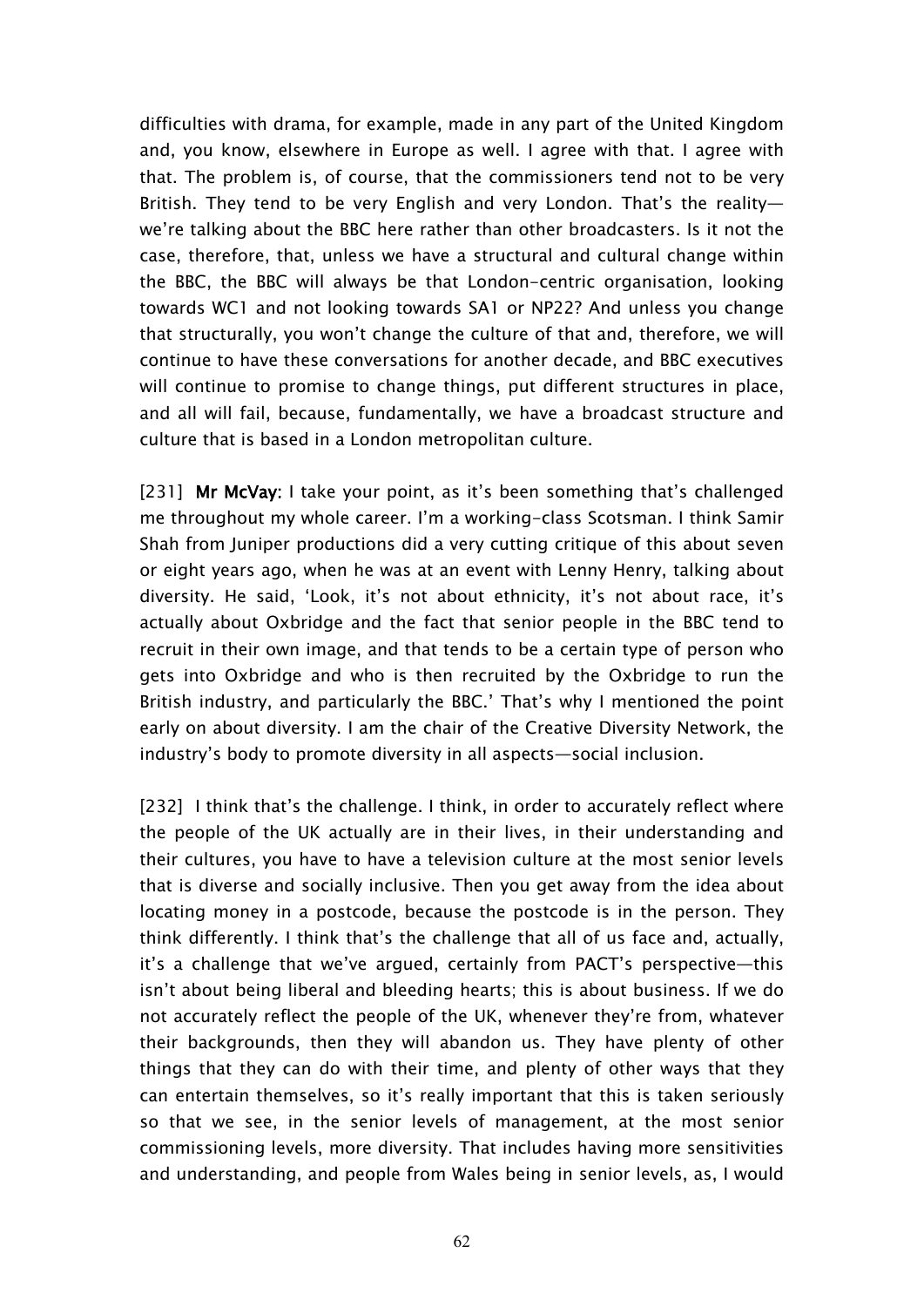say, someone from a BME community—. When you look at the British industry, it's not very diverse, and I think that's the problem.

[233] **Christine Chapman:** Can I just ask, John? You made a business case for this, and I agree with what you're saying, but why is there such a resistance, then? If it's good business sense, why do you think there's this resistance?

[234] **Mr McVay:** I don't think it's active resistance. I think it's just that's how things are. If you're a senior person in broadcasting and you're from Oxbridge, then you think the only people who can do that job are from Oxbridge. You see it in other industries, but, unfortunately, other industries have moved faster. If you look at finance, the legal professions, medicine, they're a lot more diverse. I would argue that television, as a high-level professional vocation for people, has not gone fast enough. That is changing. There is a lot of hard work going on to change that, and I wouldn't want to sound a bit too Tony Hall-ish by saying, 'Give us time.' I don't think we have time. I think the industry has got to move faster. Certainly, as the chair of the CDN, for my brief two-year tenure, I'm very keen to make sure that the broadcast industry does go faster.

[235] **Christine Chapman:** Thank you. Alun.

[236] **Alun Davies:** If I can just carry on there, because, again, television isn't a new medium anymore, in fact, it's a very old one and might well be replaced very soon, I don't know. But where we are in terms of production we've got a very good, as you said yourself, and a very successful, independent production industry in the United Kingdom, but what we don't have is the United Kingdom represented well on our screens. The point about the BBC—seven years without a significant drama from Wales cannot simply be an oversight. It can't be an oversight. It's got to be structural failure, yes? If you want to create a different culture, which you've explained, and I don't disagree with any of those ambitions or visions, my concern is how you actually do it and deliver it. The point I'd put to you is: do you believe it can be delivered with current structures, or do you believe that, if we want the United Kingdom represented and our lives represented on the screens by the BBC, we need a BBC that is structured in the same way as the United Kingdom is structured today, and not structured as it is, in the way that the United Kingdom was structured two or three generations ago?

[237] **Mr McVay:** That's a very good question. I don't think I've got a simple answer, because I can see number of tensions for me, because I represent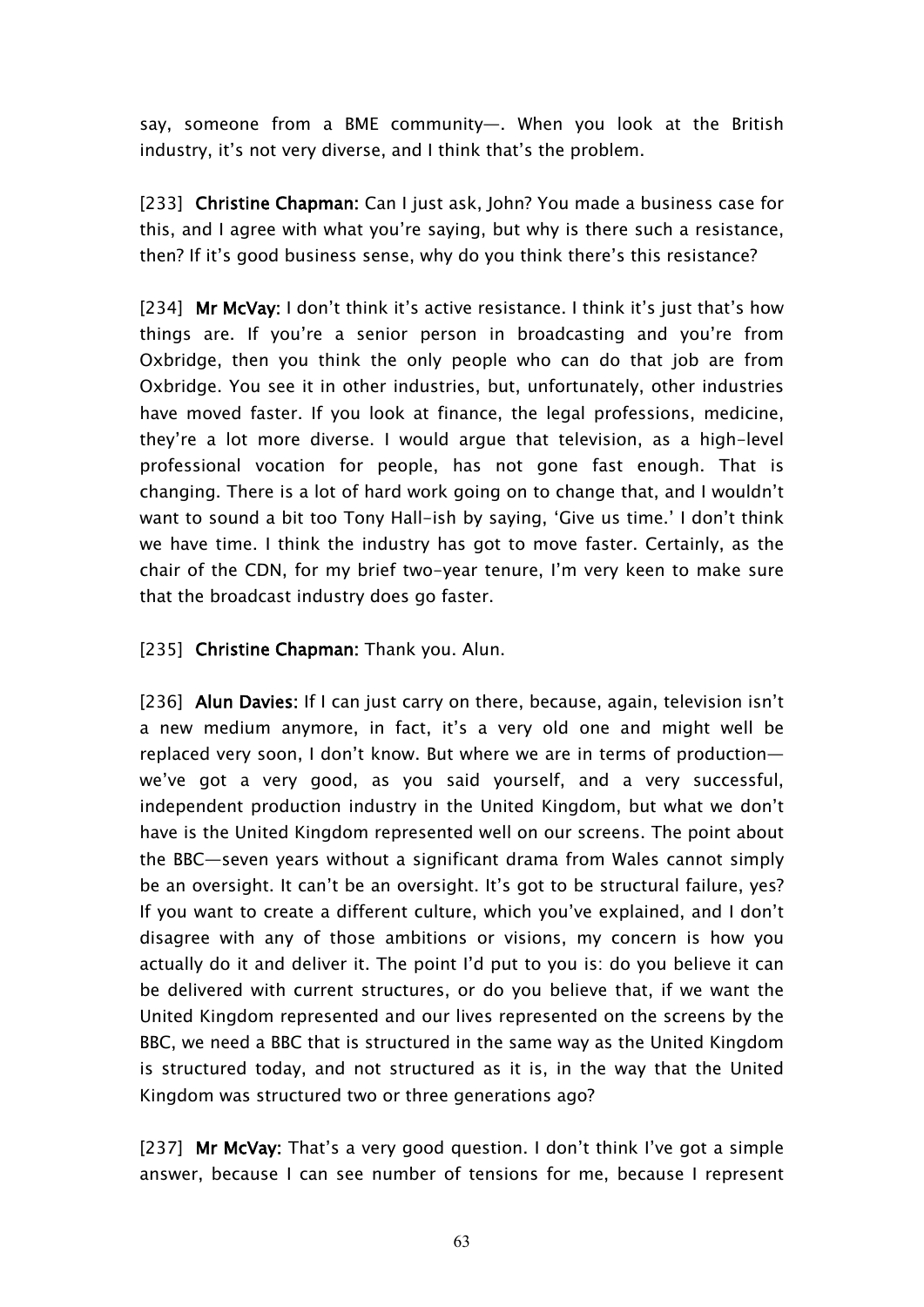across the UK, so moving money around from one place to another causes me a dilemma. But, I think the structure is about a creative engagement and about the creative development of ideas from across the UK. I think that hasn't gone as well, because the lift and shift gives the BBC their 6 per cent for Wales, but doesn't go beyond that, and I think that's the challenge. That is a structural thing—they structurally made a decision to move production from London to Wales; it was a structural intervention; it was an industrial intervention. So, for me, I think focusing on what that 6 per cent is and how you change that will give you quicker results, because that's a budget that's allocated already—that's money that has to be spent. We're encouraging the BBC, and in Scotland, to look at how they're spending that money and whether the balance is right. If it's just English-language programming that's made in Cardiff but qualifies as Welsh, then that's not really what the ambition of this was. I think that's the bit that we think you can get quicker results from.

[238] Mr Garlick: Byddwn awgrymu bod angen newid strwythur, yn yr ystyr bod yna the sense that there is a drama gomisiynydd drama yng Nghaerdydd, commissioner in Cardiff, there's one mae un yn yr Alban, ac yn y blaen, in Scotland, and so forth, but they ond ni ddylen nhw fod gomisiynwyr drama i Gaerdydd neu i for Cardiff or for Wales—they should Gymru—dylen nhw fod gomisiynwyr drama o Gymru neu o'r or from Scotland. That is what's Alban. Dyna sydd yn bwysig. Sydd yn important. That brings me back to mynd â fi nol i beth roeddwn i'n what I was saying in the first place ddweud yn y lle cyntaf—bod angen i that there's a need for Rhodri or BBC Rhodri neu BBC Cymru gael y Cymru to have the budget, and that gyllideb, a bod yn rhaid comisiynydd yna ddod i fyny gyda with a drama or series once a year. If drama neu gyfres unwaith flwyddyn. Os nad yw yn llwyddo, Therefore, there is a need to change mae'n colli ei job. Felly, oes, mae the structure. angen newid y strwythur.

**Mr Garlick:** I would suggest that there v is a need to change the structure, in yn shouldn't be drama commissioners be drama commissioners from Wales i'r that commissioner needs to come up y he doesn't succeed, he loses his job.

[239] **Alun Davies:** Colli job yn y **Alun Davies:** Lose a job in the BBC? BBC?

hynny mor hawdd, ond—

[240] **Mr Garlick:** Ie, efallai na fyddai **Mr Garlick:** Yes, maybe that's not as easy, but—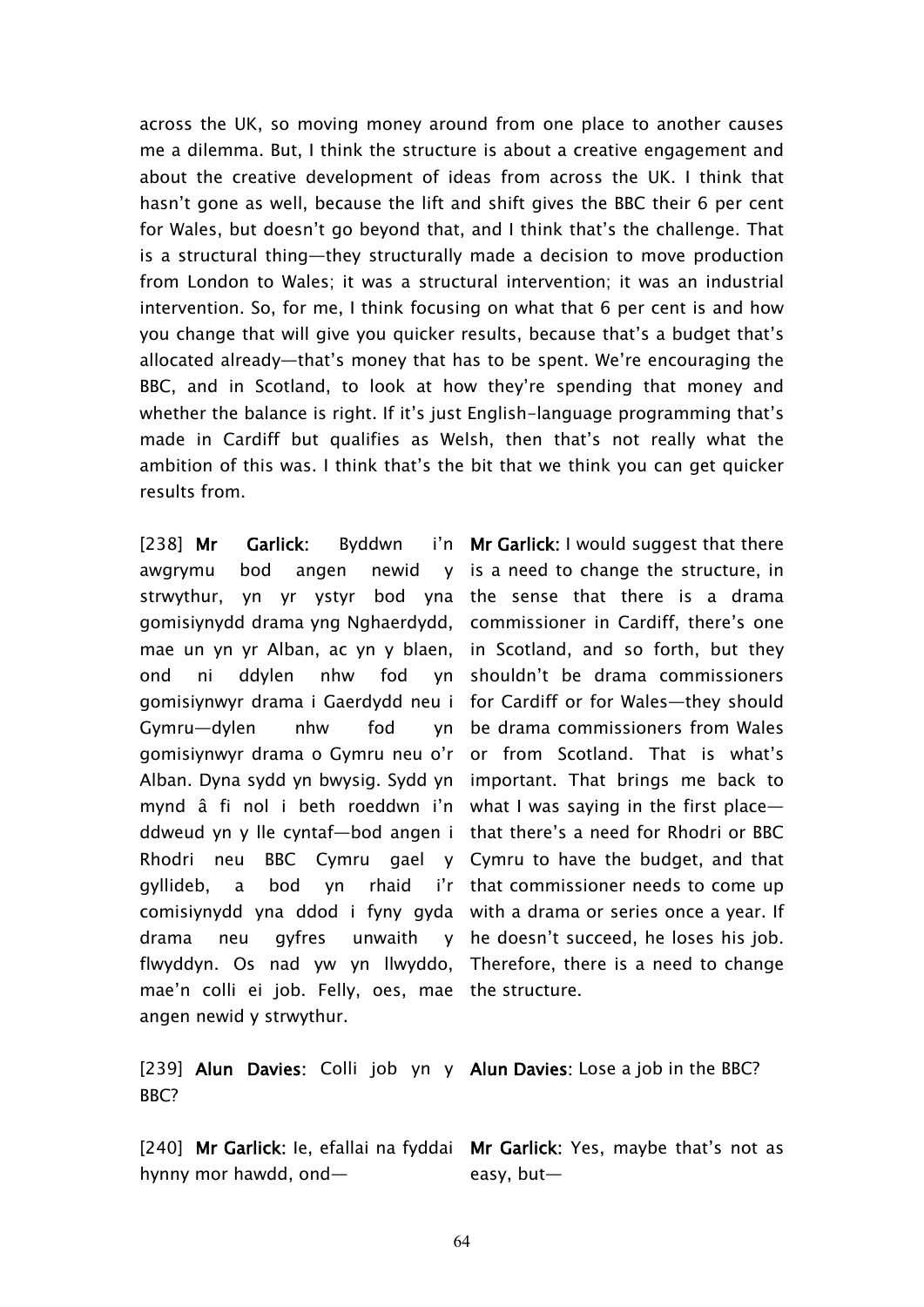[241] **Mr Williams:** Rwy'n ategu **Mr Williams:** I'd endorse that, but just hynny, ond jest i nodi nad oes comisiynydd drama yng Nghaerdydd.

[242] **Mr Garlick:** Nac oes, rwyt ti'n **Mr Garlick:** No, you're quite right. iawn.

[243] Mr Williams: Mae gynhyrchwyr ac uwch-gynhyrchwyr, senior producers, but there is no ond nid oes yna gomisiynydd—nid commissioner—there is no individual oes unigolyn sydd yn gallu gwneud that can make direct decisions for the penderfyniadau uniongyrchol dros commissioning of content. I see that, gomisiynu cynnwys. Mae hynny, ar ôl after all the investment that we've yr holl fuddsoddiad, i fi, i'w weld yn seen, as being strange. beth rhyfedd.

[244] **Alun Davies: Ond** cwestiwn roeddwn yn trio ei ofyn o'r was trying to ask before. There is a blaen. Mae yna broblem yn y BBC problem in the BBC that is a cultural sydd yn broblem ddiwylliannol, problem, perhaps, or a problem efallai, neu yn broblem o strwythur regarding the current structure of the presennol y BBC sydd ddim yn BBC that doesn't reflect what the UK adlewyrchu beth ydy'r Unedig heddiw, a sut bydd y Deyrnas in the future. Do you see that there is Unedig yn datblygu i fod yn y a need for fundamental change in the dyfodol. A ydych chi yn gweld bod BBC to create a different BBC eisiau newid sylfaenol i'r BBC a chreu federal, perhaps—that will reflect BBC gwahanol—ffederal, efallai—a Britain's needs and the needs of the fydd yn adlewyrchu Prydain ac anghenion y Deyrnas change culture within the BBC? Unedig yn ei chyfanrwydd, a thrwy Because from what I can see from the hynny newid diwylliant tu mewn i'r outside, there is a culture, as Mr BBC? Achos o beth rwy'n weld o'r tu McVay has described, that exists fas, mae yna ddiwylliant, fel mae Mr there, and without changing the McVay wedi ei ddisgrifio, sydd yn structure I can't see how we can bodoli yno, a heb newid y strwythur change the culture. nid wyf yn gweld sut y gallwn ni newid y diwylliant.

note there is no drama commissioner in Cardiff.

**Mr Williams:** There are producers and

**Alun Davies:** But that is the question I Deyrnas is today, and how the UK will develop anghenion UK as a whole, and also through that

[245] **Mr Garlick:** Byddwn i'n cytuno; **Mr Garlick:** I would agree; there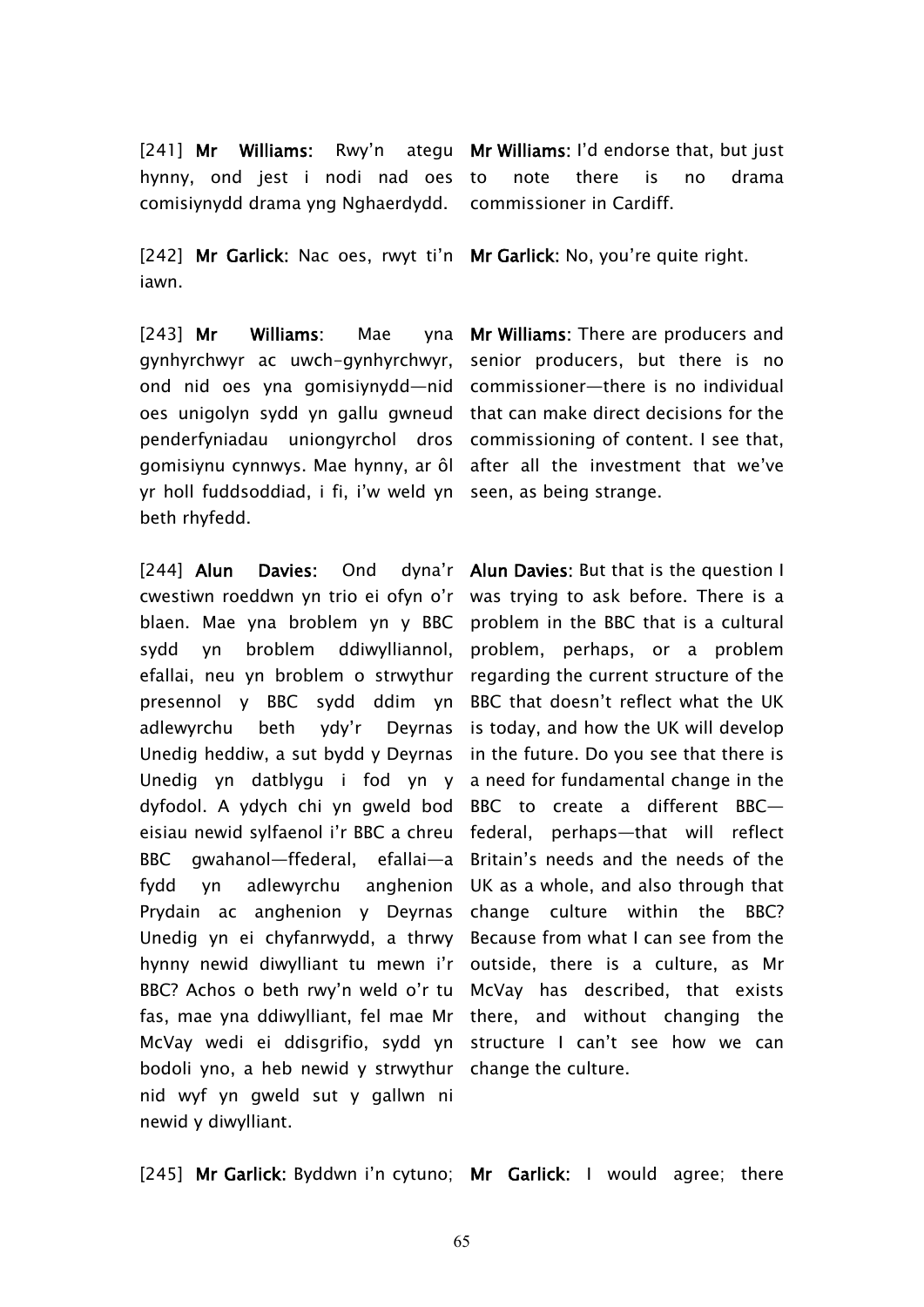mae angen newid y strwythur, ac fel needs to be a change of structure, mae Rona Fairhead wedi dweud sawl and as Rona Fairhead has said on a gwaith, mae hwn yn rhan o broses y number of occasions, this is part of siarter a hyn a'r llall ac arall. Wel, the charter renewal process and so gwnewch e, te—dyma'r amser i'w on and so forth. Well, do it, then wneud e. Os ydy hi'n dweud mai this is the time to take action. If she dyma'r amser i'w wneud e, dyma'r is saying that this is the time to do it, amser i ni ddweud beth rydym angen  $\,$  then now is the time for us to say iddyn nhw wneud. Mae'n ddigon what we need them to do. It's quite hawdd codi pais, fel maen nhw'n easy to close the stable door after the dweud—mae angen ei wneud e, a'i horse has bolted—it needs to be wneud e nawr.

done, and it needs to be done now.

[246] **Alun Davies:** Ocê; mae hynny'n **Alun Davies:** Okay; that's quite clear. ddigon amlwg a phendant.

[247] **Christine Chapman:** Thank you. We've only got about quarter of an hour left; I know that some Members want to come in, and we do need to discuss the S4C issue as well. Janet, did you have some questions? I know, Peter, you said that your questions had been covered.

[248] **Janet Finch-Saunders:** There's been a lot of talk about structure, governance, regulatory functions and accountability, but what kind of governance structure would TAC and PACT propose for the BBC under the next charter, specifically in terms of how Wales would be represented in that structure?

[249] **Mr Garlick:** I believe that we need some kind of a structure, and it's not the one that we have at the moment, because as far as I can see, the BBC Trust has no power whatsoever. Deals are done between the Chancellor and Tony Hall with scant regard to the trust and, as a consequence, no regard whatsoever to S4C.

[250] **Janet Finch-Saunders:** If you were producing a structure, then, how would it look?

[251] **Mr Garlick:** I think from my point of view, the first thing we'd have to make sure is that there is representation from Wales on that body, whatever that body is, and I would imagine, probably, it would be something along the lines of Ofcom. I wouldn't want it to be called 'Ofbeeb' or anything that has 'Beeb' anywhere near it. Because this always is the problem—that it's the BBC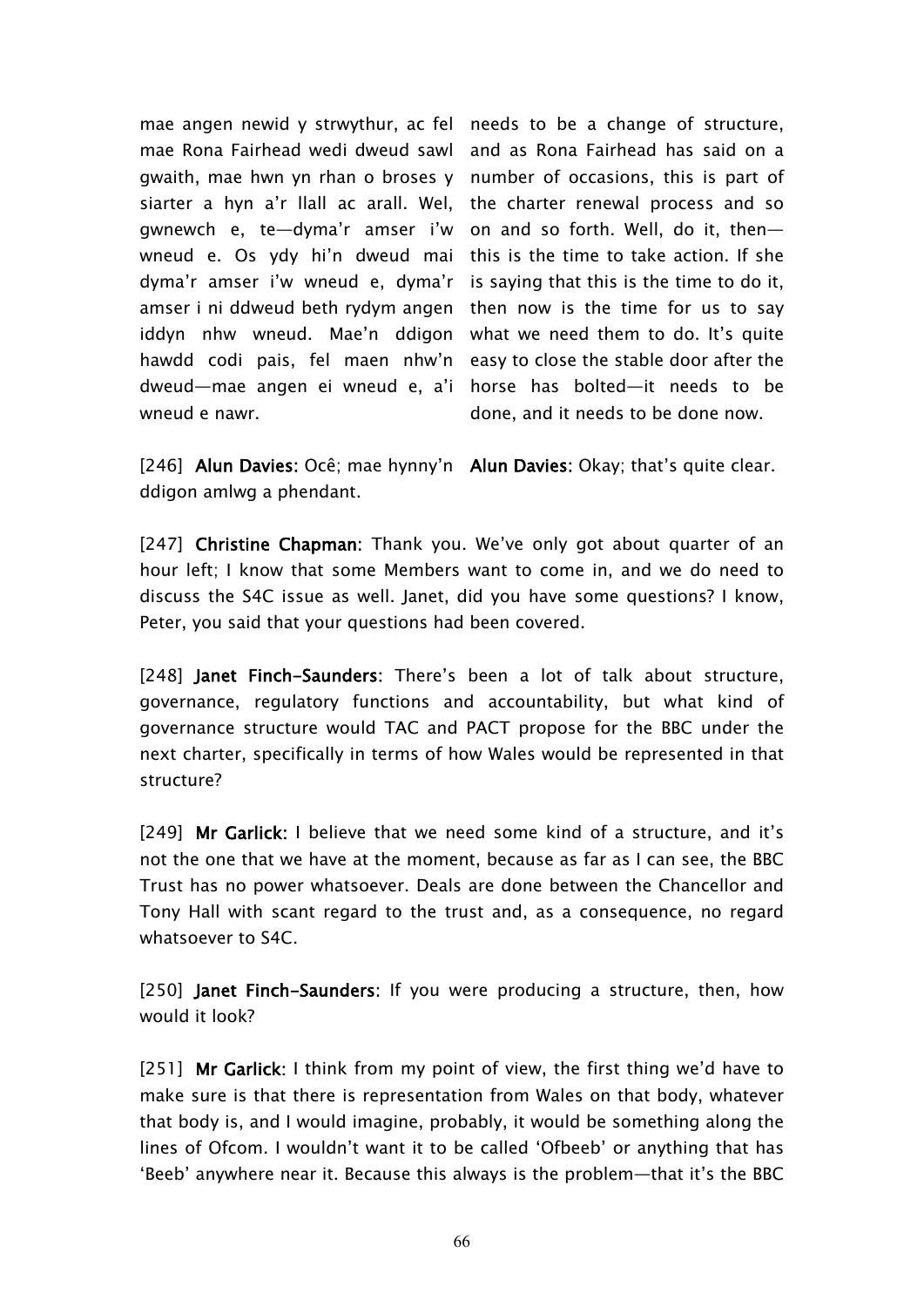Trust, they're so close to the BBC, they're too close to the BBC, and then you end up saying that it's the BBC's licence fee. It's not. It never was and it never will be.

11:30

[252] **Janet Finch-Saunders:** When you mention involvement, what level of involvement, in terms of the Welsh angle?

[253] **Mr Garlick:** Sorry—

[254] **Janet Finch-Saunders:** The question that Bethan asked earlier witnesses—a panel to include just one person, or do you mean a truly Welsh panel?

[255] **Bethan Jenkins:** The witness suggested a unitary board; they couldn't say exactly what the make-up of that would be. Would you agree that that would be the way forward?

[256] **Mr Garlick:** I really, at the moment, don't have a particular opinion on that. John-

[257] **Mr McVay:** No, I was just waiting for you to finish. [*Laughter*.]

[258] **Mr Garlick:** I can get very annoyed about it, but I don't have a particular answer, no.

[259] **Mr McVay:** I was involved in the last charter and I've been working alongside the BBC for 30 years. I think we've all got to recognise that the BBC, because it is a unique public institution—. It is our money, but we give it to them, and that always creates a tension. I think it's a very hard thing to come up with the right regulator for it. I think this is work that will go on for a long time. I think representation and, obviously, with devolution and political differentiation across the UK—. That becomes more pronounced, if you look at Scotland now, with a majority of nationalist politicians there; in Westminster, that's a big issue.

[260] The unitary board we're not very keen on, because I remember the bad old days of the BBC governors, who were all meant to be representing the interests of the licence fee payer from across the UK and, actually, be there as an independent body overseeing the management. Effectively, they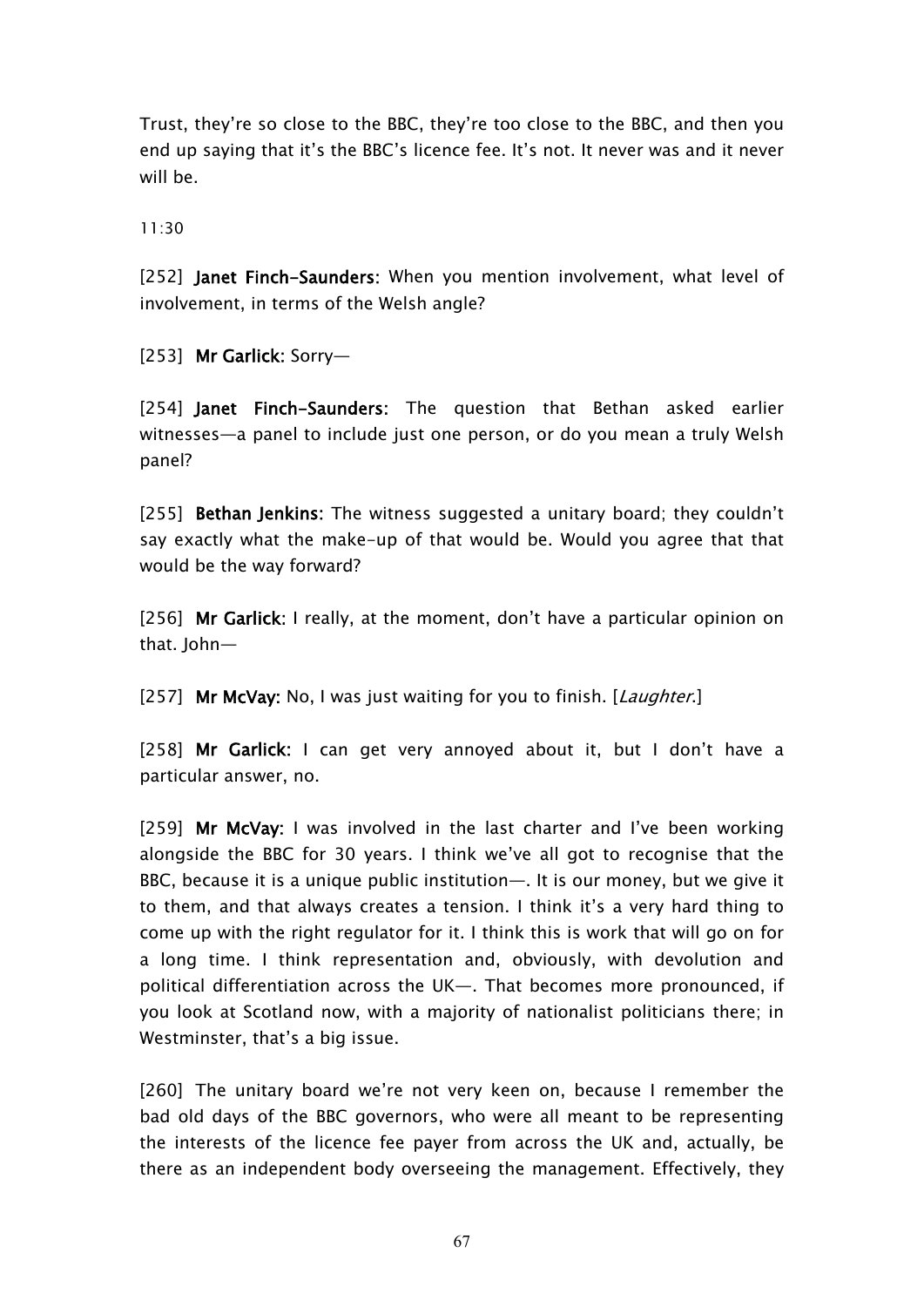became the management, because they get captured. There's a thing called—what is it—the Stockholm effect, or whatever—Stockholm syndrome. [*Laughter*.] Obviously, I've not been captured by you yet, but I think that one of the problems I have is: if you create another unitary board, aren't we just repeating the mistakes of the past? I think you've got to focus on the functions first and then what it's called later.

[261] So, I think there are two things. You need to have something that oversees the BBCs editorial independence but also scrutinises and holds it to account on editorial mistakes; that's absolutely vital, and I've been involved in quite a few of those things—'Queensgate' being one of them. Then you need another function, which is overseeing the BBC's commercial activities and how it functions in the market. The BBC is a  $E4$  billion gorilla that plonks itself into the private sector every single day and distorts the market. That's going to be requiring even more oversight, because they're now proposing to take in-house production and turn it into a commercial studio competing against Welsh independent producers, but with a £450 million cheque from the licence fee payer underpinning that business. The BBC goes, 'Oh no, no, it's all fine; don't worry your pretty little head'. We have major concerns, and I think that's because the BBC is actually building a global media business underpinned by the licence fee. I think people really need to be careful about where that takes you, not only in terms of the market, which obviously concerns me, but also in terms of the purposes of the BBC.

[262] Once you create a commercial production unit, hiring people like me to run it, then it will no longer be BBC in-house production. You could end up with a two-tier system in Wales where the people who work on opt-out Welsh programming are seen as second class because they're not part of the network commercial arm. So, instead of having that blend at a local level for in-house production, you would then start—if you were looking for a career, you wouldn't be working on network commercial programming for other broadcasters; you'd only be working for BBC Wales, and is that really good for your career? I think that's something that's not been properly debated; it's the same issue in BBC Scotland as well.

[263] So, in terms of governance, I think, for you, get proper Welsh representation. How that carves up—how many people—will be a big debate, and I'm sure my friends in Scotland will have a view about that as well. You need strong editorial, but you also need strong market oversight as well. This is a very important public asset that can do good and bad things, and I think those are the two things that we are focusing on as this debate goes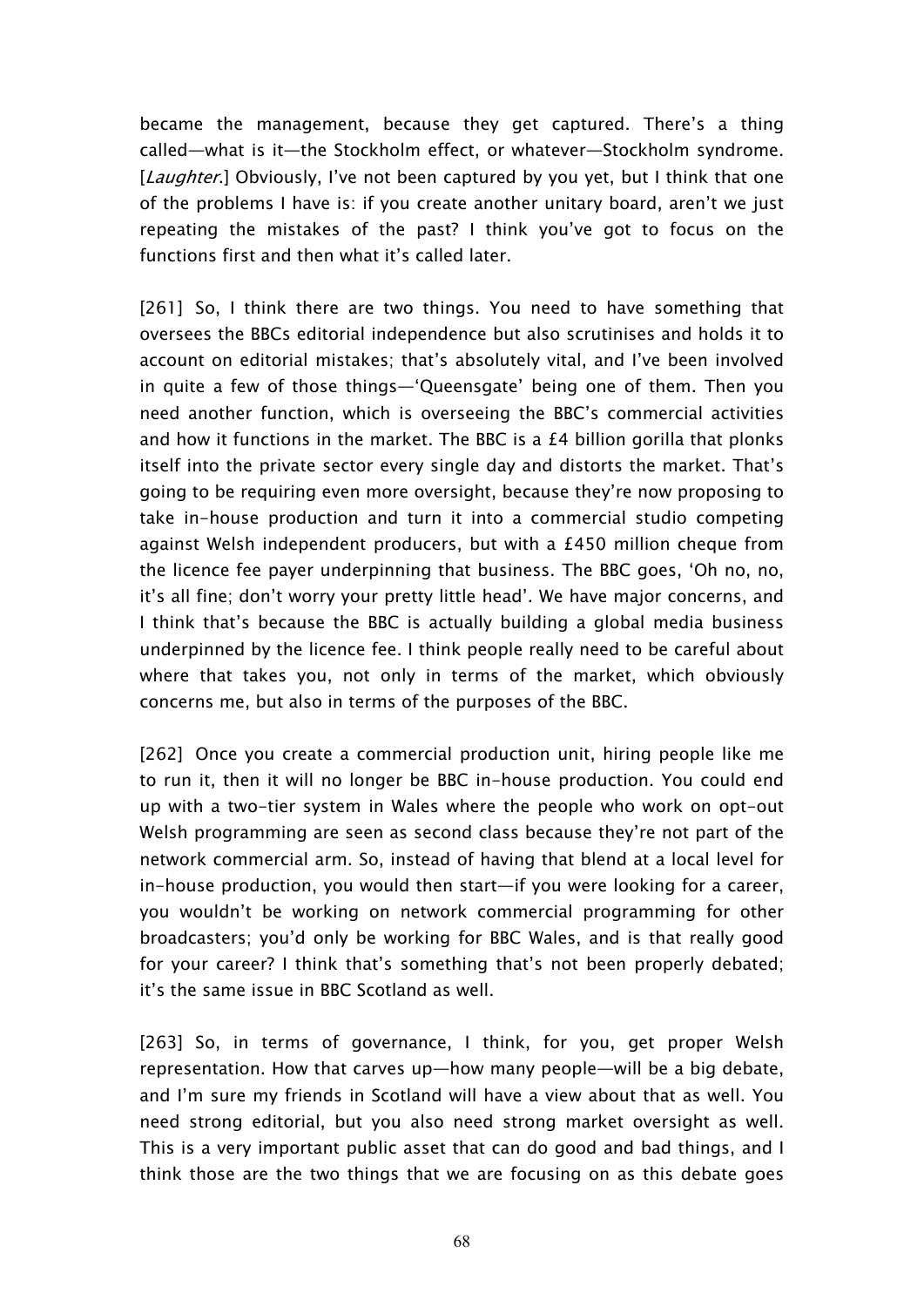forward.

[264] **Mr Williams:** Jest i ychwanegu, **Mr Williams:** Just to add one point os caf, cyn eich bod chi'n symud ymlaen, mae'r atebolrwydd yn gwbl accountability is crucial in terms of allweddol ynglŷn â sut mae'r arian o ffi'r drwydded yn cael ei wario. Roedd I attended a recent session of the John a minnau mewn sesiwn ddiweddar y *Westminster Media Forum* yn trafod yn benodol agweddau ar reoleiddio'r BBC. Byddwn yn argymell eich bod yn edrych ar y defnydd o'r sesiynau a'r *transcripts* o'r sesiynau hynny achos, mewn gwirionedd, mae cael rheoleiddiwr allanol i'r BBC, am y tro cyntaf yn ei hanes, yn newid sylweddol mawr i'r darlledwr—yn newid a allai fod yn gwella ac yn ateb nifer o'r problemau sydd wedi cael eu codi rownd y bwrdd yma heddiw.

[265] Mae Ofcom wedi cael ei nodi, Ofcom has been noted as one option, wrth gwrs, fel un opsiwn. Mae yna of course. There is concern that bryder y byddai Ofcom yn troi'n rhyw fath o 'arch-reoleiddiwr' neu '*superregulator'* dros bopeth. Mae yna Concerns have been expressed about bryder wedi'i leisio ynghylch hynny, ond mae gan Ofcom systemau yn eu lle a threfn a gwybodaeth ynglŷn â sut i fynd ati i ymwneud â thipyn o'r of that regulatory work. What we gwaith rheoleiddio hwnnw. Nid ydym eisiau ffeindio ein hunain mewn situation where we spend a great sefyllfa lle rydym yn gwario lot fawr o arian ar greu strwythur newydd, sydd structure, which, yet again, will mean eto byth yn mynd i orfod golygu torri cuts in expenditure on content yn ôl ar wariant ar gynnwys, achos fel cynhyrchwyr, yn naturiol, rŷm ni'n do want to spend as much as is moyn gwario gymaint ag y medrwn ni possible of the licence fee on o gyllideb y ffi drwydded

before we move on, if I may, how the licence fee is spent. John and Westminster Media Forum discussing specifically aspects of regulation of the BBC. I would recommend that you look at the transcripts and materials for those sessions because in reality, having an external regulator for the BBC for the first time in its history is a major change for the broadcaster change that could resolve many of the problems that have been raised around this table today.

gynhyrchu cynnwys. Felly, dyna'r that I wanted to add on regulation.Ofcom would become some sort of 'super-regulator' for everything. that, but Ofcom does have systems in place and does have the information available as to how to deal with much don't want is to find ourselves in a deal of money on creating a new because, as producers, of course, we ar production. So, those were the points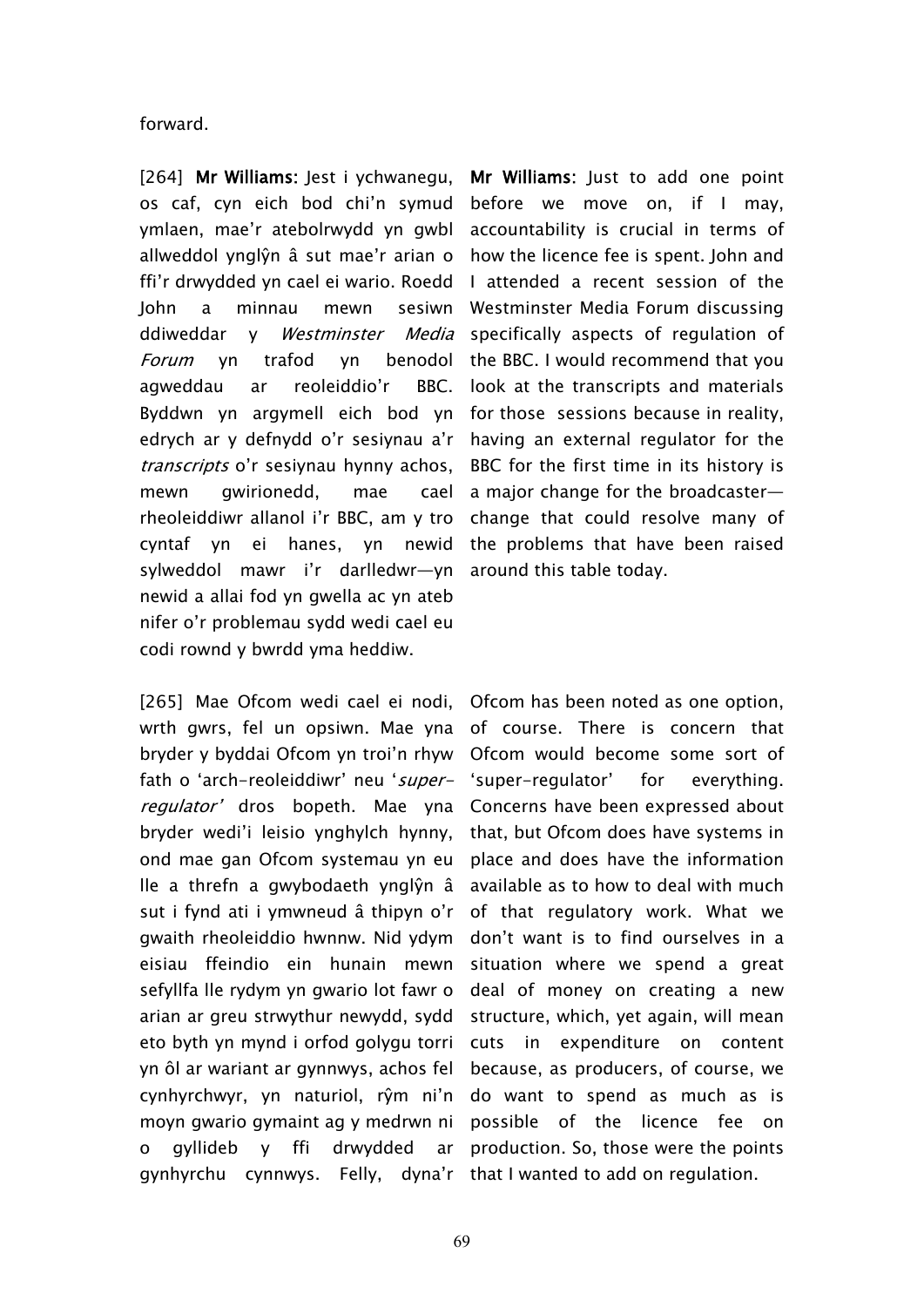pwyntiau i'w hychwanegu at y pwynt ynglŷn â rheoleiddio.

[266] **Christine Chapman:** Okay. We're going to have to move on to S4C because time is really short, so I want to move on. Obviously, other Members can come in as well, but we're very short on time, and I do want to touch on that before we finish. So, Bethan, did you want to start?

[267] **Bethan Jenkins:** Yn amlwg, **Bethan Jenkins:** Clearly, you were roeddech yn gwylio'r sesiwn yn watching the earlier session and the gynharach a'r cwestiwn wnes i roi yn question that I put in that session is y sesiwn honno yw'r un cwestiwn the same-question-that I wish-to-ask rwyf am ei ofyn yn awr, sef: beth yw now, namely: what is your view on eich barn chi ar y ffaith bod y the fact that the Government has Llywodraeth wedi datgan eu bod stated that it expects S4C to make nhw'n disgwyl i S4C wneud yr un the same cuts as the BBC, if there are toriadau â'r BBC, os bydd toriadau similar cuts to the BBC? What are tebyg i'r BBC? Beth yw eich barn chi your views on that? Elan Clos ar hynny? Roedd Elan Closs Stephens Stephens said that is was not the yn dweud mai dim ymddiriedolaeth oedd ymyrryd yn that regard. Is that something that hynny o beth. A yw hynny'n rhywbeth you agree with him? What are your yr ydych yn cytuno ag ef? Beth yw views on the future of S4C, if there eich barn chi ynglŷn â dyfodol S4C, are, yet again, more cuts? os bydd mwy fyth o doriadau?

[268] **Mr Garlick:** Rhaid i mi ddweud **Mr Garlick:** I must say that Elan's fod sefyllfa Elan yn un anodd iawn, position is a difficult one, because achos mae hi ar yr awdurdod ac ar yr she is on the authority and the trust. ymddiriedolaeth. Mae hi mewn lle So, she is in an invidious position. anodd iawn.

[269] Fy ymateb syml i ydy: na, nid My simple response is: no, it is not yw'n dderbyniol. Y rheswm am hynny acceptable. The reason for that is ydy, mae'n rhaid ystyried y ffaith fod that we must take into account that y toriadau sydd wedi bod dros y the cuts that have been imposed, blynyddoedd yn 36 y cant, mae'n over the years, are 36 per cent in real debyg, mewn termau real. Mae'r terms. The Treasury has saved £500 Trysorlys wedi arbed £500 miliwn ar million on S4C already over the last S4C yn barod dros y pum mlynedd five years. Why then must you mess ddiwethaf. Pam fod yn rhaid mynd i around with that £7 million, which in

Ile'r place of the trustees to intervene in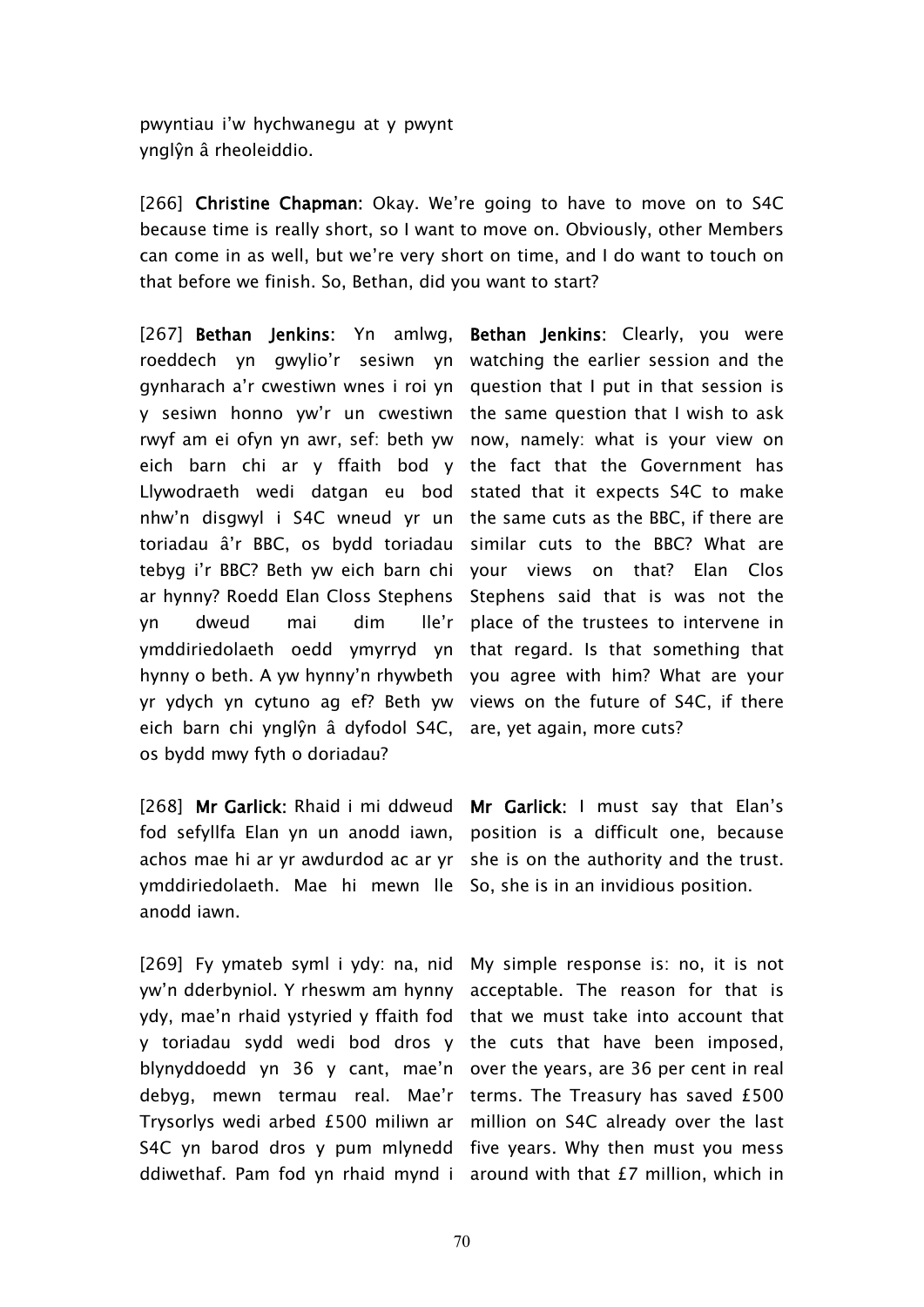botsio gyda'r £7 miliwn, sydd mewn reality is such a tiny amount of gwirionedd yn ffigwr mor bitw yn y money in the bigger picture? Just byd sydd ohoni? Jest gadwech iddo leave it alone. Destabilising S4C, as fod. Mae ansefydlogi S4C, fel y mae S4C itself has said, means that S4C ei hunan wedi'i ddweud, yn there's a risk that there will be more golygu y bydd perygl y bydd yna fwy o ailddarllediadau, ac mae'n bosibl y bydd rhaglenni plant yn diflannu. Yn y pen draw, mae safonau, o bosib, yn mynd i ostwng. Rydym ni wedi bod yn lwcus iawn dros y blynyddoedd ddiwethaf—mae technoleg wedi mynd yn ei flaen ar y fath gyflymdra fel bod offer gymaint rhatach nag ydoedd. Ond rydym wedi cyrraedd y not get any cheaper and we can't pwynt yn awr lle na fydd yn mynd yn rhatach ac ni allwn wneud rhaglenni'n rhatach na'r ffigwr, ar hyn o bryd, o £10,000 yr awr. Mae'n think that a channel can exist on an anhygoel i feddwl bod sianel yn gallu bodoli ar £10,000 yr awr, ar gyfartaledd, wrth gwrs.

[270] **Bethan Jenkins:** Felly, rych **Bethan Jenkins:** You've asked for an chi'n gofyn am fwy o arian, sef 10 y additional 10 per cent as a one-off cant ychwanegol—jest un taliad o 10 payment. Is that something that's y cant. Ydy hynny'n rhywbeth sydd yn realistic or do you think that more realistig neu a ydych yn credu y bydd would be required over the years? angen mwy na hynny dros y blynyddoedd?

[271] **Mr Garlick:** Man cychwyn fyddai'r 10 y cant. Rwy'n credu bod angen i rywun rhoi ffigwr yn rhywle. Mae'n ddigon hawdd i bobl ddweud, 'O, ia, arian digonol', ond beth yw sufficient funding', but what does arian digonol? Nid yw arian digonol that mean? Sufficient funding for me yn golygu'r un peth i fi ag y mae i won't be the same as it is to you. You chi. Mae'n rhaid rhoi ffigwr pendant, have to put a figure down and we've felly rydym ni wedi dewis 10 y cant. chosen that figure of 10 per cent.

repeats, and it's possible that children's programmes will disappear. Ultimately, standards will, possibly, fall. We've been very lucky over the past few years—technology has progressed at such a pace that equipment is so much cheaper than it was in the past. But we have reached the point now where it will continue to make programmes more cheaply than the current figure of £10,000 an hour. It's incredible to average of £10,000 an hour, of course.

Rydym wedi dweud ein bod ni eisiau We've said that we want it to be**Mr Garlick:** That 10 per cent would be a starting point. I think that someone needs to provide a figure somewhere. It is easy for people to say, 'Oh, yes,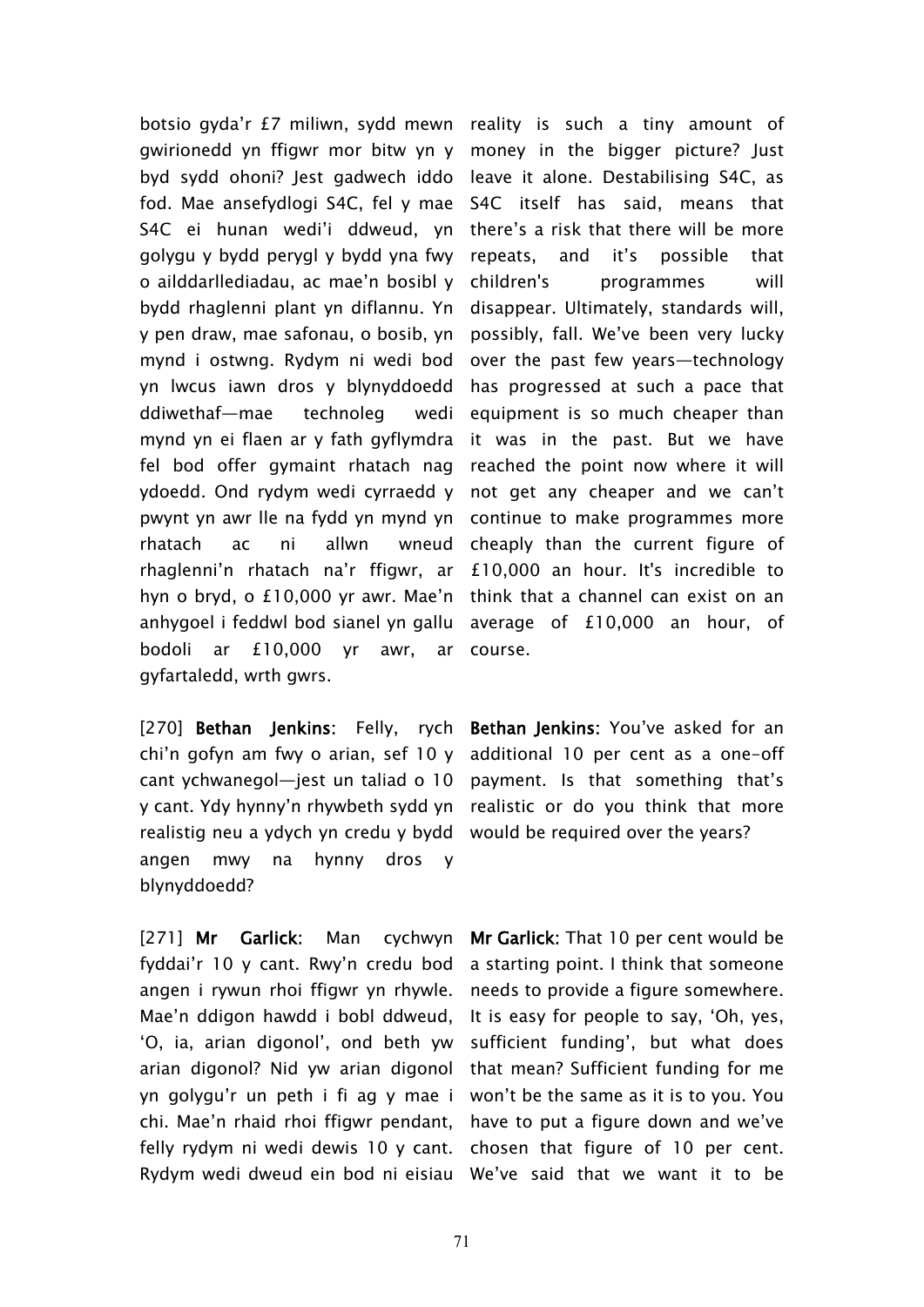iddo fod yn *index-linked*, fel y bydd index-linked, so that it will increase. yn cynyddu. Mae'r BBC yn pledio'r tlodi anhygoel yma ar hyn o bryd, a'u bod nhw'n cychwyn o le gwael. Nid ydynt yn ystyried nac yn cyfaddef bod y *World Service* yn *ring-fenced*. Nid ydynt yn cyfaddef bod y boblogaeth, dros y 10 mlynedd nesaf, yn mynd i chwyddo ac felly bydd mwy o bobl yn prynu'r drwydded. Nid ydynt yn cyfaddef eu bod mewn sefyllfa i werthu rhaglenni a fformatau am filiynau. Nid yw'r holl bethau yma'n of those things are available to S4C. agored i S4C. Felly, mae'n rhaid i S4C So, S4C must get that 10 per cent in gael y 10 y cant yna yn unol â line with inflation. chwyddiant.

[272] **Mr Williams:** Os caf i ychwanegu at hwnnw: does dim byd yn codi calon rhywun fel gweld copi o lythyr gan y Trysorlys, nag oes, fel copi o'r llythyr yma at yr Arglwydd Hall gan George Osborne, sydd wedi'i arwyddo gan John Whittingdale hefyd. A dyma, mewn gwirionedd, yw'r sefyllfa sydd ohoni ar hyn o bryd—£6.7 miliwn o arian y DCMS yn mynd at ariannu S4C. Mae potensial bod hwnnw'n cael ei dorri ymhellach. Mae S4C wedi gorfod ymateb ar ffurf sawl sgôp; sgôp hyd at 40 y cant o'r arian yna, ac wedyn y ffi drwydded—y ffi drwydded yn cael ei phenderfynu'n hwyrach na'r CSR cyfnodol nawr. Pe byddech chi'n edrych ar 20 y cant, os ydym yn darllen yr *equivalent percentage reduction* yma, ac yn ei gymryd ar ei air, mae hwnnw'n mynd i fod yn doriad sylweddol, a fyddai'n doriad o ryw hanner o gyllideb S4C ers 2010. Nid yw 'trychinebus' yn 'Catastrophic' doesn't start to

The BBC is pleading this incredible poverty at the moment, and that they are starting from a poor place. They do not admit that the World Service is ring-fenced. They do not admit that the population, over the next 10 years, will increase and therefore, there will be more licence fee payers. They don't admit that they are in a position to sell programmes and formats for millions of pounds. None

**Mr Williams:** If I may add to that: there is nothing that makes one happier than seeing a copy of a letter from the Treasury, is there, like the copy of this letter here to Lord Hall from George Osborne, which has been signed by John Whittingdale as well. And this, in reality, is the situation that exists at the moment— £6.7 million of DCMS funding goes towards funding S4C. There is the potential that that is going to be cut further. S4C has had to respond in the form of many scopes; a scope of up to 40 per cent of that funding, and then the licence fee—the licence fee will be decided later than the periodic CSR now. If you looked at 20 per cent, if we read this equivalent percentage reduction, and take it as read, that is going to be a substantial cut, which would be a cut of around half of S4C's budget since 2010.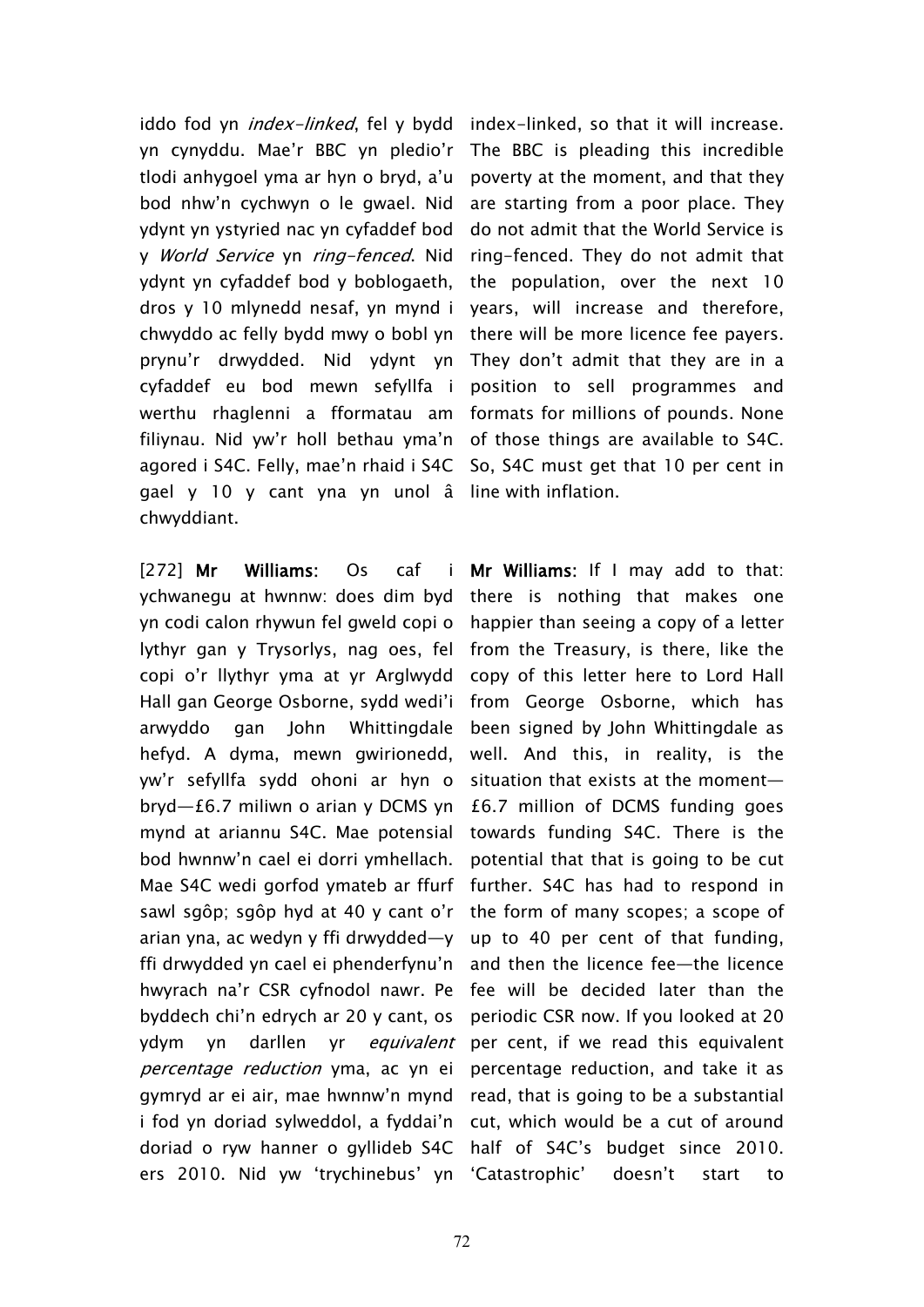dechrau disgrifio'r sefyllfa honno. describe that situation.

[273] Felly, rydym ni wedi bod yn So, we have been lobbying strongly lobїo'n gryf i sicrhau bod pawb yn to ensure that everybody is aware of ymwybodol pa mor bwysig yw e fod yr arian yma yn cael ei warchod. O ran arian ychwanegol, mae pethau funding, there are some key things allweddol at ddyfodol S4C ar hyn o bryd nad ydyn nhw'n gallu fforddio ei wneud, ac rwy'n credu y cafodd y rheini eu trafod gan Huw ac Ian gyda and Ian, in terms of broadcasting, for chi fan hyn ynglŷn â darlledu, er enghraifft, mewn manylder uwch. Mae cynlluniau ar y gweill ar gyfer mwy o gyd-gynhyrchu rhyngwladol. Mae hwnna, yn erbyn y gyllideb sydd ar gael i gynhyrchu rhaglenni ar gyfer gwasanaethau S4C, yn mynd i fynd yn anoddach ac yn anoddach, ac yn cuts. And that, to me, is sicr yn sgil toriadau pellach. Ac mae heartbreaking because there is a way hwnna, i fi, yn dorcalonnus achos for S4C to be a huge enabler of mae modd i S4C fod yn alluogwr production that can be seen across enfawr o gynnyrch sydd yn cael ei the world, and to co-produce with a weld ar draws y byd, ac i gydgynhyrchu gyda nifer o ddarlledwyr a production companies across the nifer o gwmnïau cynhyrchu ledled y world. So, opportunities are going to byd. Felly, mae yna gyfleoedd yn be lost. mynd i fynd ar goll.

[274] Bydden i hefyd yn eich cyfeirio I would also refer you, since S4C chi, ers i S4C fod yma yn rhoi came here to give evidence, to the tystiolaeth, at yr adroddiad y report that they published 'S4C: gwnaethon nhw ei gyhoeddi o'r enw Looking to the Future', and there are 'S4C: Edrych i'r Dyfodol', ac mae fundamental questions in it about cwestiynau allweddol ynddo ynglŷn â S4C's ability to maintain its schedule gallu S4C i gynnal yr amserlen, ac i and to maintain the variety of genres. gynnal yr amrywiaeth o genre. Remember also that S4C contributes Cofiwch hefyd bod S4C yn cyfrannu greatly to a number of businesses yn sylweddol iawn at fusnesau sydd across Wales—in north Wales, in west ar draws Cymru—yng ngogledd Cymru, yng ngorllewin Cymru—ac certainly going to become scarcer

how important it is that this money is safeguarded. In terms of additional for S4C's future at present that they cannot afford to do, and I think those were discussed here with you by Huw example, in high definition. There are plans afoot for more international co-production. That, against the budget that is available for producing programmes for S4C services, is going to get more and more difficult, and certainly as a result of further number of broadcasters and

opportunities are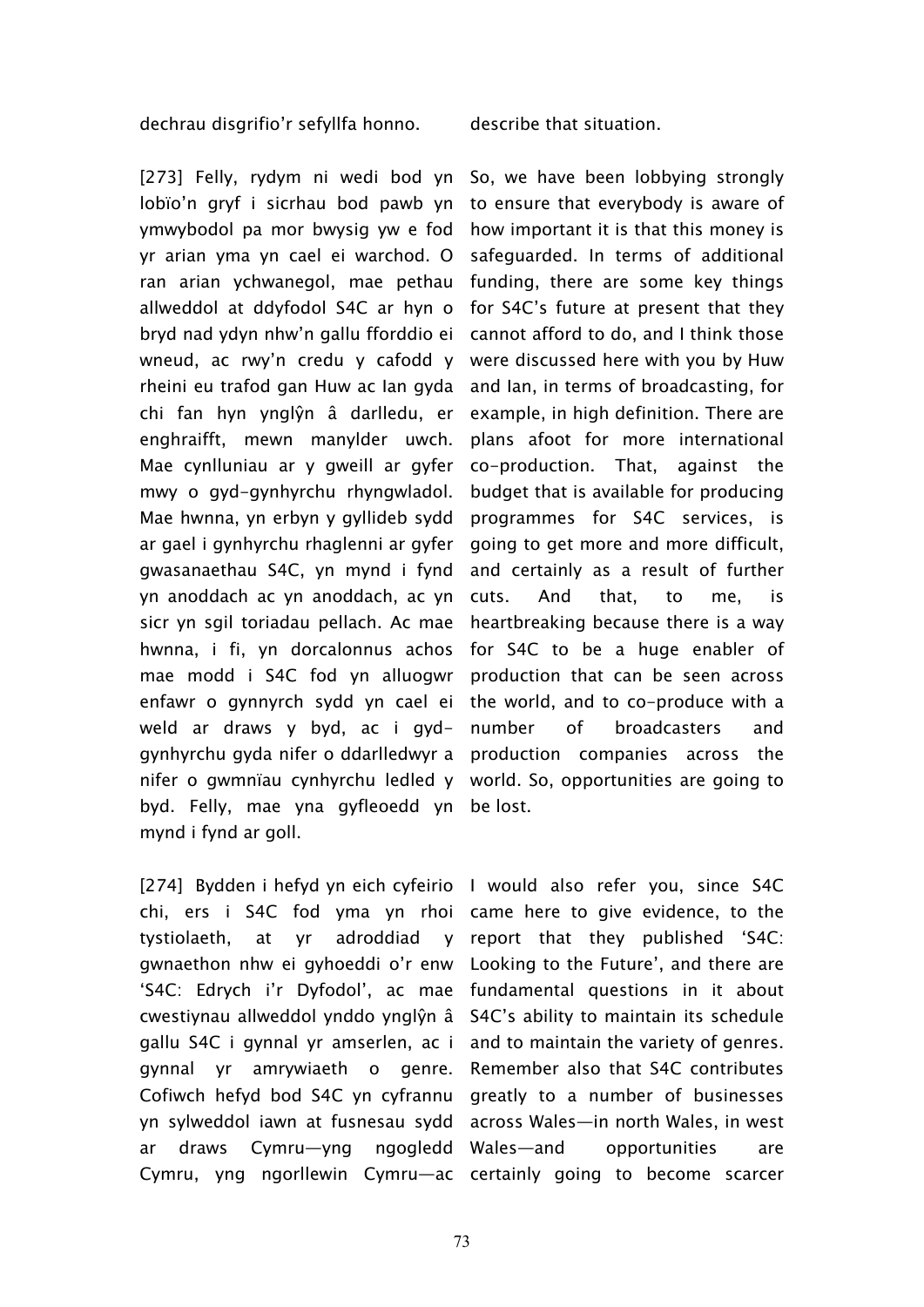mae cyfleoedd sy'n sicr yn mynd i and scarcer to commission new ddechrau mynd yn brinnach a'n material. brinnach i gomisiynu deunydd newydd.

[275] Ac un nodyn olaf- And ailddarllediadau. Ar hyn o bryd, rwy'n Currently, I think that 57 per cent of credu bod 57 y cant o gynnyrch S4C S4C's output are repeats, which also yn ailddarllediadau, sydd eto'n gofyn begs the question: 'How sustainable y cwestiwn: 'Pa mor gynaliadwy yw'r is that service going to be in the gwasanaeth hwnnw yn mynd i fod at future, with even more cuts?' So, I y dyfodol, gyda mwy fyth o doriadau?' Felly, ni allaf leisio'n ddigon clir y pryderon, ac rydym wedi rhannu'r pryderon yna gyda'r amryw Weinidogion perthnasol. Mae e'n argue-that-they-have-already-made ofid. Byddwn i'n dadlau eu bod nhw eisoes wedi gwneud arbediad anferth o ran ariannu S4C, os ydych chi'n 2010, that almost £100 million went cysidro, yn 2010, bod agos at £100 from the DCMS, and now it's £6.7 miliwn yn mynd o'r DCMS, a nawr million. That is quite a saving in my mae'n £6.7 miliwn. Mae hwnna'n view. I know the licence fee is under eithaf arbediad yn fy llygaid i. Rwy'n pressure from all directions, but we gwybod bod y ffi drwydded o dan shouldn't forget about that bwysau o bob cyfeiriad, ond boed i ni fundamental cut, and the effect and beidio anghofio am y torri sylfaenol knock-on effect that we are now hwnnw, a'r effaith a'r sgil-effaith seeing. rydym nawr yn gweld.

one last point—repeats. cannot voice my concerns clearly enough, and we have shared these concerns with the various relevant Ministers. Is it is a worry. I would substantial savings in terms of funding S4C, if you consider, in

[276] **Christine Chapman:** We've just got one minute left, so, John, very briefly, and then I think Mike had a very brief question, and then we'll finish.

[277] Mr McVay: I think it's all credit to the chief executive of S4C, Ian Jones—the incredible work that he's done over a difficult period. Also, we were not happy about the BBC becoming, if you want, the paymaster general for S4C, as a result of the deal that Jeremy Hunt required him to do to fund S4C. I think it's broadly for all content investment; we fund the BBC to make great programming, and now the BBC has got responsibility for great programming being financed for S4C as well. I think the BBC needs to be absolutely clear about what cuts it's going to make where. Just now, there is a blur of different statements and reports by the BBC. I can't actually work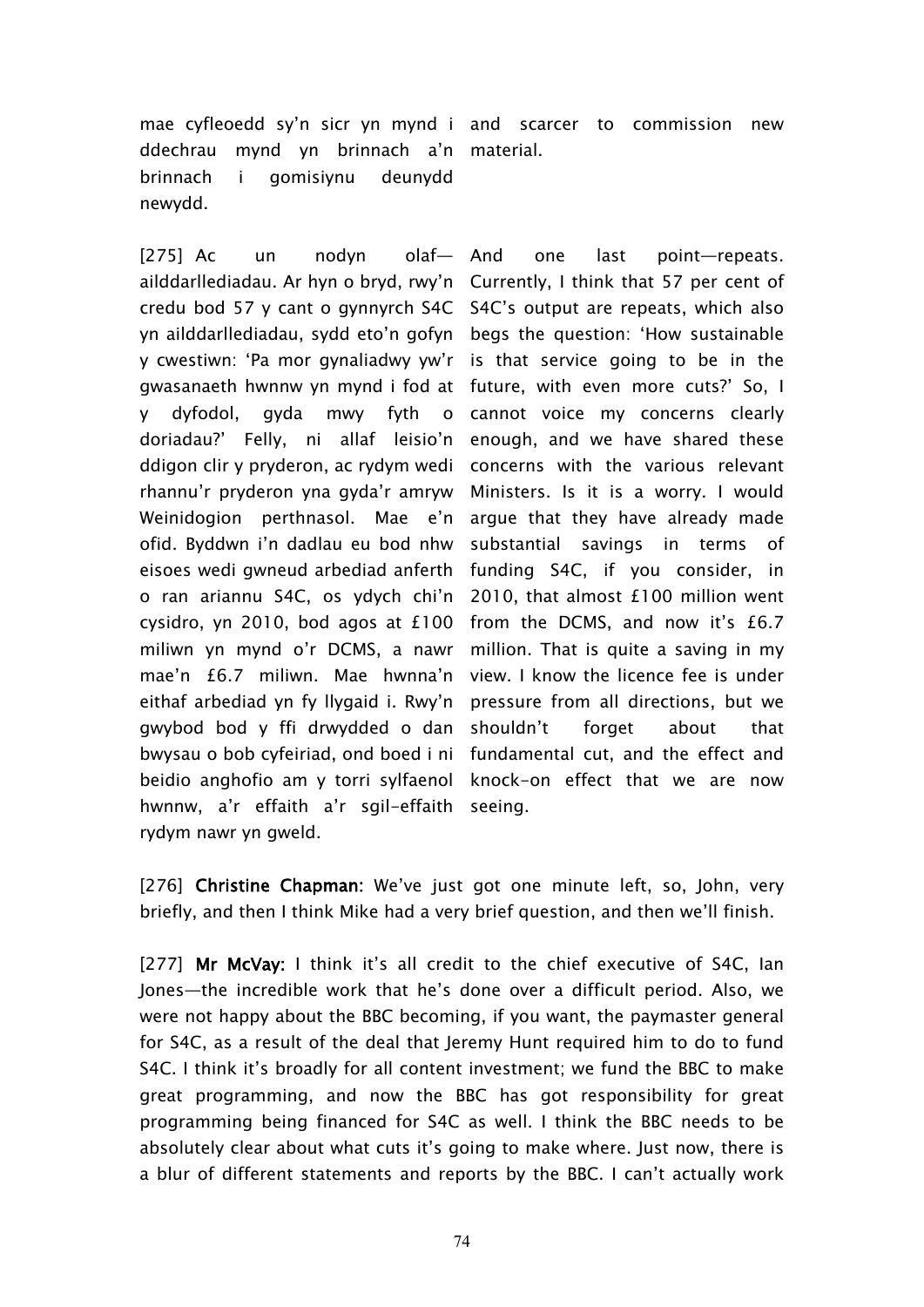out how much money they're going to get; what they're really going to cut when, and why. So, I think the BBC's got to be a lot more specific: 'This is how much we'll get over the period, and why; this is how much we don't think—'. And then you can make an informed decision about the funding for S4C. But my general view is: don't cut content budgets—it's what people are paying for and it's what people care about; they care about original programming, not endless repeats. So, my general view is that the BBC has to work harder to make sure that the last thing it cuts is the money that goes into content.

[278] **Christine Chapman:** Okay. Thank you. Gareth.

[279] **Mr Williams:** Pwynt arall, jest i **Mr Williams:** One other point, just to gyfeirio at y llythyr, mae'n flin gyda refer to the letter, I'm sorry, and the fi, a'r amseru-. Bydd y CSR nawr yn timing—. The CSR will now decide on penderfynu ar y £6.7 miliwn yna. that £6.7 million. This letter refers to Mae'r llythyr yma yn cyfeirio at y the fact that it's the Government that ffaith taw'r Llywodraeth fydd yn will decide how that shortfall should penderfynu sut i wneud lan y be made up if there is a cut. Well, *shortfall* os bydd yna doriad. Wel, what's that a shortfall on? On a cut bydd hwnna'n *shortfall* ar beth? Ar from the licence fee by then? The doriad o'r ffi drwydded erbyn hynny? timing of this is entirely crucial, and Mae amseru'r peth yma yn gwbl, gwbl allweddol, ac fe allai S4C ddioddef yn llym oherwydd gwahanol specific decisions on the funding of gyfnodau amseru ar benderfyniadau various aspects of S4C, and that is all ariannu gwahanol rannau o S4C, ac y going to be detrimental to S4C's mae hynny i gyd yn mynd i ladd ar allu S4C i fod yn fwy eang o ran ei hapêl, achos peidiwch ag anghofio there are more people watching S4C chwaith fod mwy o bobl yn gwylio outside Wales now and there are also S4C nawr y tu allan i Gymru ac y mae more and more online sessions in mwy o sesiynau gwylio ar-lein hefyd terms of viewing S4C output, so that o ran cynnwys S4C, felly mae hynny'n is good news. We should take pride newyddion da. Dylem fod ymfalchïo yn y ffaith bod gwasanaeth yn cyrraedd mwy o bobl.

S4C could suffer substantially because of various timing periods on ability to be more broad in terms of its appeal, because don't forget that yn in the fact that that service is y reaching more people.

11:45

[280] **Christine Chapman:** Mike, very briefly your question.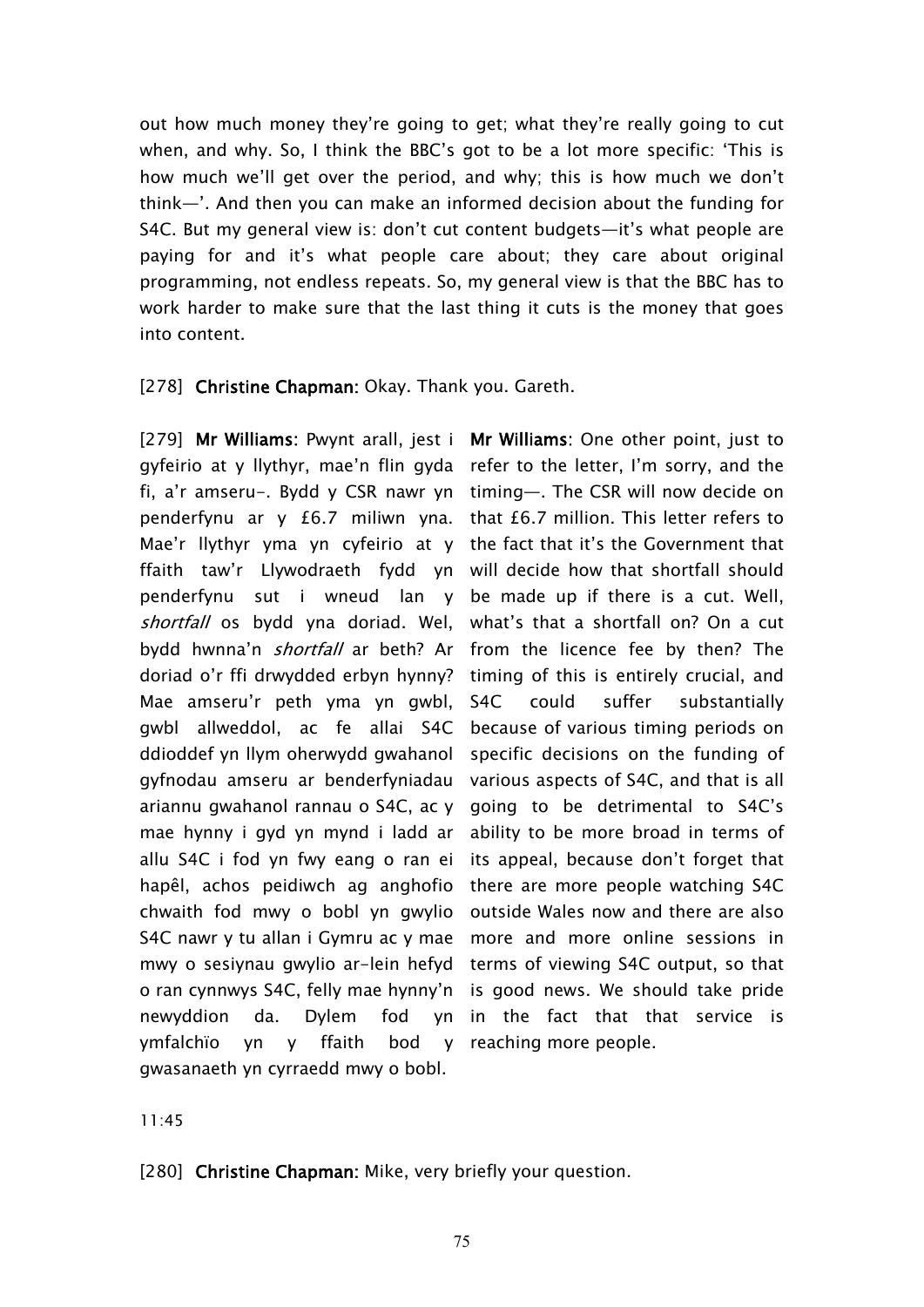[281] **Mike Hedges:** Without trying to put words in your mouth, I've listened to what you said and that you're in favour of protecting S4C's funding, but do you know how BBC Alba is being protected or not being protected in Scotland?

[282] **Christine Chapman:** Does anybody know that?

[283] **Mr McVay:** BBC Alba gets a direct grant from the DCMS for its programming and it has a partnership with BBC Scotland.

[284] **Mike Hedges:** I know how it's funded, but do you know what protection it's getting, if any? Is S4C going to be treated less well than BBC Alba, the same or better?

[285] **Mr McVay:** I don't have that information.

[286] **Christine Chapman:** Does anybody? No. Okay. Well, we'll try and find out.

[287] **Mr Williams:** Fe allwn ni drio **Mr Williams:** We could try to find ffeindio mas mwy am hynny i chi, more information on that for you, but ond rwyf ar ddeall fod BBC Alba wedi I understand that BBC Alba has seen gweld rhywfaint o gynnydd yn y some increase in what they receive cyfraniad y mae'n ei gael ar gyfer eu for their service from the BBC, but gwasanaeth gan y BBC, ond efallai perhaps that's a point on which we fod hwnnw'n bwynt y gallwn ddod yn could get back to you. ôl atoch yn ei gylch.

[288] **Christine Chapman:** That would be very useful. That's been a very interesting session. We're going to have to close this part now, so can I thank our three witnesses very much because I think this has certainly helped us with our deliberations? We will send you a transcript of the meeting so that you can check for any factual inaccuracies, so you could have a look at that.

11:46

## **Papurau i'w Nodi Papers to Note**

[289] **Christine Chapman:** Before I close the public meeting, I just want to